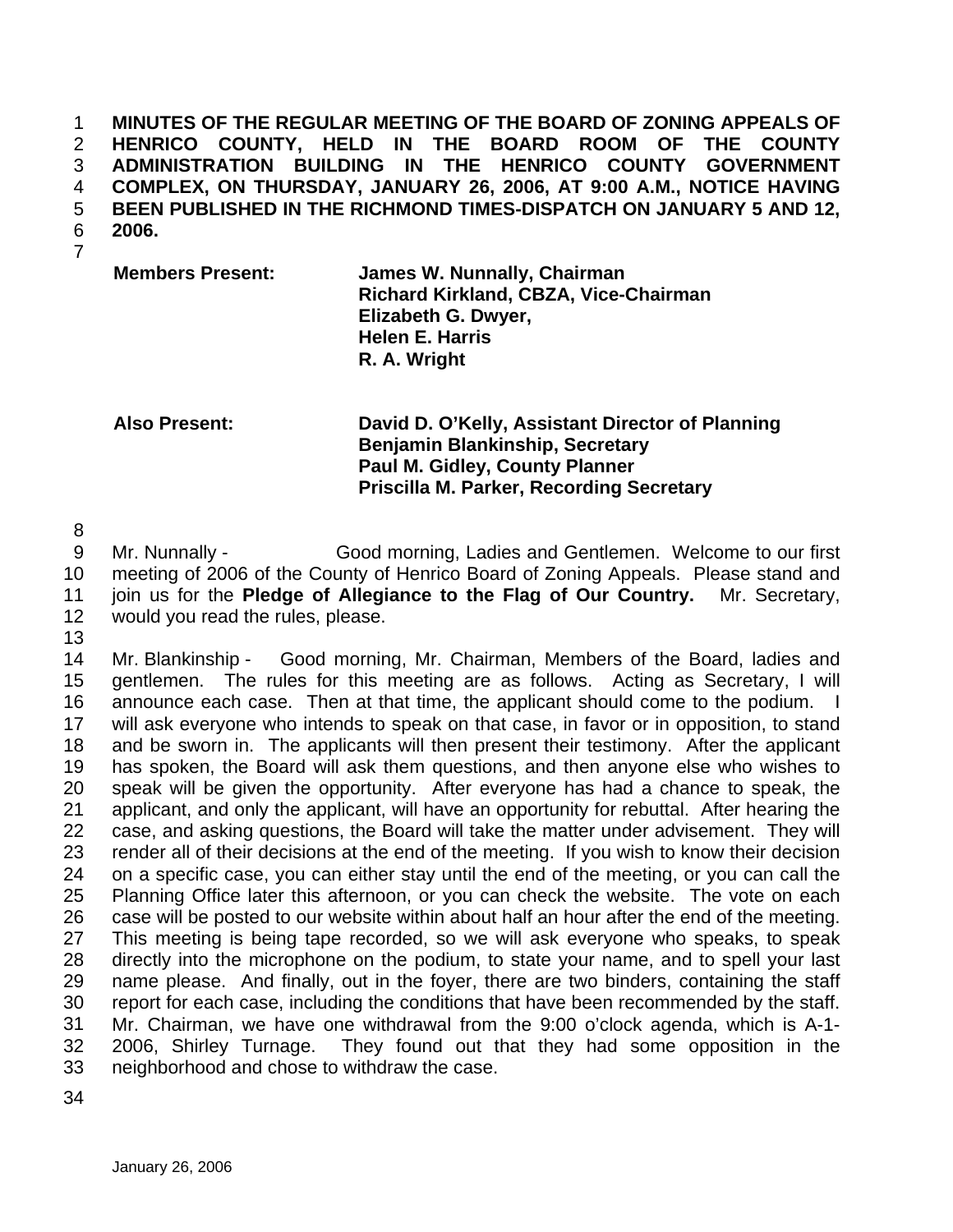35 *Beginning at 9:00*

59

61

- 36 37 38 39 40 41 42 43 44 45 46 47 48 49 50 **A-106-2005 LOUIS A. AND MARIE C. MARTINETTE** request a variance from Section 24-94 to allow an addition to remain at 2818 Waterford Way West (Waterford) (Parcel 735-756-6916), zoned R-4, Onefamily Residence District (Three Chopt). The rear yard setback is not met. The applicants have 27 feet rear yard setback, where the Code requires 35 feet rear yard setback. The applicants request a variance of 8 feet rear yard setback. Mr. Nunnally - Is anyone else here interested in this case, for or against? If so, would you please stand and raise your right hand? Mr. Blankinship - Do you swear that the testimony you are about to give is the truth, the whole truth, and nothing but the truth, so help you God?
- 51 52 53 54 55 Mr. Martinette - The do. My name is Louis Martinette. We need a rear yard setback for an existing structure. Having built the structure with what we understood to be the proper guidance of the County, we discovered at the eleventh hour that part of the structure, one corner, did not meet the rear yard setback. We need a setback of eight feet in order to do that.
- 56 57 58 Mr. Nunnally - Did this come in the form of a complaint, Mr. Blankinship? Do you remember when you received that complaint?
- 60 Mr. Blankinship - It was the latter part of October.
- 62 63 64 Ms. Dwyer - The Mr. Marinette, when you presented your documents to the County for the building permit, was it represented that the building setback had been met?
- 66 67 68 69 Mr. Martinette - Not by us. We approached the County for guidance in this area, and in addition, before going for our building permits, we sat down with the appropriate people, and they ran some calculations and assured us that we had more than enough space, so we then proceeded to the building permit section.
- 70 71 72 Ms. Dwyer - The Right, but the County doesn't go out and measure. It's the applicant who brings in the measurements.
- 73 74 75 76 77 78 79 80 Mr. Martinette - We brought the original plat that we had with our property, and we asked for guidance. If we were to go out and measure, it was not our understanding that we needed to, at that point. Believe me, that's all been explained to us after the fact. We would not be standing here today, had we been able to make that confirmation ahead of time. It was our understanding that we had, not only did we meet the setback, but we had additional space, based on what we were told, and based on our original plat.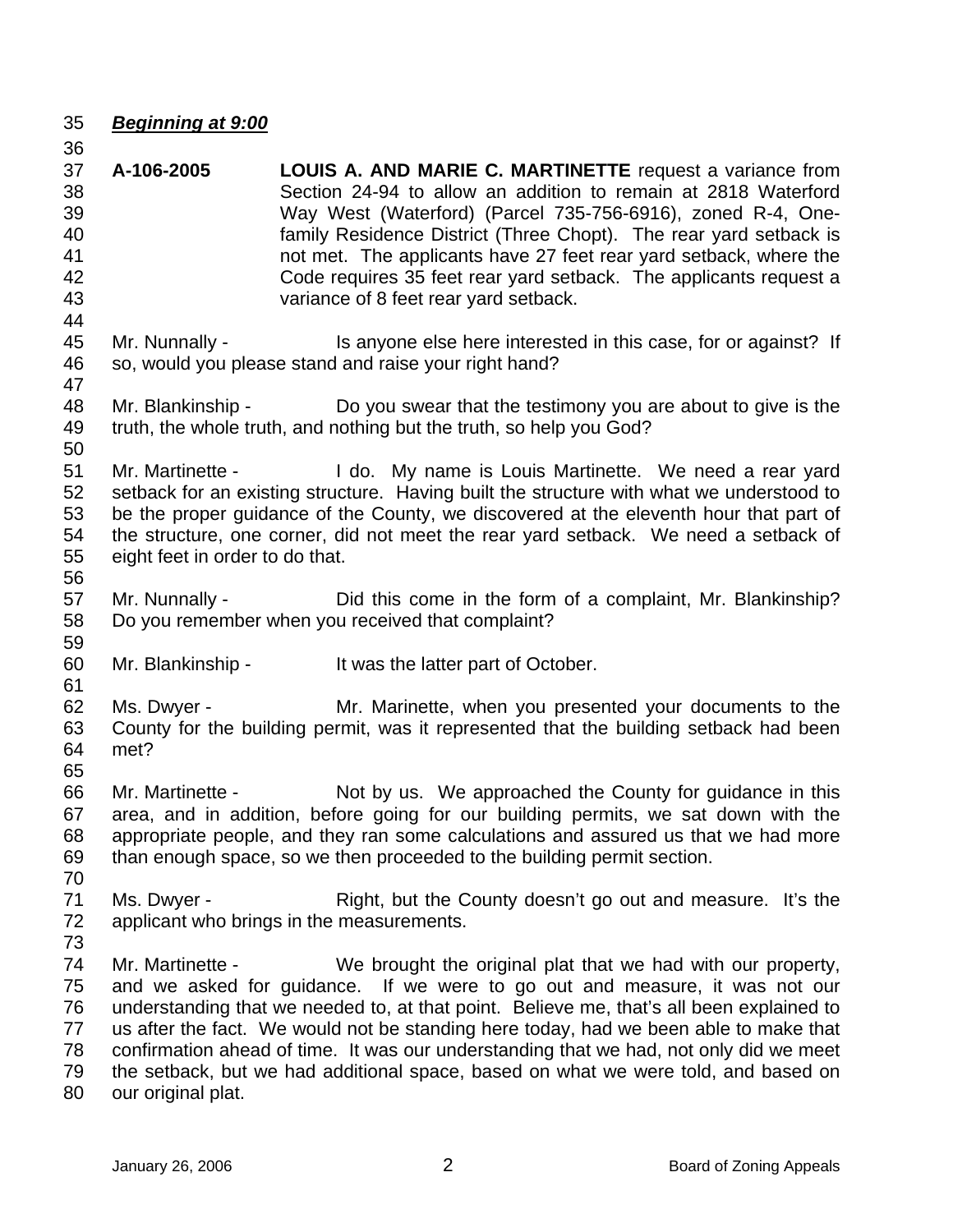| 81  |                                |                                                                                            |
|-----|--------------------------------|--------------------------------------------------------------------------------------------|
| 82  | Ms. Dwyer -                    | But no one in the County ever said you needed fewer than                                   |
| 83  | thirty-five feet.              |                                                                                            |
| 84  |                                |                                                                                            |
| 85  | Mr. Martinette -               | Not to my knowledge, no.                                                                   |
| 86  |                                |                                                                                            |
| 87  | Ms. Dwyer -                    | You were never told that?                                                                  |
| 88  |                                |                                                                                            |
| 89  | Mr. Martinette -               | No, we were not told that. We were told that we could build                                |
| 90  |                                | a bigger addition than what we were proposing though.                                      |
| 91  |                                |                                                                                            |
| 92  | Ms. Dwyer -                    | Assuming you had the thirty-five foot setback.                                             |
| 93  |                                |                                                                                            |
| 94  | Mr. Martinette -               | Based on what they saw, yes.                                                               |
| 95  |                                |                                                                                            |
| 96  | Mr. Blankinship -              | It's in the packet, the plat they submitted is in your packet.                             |
| 97  |                                |                                                                                            |
| 98  | (Female voice, unintelligible) |                                                                                            |
| 99  |                                |                                                                                            |
| 100 | Ms. Harris -                   | Mr. Martinette, I know you've seen the summary that the                                    |
| 101 |                                | County has given to you when you walked in. This said, "The Martinettes have               |
| 102 |                                | negotiated with the neighbors to adjust the property line." I notice that you have quite a |
| 103 |                                | few neighbors' letters or correspondence here. The neighbors who you would negotiate       |
| 104 |                                | with to adjust the property line, do you have any correspondence from them?                |
| 105 |                                |                                                                                            |
| 106 | Mr. Martinette -               | Yes, in fact they are here today.                                                          |
| 107 |                                |                                                                                            |
| 108 | Ms. Harris -                   | They are your next-door neighbor?                                                          |
| 109 |                                |                                                                                            |
| 110 | Mr. Martinette -               | Behind us; we are on a corner lot, sort of at an angle, and                                |
| 111 |                                | they are behind us or beside us, depending on how you define the layout.                   |
| 112 |                                |                                                                                            |
| 113 | Ms. Harris -                   | What is that address?                                                                      |
| 114 |                                |                                                                                            |
| 115 | Mr. Martinette -               | Abbey Lane, 2814.                                                                          |
| 116 |                                |                                                                                            |
| 117 | Ms. Harris -                   | What about the other side?                                                                 |
| 118 |                                |                                                                                            |
| 119 | Mr. Martinette -               | That would be on the same street as us, 2820 Waterford                                     |
| 120 |                                | Way West. We have letters from all contiguous neighbors, including the complainant.        |
| 121 |                                |                                                                                            |
| 122 | Mr. Nunnally -                 | Any further questions of the Board or staff? Is anyone here                                |
| 123 | in opposition?                 |                                                                                            |
| 124 |                                |                                                                                            |
| 125 | Mr. Wright -                   | Maybe someone here wants to speak for him.                                                 |
| 126 |                                |                                                                                            |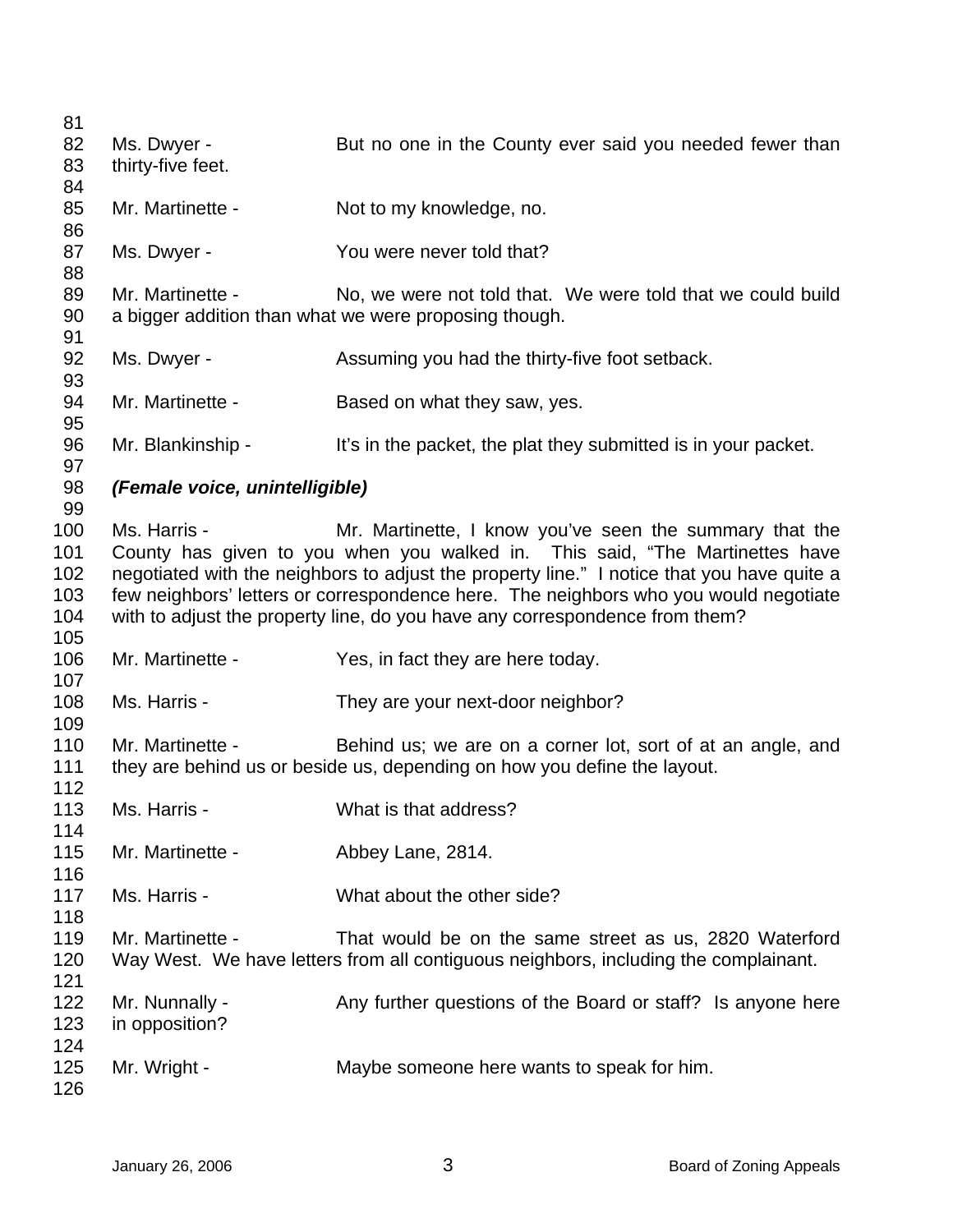127 128 Mr. Nunnally - Excuse me. You want to speak for him. State your name.

129 130 131 132 133 134 135 136 137 138 139 140 Mr. Dougherty - My name is Edward J. Dougherty. I live at 2814 Abbey Lane. The variance they're requiring comes up to my property line. They approached us and discussed what they needed, and my wife and I agreed that as a last resort we would re-do the property line and give him eight feet. We suggested he'd really have to come here and ask for a variance, because I don't want to chop up my property line. We've got a fence involved, and we have no objection to the building. It's still thirty-forty feet away from our home, and all our neighbors, no one objects. We will give them the additional eight feet by twenty, but it's going to chop up our property line. And there's a fence involved. And I don't know if that would affect my property, if we have to sell. Who wants to buy property, cut in eight feet, get down, come back, but we will do it as a last resort.

141 142 143 Ms. Dwyer - Giving away eight feet is not going to affect your rear yard property line and your setback requirements, is it? Have you made sure of that?

- 144 Mr. Dougherty - We discussed it with Mr. Blankinship.
- 146 Mr. Martinette - We've also gotten additional surveys to do that if necessary.
- 148 Mr. Blankinship - It's their side yard, so it's a lesser requirement.

150 151 152 153 Mr. Dougherty - But the property line now moves closer to my building. If they would ever sell, and you get someone else in there, it would be a whole different situation. That's our concern. I don't think they're going to sell. We don't plan to sell, but you never know.

- 155 156 Mr. Nunnally - Any other questions? Any other questions from the Board or staff? Hearing none, that concludes the case. Thank you sir. A-106-2005.
- 157 158 159 160 161 162 163 164 165 166 167 168 169 170 171 172 Mr. Wright - **Move we approve it.** Mr. Nunnally - Motion by Mr. Wright that it be approved. Do we have a second? Mr. Kirkland - Second. Mr. Nunnally - Second by Mr. Kirkland. All in favor say aye. Opposed? Ms. Dwyer and Ms. Harris - No. No. Mr. Kirkland - Two to three. Mr. Blankinship - Mr. Chairman, how did you vote?

145

147

149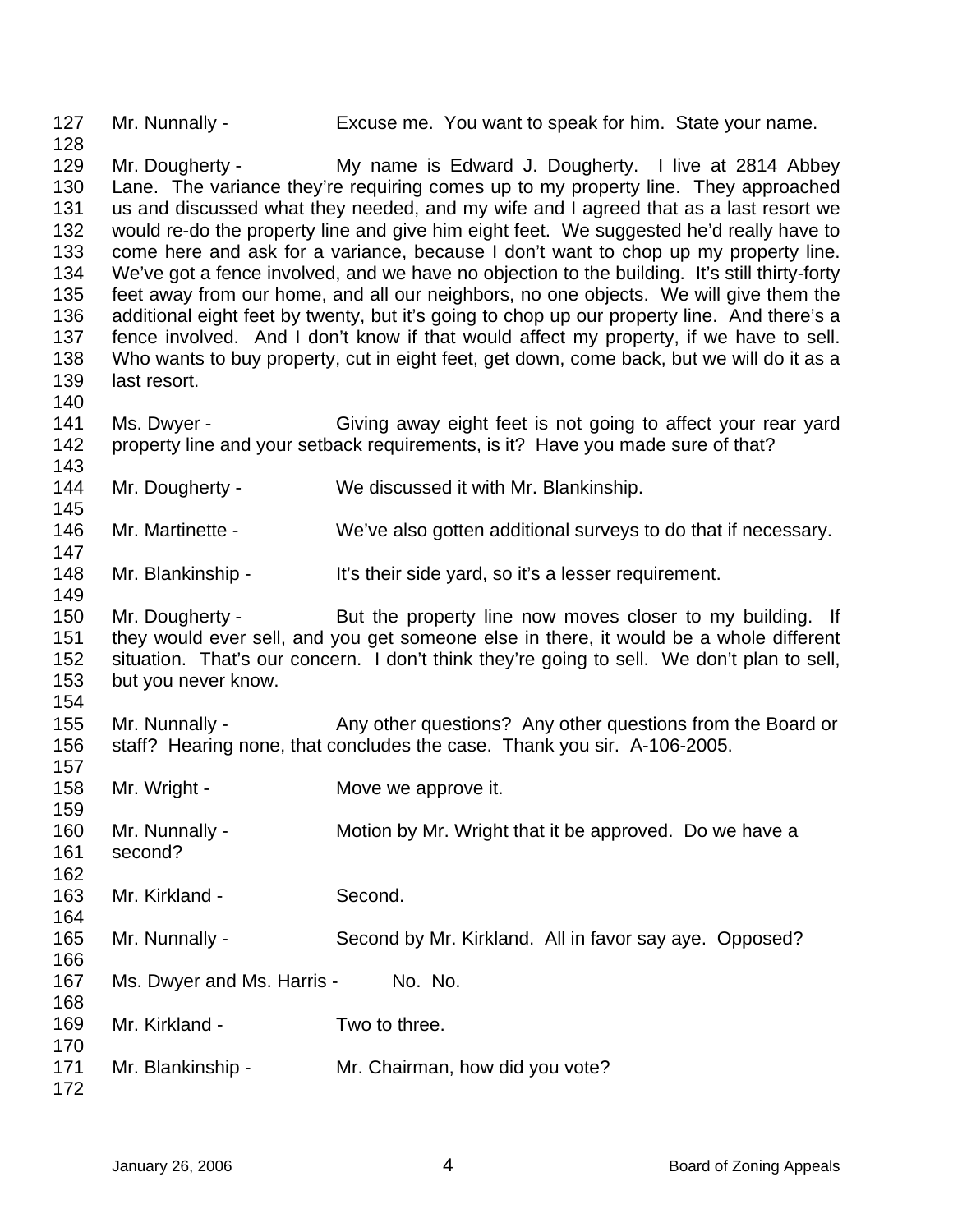| 173<br>174                                           | Mr. Nunnally -                                                                                                                                                                                                                                                                                                                                                                                                                         | I voted yes.                                                                                                                                                                                                                                                                                                                                                                                                                                 |                                       |
|------------------------------------------------------|----------------------------------------------------------------------------------------------------------------------------------------------------------------------------------------------------------------------------------------------------------------------------------------------------------------------------------------------------------------------------------------------------------------------------------------|----------------------------------------------------------------------------------------------------------------------------------------------------------------------------------------------------------------------------------------------------------------------------------------------------------------------------------------------------------------------------------------------------------------------------------------------|---------------------------------------|
| 175<br>176<br>177                                    | Mr. Wright -                                                                                                                                                                                                                                                                                                                                                                                                                           | On that one, I never have seen such a detailed outline of<br>what was done, strictly noting the people in the Planning Commission who talked with<br>them, and I know technically we may not approve it, but what are you going to do, tear                                                                                                                                                                                                  |                                       |
| 178<br>179                                           | the house down?                                                                                                                                                                                                                                                                                                                                                                                                                        |                                                                                                                                                                                                                                                                                                                                                                                                                                              |                                       |
| 180<br>181                                           | Ms. Harris -                                                                                                                                                                                                                                                                                                                                                                                                                           | No, he said he was going to work with his neighbors.                                                                                                                                                                                                                                                                                                                                                                                         |                                       |
| 182<br>183<br>184<br>185                             | Mr. Wright -<br>just doesn't make any sense to me.                                                                                                                                                                                                                                                                                                                                                                                     | What good would that do? It's a technical thing.<br>Everything's the same; it's going to cause the neighbor to have a crazy looking yard. It                                                                                                                                                                                                                                                                                                 |                                       |
| 186<br>187                                           | Ms. Harris -                                                                                                                                                                                                                                                                                                                                                                                                                           | But he said he would do it.                                                                                                                                                                                                                                                                                                                                                                                                                  |                                       |
| 188<br>189                                           | Mr. Wright -                                                                                                                                                                                                                                                                                                                                                                                                                           | I just think that's just going so far that's unnecessary.                                                                                                                                                                                                                                                                                                                                                                                    |                                       |
| 190<br>191                                           | Ms. Harris -                                                                                                                                                                                                                                                                                                                                                                                                                           | That's the legislation.                                                                                                                                                                                                                                                                                                                                                                                                                      |                                       |
| 192<br>193<br>194<br>195<br>196                      | After an advertised public hearing and on a motion by Mr. Wright, seconded by Mr.<br>Kirkland, the Board granted application A-106-2005 for a variance to allow an addition to<br>remain at 2818 Waterford Way West (Waterford) (Parcel 735-756-6916). The Board granted<br>the variance subject to the following conditions:                                                                                                          |                                                                                                                                                                                                                                                                                                                                                                                                                                              |                                       |
| 197<br>198<br>199<br>200<br>201                      | 1.<br>variance.                                                                                                                                                                                                                                                                                                                                                                                                                        | Only the addition shown on the plan filed with the application may remain as is<br>pursuant to this approval. Any additional improvements shall comply with the applicable<br>regulations of the County Code. Any substantial changes or additions may require a new                                                                                                                                                                         |                                       |
| 202                                                  | Affirmative:                                                                                                                                                                                                                                                                                                                                                                                                                           | Kirkland, Nunnally, Wright                                                                                                                                                                                                                                                                                                                                                                                                                   | 3                                     |
| 203<br>204<br>205                                    | Negative:<br>Absent:                                                                                                                                                                                                                                                                                                                                                                                                                   | Dwyer, Harris,                                                                                                                                                                                                                                                                                                                                                                                                                               | $\begin{array}{c} 2 \\ 0 \end{array}$ |
| 206<br>207<br>208<br>209<br>210<br>211               | The Board granted this request, as it found from the evidence presented that, due to the unique<br>circumstances of the subject property, strict application of the County Code would produce<br>undue hardship not generally shared by other properties in the area, and authorizing this<br>variance will neither cause a substantial detriment to adjacent property nor materially impair the<br>purpose of the zoning regulations. |                                                                                                                                                                                                                                                                                                                                                                                                                                              |                                       |
| 212<br>213<br>214<br>215<br>216<br>217<br>218<br>219 | A-108-2005                                                                                                                                                                                                                                                                                                                                                                                                                             | <b>GEORGE T. SPICER</b> requests a variance from Section 24-9 to<br>build a one-family dwelling at 11617 Patch Road (Parcel 771-778-<br>7052 (part)), zoned A-1, Agricultural District (Brookland).<br>public street frontage requirement is not met. The applicant has 0<br>feet public street frontage, where the Code requires 50 feet public<br>street frontage. The applicant requests a variance of 50 feet public<br>street frontage. | <b>The</b>                            |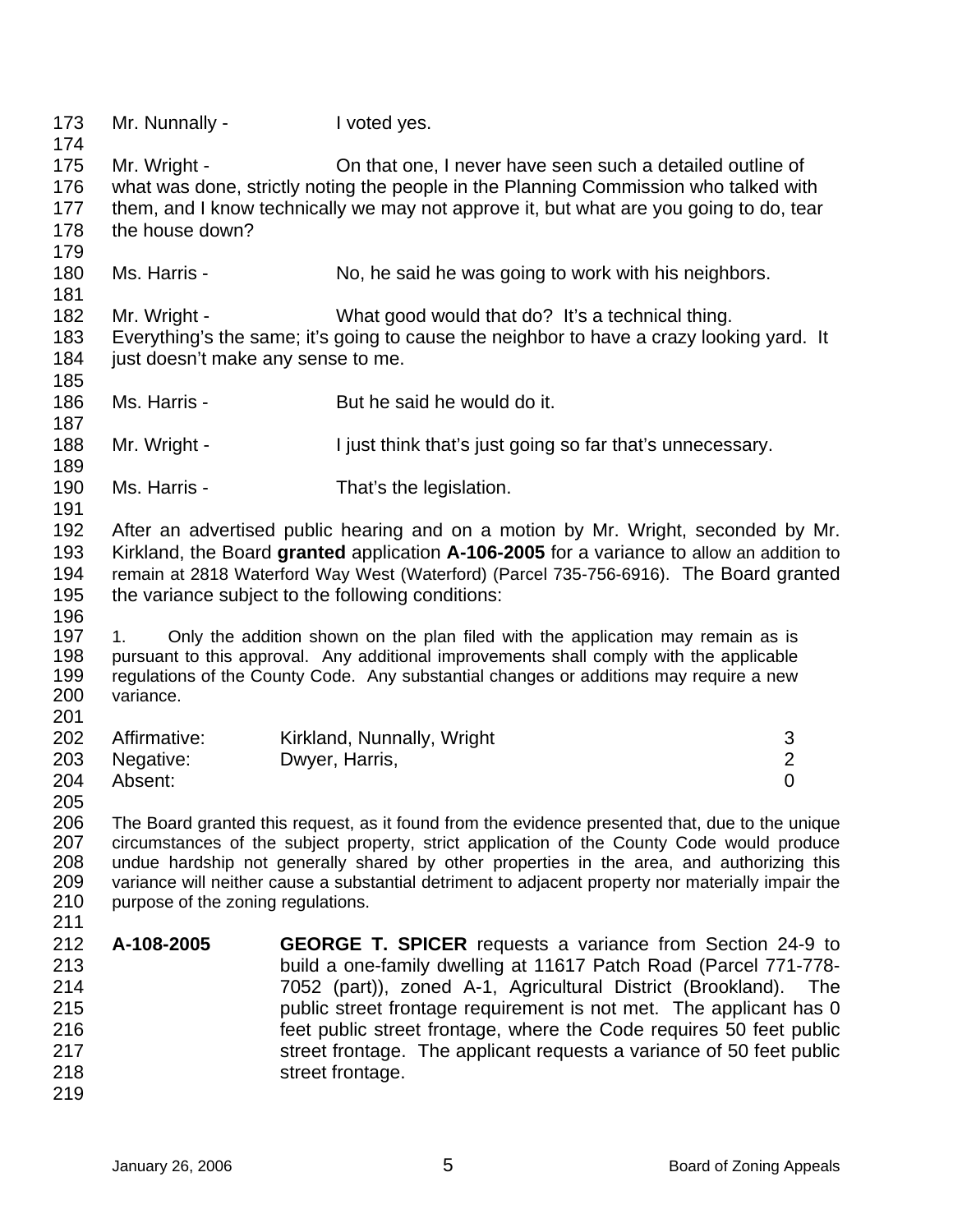220 221 222 223 224 225 226 227 228 229 230 231 232 233 234 235 236 237 238 239 240 241 242 243 244 245 246 247 248 249 250 251 252 253 254 255 256 257 258 259 260 261 262 263 264 265 Mr. Nunnally - Does anyone else here desire to speak on this case, for or against? If so, would you please stand and raise your right hand and be sworn? Mr. Blankinship - Do you swear that the testimony you are about to give is the truth, the whole truth, and nothing but the truth, so help you God? Mr. Spicer - Yes I do. The name is Gary Spicer, and he requests a street frontage variance to build a single-family home on family property. Mr. Blankinship - Could you tell us a little about the history of the family division? Mr. Spicer - **About eight years ago, my grandmother passed away and** left the land to my father, his two brothers and one sister. It was equally divided into what amounted to four six-acre lots. Ms. Dwyer - As I'm looking at the plat, there are multiple lots from Patch to the railroad, and they all seem to have Spicer, so I'm wondering how many lots have been divided under the family division exception in the past. Mr. Spicer - I'm the first one required to build off of the road, with no street frontage. Everyone else has had public street frontage, and there's only been two. Ms. Dwyer - But I'm looking at a number of lots divided on the plat that I'm looking at, December 12, 2005. Mr. Spicer - Are you looking at just the rear of where the proposed lot for me is? The center lot? Ms. Dwyer - All these lots have the word Spicer in them, or most of them do. Mr. Spicer - The two that have existing houses on them, that are on the street frontage, that are off the street, they required variances and received them some time ago. One has been there for 20 years. The other one has only been there for about four. Ms. Dwyer - This is a request for six lots. Mr. Spicer - No, a request for one lot. Mr. Blankinship - You're requesting one today, but you submitted a plat that shows six lots that, if they're to be built on, each one will need a variance. Mr. Spicer - Yes, that would be true.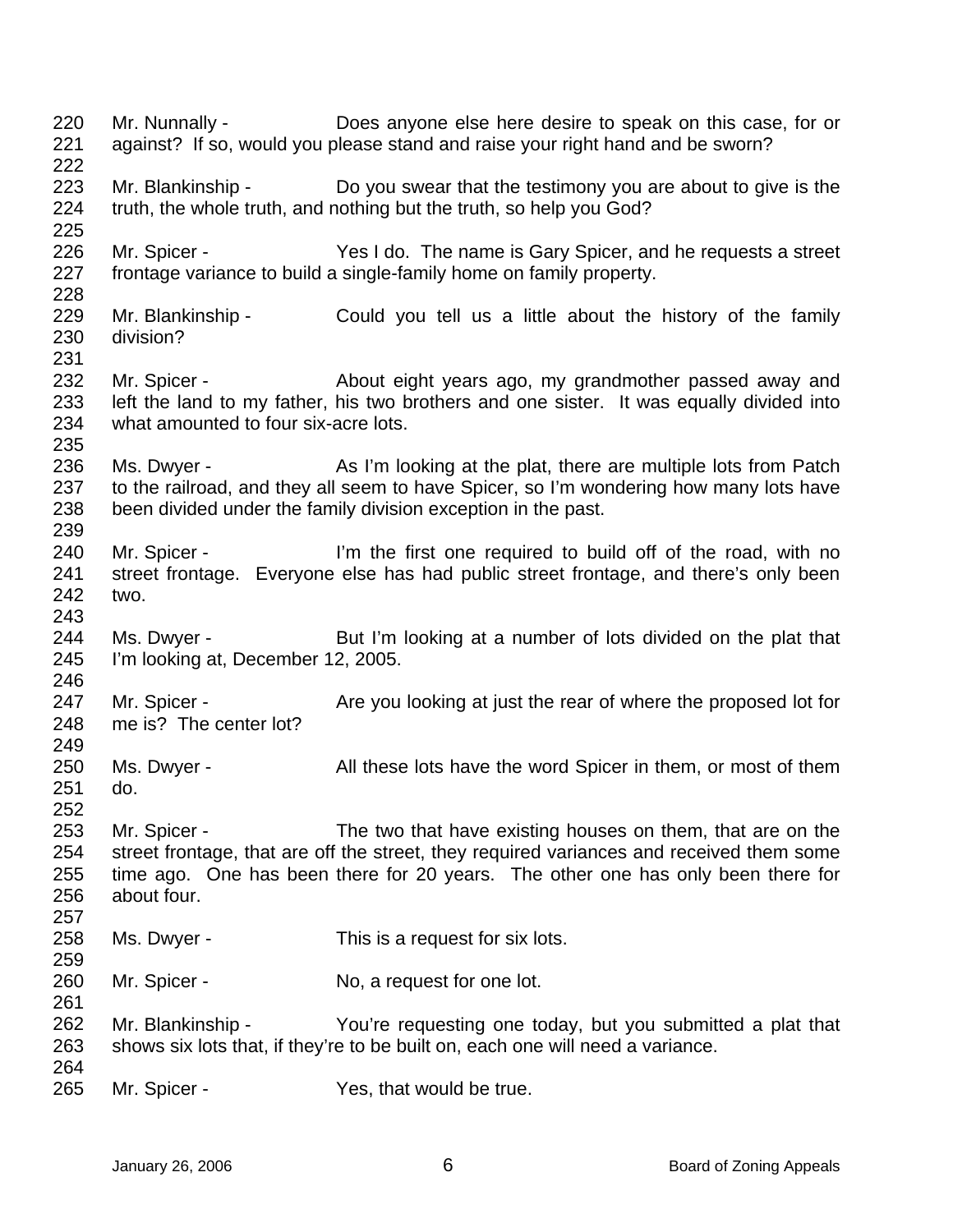| 266 |                                             |                                                                                               |
|-----|---------------------------------------------|-----------------------------------------------------------------------------------------------|
| 267 | Ms. Dwyer -                                 | Tell me about the $50$ -foot road $-$ how has that been                                       |
| 268 |                                             | reserved? What legal format – has that been reserved as an easement?                          |
| 269 |                                             |                                                                                               |
| 270 | Mr. Spicer -                                | Yes, as an easement, through probate, I'm assuming in the                                     |
| 271 | will.                                       |                                                                                               |
| 272 |                                             |                                                                                               |
| 273 | Ms. Dwyer -                                 | Would you be willing to $-$ one of the things that we could do                                |
| 274 |                                             | is require as a condition to the variance, that this road be, if at any time necessary in the |
| 275 |                                             | future, it could be dedicated to the County if this were ever to be made a public road        |
| 276 | and turned over to the County system.       |                                                                                               |
| 277 |                                             |                                                                                               |
| 278 | Mr. Spicer -                                | That's in the will as well, and I would assume that would be                                  |
| 279 | okay.                                       |                                                                                               |
| 280 |                                             |                                                                                               |
| 281 | Mr. Kirkland -                              | Mr. Blankinship, the lots that say Howard and Mary Spicer,                                    |
| 282 |                                             | and Shawn Maxwell, did they both get variances for road frontage, or do you know?             |
| 283 |                                             |                                                                                               |
| 284 | Mr. Blankinship -                           | I don't have that in front of me.                                                             |
| 285 |                                             |                                                                                               |
| 286 | Mr. Spicer -                                | Yes, I think Shawn did.                                                                       |
| 287 |                                             |                                                                                               |
| 288 | Mr. Blankinship -                           | Mr. Spicer was just saying that one was from about 20 years                                   |
| 289 | ago, and one was from about four years ago. |                                                                                               |
| 290 |                                             |                                                                                               |
| 291 | Mr. Spicer -                                | And then Shawn Maxwell had to receive a variance.                                             |
| 292 |                                             |                                                                                               |
| 293 | Mr. Kirkland -                              | He did?                                                                                       |
| 294 |                                             |                                                                                               |
| 295 | Mr. Spicer -                                | Yes.                                                                                          |
| 296 |                                             |                                                                                               |
| 297 | Ms. Dwyer -                                 | Is there a maintenance agreement among the property                                           |
| 298 | owners?                                     |                                                                                               |
| 299 |                                             |                                                                                               |
| 300 | Mr. Spicer -                                | Yes.                                                                                          |
| 301 |                                             |                                                                                               |
| 302 | Ms. Harris -                                | Are you building your home?                                                                   |
| 303 |                                             |                                                                                               |
| 304 | Mr. Spicer -                                | Yes ma'am.                                                                                    |
| 305 |                                             |                                                                                               |
| 306 | Mr. Kirkland -                              | Have you read all the conditions of the case $-$ are you okay                                 |
| 307 | with them?                                  |                                                                                               |
| 308 |                                             |                                                                                               |
| 309 | Mr. Spicer -                                | Yes, absolutely.                                                                              |
| 310 |                                             |                                                                                               |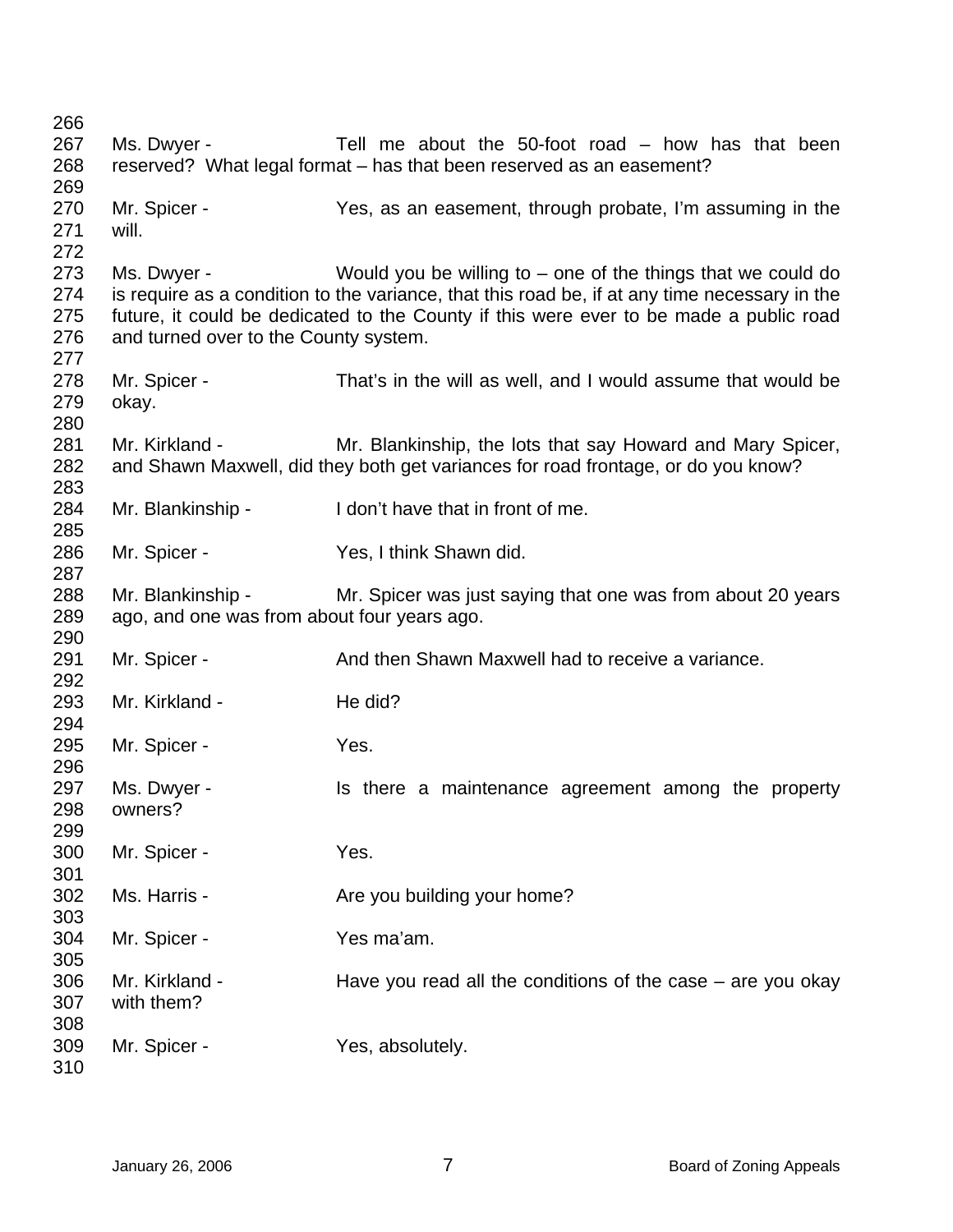311 312 313 314 315 316 317 318 319 320 321 322 323 324 325 326 327 328 329 330 331 332 333 334 335 336 337 338 339 340 341 342 343 344 345 346 347 348 349 350 351 352 353 354 355 356 Mr. Nunnally - Any other questions from the Board or staff? Is anyone here in opposition? Thank you for appearing. That concludes the case. A-108-2005, George T. Spicer. Mr. Kirkland - The University of the Imove we approve it. Ms. Harris - Second the motion. Mr. Nunnally - Motion by Mr. Kirkland that we approve; second by Ms. Harris. All in favor say aye. Opposed? It's been approved. After an advertised public hearing and on a motion by Mr. Kirkland, seconded by Ms. Harris, the Board **granted** application **A-108-2005** for a variance to build a one-family dwelling at 11617 Patch Road (Parcel 771-778-7052 (part)). The Board granted the variance subject to the following conditions: 1. This variance applies only to the public street frontage requirement. All other applicable regulations of the County Code shall remain in force. 2. Approval of this request does not imply that a building permit will be issued. Building permit approval is contingent on Health Department requirements, including, but not limited to, soil evaluation for a septic drainfield and reserve area, and approval of a well location. 3. At the time of building permit application the owner shall demonstrate that the parcel created by this division has been conveyed to members of the immediate family, and the subdivision ordinance has not been circumvented. 4. The applicant shall present proof with the building permit application that a legal access to the property has been obtained. 5. The owners of the property, and their heirs or assigns, shall accept responsibility for maintaining access to the property until such a time as the access is improved to County standards and accepted into the County road system for maintenance. Affirmative: Dwyer, Harris, Kirkland, Nunnally, Wright 5 Negative: 0 Absent: 0 The Board granted this request, as it found from the evidence presented that, due to the unique circumstances of the subject property, strict application of the County Code would produce undue hardship not generally shared by other properties in the area, and authorizing this variance will neither cause a substantial detriment to adjacent property nor materially impair the purpose of the zoning regulations. **A-1-2006 SHIRLEY A. TURNAGE** requests a variance from Section 24-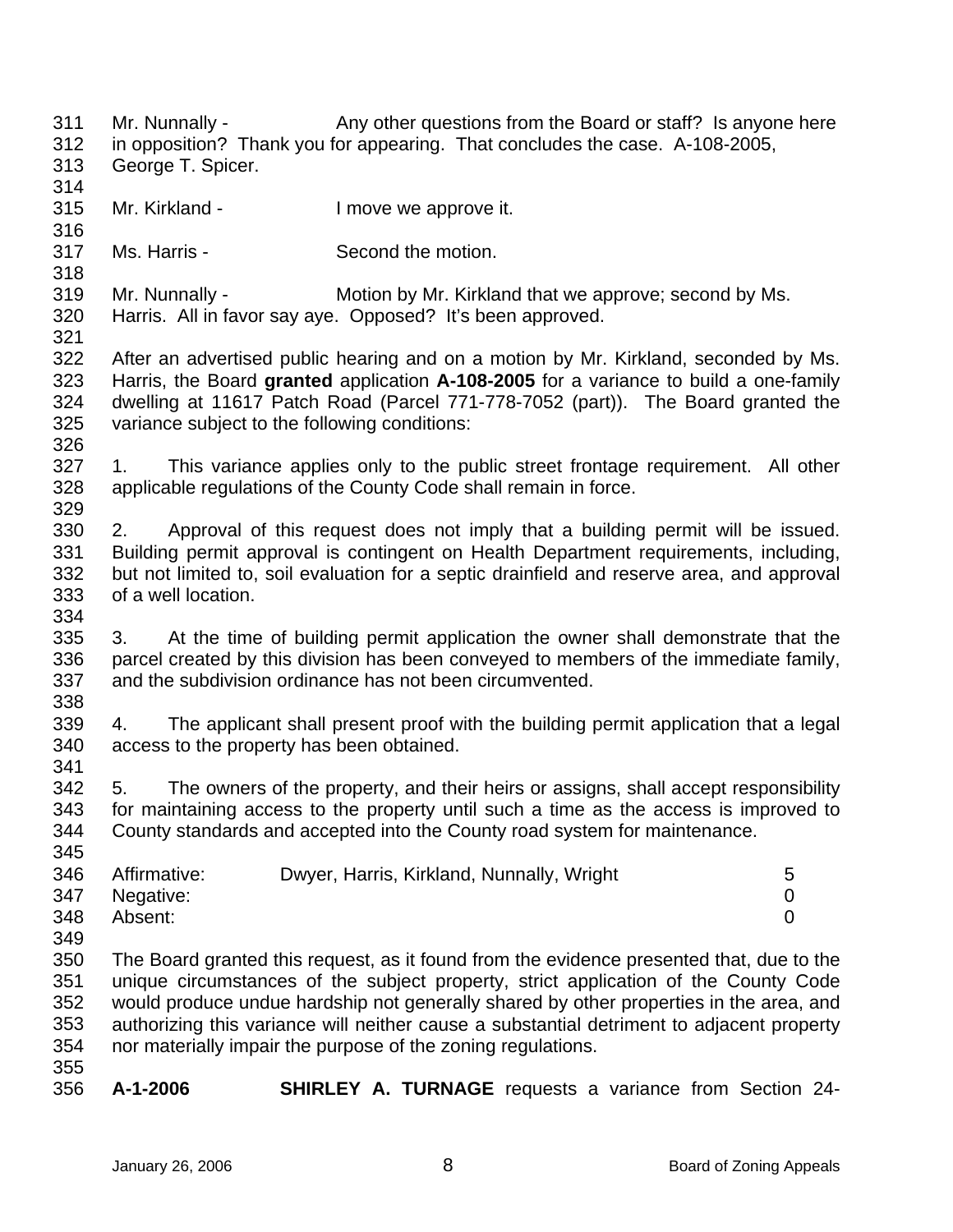| 357<br>358<br>359<br>360<br>361<br>362<br>363<br>364<br>365 |                             | 95(b)(5) to build a one-family dwelling at 500 Grayson Avenue<br>(Confederate Heights) (Parcel 793-740-1987), zoned R-3, One-<br>family Residence District (Fairfield). The lot width requirement and<br>total lot area requirement are not met. The applicant has 7,056<br>square feet lot area and 47 feet lot width, where the Code requires<br>8,000 square feet lot area and 65 feet lot width. The applicant<br>requests a variance of 944 square feet lot area and 18 feet lot<br>width. |
|-------------------------------------------------------------|-----------------------------|-------------------------------------------------------------------------------------------------------------------------------------------------------------------------------------------------------------------------------------------------------------------------------------------------------------------------------------------------------------------------------------------------------------------------------------------------------------------------------------------------|
| 366<br>367                                                  | Mr. Nunnally -              | A-1-2006. That was withdrawn.                                                                                                                                                                                                                                                                                                                                                                                                                                                                   |
| 368<br>369<br>370                                           |                             | Application A-1-2006 for a variance was withdrawn by the applicant, after finding out<br>that they had some opposition in the neighborhood.                                                                                                                                                                                                                                                                                                                                                     |
| 371<br>372<br>373<br>374<br>375<br>376                      | <b>UP-1-2006</b>            | RIVER CITY LAND COMPANY requests a temporary conditional<br>use permit pursuant to Section $24-116(c)(1)$ to locate a temporary<br>sales trailer at 4242 Creighton Road (Hillcrest Farms) (Parcel 815-<br>733-0010), zoned R-2AC and R-2C, One-family Residence District<br>(Conditional) (Fairfield).                                                                                                                                                                                          |
| 377<br>378<br>379                                           | Mr. Nunnally -              | Is anyone else here interested in this case? If so, would you<br>please stand and raise your right hand?                                                                                                                                                                                                                                                                                                                                                                                        |
| 380<br>381<br>382                                           | Mr. Blankinship -           | Do you swear that the testimony you are about to give is the<br>truth, the whole truth, and nothing but the truth, so help you God?                                                                                                                                                                                                                                                                                                                                                             |
| 383<br>384<br>385                                           | Ms. Traver -                | I do. My name is Sharon Traver. We're requesting a<br>conditional use permit to place a sales trailer in Hillcrest, located on Creighton Road.                                                                                                                                                                                                                                                                                                                                                  |
| 386<br>387<br>388                                           | Mr. Wright -<br>with those? | Have you seen the conditions for this? Are you in accord                                                                                                                                                                                                                                                                                                                                                                                                                                        |
| 389<br>390                                                  | Ms. Traver -                | We have, yes.                                                                                                                                                                                                                                                                                                                                                                                                                                                                                   |
| 391<br>392<br>393                                           | Mr. Wright -                | The last one, #4, says the trailer shall be removed on or<br>before December 31, 2006 – does that give you enough time to do what you need?                                                                                                                                                                                                                                                                                                                                                     |
| 394<br>395<br>396                                           | Ms. Traver -<br>place.      | Yes. By then we should have a model home or something in                                                                                                                                                                                                                                                                                                                                                                                                                                        |
| 397<br>398<br>399                                           | Mr. Wright -                | I just want to make sure. Sometimes when everybody thinks<br>that they can do something, and then when you could ask for a little more to be safe                                                                                                                                                                                                                                                                                                                                               |
| 400<br>401<br>402                                           | Ms. Traver -                | If we needed an extension, we would of course, take that<br>route, but a conditional use permit's good for six months, I believe, and we're hoping we<br>can accomplish what we need to, within six months.                                                                                                                                                                                                                                                                                     |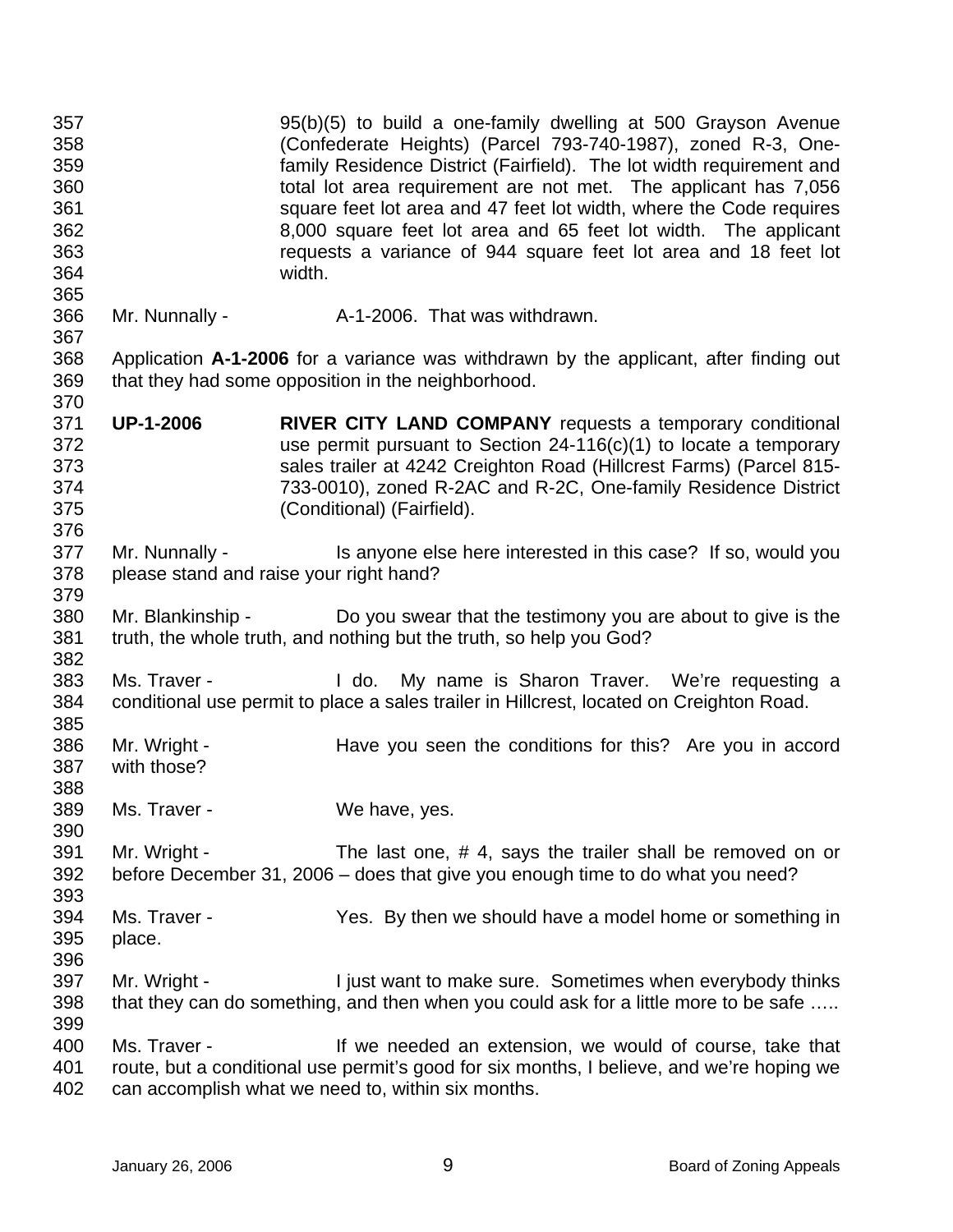Mr. Wright - But if you don't meet it, then you'll have to come back to this Board; that was my only concern. Mr. Kirkland - Ms. Traver, what are you using for a bathroom facility? Ms. Traver - The We'd like to use a handicap-accessible porta-potty, right outside the trailer? Mr. Kirkland - Will that be skirted behind the trailer or the side of it? Ms. Traver - To the side of it. Mr. Kirkland - The And you don't have any problem with putting a barrier around it so it's not seen from the road? Mr. Tarbona - That's not a problem; we'll have it screened. Mr. Kirkland - If we added that as a condition, that wouldn't bother you, would it? Ms. Traver - No. Ms. Harris - The You're directly across the street from St. Paul's church. I know they know about the proposed subdivision, right? Mr. Tarbona - The Yes, the "coming soon" sign has been up for about three months now. Ms. Harris - Have you had any complaints from the church? Mr. Tarbona - No, a lot of interest about the homes. Ms. Dwyer - This is an unusually shaped lot – what will this be used for after the trailer is gone? Ms. Traver - It's Lot 1 of our Section 2 plans that are still being reviewed by the County, so it will be used as a residential lot. Ms. Harris - When will the trailer be constructed? Ms. Traver - The As soon as we receive the conditional use permit. March 1 is our target date, as soon as possible.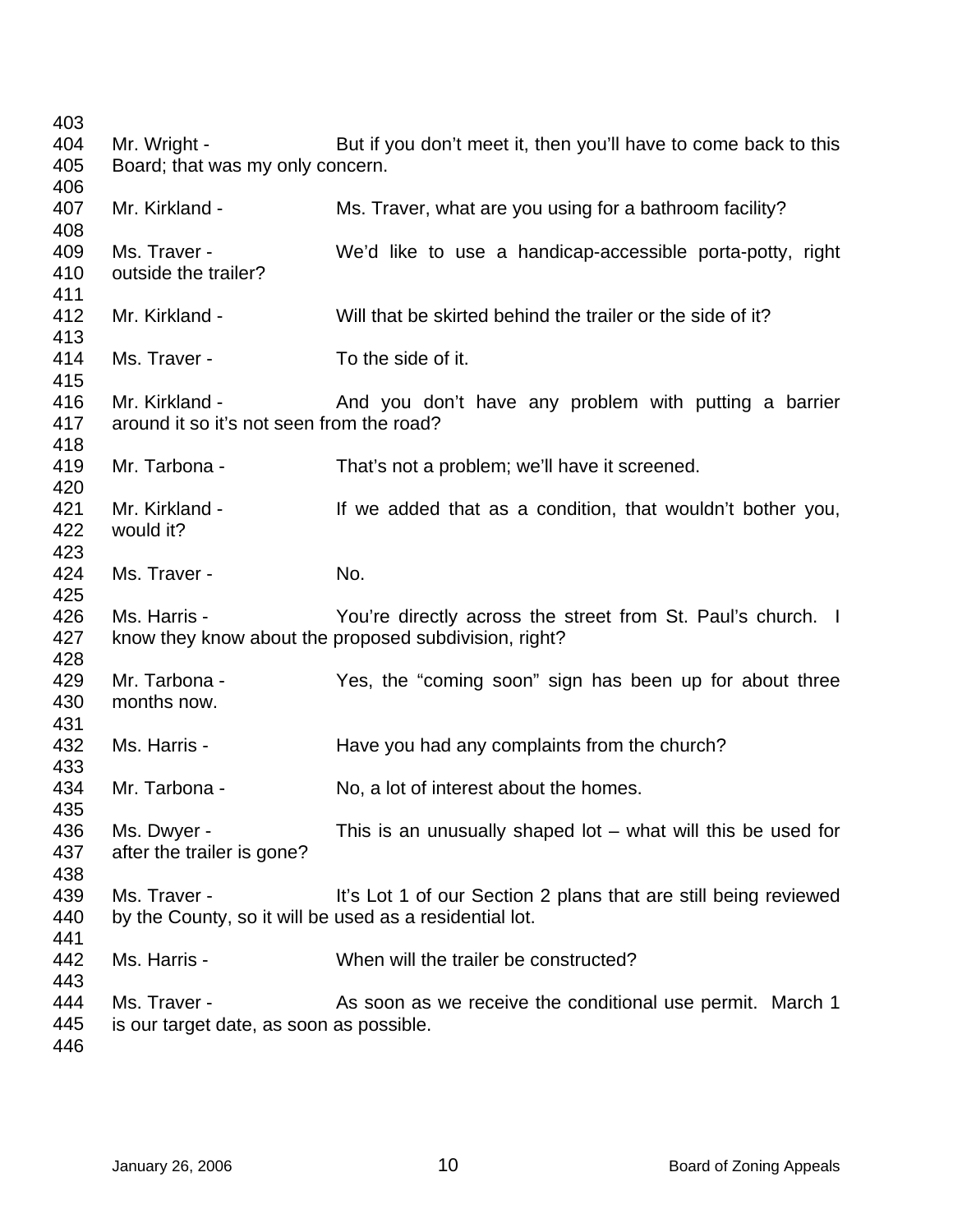447 448 449 450 451 452 453 454 455 456 457 458 459 460 461 462 463 464 465 466 467 468 469 470 471 472 473 474 475 476 477 478 479 480 481 482 483 484 485 486 487 488 489 490 491 492 Mr. Nunnally - Any other questions from the Board or staff? Is anyone here in opposition? Thank you for appearing. That concludes the case. UP-1-2006, River City Land Company. Ms. Harris - The Move we approve. Mr. Kirkland - Second. Ms. Dwyer - We're going to add a condition about the porta-potty? We do want it in the side; a screened facility from the church. Mr. Nunnally - We have a motion from Ms. Harris; second by Mr. Kirkland, that it be approved. All in favor say aye. Opposed? You have the conditions, Mr. Blankinship? Mr. Blankinship - Yes. After an advertised public hearing and on a motion by Ms. Harris, seconded by Mr. Kirkland, the Board **granted** application **UP-1-2006** for a temporary conditional use permit to locate a temporary sales trailer at 4242 Creighton Road (Hillcrest Farms) (Parcel 815-733-0010). The Board granted the use permit subject to the following conditions: 1. Only the improvements shown on the plan filed with the application may be constructed pursuant to this approval. No substantial changes or additions to the layout may be made without the approval of the Board of Zoning Appeals. Any additional improvements shall comply with the applicable regulations of the County Code. 2. The trailer shall be skirted on all sides with a durable material as required by the building code for a permanent installation. 3. A detailed landscaping and lighting plan shall be submitted to the Planning Department with building permit for review and approval. Approved landscaping shall be installed as soon as the weather permits. All landscaping shall be maintained in a healty condition at all times. Dead plant materials shall be removed within a reasonable time and replaced during the normal planting season. 4. The trailer shall be removed from the property on or before December 31, 2006, at which time this permit shall expire. 5. [ADDED] If a portable toilet is placed on site, it shall be screened from view. Affirmative: Dwyer, Harris, Kirkland, Nunnally, Wright 5 Negative: 0 Absent: 0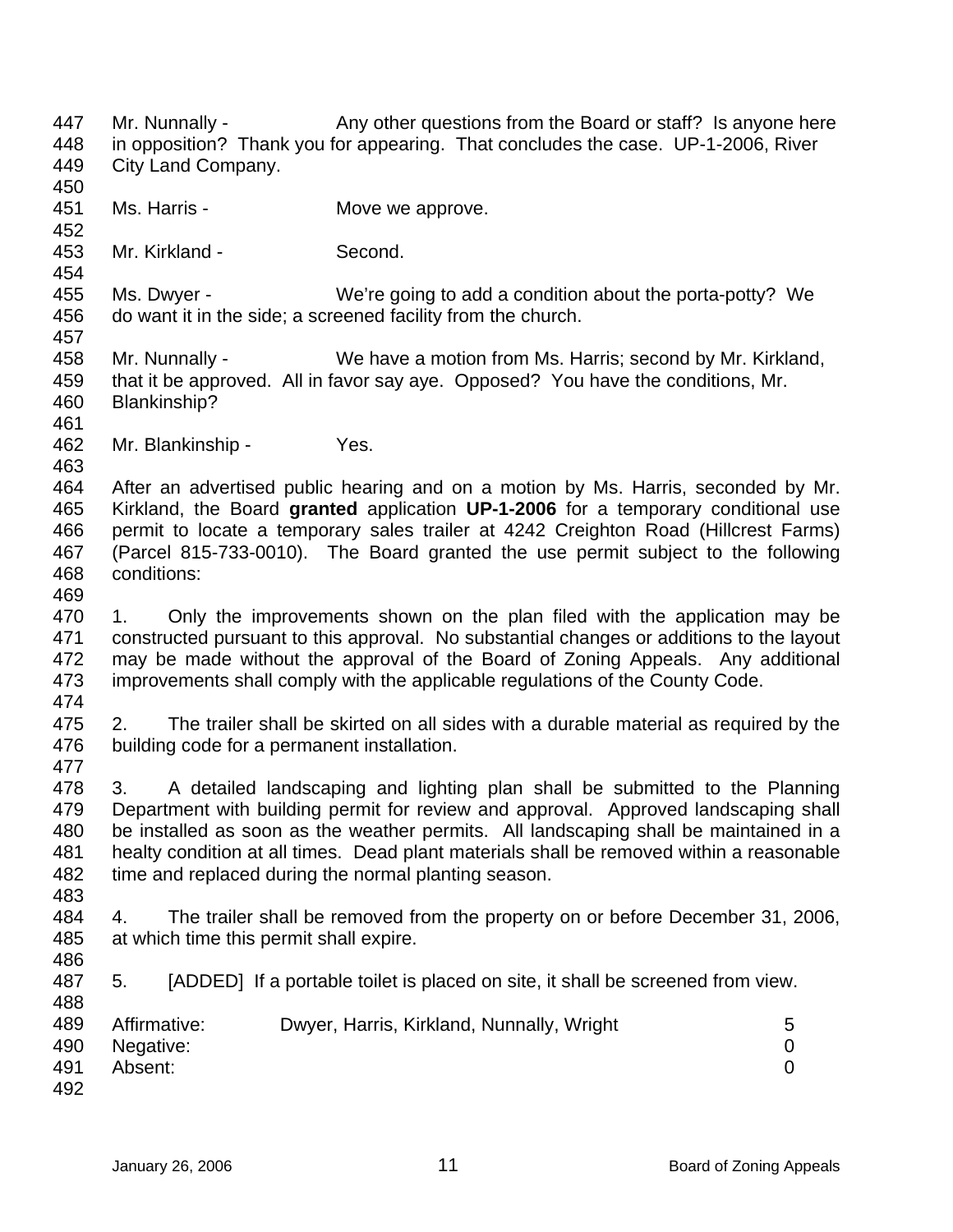493 494 495 496 497 498 499 500 501 502 503 504 505 506 507 508 509 510 511 512 513 514 515 516 517 518 519 520 521 522 523 524 525 526 527 528 529 530 531 532 533 534 535 536 537 538 The Board granted the request because it found the proposed use will be in substantial accordance with the general purpose and objectives of Chapter 24 of the County Code. **A-2-2006 MAUDE E. BROWN** requests a variance from Section 24-94 to build a one-family dwelling at 8848 Varina Road (Parcel 811-679- 5446 (part)), zoned A-1, Agricultural District (Varina). The lot width requirement is not met. The applicant has 83 feet lot width, where the Code requires 150 feet lot width. The applicant requests a variance of 67 feet lot width. Mr. Nunnally - Is anyone else here interested in this case? If so, would you please stand and raise your right hand? Mr. Blankinship - Do you swear that the testimony you are about to give is the truth, the whole truth, and nothing but the truth, so help you God? Ms. Brown - I do. Maude E. Brown, and I'm requesting a variance because it does not have the required variance. They need 150 feet, and they need to get 67 feet at least. Ms. Harris - Ms. Brown, had you considered rezoning in the summary? Did you notice that a remedy could be rezoning? In other words, because you are zoned A-1, the lot width requirement is greater than if you use a residential zoning. Ms. Brown - No, I didn't know that. I'm getting this variance for my grandson, because it's my husband and my land, and we're giving him an acre of land to build a house right beside us. Mr. Nunnally - Is he going to build a home similar to what you have? Brick? Ms. Brown - Yes, yes. Ms. Dwyer - I'm looking at the plat, and I might be reading this wrong, but it looks like the existing house would be left with 138 feet of road frontage, so would that also be in noncompliance? Mr. Blankinship - The road frontage is 138 feet, but measured at the setback line, it's 150.5. Mr. Kirkland - That's close. Ms. Brown - We also have that right-of-way there, a 50-foot right-of-way, and they will be on that right-of-way, and eventually people will build, because my sisters and my brother and I also own land all around that right-of-way, so maybe someday somebody will build on that, but right now no one is.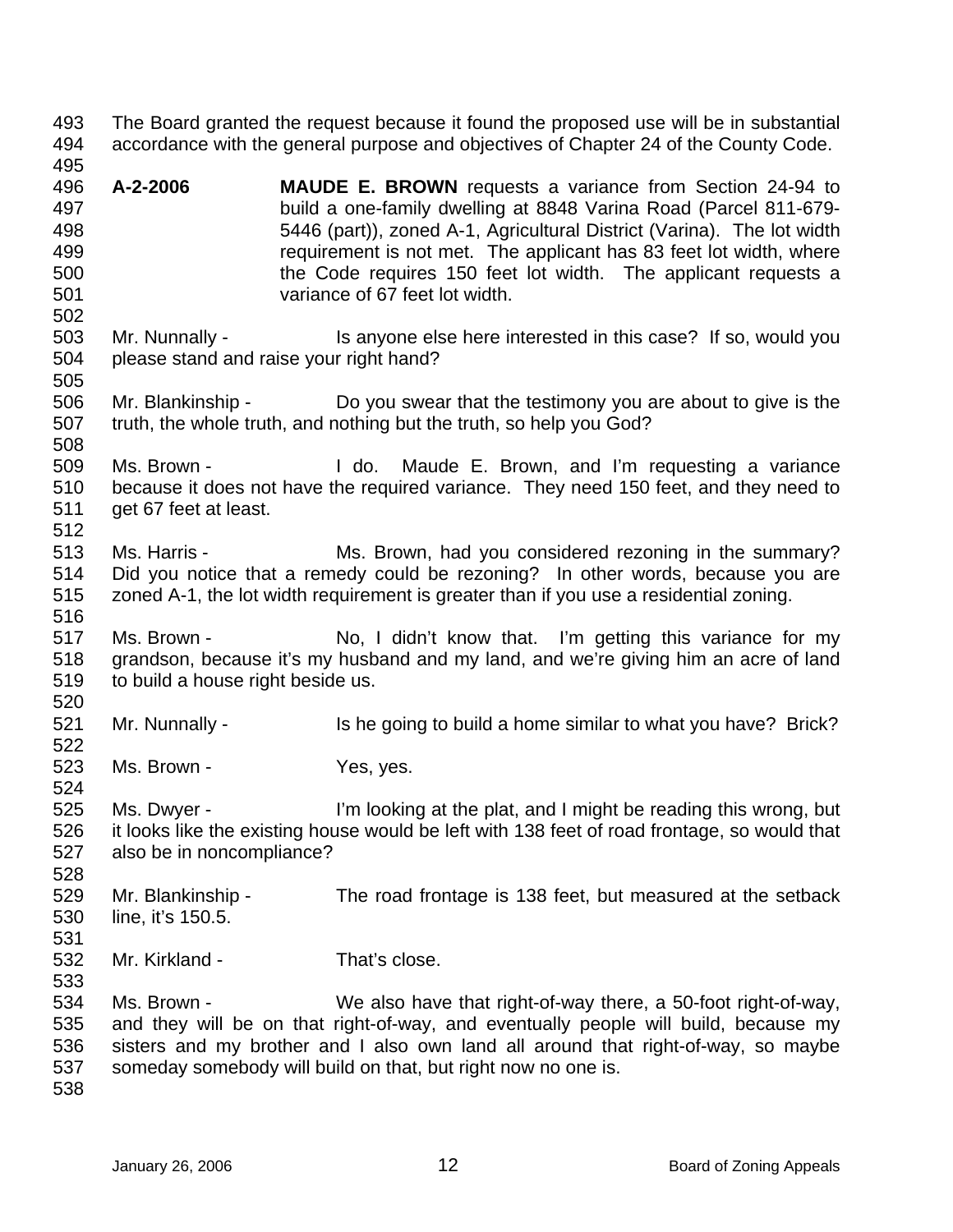| 539<br>540               | Ms. Dwyer -                                               | Where is that?                                                                                                                                                                                                                                 |
|--------------------------|-----------------------------------------------------------|------------------------------------------------------------------------------------------------------------------------------------------------------------------------------------------------------------------------------------------------|
| 541<br>542               | Ms. Brown -                                               | It's right to the side where my grandson wants to build.                                                                                                                                                                                       |
| 543<br>544               | Ms. Dwyer -                                               | The proposed drive?                                                                                                                                                                                                                            |
| 545<br>546               | Mr. Blankinship -                                         | It's clearest on either the aerial or the site plan.                                                                                                                                                                                           |
| 547<br>548               | Mr. Wright -                                              | Who owns that right-of-way?                                                                                                                                                                                                                    |
| 549<br>550<br>551<br>552 | Ms. Brown -<br>right-of-way that goes down through there. | My brother-in-law, James Simpson, and he's given all of us<br>who are on that right-of-way the right to develop it, but we all have to agree on that                                                                                           |
| 553<br>554               | Mr. Wright -                                              | And that's 50 feet wide?                                                                                                                                                                                                                       |
| 555<br>556               | Ms. Brown -                                               | Yes, but it goes all the way back to Battlefield Park.                                                                                                                                                                                         |
| 557<br>558<br>559        | Ms. Dwyer -<br>separate?                                  | Is that part of the proposed lot for your grandson, or is it                                                                                                                                                                                   |
| 560<br>561               | Ms. Brown -                                               | No, separate.                                                                                                                                                                                                                                  |
| 562<br>563               | Mr. Nunnally -                                            | You all have a legal right-of-way into that?                                                                                                                                                                                                   |
| 564<br>565               | Ms. Brown -                                               | Yes.                                                                                                                                                                                                                                           |
| 566<br>567               | Mr. Nunnally -                                            | You have a maintenance agreement on the road?                                                                                                                                                                                                  |
| 568<br>569               | Ms. Brown -                                               | Yes.                                                                                                                                                                                                                                           |
| 570<br>571               | Mr. Wright -                                              | You've read these conditions that have been proposed?                                                                                                                                                                                          |
| 572<br>573               | Ms. Brown -                                               | Yes.                                                                                                                                                                                                                                           |
| 574<br>575               | Mr. Wright -                                              | And you're in accord with them?                                                                                                                                                                                                                |
| 576<br>577               | Ms. Brown -                                               | Yes.                                                                                                                                                                                                                                           |
| 578<br>579<br>580<br>581 | Ms. Dwyer -<br>front?                                     | One of the conditions is that the new house will be<br>architecturally compatible, and I believe you said that it will be brick. All around, or brick                                                                                          |
| 582<br>583<br>584        | Ms. Brown -                                               | Brick front with vinyl sides, but it does match the existing<br>house, and all of the other houses in the area are very similar too. We tried to make<br>sure that when we picked out our home, it would be very similar and blend in with the |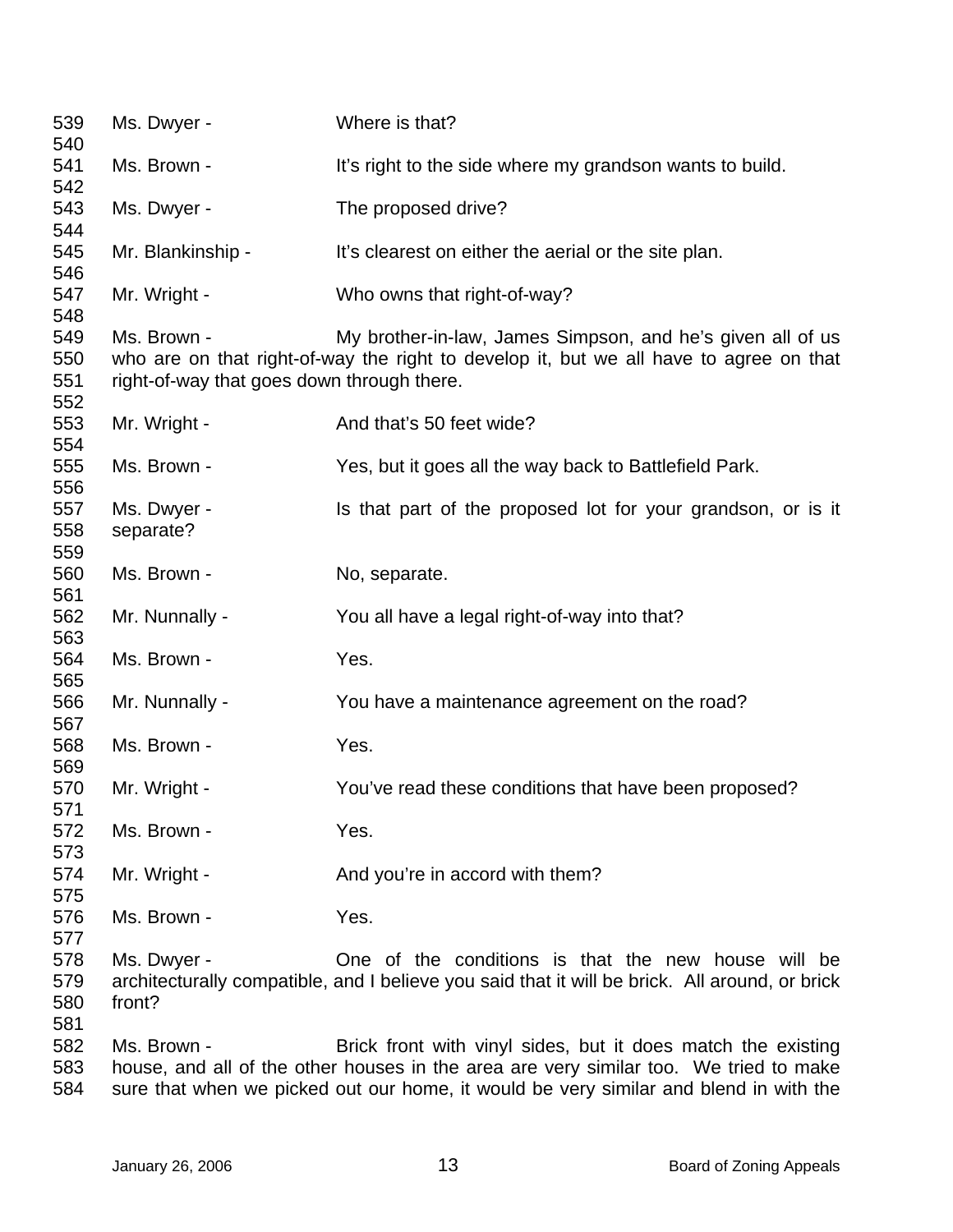| 585<br>586               | rest of the neighborhood.                                              |                                                                                                                                                                                                                                                     |
|--------------------------|------------------------------------------------------------------------|-----------------------------------------------------------------------------------------------------------------------------------------------------------------------------------------------------------------------------------------------------|
| 587<br>588<br>589        | Mr. Nunnally -<br>around?                                              | What is your house – that's solid brick, isn't it, all the way                                                                                                                                                                                      |
| 590<br>591<br>592        | Ms. Brown -<br>siding, an old two-story house, about 100 years old.    | Yes. The next one over, my mom and dad's, is just vinyl                                                                                                                                                                                             |
| 593<br>594<br>595<br>596 | Mr. Nunnally -<br>E. Brown.                                            | Any other questions from the Board or staff? Is anyone here<br>in opposition? Thank you for appearing. That concludes the case. A-2-2006, Maude                                                                                                     |
| 597<br>598<br>599        | Mr. Kirkland -<br>house?                                               | That's the one who wanted to put the house beside the main                                                                                                                                                                                          |
| 600<br>601<br>602        | Ms. Harris -<br>rezoning from A-1.                                     | And the staff talked about rezoning being the remedy,                                                                                                                                                                                               |
| 603<br>604               | Mr. Wright -                                                           | I move we approve it.                                                                                                                                                                                                                               |
| 605<br>606               | Mr. Kirkland -                                                         | I'll second it.                                                                                                                                                                                                                                     |
| 607<br>608<br>609        | Mr. Nunnally -<br>Kirkland. All in favor say aye.                      | Motion by Mr. Wright that it be approved; second by Mr.                                                                                                                                                                                             |
| 610<br>611<br>612        | Mr. Blankinship -<br>Cochran decision?                                 | Can we have some discussion about how this fits with the                                                                                                                                                                                            |
| 613<br>614<br>615        | Ms. Dwyer -                                                            | Also, there was discussion of architectural compatibility, the<br>brick front, that it was more clearly defined as a brick front house.                                                                                                             |
| 616<br>617               | Mr. Nunnally -                                                         | You want to change what?                                                                                                                                                                                                                            |
| 618<br>619               | Mr. Kirkland -                                                         | They want to have a brick façade and a brick front on there.                                                                                                                                                                                        |
| 620<br>621<br>622        | Ms. Dwyer -<br>architecturally compatible and will have a brick front. | Not change it, but just add that, any home built shall be                                                                                                                                                                                           |
| 623<br>624<br>625<br>626 | Mr. Wright -                                                           | It's utilization of land again, maybe stretching it a bit, but if<br>you take that parcel in and of itself without the variance, it can't be used. There's no<br>reasonable use of it. It may be a stretch back there, but it's what, over an acre. |
| 627<br>628               | Ms. Dwyer -                                                            | How much acreage? It doesn't say. It's compatible with<br>surrounding uses, which are large lots, with single houses, fronting Varina Road.                                                                                                         |
| 629<br>630               | Mr. Wright -                                                           | What's the size of that lot? It's over an acre, I believe.                                                                                                                                                                                          |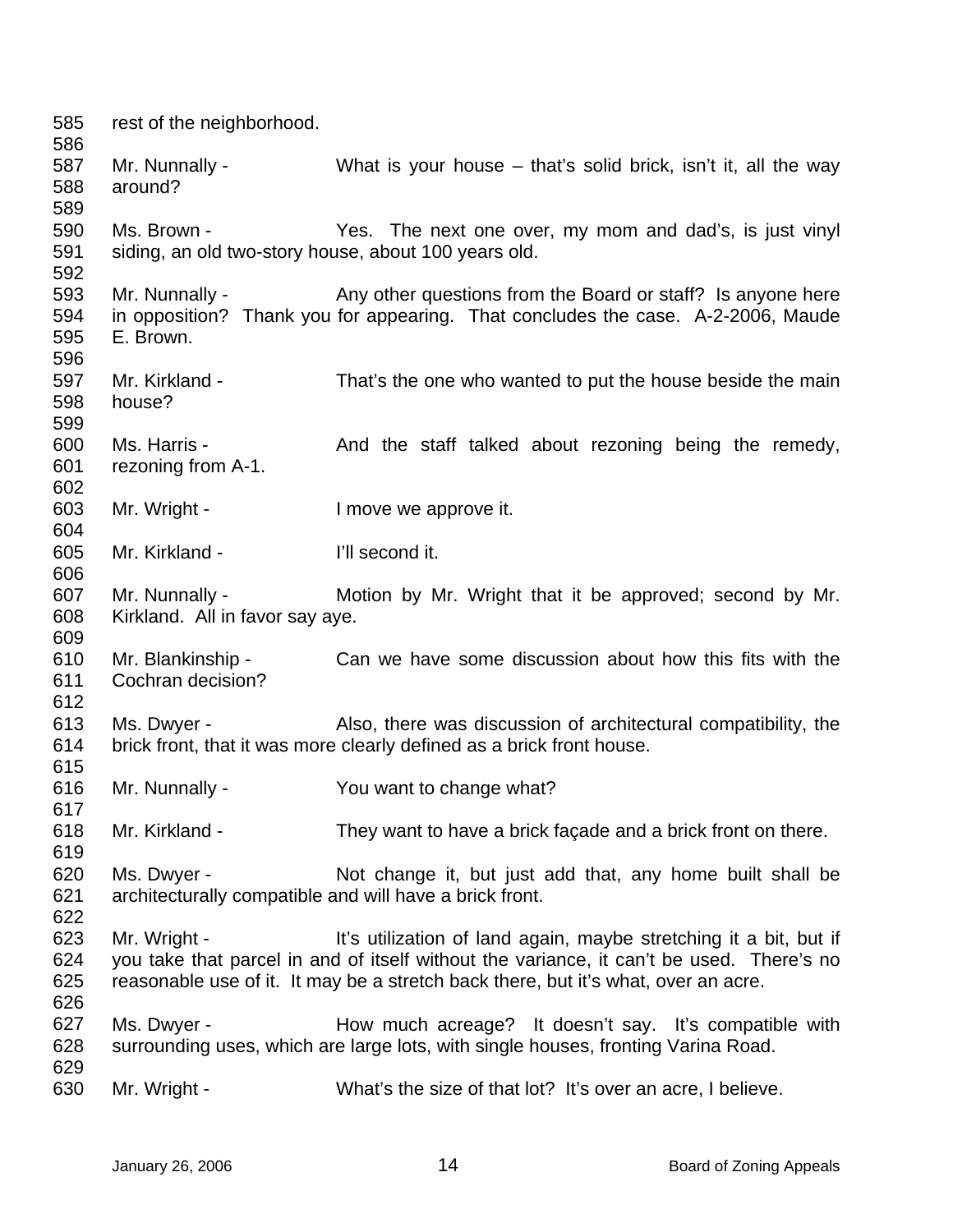| 631 |                                                        |                                                                                            |                |
|-----|--------------------------------------------------------|--------------------------------------------------------------------------------------------|----------------|
| 632 |                                                        | Mr. Blankinship - It's almost four acres as it stands. The proposed division is            |                |
| 633 | into about 2 $\frac{1}{2}$ and about 1 $\frac{1}{2}$ . |                                                                                            |                |
| 634 |                                                        |                                                                                            |                |
| 635 | Mr. Kirkland -                                         | It's 1.8440, and I think the other one's about 2.3, so that's                              |                |
| 636 | about right, so it's over an acre.                     |                                                                                            |                |
| 637 |                                                        |                                                                                            |                |
| 638 |                                                        | Mr. Nunnally - Any other discussion? I have a motion by Mr. Wright;                        |                |
| 639 |                                                        | second by Mr. Kirkland, that it be approved. All in favor, say aye. Opposed.               |                |
| 640 |                                                        |                                                                                            |                |
| 641 | Ms. Harris -                                           | No. I think we're going back to where we were before                                       |                |
| 642 | Cochran.                                               |                                                                                            |                |
| 643 |                                                        |                                                                                            |                |
| 644 |                                                        | After an advertised public hearing and on a motion by Mr. Wright, seconded by Mr.          |                |
| 645 |                                                        | Kirkland, the Board granted application A-2-2006 for a variance to build a one-family      |                |
| 646 |                                                        |                                                                                            |                |
| 647 |                                                        | dwelling at 8848 Varina Road (Parcel 811-679-5446 (part)). The Board granted the           |                |
| 648 |                                                        | variance subject to the following conditions:                                              |                |
| 649 | 1.                                                     |                                                                                            |                |
|     |                                                        | This variance applies only to the lot width requirement. All other applicable              |                |
| 650 |                                                        | regulations of the County Code shall remain in force.                                      |                |
| 651 |                                                        |                                                                                            |                |
| 652 | 2.                                                     | Approval of this request does not imply that a building permit will be issued.             |                |
| 653 |                                                        | Building permit approval is contingent on Health Department requirements, including,       |                |
| 654 |                                                        | but not limited to, soil evaluation for a septic drainfield and reserve area, and approval |                |
| 655 | of a well location.                                    |                                                                                            |                |
| 656 |                                                        |                                                                                            |                |
| 657 | 3.                                                     | At the time of building permit application, the applicant shall submit the                 |                |
| 658 |                                                        | necessary information to the Department of Public Works to ensure compliance with the      |                |
| 659 |                                                        | requirements of the Chesapeake Bay Preservation Act and the code requirements for          |                |
| 660 | water quality standards.                               |                                                                                            |                |
| 661 |                                                        |                                                                                            |                |
| 662 | 4.                                                     | [AMENDED] Any home built on site shall be architecturally compatible with                  |                |
| 663 |                                                        | those in the surrounding area and shall have a brick front.                                |                |
| 664 |                                                        |                                                                                            |                |
| 665 | Affirmative:                                           | Dwyer, Kirkland, Nunnally, Wright                                                          | 4              |
| 666 | Negative:                                              | <b>Harris</b>                                                                              | 1              |
| 667 | Absent:                                                |                                                                                            | $\overline{0}$ |
| 668 |                                                        |                                                                                            |                |
| 669 |                                                        | The Board granted this request, as it found from the evidence presented that, due to the   |                |
| 670 |                                                        | unique circumstances of the subject property, strict application of the County Code        |                |
| 671 |                                                        | would produce undue hardship not generally shared by other properties in the area, and     |                |
| 672 |                                                        | authorizing this variance will neither cause a substantial detriment to adjacent property  |                |
| 673 |                                                        | nor materially impair the purpose of the zoning regulations.                               |                |
| 674 |                                                        |                                                                                            |                |
| 675 | <b>UP-2-2006</b>                                       | <b>GUMENICK HOMEBUILDING</b> requests a temporary conditional                              |                |
| 676 |                                                        | use permit pursuant to Section $24-116(c)(1)$ to locate a temporary                        |                |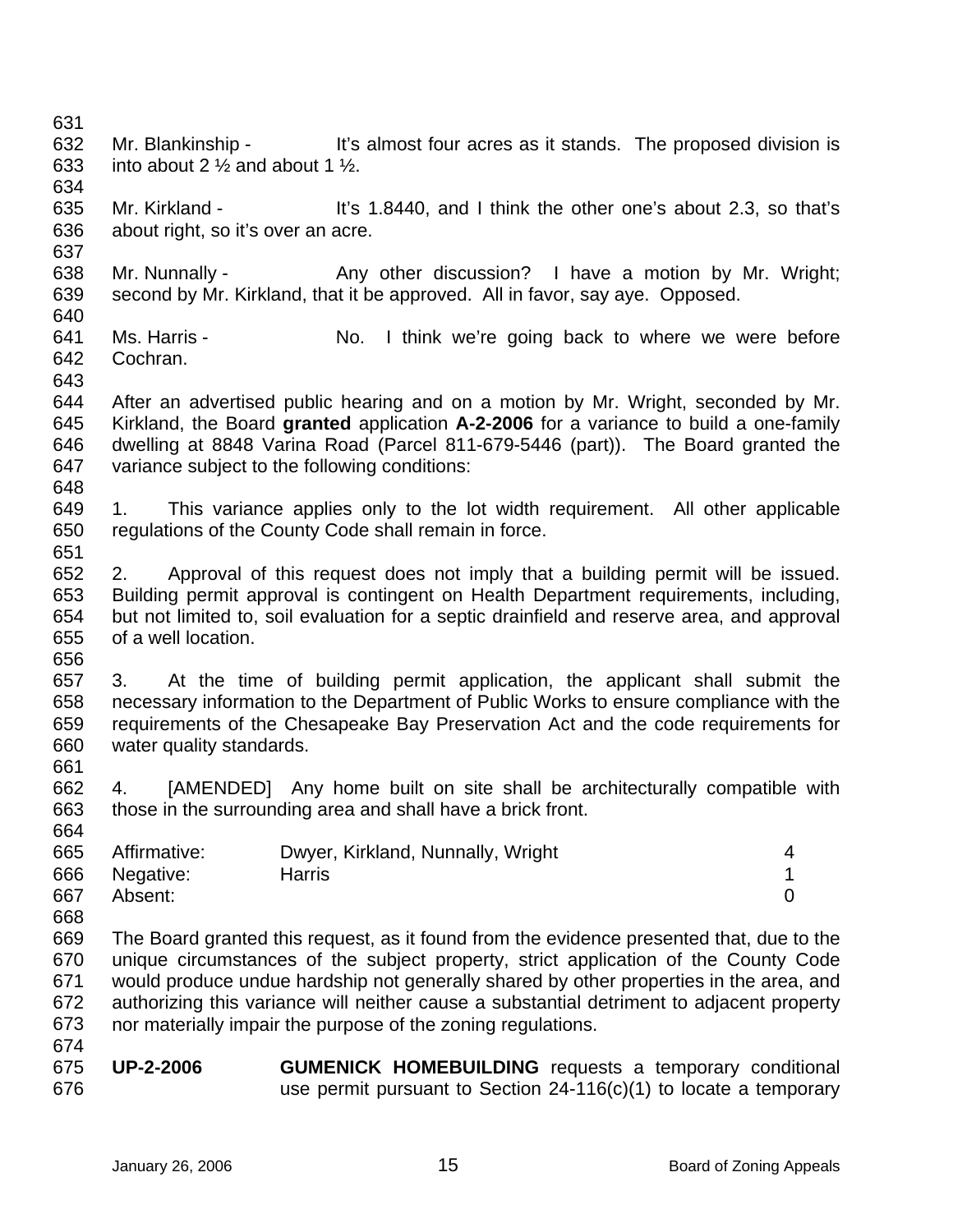677 678 679 sales trailer at 5203 Monument Avenue (Monument Square) (Parcel 771-735-5182), zoned R-6, General Residential District (Brookland).

- 681 682 Mr. Nunnally - Is anyone else here interested in this case? If so, would you please stand and raise your right hand?
- 684 685 Mr. Blankinship - Do you swear that the testimony you are about to give is the truth, the whole truth, and nothing but the truth, so help you God?
- 686 687 688 689 690 691 692 693 694 695 696 697 698 699 700 701 Mr. Lewis - I do. My name is Monte Lewis, of C. D. Lewis and Associates. I represent Gumenick Properties. I'm sorry that our landscape architect is in northern Virginia and couldn't make it down today, so I'm filling in for him. We're going to be building condominiums on this site that used to have the apartments that we just removed. This is for a temporary sales trailer for those condominiums, which will come down in January 2008. It's going to be very similar to the sales trailer that we have at Grayson Hill, if you've been by that one, which has won national awards with the landscaping. This will also house the scale model for the project. It's a basic sales trailer, 24 by 60, but we're going to build a façade on it to kind of mimic the architectural style of the units that we're building. If you'd like to see that, I brought some rough plans. If you have any questions, I'd be glad to answer them. Water and sewer – we're going to have bottled water, and it's going to be brought in with the water for the sewer system. It will be in a tank; all the tank will be in a corral area that we're building, so it will be hidden from view, and it will be a pump and a haul situation.
- 702 703 Mr. Nunnally - You say all the apartments have been torn down?
- 704 Mr. Lewis - Yes sir.

680

683

705

707

712

706 Mr. Nunnally - When do you plan to start on this?

708 709 710 Mr. Lewis - We're going to be filing a POD in probably March, so we'd probably start construction this summer.

711 Mr. Nunnally - You want to put the trailer on there when?

713 714 715 Mr. Lewis - As soon as we get approval, we're ready to put it on there. The application said January, but more than likely, it will be February.

716 717 718 Mr. Kirkland - Chemitrance to the trailer site here, that's going to be constructed like concrete asphalt to get into the site?

719 720 721 722 Mr. Lewis - It's going to be asphalt, yes sir. No gravel. We will not have curb and gutter interior; we'll have bumper blocks so people can't drive over the asphalt, but we didn't want to put curb and gutter up, because as soon as you do that, you end up with storm, sewer and drop-in. Since it's a temporary situation, and all of this sheet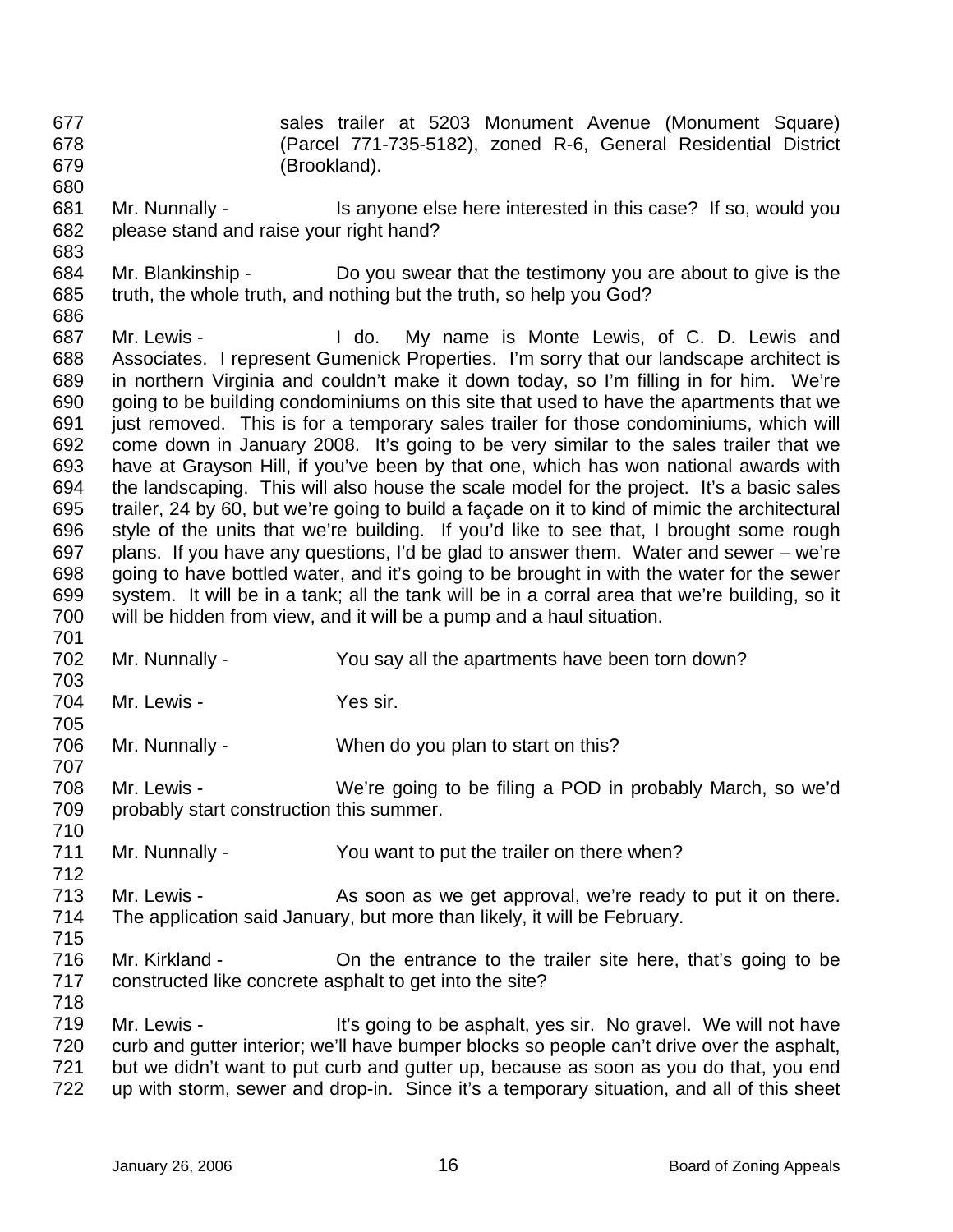| 723<br>724                             | flows onto our site.                              |                                                                                                                                                                                                                                                                                                                                                   |
|----------------------------------------|---------------------------------------------------|---------------------------------------------------------------------------------------------------------------------------------------------------------------------------------------------------------------------------------------------------------------------------------------------------------------------------------------------------|
| 725<br>726                             | Mr. Kirkland -                                    | Will this be well lit at night?                                                                                                                                                                                                                                                                                                                   |
| 727<br>728<br>729<br>730               | Mr. Lewis -                                       | It will have lights; I'm not sure of the time of operation of the<br>lights, and I don't know the time of operation of the sales center. It should be very<br>similar to Grayson Hill; I think they shut down at normal hours.                                                                                                                    |
| 731<br>732                             | Ms. Harris -                                      | Will you be making this handicap accessible?                                                                                                                                                                                                                                                                                                      |
| 733<br>734                             | Mr. Lewis -                                       | Yes ma'am; that is required, and we will be doing that.                                                                                                                                                                                                                                                                                           |
| 735<br>736<br>737                      | Mr. Nunnally -                                    | Any further questions from the Board or staff? Is anyone<br>here in opposition? Thank you for appearing. That concludes the case. UP-2-2006.                                                                                                                                                                                                      |
| 738<br>739                             | Mr. Kirkland -                                    | Move we approve it.                                                                                                                                                                                                                                                                                                                               |
| 740<br>741                             | Ms. Dwyer -                                       | Second.                                                                                                                                                                                                                                                                                                                                           |
| 742<br>743<br>744                      | Mr. Nunnally -                                    | Motion by Mr. Kirkland; second by Ms. Dwyer that it be<br>approved. All in favor say aye. Opposed? It's been approved.                                                                                                                                                                                                                            |
| 745<br>746<br>747<br>748<br>749<br>750 | conditions:                                       | After an advertised public hearing and on a motion by Mr. Kirkland, seconded by Ms.<br>Dwyer, the Board granted application UP-2-2006 for a temporary conditional use permit<br>to locate a temporary sales trailer at 5203 Monument Avenue (Monument Square)<br>(Parcel 771-735-5182). The Board granted the use permit subject to the following |
| 751<br>752<br>753<br>754<br>755        | 1.                                                | Only the improvements shown on the plan filed with the application may be<br>constructed pursuant to this approval. No substantial changes or additions to the layout<br>may be made without the approval of the Board of Zoning Appeals. Any additional<br>improvements shall comply with the applicable regulations of the County Code          |
| 756<br>757<br>758                      | 2.<br>building code for a permanent installation. | The trailer shall be skirted on all sides with a durable material as required by the                                                                                                                                                                                                                                                              |
| 759<br>760<br>761<br>762<br>763        | 3.<br>season.                                     | Approved landscaping shall be installed as soon as the weather permits. All<br>landscaping shall be maintained in a healthy condition at all times. Dead plant materials<br>shall be removed within a reasonable time and replaced during the normal planting                                                                                     |
| 764<br>765<br>766<br>767               | 4.<br>property.                                   | The bathroom in the trailer shall be connected to sanitary facilities approved by<br>the Virginia Department of Health. This facility shall be screened from adjacent                                                                                                                                                                             |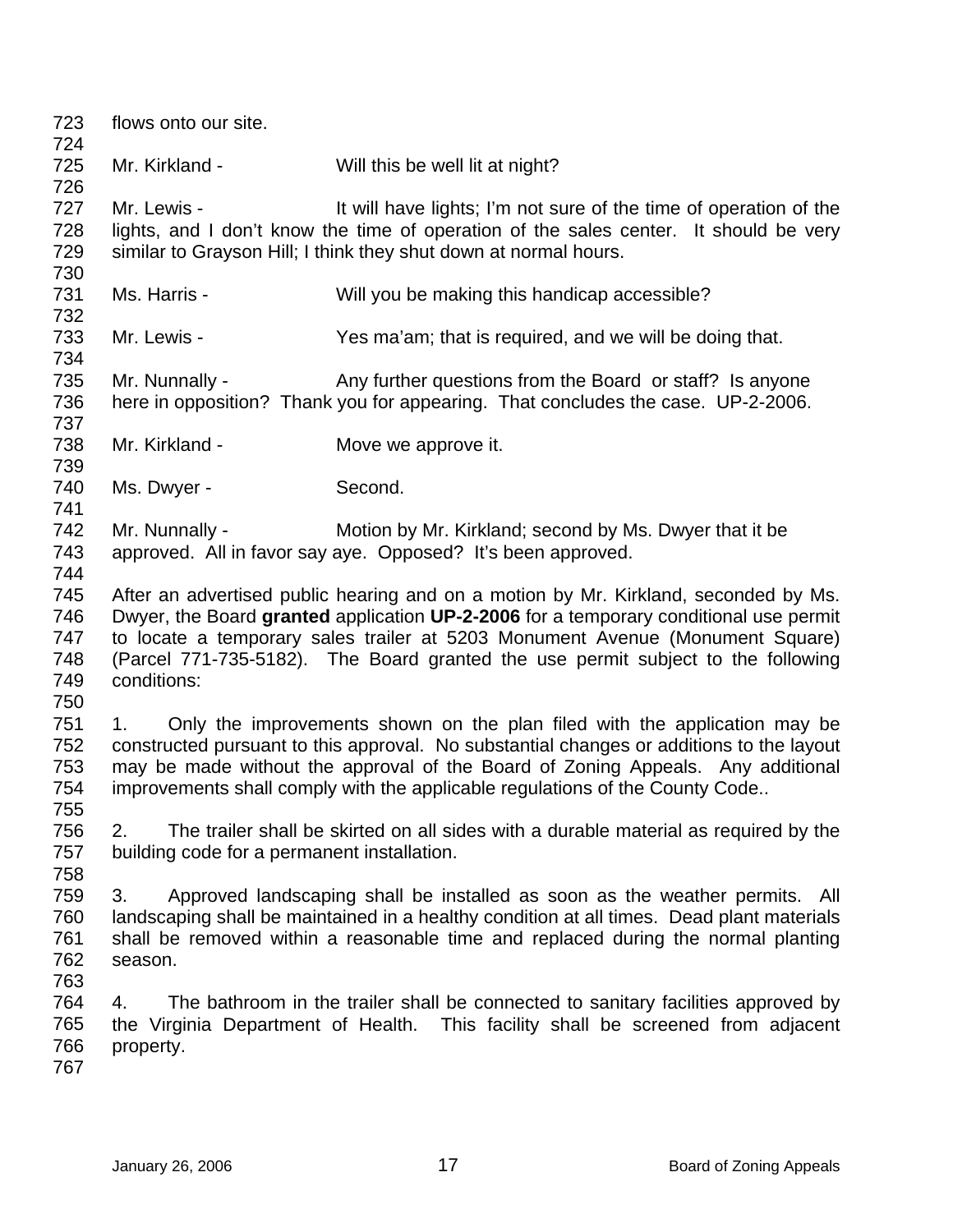- 768 769 5. The trailer shall be removed from the property on or before January 15, 2008, at which time this permit shall expire. This permit shall not be renewed.
- 770
- 771 772 773 Affirmative: Dwyer, Harris, Kirkland, Nunnally, Wright 5 Negative: 0 Absent: 0
- 774
- 775 776 The Board granted the request because it found the proposed use will be in substantial accordance with the general purpose and objectives of Chapter 24 of the County Code.
- 777

- 778 779 780 Mr. Blankinship - Mr. Chairman, the next three cases are companions, the division of one parcel into three.
- 781 782 783 784 785 786 787 788 789 **A-107-2005 R. DALE GOODING** requests a variance from Sections 24-94 and 24-9 to build a one-family dwelling at 5503 Jefferson Street (E. S. Read) (Parcel 816-725-4508 (part)), zoned R-2A, One-family Residence District (Varina). The lot width requirement and public street frontage requirement are not met. The applicant has 5 feet lot width and 5 feet public street frontage, where the Code requires 80 feet lot width and 50 feet public street frontage. The applicant requests a variance of 75 feet lot width and 45 feet public street frontage.
- 791 792 793 794 795 796 797 798 799 800 **A-3-2006 R. DALE GOODING** requests a variance from Sections 24-94 and 24-9 to build a one-family dwelling at 5505 Jefferson Street (E. S. Read) (Parcel 816-725-4508 (part)), zoned R-2A, One-family Residence District (Varina). The lot width requirement and public street frontage requirement are not met. The applicant has 5 feet lot width and 5 feet public street frontage, where the Code requires 80 feet lot width and 50 feet public street frontage. The applicant requests a variance of 75 feet lot width and 45 feet public street frontage.
- 801 802 803 804 805 806 807 808 809 810 **A-4-2006 R. DALE GOODING** requests a variance from Sections 24-94 and 24-9 to build a one-family dwelling at 5507 Jefferson Street (E. S. Read) (Parcel 816-725-4508 (part)), zoned R-2A, One-family Residence District (Varina). The lot width requirement and public street frontage requirement are not met. The applicant has 5 feet lot width and 5 feet public street frontage, where the Code requires 80 feet lot width and 50 feet public street frontage. The applicant requests a variance of 75 feet lot width and 45 feet public street frontage.
- 811 812 Mr. Nunnally - Is anyone else here interested in this case? If so, would you please stand and raise your right hand?
- 813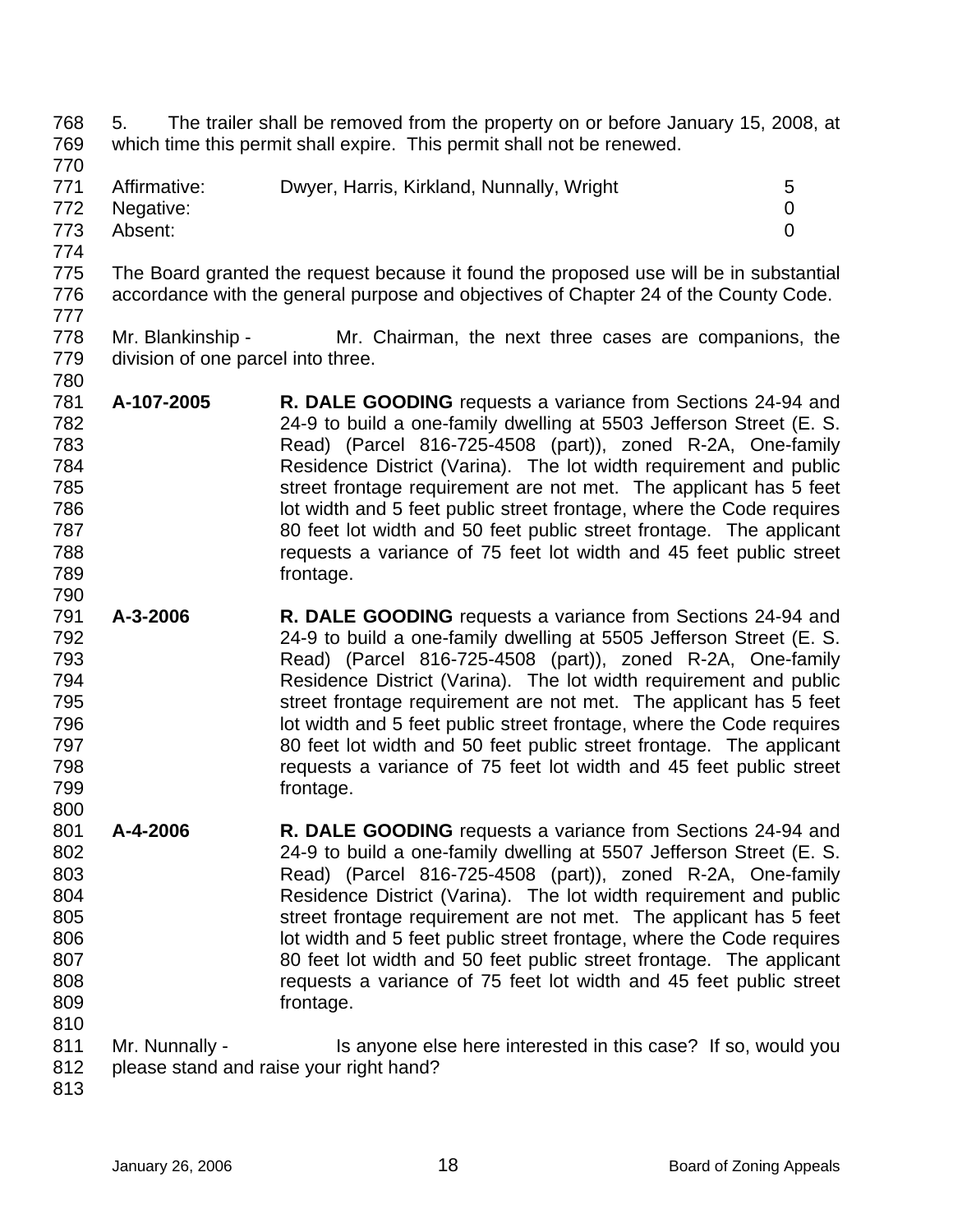814 815 816 817 818 819 820 821 822 823 824 825 826 827 828 829 830 831 832 833 834 835 836 837 838 839 840 841 842 843 844 845 846 847 848 849 850 851 852 853 854 855 856 857 858 859 Mr. Blankinship - Do you swear that the testimony you are about to give is the truth, the whole truth, and nothing but the truth, so help you God? Mr. Spain - I do. My name is Melvin Spain. I'm with Downing Surveys, and this is Mr. Dale Gooding, the owner of the subject parcel. The intent of this division is for a family division. The staff report is very thorough, and all the conditions can be met. Mr. Gooding or I will be glad to answer any questions that you might have. Mr. Wright - Would you like to explain a little bit about the entrance. How would you access this property? Mr. Spain - The Mr. Gooding owns the entire parcel. The intent is to have one common driveway for the family, which would be a maintenance agreement between all those in the family to maintain one entrance off of Jefferson Street. Mr. Wright - This indicates it would be five feet wide. Mr. Spain - We can make it as wide as necessary; we can make it 20 feet wide, because Mr. Gooding will be able to provide an access easement across all three parcels, and if necessary the fourth parcel, to provide an adequate entrance to the parcels. Ms. Dwyer - Lot 12 is the fourth parcel you're talking about? Mr. Spain - The residual of Lot 12, you mean? Ms. Dwyer - I'm looking at a plat, and it looks like it has been registered five feet with each lot, for a total of fifteen, and then you're saying you could get extra. Where would you get the extra; I'm not clear on that. Mr. Spain - The You'd have a total of fifteen feet off of the three stem parcels. Normally a fifteen-foot width would be adequate for providing one common entrance for the three lots. Mr. Blankinship - The way it was submitted, it shows each stem lot having a five-foot stem, so you've got three five-foot parcels. Mr. Spain - But there will be an ingress/egress easement to provide an access across all three. Ms. Dwyer - You said you could supply additional space. My question is where would that come from? Mr. Spain - If necessary, it could come off of Lot 12. Ms. Harris - I have a question about the case A-107-2005. In the plan,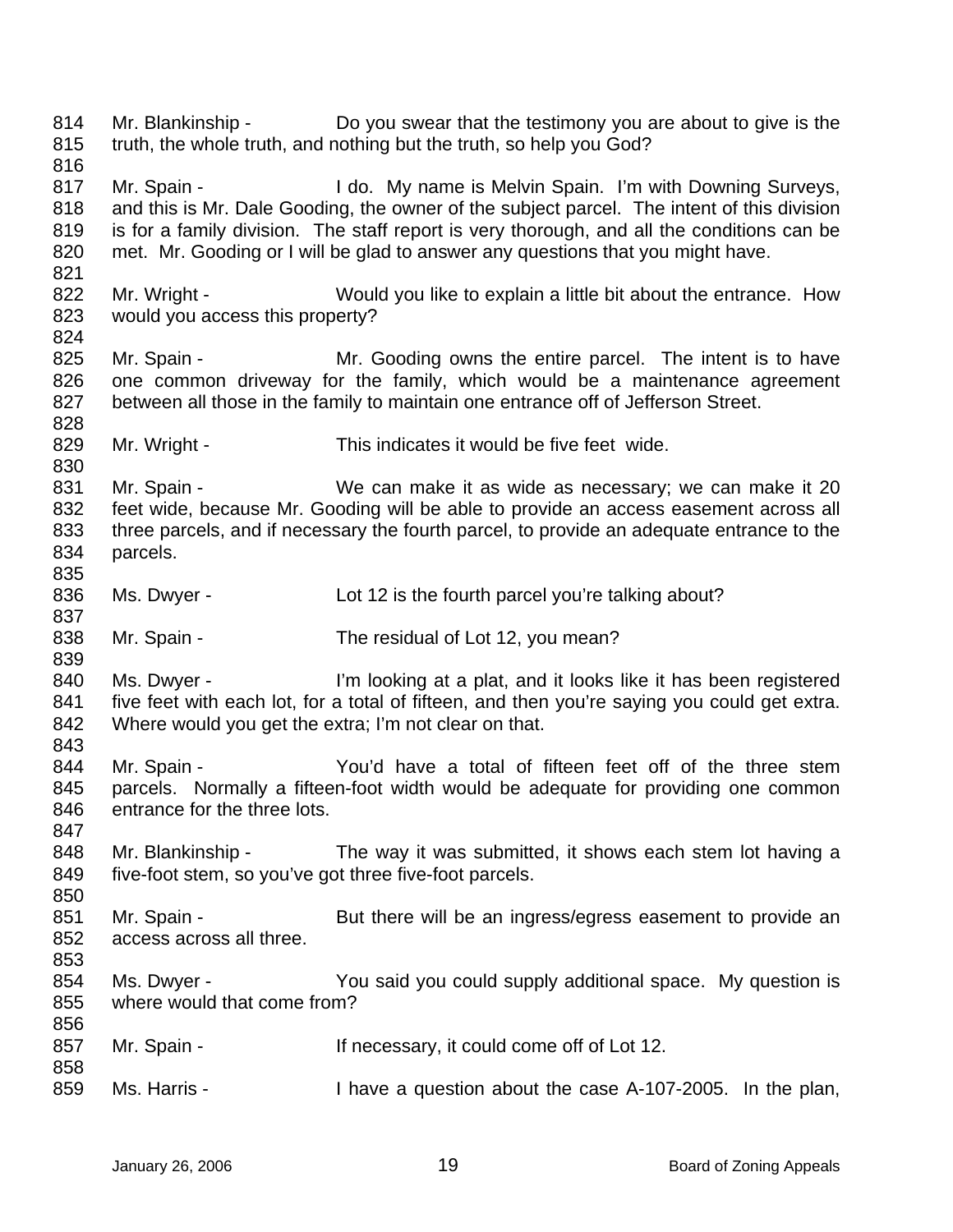we said 15 feet total. Why in the submission of the application, did you not just say fifteen feet? Why did you say five feet? Mr. Spain - We provided as much road frontage as we could on Jefferson Street. Mr. Wright - It's five feet for each of those three lots; that's what he's done. Mr. Spain - But they would be using one common entrance. Ms. Harris - So why didn't he just say fifteen feet? Mr. Wright - Because he's allocating five feet to each lot. Ms. Harris - We see that. Since this is adjacent, I'm looking at this plan here, why couldn't we just …………… Mr. Wright - Look at the last page. Ms. Harris - I haven't seen anything with just five feet lot access, so I thought, since they are abutting, why didn't we just say fifteen feet? Mr. Blankinship - It's a very unusual arrangement. Ms. Dwyer - Five feet is not enough, I think is what Ms. Harris is getting at, not enough of an access. Mr. Spain - The Moma'am, it is not. It would have to be a common easement to provide access to all three lots. Ms. Dwyer - Why did you present it that way, is the question. If five feet is not enough, why was it presented, or drawn that way on the paper submitted to us? Ms. Harris - The Music Harris - The Is that a preference? Mr. Spain - The Yes, to provide some frontage on Jefferson Street. Ms. Dwyer - So this will be conveyed to members of Mr. Gooding's immediate family? Mr. Spain - That's correct. Ms. Dwyer - And how long do you think that they will keep this lot in the family? Is this something that will be turned over quickly?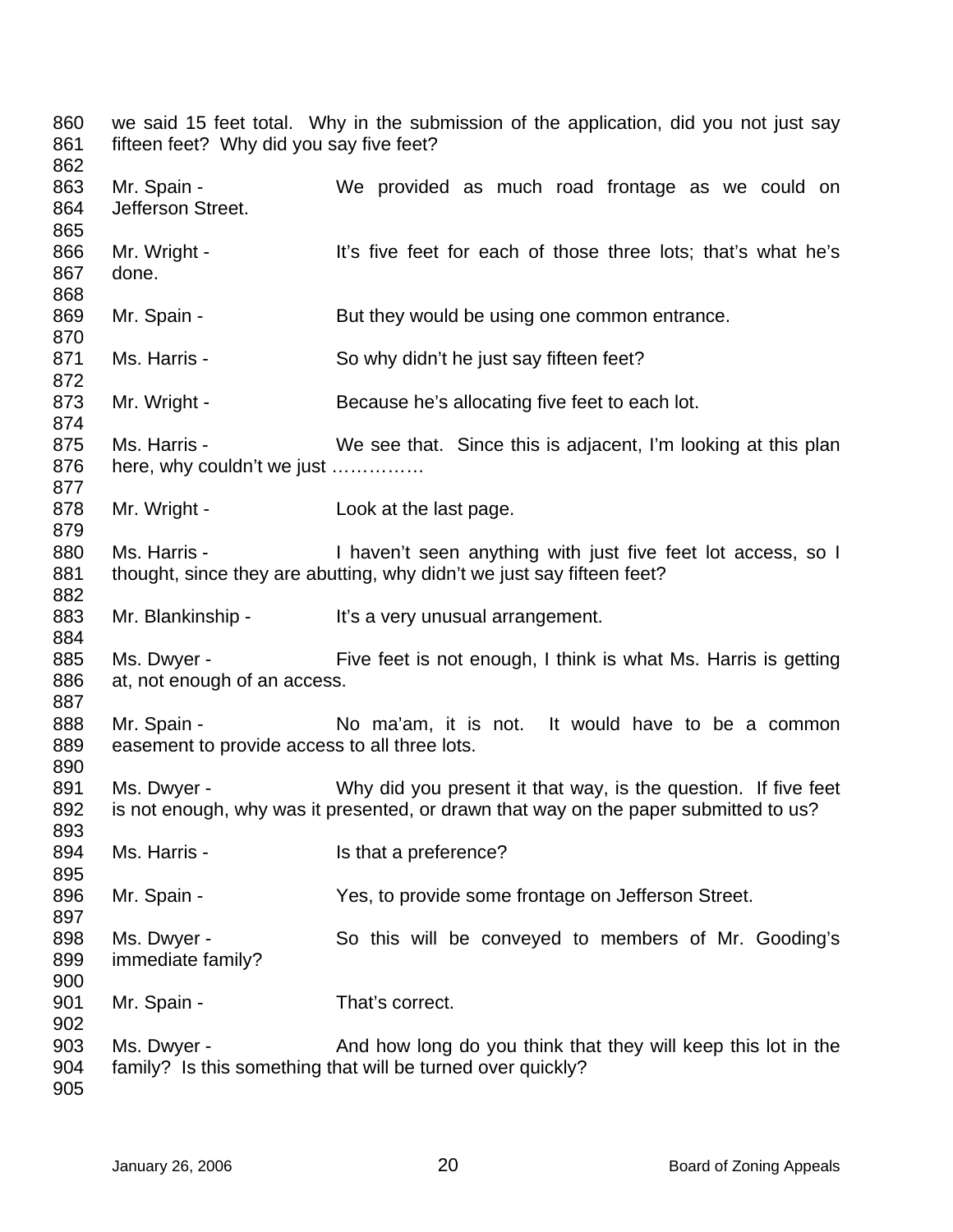906 907 908 909 910 911 Mr. Gooding - No ma'am. I think it will be kept with my children until the time that they change their plans to get married, or so forth, to move on. I'm planning that they will be there. Ms. Dwyer - Do you live on this property?

912 Mr. Gooding - No ma'am.

914 915 916 Ms. Dwyer - So if there were a condition that required the family members to whom this property were conveyed, to hold it for five years before selling it, that would not be a problem?

918 919 Mr. Gooding - No ma'am, that would not be a problem.

920 Mr. Nunnally - How many children do you have, Dale?

922 923 Mr. Gooding - Four.

924 925 Mr. Nunnally - And you're going to build four houses back there?

- 926 927 Mr. Gooding - No sir, it would be for three of my children. One is not in town.
- 928

949

913

917

921

929 930 931 932 933 934 935 Ms. Harris - If you can look at the site map, we have three cases before us. We've spent a lot of time trying to decide which case is 5505. You have 5505, 5503, and 5507, so can we trace which parcel would be – and yet we see four parcels here. We were given cases for three parcels, and I assume that's because 5505 meets their requirement of public road access. Yet we have 5505 being mentioned in the packet. Can you just trace which is 5505, 5503, ……….

936 937 938 939 Mr. Kirkland - Mr. Blankinship, on the third one, on the last page, A-4-2006, look at the way you've got the lots drawn there. Am I missing something? They're turned the other way.

940 941 942 943 944 945 946 947 948 Mr. Blankinship - Ms. Harris, to answer your question, the way we had advertised it, A-107-2005 goes with 5503; A-3-2006 goes with 5505; and A-4-2006 goes with 5507. It looks like there's going to be a duplication of the number 5505 there, and if this is approved and they start coming in for building permits, we'll probably have to adjust the street numbering to make that work out, because there aren't enough odd numbers between – there's an existing 5501 and an existing 5509. There's no house at 5509, so we'll probably have to adjust that to 5511, and then these four would then become 3, 5, 7, and 9, but we'll have to work that out when building permits are applied for.

950 951 Ms. Harris - Ckay, so my question further is, the case that's A-3-2006, on the plat 5505, our information says this is 5505 Jefferson Street …………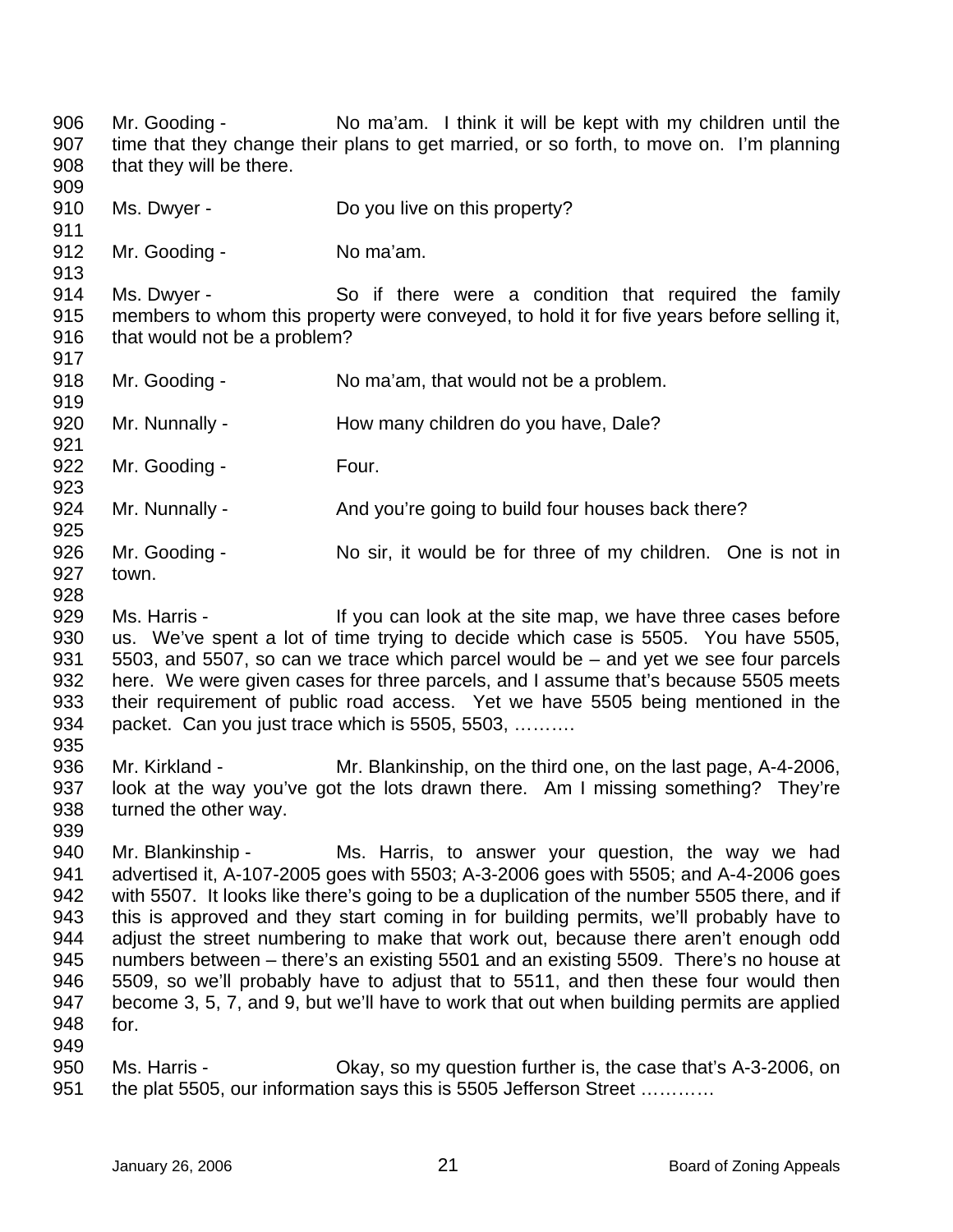| 952                                           |                                                                   |                                                                                                                                                                                                                                                                                                                                                                                                                                         |
|-----------------------------------------------|-------------------------------------------------------------------|-----------------------------------------------------------------------------------------------------------------------------------------------------------------------------------------------------------------------------------------------------------------------------------------------------------------------------------------------------------------------------------------------------------------------------------------|
| 953<br>954<br>955                             | Mr. Blankinship -                                                 | Right, it looks like we have a duplication of the number 5505,<br>and that would have to be ironed out when the building permit is applied for.                                                                                                                                                                                                                                                                                         |
| 956<br>957                                    | Ms. Harris -                                                      | 5505 on the plat does not require a variance?                                                                                                                                                                                                                                                                                                                                                                                           |
| 958<br>959<br>960                             |                                                                   | Mr. Blankinship - Right. Mr. Kirkland, back to your question, the last page of<br>the package of A-4, it shows the parcel as it stands now.                                                                                                                                                                                                                                                                                             |
| 961<br>962                                    | Mr. Kirkland -                                                    | There's no lots drawn in; it's just a straight block.                                                                                                                                                                                                                                                                                                                                                                                   |
| 963<br>964<br>965                             | Mr. Blankinship -<br>easement.                                    | Right.<br>The dashed line there is just an existing sewer                                                                                                                                                                                                                                                                                                                                                                               |
| 966<br>967<br>968                             |                                                                   | Ms. Dwyer - Which is also included in the other cases; it's just the other<br>cases also include the lot divisions, so that case doesn't show that.                                                                                                                                                                                                                                                                                     |
| 969<br>970<br>971                             | Mr. Kirkland -                                                    | Mr. Blankinship, parcel 3, which is on our first case, of<br>13,800 square feet – which case would that be on? Would that be on the A-2-2006?                                                                                                                                                                                                                                                                                           |
| 972<br>973                                    | Mr. Blankinship -                                                 | That would be A-4-2006.                                                                                                                                                                                                                                                                                                                                                                                                                 |
| 974<br>975                                    | Mr. Kirkland -                                                    | So you're doing three on the first one.                                                                                                                                                                                                                                                                                                                                                                                                 |
| 976<br>977<br>978<br>979<br>980<br>981<br>982 | ownership, and then go from there.                                | Mr. Blankinship - Parcel 2 would be A-3-2006, and parcel 1 would be A-107-<br>2005. In case you're curious about that, he applied in time for the December hearing,<br>but this was only possible as a family division, and at that time the property was in<br>corporate ownership, and of course, a corporation can't have family members, so we<br>had to defer for a month to transfer the property from the corporation to private |
| 983<br>984<br>985                             | Mr. Kirkland -<br>there? This is an R-2A zoning, is that correct? | On parcel 3, what size home are you going to build on                                                                                                                                                                                                                                                                                                                                                                                   |
| 986<br>987                                    | Mr. Blankinship -                                                 | Yes.                                                                                                                                                                                                                                                                                                                                                                                                                                    |
| 988<br>989<br>990                             | Mr. Kirkland -<br>trapezoidal pie-shaped lot?                     | What size home are you planning to put on that little                                                                                                                                                                                                                                                                                                                                                                                   |
| 991<br>992<br>993                             | Mr. Gooding -<br>plot plan with me.                               | I don't know the exact square footage, sir, but I didn't bring a                                                                                                                                                                                                                                                                                                                                                                        |
| 994<br>995                                    | Mr. Kirkland -                                                    | I just wonder how it's going to be configured on that lot.                                                                                                                                                                                                                                                                                                                                                                              |
| 996<br>997                                    | Mr. Gooding -                                                     | The house is 22 by 46.                                                                                                                                                                                                                                                                                                                                                                                                                  |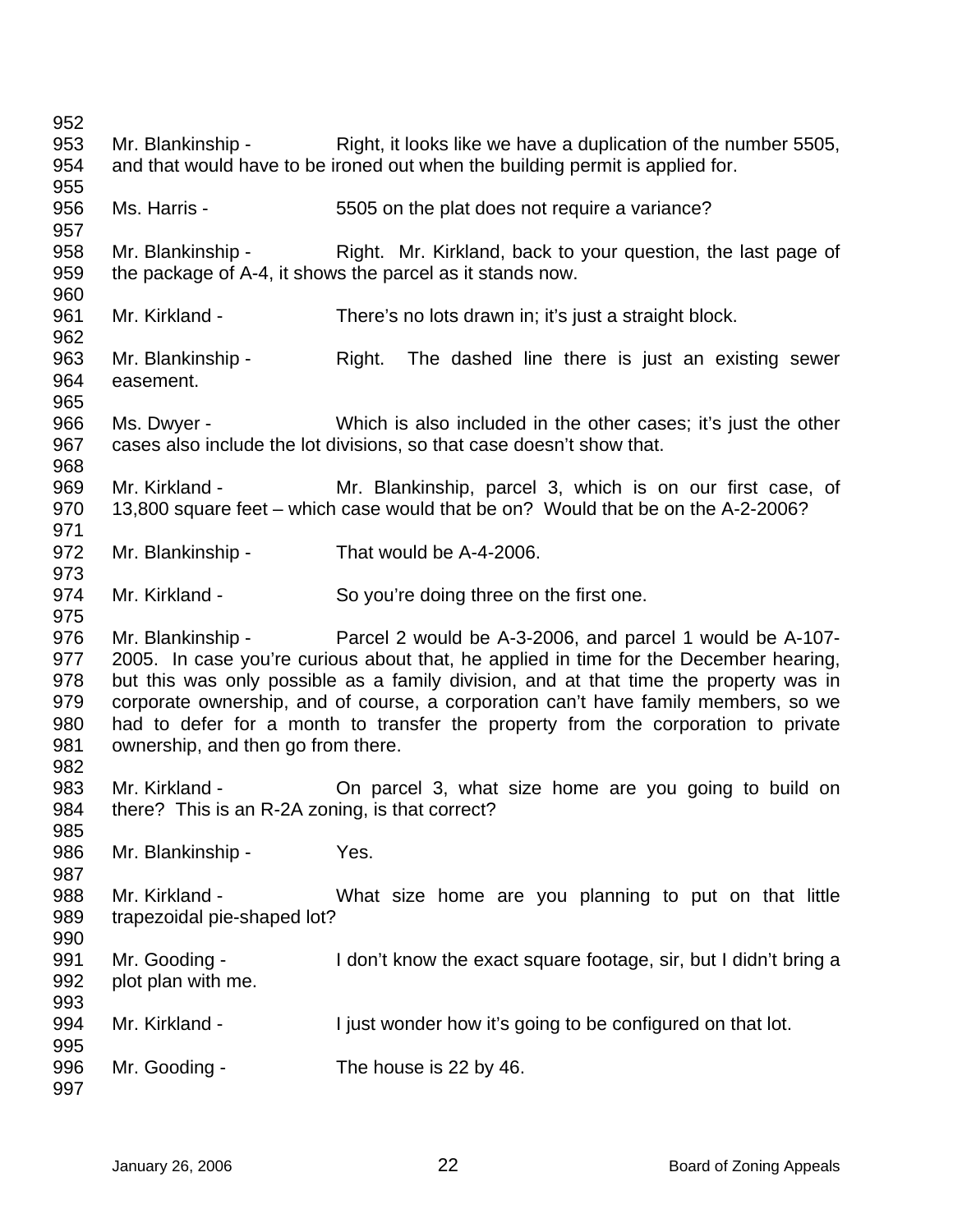| 998<br>999                                   | Mr. Kirkland -                                           | That's on parcel 3, correct?                                                                                                                                                                                                                                                                                                                     |
|----------------------------------------------|----------------------------------------------------------|--------------------------------------------------------------------------------------------------------------------------------------------------------------------------------------------------------------------------------------------------------------------------------------------------------------------------------------------------|
| 1000<br>1001                                 | Mr. Gooding -                                            | Yes.                                                                                                                                                                                                                                                                                                                                             |
| 1002                                         | Mr. Blankinship -                                        | Is that one story or one and a half, or two?                                                                                                                                                                                                                                                                                                     |
| 1003<br>1004                                 | Mr. Gooding -                                            | Two story.                                                                                                                                                                                                                                                                                                                                       |
| 1005<br>1006                                 | Mr. Blankinship -                                        | It's 1300, so if it's two-story, he's all right.                                                                                                                                                                                                                                                                                                 |
| 1007<br>1008                                 | Mr. Nunnally -                                           | Are they similar to the ones on Taft Street?                                                                                                                                                                                                                                                                                                     |
| 1009<br>1010<br>1011                         | Mr. Gooding -                                            | Pretty much. All the housing in that area is about the same,<br>and I'm going to stay with the same type of construction and material too.                                                                                                                                                                                                       |
| 1012<br>1013<br>1014                         | Mr. Nunnally -<br>deeded over to your children, correct? | And you did say that each one of these houses will be                                                                                                                                                                                                                                                                                            |
| 1015<br>1016<br>1017                         | Mr. Gooding -                                            | Yes, they'll stay in their names for a minimum of five years.                                                                                                                                                                                                                                                                                    |
| 1018<br>1019                                 | Ms. Harris -                                             | Do we know the width of this pie-shaped lot?                                                                                                                                                                                                                                                                                                     |
| 1020<br>1021                                 | Ms. Dwyer -                                              | Parcel 3 or parcel 2?                                                                                                                                                                                                                                                                                                                            |
| 1022<br>1023<br>1024                         | Ms. Harris -<br>so that                                  | I'm looking on a different map; I'm looking on the site map,                                                                                                                                                                                                                                                                                     |
| 1025<br>1026                                 | Mr. Blankinship -                                        | The minimum lot width is 80 feet in that district.                                                                                                                                                                                                                                                                                               |
| 1027<br>1028<br>1029                         | Mr. Gooding -<br>3 will be 135 feet.                     | Parcel 1 will be 100 feet; parcel 2 will be 90 feet; and parcel                                                                                                                                                                                                                                                                                  |
| 1030<br>1031<br>1032                         | Mr. Blankinship -<br>at least 80 feet.                   | Across the rear. At the setback line, it will have to measure                                                                                                                                                                                                                                                                                    |
| 1033<br>1034<br>1035<br>1036<br>1037<br>1038 | Ms. Dwyer -<br>about with parcel 3.                      | At it's widest point. What we're concerned about is if we're<br>going to have some building issues with the shape of this lot. It's relatively small, it's an<br>awkward shape for building a house. We see a lot of variance requests because people<br>can't fit houses on unusually shaped lots, so I think that's what the Board's concerned |
| 1039<br>1040<br>1041<br>1042                 | Mr. Kirkland -<br>what the houses would look like.       | I think if you shove it back so far, you're going to be over in<br>one corner to meet the side yard setback requirement. I wish we had a plot plan of                                                                                                                                                                                            |
| 1043                                         | Ms. Dwyer -                                              | We could ask for that before we make a decision.                                                                                                                                                                                                                                                                                                 |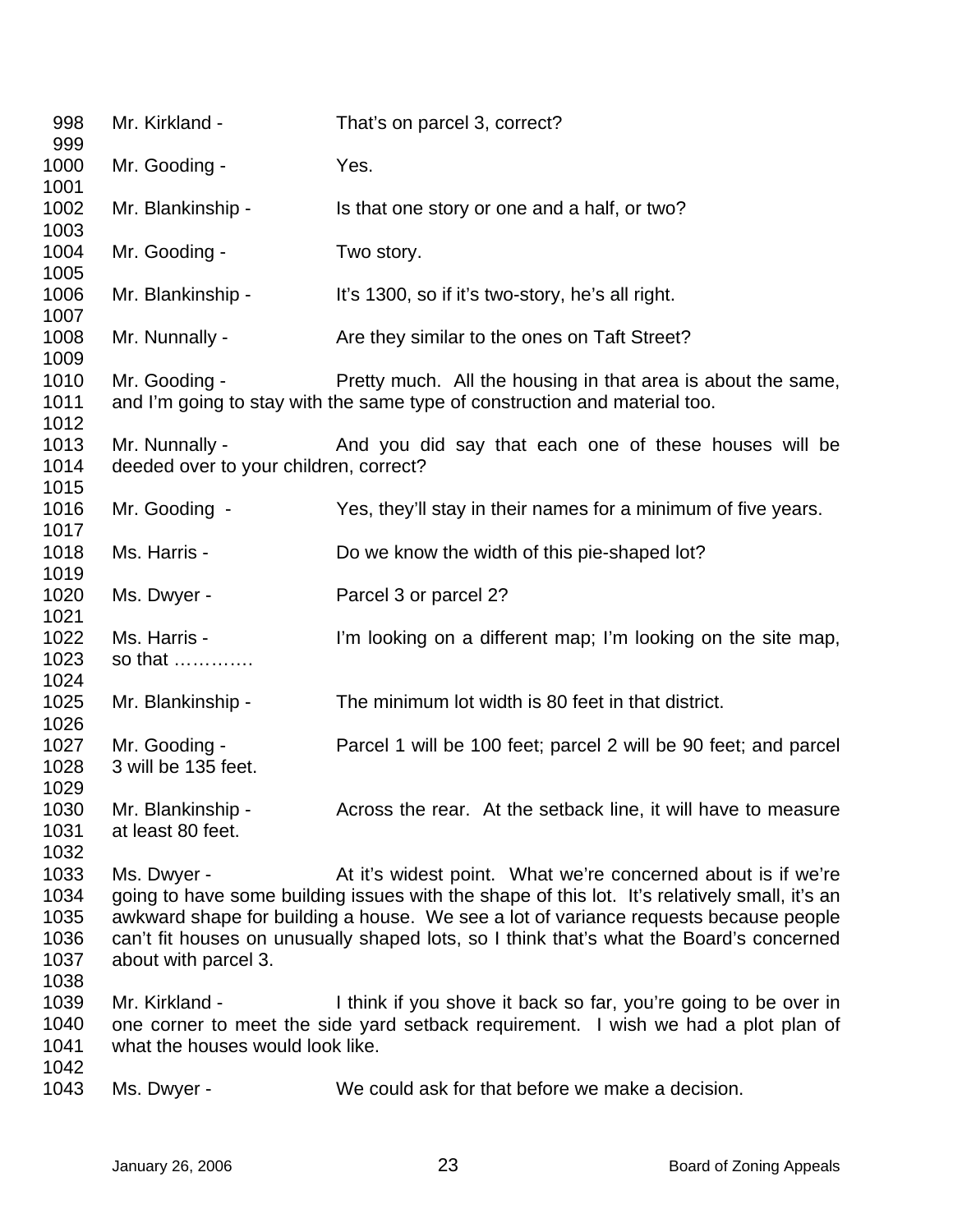| 1044                                 |                              |                                                                                                                                                                                                                                                                                                                                |
|--------------------------------------|------------------------------|--------------------------------------------------------------------------------------------------------------------------------------------------------------------------------------------------------------------------------------------------------------------------------------------------------------------------------|
| 1045                                 | Mr. Kirkland -               | You don't have a plot of where the houses are, do you?                                                                                                                                                                                                                                                                         |
| 1046<br>1047                         | Mr. Gooding -                | Yes I do; I have a tentative plan.                                                                                                                                                                                                                                                                                             |
| 1048<br>1049                         | Mr. Kirkland -               | Would you give that to Mr. Blankinship.                                                                                                                                                                                                                                                                                        |
| 1050<br>1051                         | Ms. Dwyer -                  | You say the dimensions of the house on parcel 3 are what?                                                                                                                                                                                                                                                                      |
| 1052<br>1053                         | Mr. Gooding -                | I also have a tentative footprint I'd be willing to submit.                                                                                                                                                                                                                                                                    |
| 1054                                 |                              |                                                                                                                                                                                                                                                                                                                                |
| 1055<br>1056<br>1057                 | Mr. Kirkland -<br>footprint. | Put it on the overhead, Mr. Blankinship, if you could, the                                                                                                                                                                                                                                                                     |
| 1058<br>1059                         | Ms. Dwyer -<br>what?         | This is the house for parcel 3? And its dimensions are                                                                                                                                                                                                                                                                         |
| 1060<br>1061                         | Mr. Blankinship -            | 24 by 46, overall, more like 26 by 46.                                                                                                                                                                                                                                                                                         |
| 1062<br>1063<br>1064                 | Mr. Kirkland -               | It'll work.                                                                                                                                                                                                                                                                                                                    |
| 1065<br>1066<br>1067<br>1068         | Ms. Dwyer -                  | The Department of Public Works recommends a minimum of<br>a treated surface area, that is with gravel or whatever, of 18 feet for something like this,<br>and typically, our right-of-ways are 50 feet. Would that be something that you'd be<br>willing to reserve for access to these three parcels, a 50-foot right-of-way? |
| 1069                                 |                              |                                                                                                                                                                                                                                                                                                                                |
| 1070<br>1071                         | Mr. Gooding -                | Yes. A 50-foot right-of-way?                                                                                                                                                                                                                                                                                                   |
| 1072<br>1073                         | Ms. Dwyer -                  | Fifty feet.                                                                                                                                                                                                                                                                                                                    |
| 1074                                 | Mr. Gooding -                | Fifty feet would be difficult.                                                                                                                                                                                                                                                                                                 |
| 1075<br>1076<br>1077                 | Ms. Dwyer -                  | What's the maximum you think would be appropriate for this,<br>considering you're going to have to take land from Lot 12?                                                                                                                                                                                                      |
| 1078<br>1079<br>1080<br>1081<br>1082 | Mr. Gooding -<br>wide.       | It would be difficult to exceed 30 feet of width, for the<br>easement that is. The driveway improvements, of course, wouldn't have to be that                                                                                                                                                                                  |
| 1083<br>1084<br>1085<br>1086         | Ms. Harris -                 | Mr. Gooding, had you considered not trying to squeeze a<br>house on this last, pie-shaped lot? I know you say you have several children that you<br>are trying to accommodate, but you do realize that you would have no problem with<br>variances, depending on how creatively you divided the lot.                           |
| 1087<br>1088<br>1089                 | Mr. Gooding -                | Yes ma'am. That's why Mr. Spain is here, to make sure that<br>everything is accommodating the homes to be built for my children.                                                                                                                                                                                               |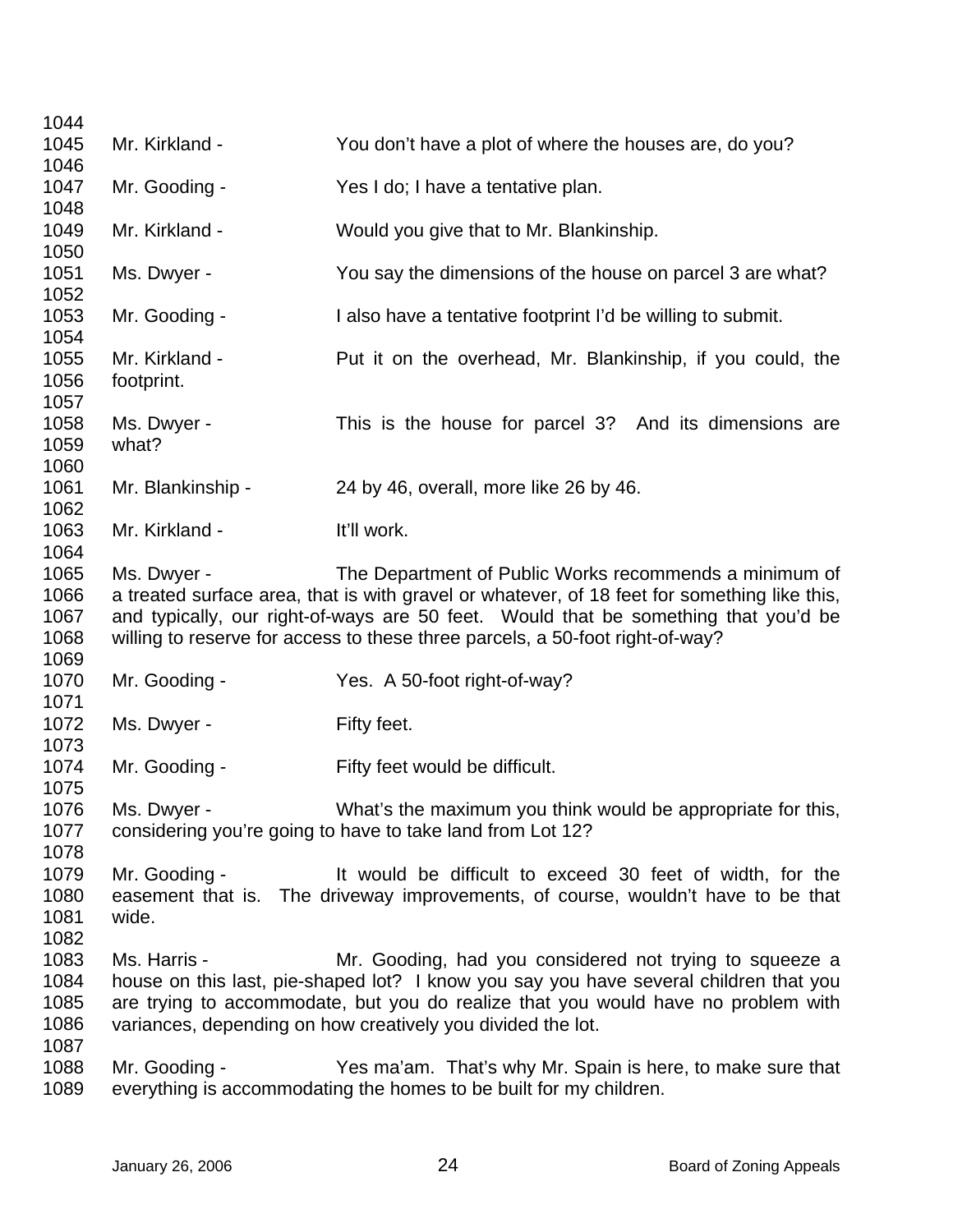| 1090 |                                                    |                                                                                         |
|------|----------------------------------------------------|-----------------------------------------------------------------------------------------|
| 1091 | Mr. Wright -                                       | You still have to get the variance, because it's where the                              |
| 1092 |                                                    | building line would be, so no matter what they do back there, you've got to get a       |
| 1093 |                                                    | variance. That hasn't got a thing to do with the size of that lot.                      |
| 1094 |                                                    |                                                                                         |
| 1095 | Ms. Harris -                                       | As far as the lot width though, I'm concerned about the                                 |
| 1096 | buildable area.                                    |                                                                                         |
| 1097 |                                                    |                                                                                         |
| 1098 | Mr. Wright -                                       | Is that third lot back there, by itself, forgetting the                                 |
| 1099 |                                                    | requirement where the building line is, does that meet the requirements of the Code?    |
| 1100 |                                                    |                                                                                         |
| 1101 |                                                    | Mr. Gooding - The Yes, it meets the way that the tentative plot plan that I just        |
| 1102 |                                                    | submitted, it would meet the building lot requirements that way, yes.                   |
| 1103 |                                                    |                                                                                         |
| 1104 | Mr. Wright -                                       | Mr. Blankinship, that's what my question is, is that true?                              |
| 1105 |                                                    |                                                                                         |
| 1106 |                                                    |                                                                                         |
|      |                                                    | Mr. Blankinship - This not being a certified survey, I can't really answer that for     |
| 1107 | sure, but I'll take Mr. Spain's word for it.       |                                                                                         |
| 1108 |                                                    |                                                                                         |
| 1109 | Mr. Wright -                                       | Assuming this survey is accurate, that lot as it stands, meets                          |
| 1110 | the requirements of the Code.                      |                                                                                         |
| 1111 |                                                    |                                                                                         |
| 1112 | Mr. Blankinship -                                  | That's his testimony; I can't really double check that without.                         |
| 1113 |                                                    |                                                                                         |
| 1114 |                                                    | Mr. Wright - I said assuming that this survey is accurate. The problem is               |
| 1115 |                                                    | that where the building line would be, where you have to have your width; they couldn't |
| 1116 | meet that no matter what they did with these lots. |                                                                                         |
| 1117 |                                                    |                                                                                         |
| 1118 | Ms. Dwyer -                                        | I think the minimum lot area for R-2A is 13,500.                                        |
| 1119 |                                                    |                                                                                         |
| 1120 | Mr. Wright -                                       | This is 13,800. It meets the requirements.                                              |
| 1121 |                                                    |                                                                                         |
| 1122 | Ms. Dwyer -                                        | It's very close, and it's also so oddly shaped; I think that's                          |
| 1123 | everyone's concern.                                |                                                                                         |
| 1124 |                                                    |                                                                                         |
| 1125 | Mr. Wright -                                       | But it does meet the requirements.                                                      |
| 1126 |                                                    |                                                                                         |
| 1127 | Mr. Nunnally -                                     | Any further questions of the Board? Is anyone here in                                   |
| 1128 |                                                    | opposition? Thank you for appearing. That concludes the case. A-107-2005, R. Dale       |
| 1129 | Gooding.                                           |                                                                                         |
| 1130 |                                                    |                                                                                         |
| 1131 | Mr. Wright -                                       | Move we approve it, the same 2 conditions as A-3 and A-4-                               |
| 1132 | 2006.                                              |                                                                                         |
| 1133 |                                                    |                                                                                         |
| 1134 | Mr. Nunnally -                                     | Motion by Mr. Wright. Do I have a second?                                               |
| 1135 |                                                    |                                                                                         |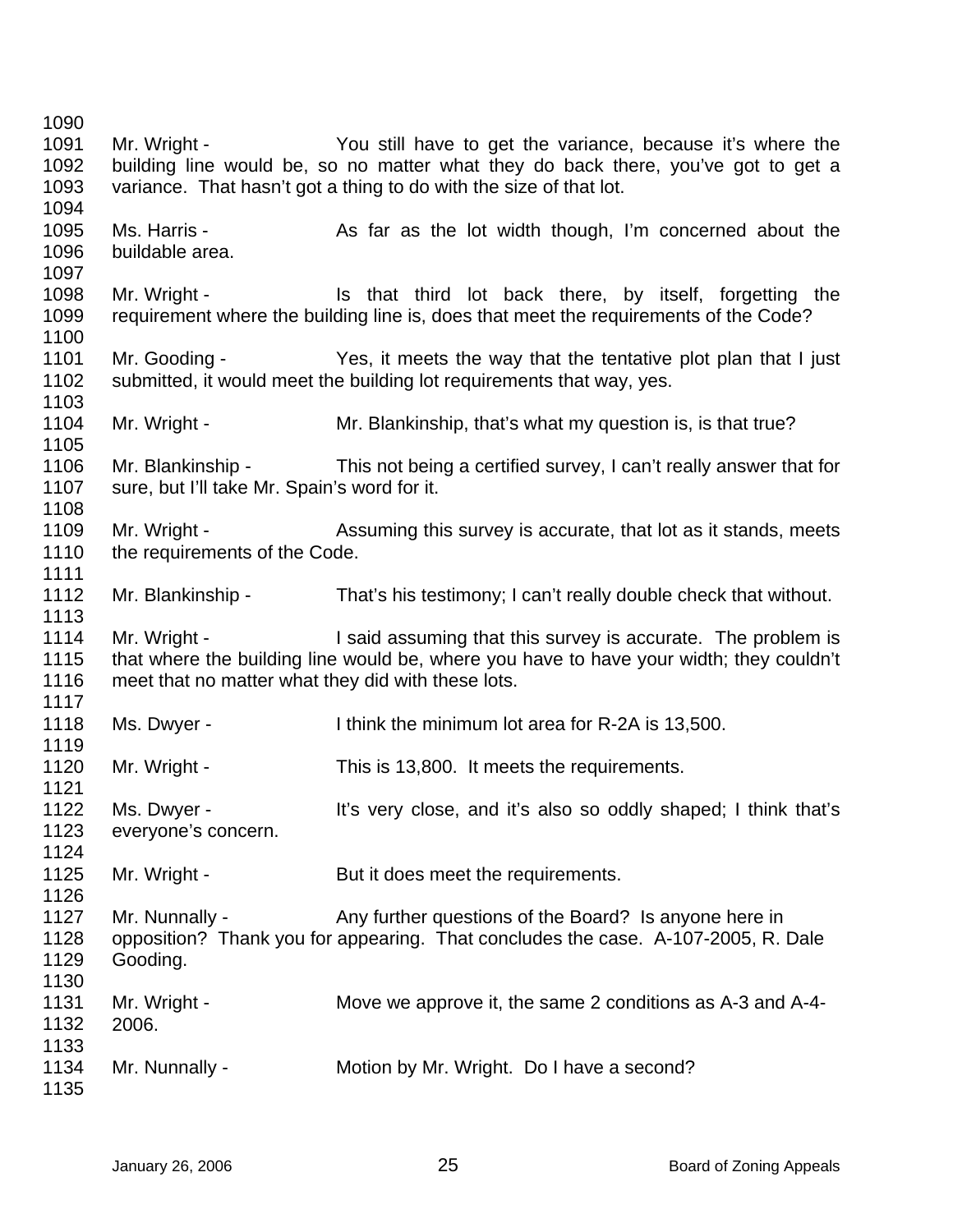1136 1137 Mr. Kirkland - Second.

1138 1139 Mr. Nunnally - Second by Mr. Kirkland. All in favor say aye. Opposed? Approved.

1141 1142 1143 1144 After an advertised public hearing and on a motion by Mr. Wright, seconded by Mr. Kirkland, the Board **granted** application **A-107-2005** for a variance to build a one-family dwelling at 5503 Jefferson Street (E. S. Read) (Parcel 816-725-4508 (part)). The Board granted the variance subject to the following conditions:

1145

1148

1158

1161

1140

1146 1147 1. This variance applies only to the road frontage and lot width requirements. All other applicable regulations of the County Code shall remain in force.

1149 1150 1151 1152 1153 2. At the time of building permit application, the applicant shall submit the necessary information to the Department of Public Works to ensure compliance with the requirements of the Chesapeake Bay Preservation Act and the code requirements for water quality standards.

1154 1155 1156 1157 3. [AMENDED] At the time of building permit application the owner shall demonstrate that the parcel created by this division has been conveyed to members of the immediate family, and the subdivision ordinance has not been circumvented. The property shall remain in the immediate family for at least five years.

1159 1160 4. The applicant shall present proof with the building permit application that a legal access to the property has been obtained.

1162 1163 1164 1165 1166 1167 5. [AMENDED] The property shall be served by a surface-treated driveway 18 feet wide in an access easement 30 feet wide. The owners of the property, and their heirs or assigns, shall accept responsibility for maintaining access to the property until such a time as the access is improved to County standards and accepted into the County road system for maintenance.

| 1168 | Affirmative: | Dwyer, Harris, Kirkland, Nunnally, Wright | 5 |
|------|--------------|-------------------------------------------|---|
| 1169 | Negative:    |                                           |   |
| 1170 | Absent:      |                                           |   |
| 1171 |              |                                           |   |

1172 1173 1174 1175 1176 The Board granted this request, as it found from the evidence presented that, due to the unique circumstances of the subject property, strict application of the County Code would produce undue hardship not generally shared by other properties in the area, and authorizing this variance will neither cause a substantial detriment to adjacent property nor materially impair the purpose of the zoning regulations.

| 1177 |                |                                                 |
|------|----------------|-------------------------------------------------|
| 1178 | Mr. Nunnally - | A-3-2006.                                       |
| 1179 |                |                                                 |
| 1180 | Mr. Wright -   | Move we approve it, the same conditions as A-4. |
| 1181 |                |                                                 |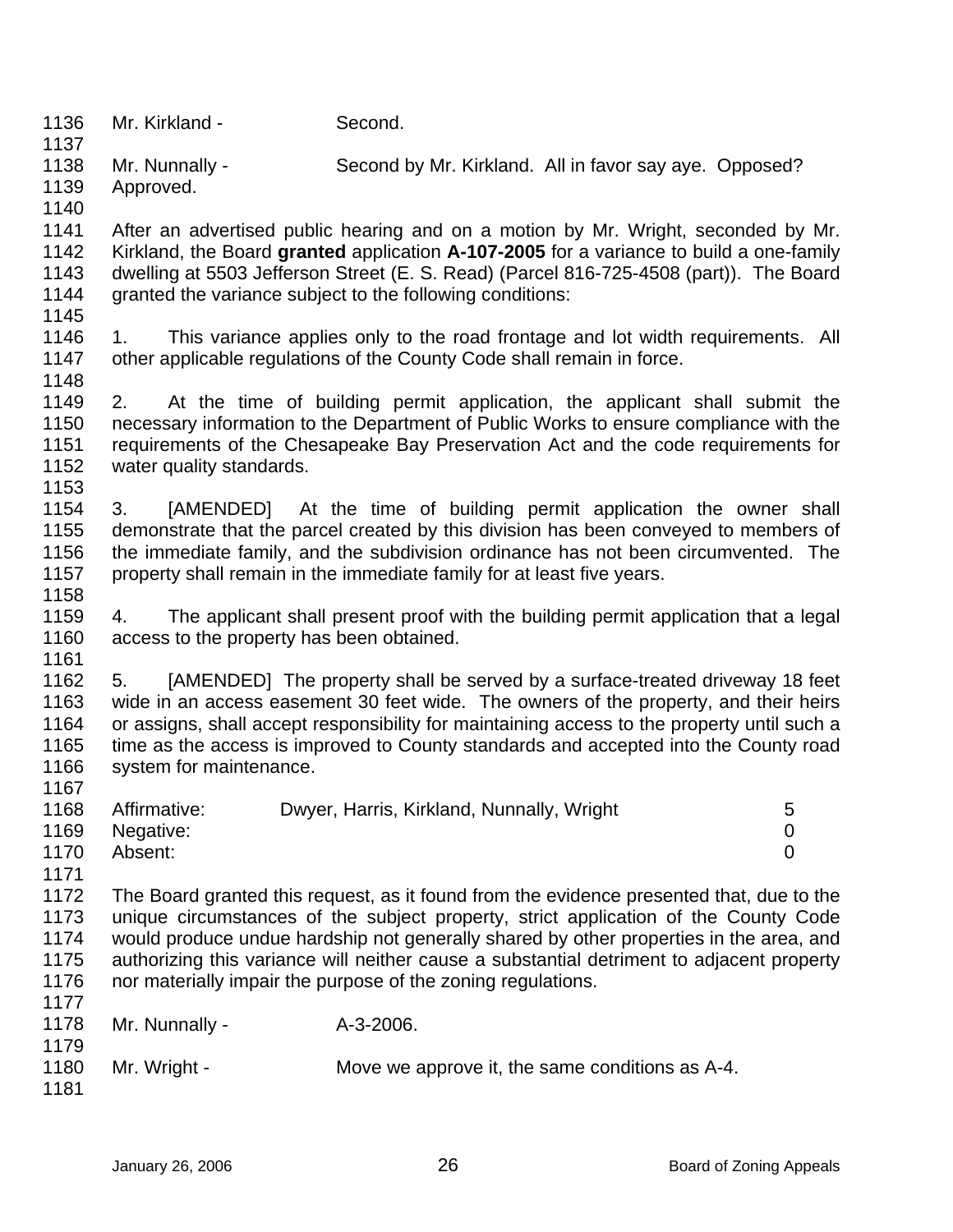1182 1183 1184 1185 1186 1187 1188 1189 1190 1191 1192 1193 1194 1195 1196 1197 1198 1199 1200 1201 1202 1203 1204 1205 1206 1207 1208 1209 1210 1211 1212 1213 1214 1215 1216 1217 1218 1219 1220 1221 1222 1223 1224 1225 1226 1227 Mr. Nunnally - Motion by Mr. Wright; do I have a second? Mr. Kirkland - Second. Mr. Nunnally - Second by Mr. Kirkland. All in favor say aye. Opposed? It's been approved. After an advertised public hearing and on a motion by Mr. Wright, seconded by Mr. Kirkland, the Board **granted** application **A-3-2006** for a variance to build a one-family dwelling at 5505 Jefferson Street (E. S. Read) (Parcel 816-725-4508 (part)). The Board granted the variance subject to the following conditions: 1. This variance applies only to the road frontage and lot width requirements. All other applicable regulations of the County Code shall remain in force. 2. At the time of building permit application, the applicant shall submit the necessary information to the Department of Public Works to ensure compliance with the requirements of the Chesapeake Bay Preservation Act and the code requirements for water quality standards. 3. [AMENDED] At the time of building permit application the owner shall demonstrate that the parcel created by this division has been conveyed to members of the immediate family, and the subdivision ordinance has not been circumvented. The property shall remain in the immediate family for at least five years. 4. The applicant shall present proof with the building permit application that a legal access to the property has been obtained. 5. [AMENDED] The property shall be served by a surface-treated driveway 18 feet wide in an access easement 30 feet wide. The owners of the property, and their heirs or assigns, shall accept responsibility for maintaining access to the property until such a time as the access is improved to County standards and accepted into the County road system for maintenance. Affirmative: Dwyer, Harris, Kirkland, Nunnally, Wright 5 Negative: 0 Absent: 0 The Board granted this request, as it found from the evidence presented that, due to the unique circumstances of the subject property, strict application of the County Code would produce undue hardship not generally shared by other properties in the area, and authorizing this variance will neither cause a substantial detriment to adjacent property nor materially impair the purpose of the zoning regulations. Mr. Nunnally - A-4-2006.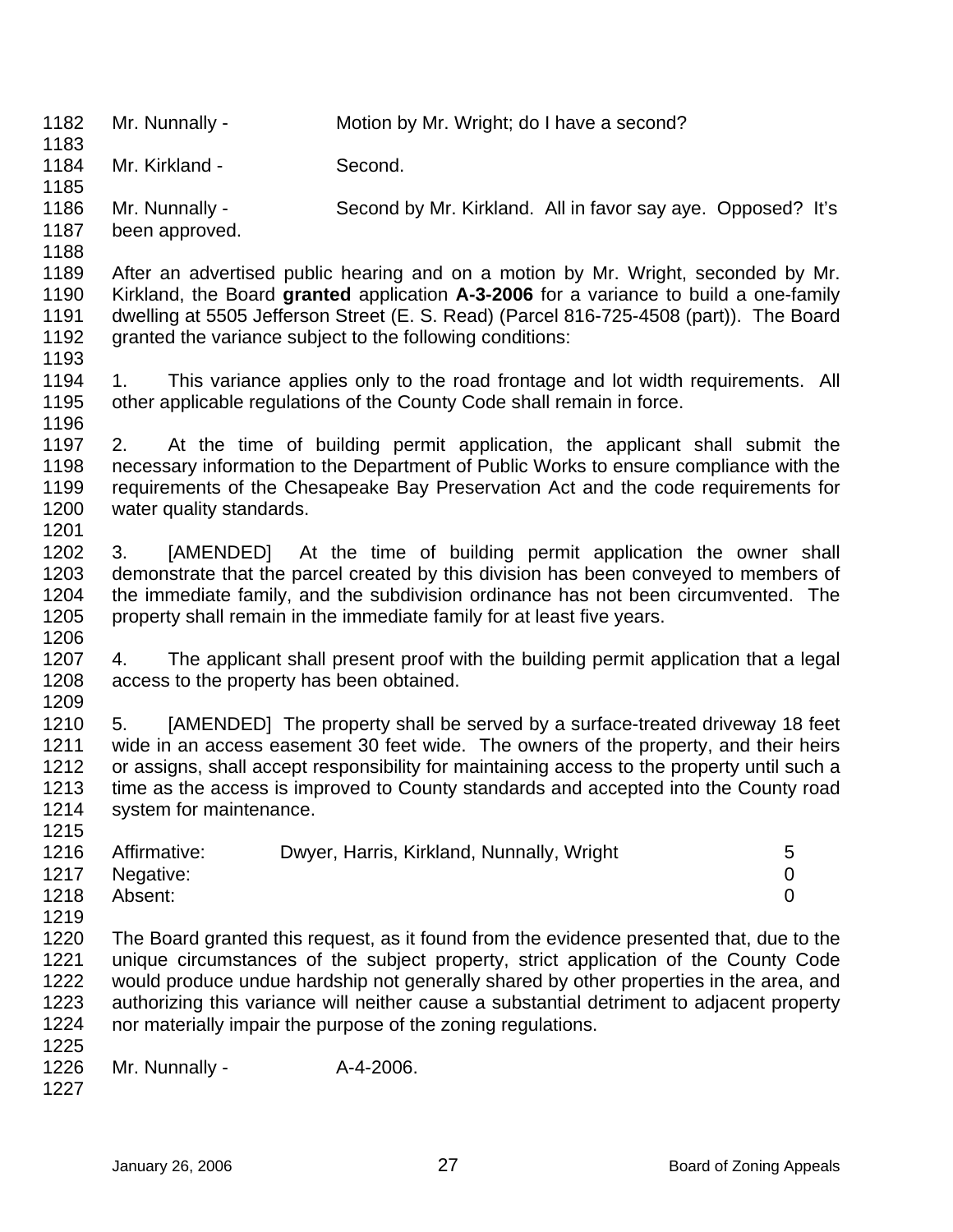| 1228<br>1229                 | Ms. Harris -                                                        | I believe this is the parcel three.                                                                                                                                                                                |  |  |
|------------------------------|---------------------------------------------------------------------|--------------------------------------------------------------------------------------------------------------------------------------------------------------------------------------------------------------------|--|--|
| 1230<br>1231                 | Mr. Nunnally -                                                      | We have to call them each separately though.                                                                                                                                                                       |  |  |
| 1232                         | Ms. Harris -                                                        | I move that we deny parcel three.                                                                                                                                                                                  |  |  |
| 1233<br>1234                 | Mr. Wright -                                                        | Which one is that?                                                                                                                                                                                                 |  |  |
| 1235<br>1236                 | Ms. Harris -                                                        | That's the pie-shaped parcel.                                                                                                                                                                                      |  |  |
| 1237<br>1238                 | Mr. Wright -                                                        | Which case is that?                                                                                                                                                                                                |  |  |
| 1239<br>1240                 | Mr. Blankinship -                                                   | The farthest back, A-4.                                                                                                                                                                                            |  |  |
| 1241<br>1242                 | Ms. Dwyer -                                                         | Case A-4, parcel 3.                                                                                                                                                                                                |  |  |
| 1243<br>1244                 | Mr. Kirkland -                                                      | That's the little trapezoidal tip down there at the bottom.                                                                                                                                                        |  |  |
| 1245<br>1246                 | Ms. Dwyer -                                                         | For all these I'm concerned about the five-foot access that                                                                                                                                                        |  |  |
| 1247<br>1248                 | doesn't make sense. I think it should at least be a 30-foot access. |                                                                                                                                                                                                                    |  |  |
| 1249<br>1250<br>1251         | Mr. Wright -<br>times.                                              | We can put thirty feet in there, which we've gone with many                                                                                                                                                        |  |  |
| 1252<br>1253                 | Mr. Kirkland -                                                      | He said he could handle thirty feet.                                                                                                                                                                               |  |  |
| 1254<br>1255                 | Mr. Nunnally -                                                      | Ms. Harris, what's your objection to parcel 3?                                                                                                                                                                     |  |  |
| 1256<br>1257<br>1258<br>1259 | Ms. Harris -<br>little house on this property.                      | Because he can accommodate if we go with the division the<br>other lots, he can accommodate divisions with his other properties, but squeezing this                                                                |  |  |
| 1260<br>1261<br>1262         | Mr. Wright -<br>enough to satisfy all of the zoning requirements.   | But they satisfy all of the requirements. The lot is big                                                                                                                                                           |  |  |
| 1263<br>1264<br>1265<br>1266 | Ms. Harris -                                                        | Didn't we conclude that because of its shape, we may have<br>to, or we leave it up to the people who would actually give the building permit. They're<br>going to be hard pressed to find the width on both sides. |  |  |
| 1267<br>1268<br>1269         | Mr. Wright -                                                        | That wasn't brought out. I asked Mr. Blankinship, and he<br>said they could build on the lot without any problem, with the zoning requirements.                                                                    |  |  |
| 1270<br>1271                 | Mr. Kirkland -<br>on that little trapezoidal lot.                   | That proposed footprint he had showed a rather large home                                                                                                                                                          |  |  |
| 1272<br>1273                 | Mr. Wright -                                                        | But they still met all the requirements.                                                                                                                                                                           |  |  |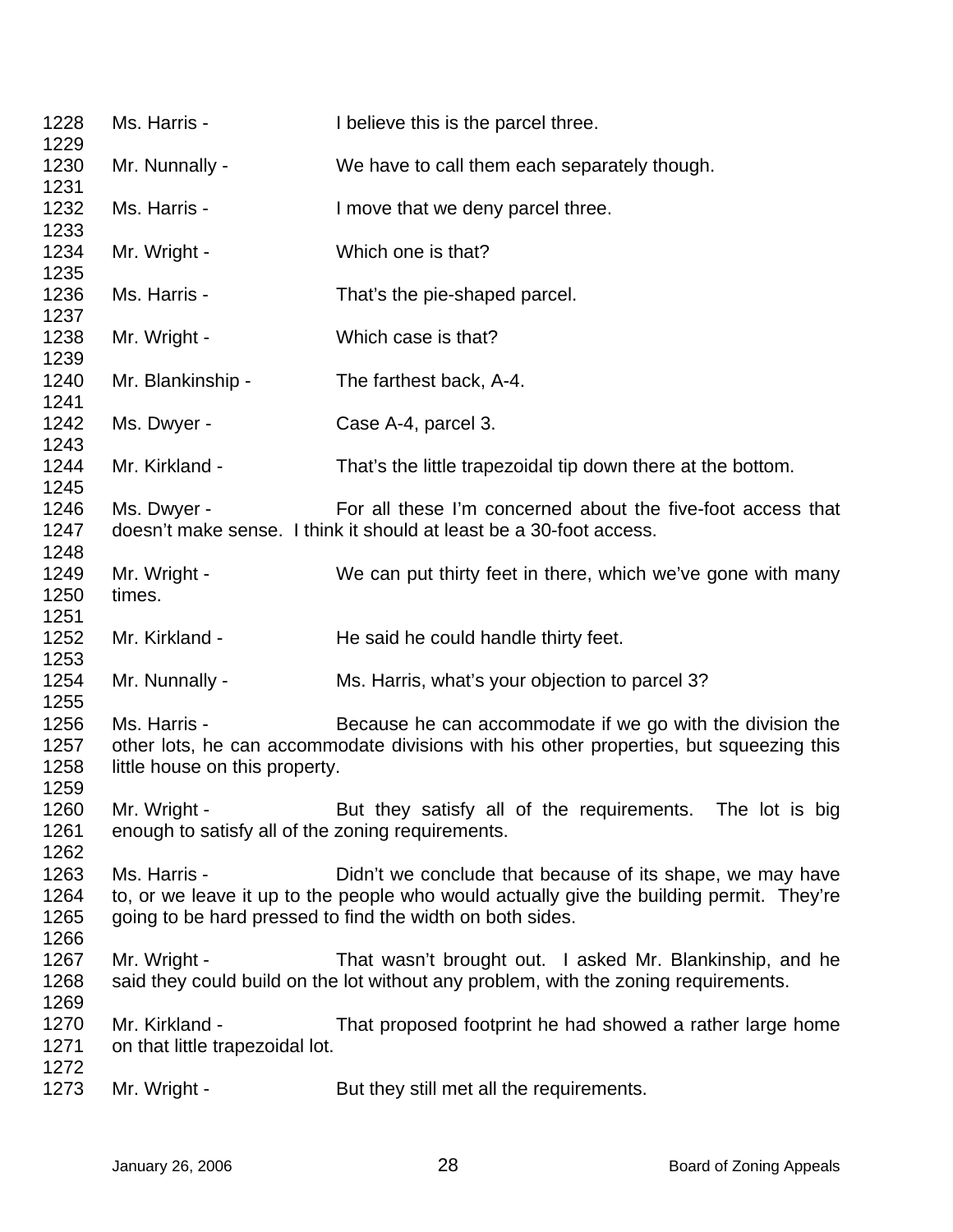| 1274                         |                                                                      |                                                                                                                    |
|------------------------------|----------------------------------------------------------------------|--------------------------------------------------------------------------------------------------------------------|
| 1275                         | Ms. Harris -                                                         | They would check that before they gave him a permit?                                                               |
| 1276<br>1277                 | Mr. Kirkland -                                                       | Oh yes. If they don't, we'll see him again.                                                                        |
| 1278<br>1279                 | Ms. Dwyer -                                                          | Then they'll come back with a variance for a sunroom.                                                              |
| 1280<br>1281                 | Mr. Kirkland -                                                       | What size house did he show on parcel 3?                                                                           |
| 1282<br>1283                 | Mr. Blankinship -                                                    | They all three look about the same to me.                                                                          |
| 1284<br>1285<br>1286<br>1287 | Mr. Wright -<br>feet, he said.                                       | It looks like all the houses are a minimum of 1500 square                                                          |
| 1288<br>1289                 | Mr. Kirkland -                                                       | Do you want to stay with your motion, Ms. Harris?                                                                  |
| 1290<br>1291                 | Ms. Harris -                                                         | No one seconded it. I think it's lost.                                                                             |
| 1292<br>1293                 | Mr. Wright -                                                         | I move we approve it, but we need to require a minimum of<br>30-foot access to the property from Jefferson Street. |
| 1294<br>1295<br>1296         | Mr. Blankinship -<br>Cochran decision?                               | In the discussion, can you explain how this fits with the                                                          |
| 1297<br>1298<br>1299         | Mr. Wright -<br>variance.                                            | There's no reasonable use of the property without the                                                              |
| 1300<br>1301                 | Mr. Blankinship -                                                    | As of now, it's all one parcel.                                                                                    |
| 1302<br>1303<br>1304<br>1305 | Mr. Wright -<br>family division.                                     | It's not a use of land; that's the way it looks to me. This is a                                                   |
| 1306<br>1307                 | Mr. Kirkland -                                                       | Was he the one who wanted five years?                                                                              |
| 1308<br>1309                 | Ms. Dwyer -                                                          | No, that was my suggestion.                                                                                        |
| 1310                         | Mr. Kirkland -                                                       | And he said that was okay, right?                                                                                  |
| 1311<br>1312<br>1313         | Ms. Dwyer -<br>be held for five years by a family member.            | I think that might not be a bad idea, just to make sure, that it                                                   |
| 1314<br>1315<br>1316         | Mr. Wright -<br>would be violating the intent of why we approved it. | If they start to sell it immediately to someone else, they                                                         |
| 1317<br>1318<br>1319         | Mr. Nunnally -                                                       | Motion by Mr. Wright – do I have a second?                                                                         |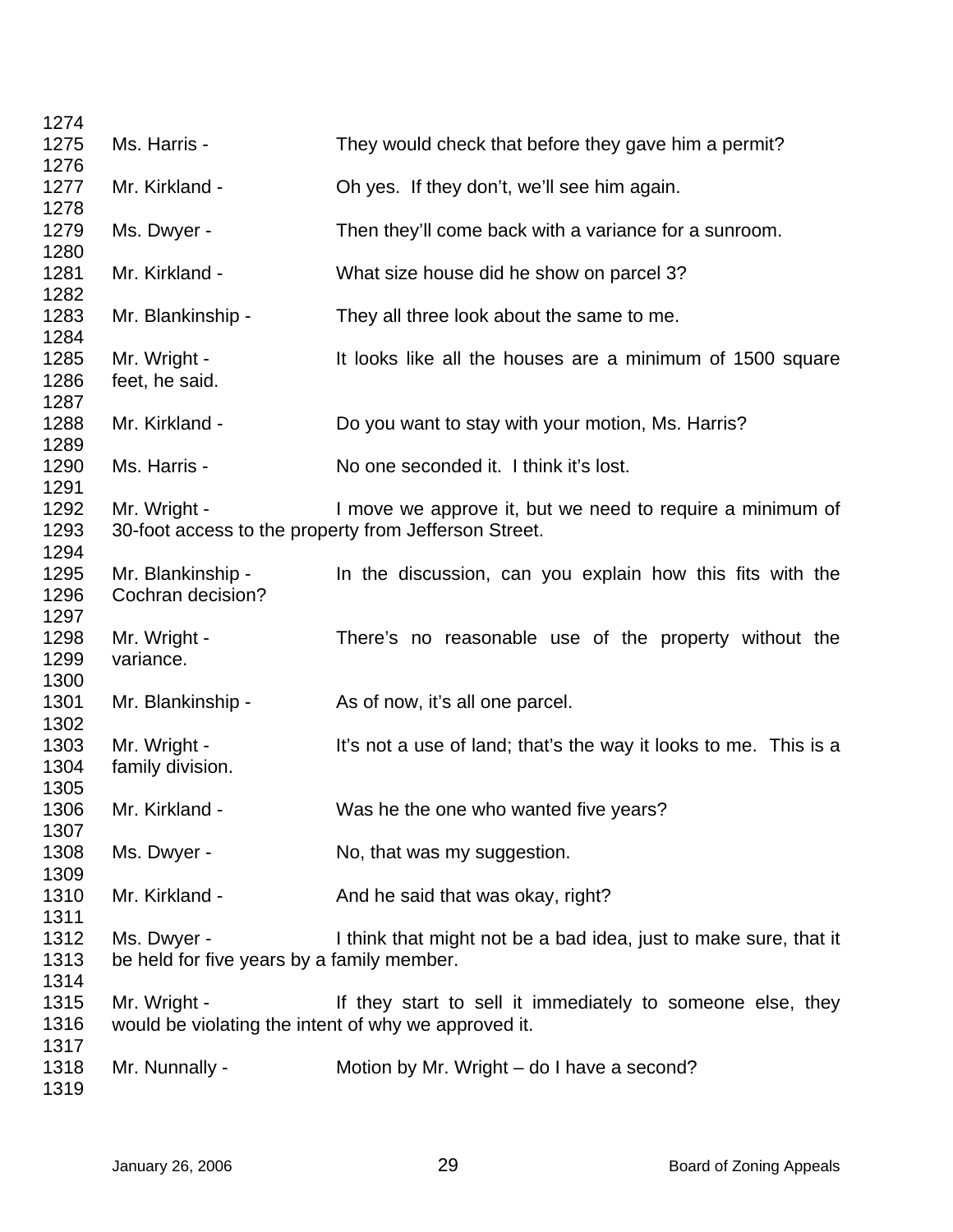1320 1321 1322 1323 1324 1325 1326 1327 1328 1329 1330 1331 1332 1333 1334 1335 1336 1337 1338 1339 1340 1341 1342 1343 1344 1345 1346 1347 1348 1349 1350 1351 1352 1353 1354 1355 1356 1357 1358 1359 1360 1361 1362 1363 1364 Mr. Kirkland - I second it. Mr. Wright - Thirty-foot access and 5-year ownership by a family member. Mr. Nunnally - **Motion by Mr. Wright; second by Mr. Kirkland**, of 5-year ownership and 30-foot right-of-way. All in favor say aye. Opposed? It's been approved. After an advertised public hearing and on a motion by Mr. Wright, seconded by Mr. Kirkland, the Board **granted** application **A-4-2006** for a variance to build a one-family dwelling at 5507 Jefferson Street (E. S. Read) (Parcel 816-725-4508 (part)). The Board granted the variance subject to the following conditions: 1. This variance applies only to the road frontage and lot width requirements. All other applicable regulations of the County Code shall remain in force. 2. At the time of building permit application, the applicant shall submit the necessary information to the Department of Public Works to ensure compliance with the requirements of the Chesapeake Bay Preservation Act and the code requirements for water quality standards. 3. [AMENDED] At the time of building permit application the owner shall demonstrate that the parcel created by this division has been conveyed to members of the immediate family, and the subdivision ordinance has not been circumvented. The property shall remain in the immediate family for at least five years. 4. The applicant shall present proof with the building permit application that a legal access to the property has been obtained. 5. [AMENDED] The property shall be served by a surface-treated driveway 18 feet wide in an access easement 30 feet wide. The owners of the property, and their heirs or assigns, shall accept responsibility for maintaining access to the property until such a time as the access is improved to County standards and accepted into the County road system for maintenance. Affirmative: Dwyer, Kirkland, Nunnally, Wright 4 Negative: Harris 1 Absent: 0 The Board granted this request, as it found from the evidence presented that, due to the unique circumstances of the subject property, strict application of the County Code would produce undue hardship not generally shared by other properties in the area, and authorizing this variance will neither cause a substantial detriment to adjacent property nor materially impair the purpose of the zoning regulations.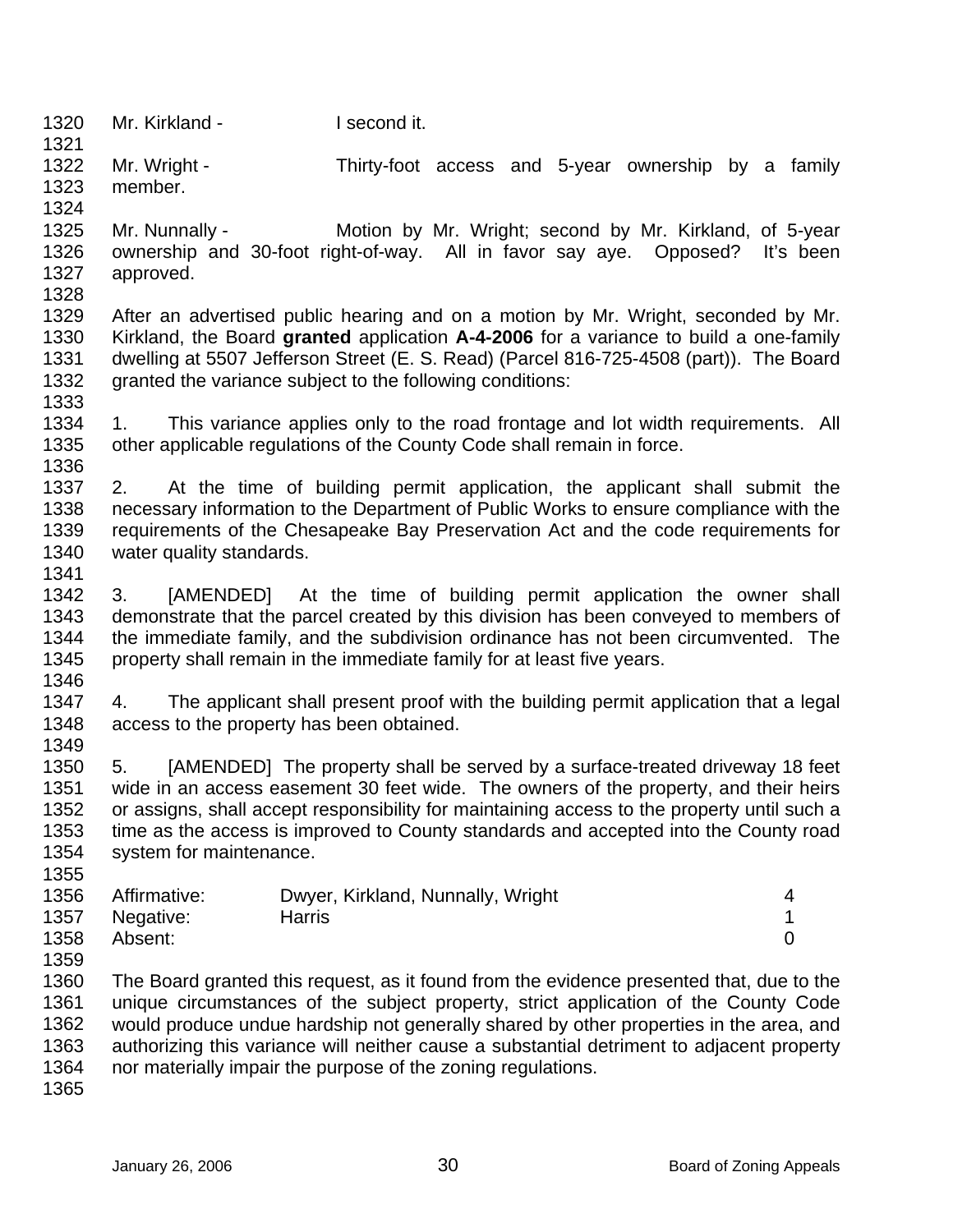**UP-3-2006 SANDSTON MOOSE FAMILY CENTER** requests a temporary conditional use permit pursuant to Section 24-116(c)(1) to hold a turkey shoot at 4505 Oakley's Lane (Parcel 818-719-0377), zoned A-1, Agricultural District and M-1, Light Industrial District (Varina). Mr. Nunnally - Is anyone else here interested in this case, for or against? If so, would you please stand and raise your right hand? Mr. Blankinship - Do you swear that the testimony you are about to give is the truth, the whole truth, and nothing but the truth, so help you God? Mr. Blankenship - I do. Robert L. Blankenship, representing Sandston Family Moose Center, requesting a temporary permit to hold a shooting match. Mr. Kirkland - Mr. Blankinship, have we had any complaints in previous years on this operation? Mr. Blankinship - No sir, not that I'm aware of. Mr. Nunnally - Have you read the conditions on this sir? Mr. Blankenship - Yes sir, I have. Mr. Nunnally - You're in agreement with them? Mr. Blankenship - Yes sir. Ms. Dwyer - The Music of the main building during the Ms. Dwyer turkey shoots? Mr. Blankenship - No ma'am, not in the building where we hold the shoot, but there is another building adjacent to that, that is our private club, that alcohol is consumed in. Ms. Dwyer - During the time of the turkey shoots? Mr. Blankenship - No alcohol is served at the turkey shoots. Mr. Blankinship - At the same time in the other building? Mr. Blankenship - Yes sir, for members. Ms. Dwyer - Child the same premises, on the same site? Mr. Blankenship - Yes.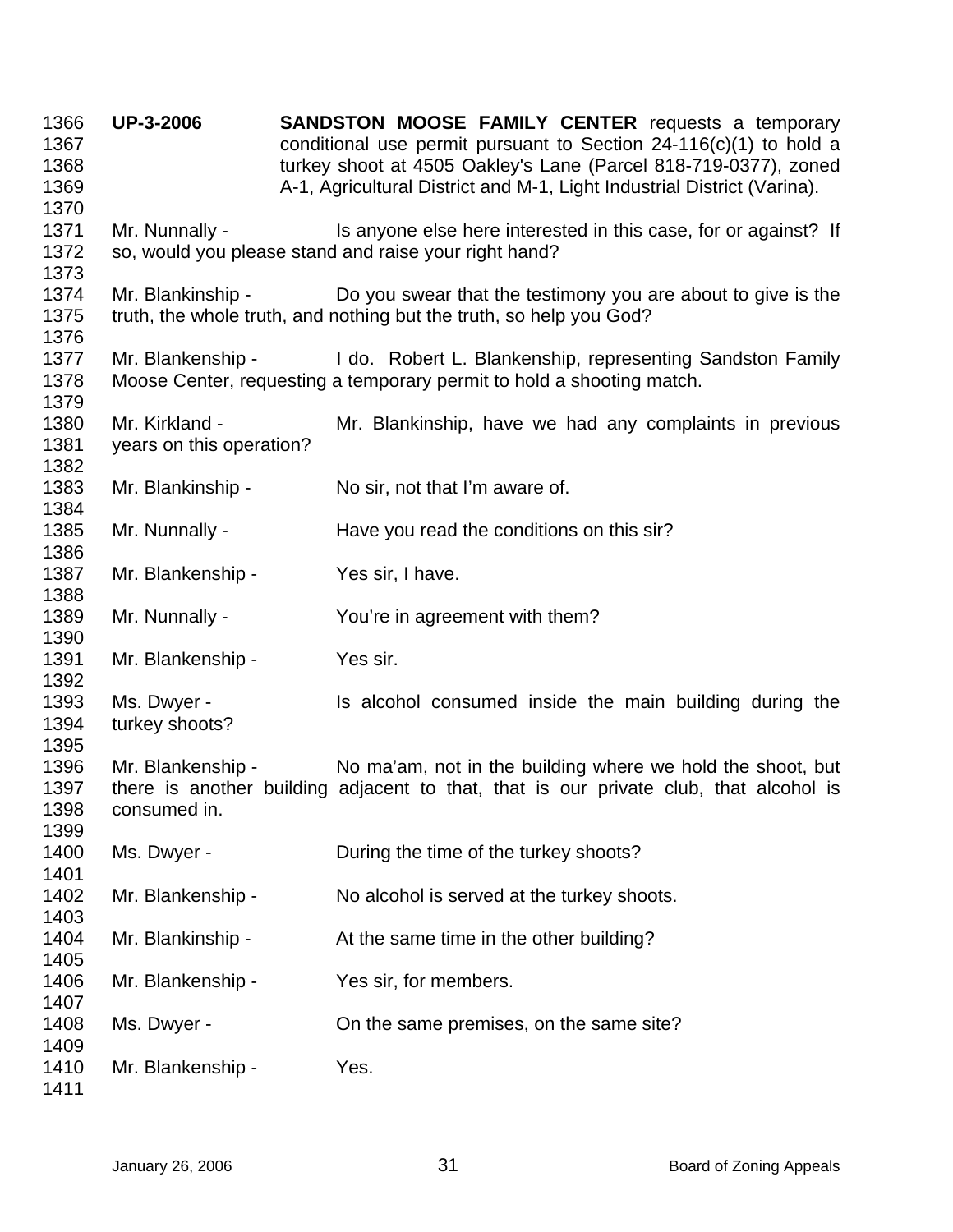1412 1413 1414 1415 1416 1417 1418 1419 1420 1421 1422 1423 1424 1425 1426 1427 1428 1429 1430 1431 1432 1433 1434 1435 1436 1437 1438 1439 1440 1441 1442 1443 1444 1445 1446 1447 1448 1449 1450 1451 1452 1453 1454 1455 1456 1457 Ms. Dwyer - So a person could have a couple of beers in the building and then go to the turkey shoot? Mr. Blankenship - That's possible, but we control that. We do watch that. If someone comes in, and we can determine he has used alcohol, we turn him away. Of course, we have people come in that we don't, who probably have used alcohol, but we can't tell it. We make every effort to control that. Mr. Wright - They could have had a couple of beers at home and come down there; it's the same deal. It's a little more likely it could be in the private club. Ms. Harris - Is that why you have the Condition # 3, where you say, "No person under the influence of alcohol, …………" Is that why you have that? Mr. Blankenship - Yes ma'am. Ms. Harris - Number 6, can you explain this amendment? Mr. Blankinship - I'm not sure what year we started doing it for two years. The maximum term of a temporary conditional use permit is 24 months, and by giving them the time period in 2006 and in 2007, just saves everybody from going through this every year. It makes it every other year instead. There is a typo there, I'm afraid. The first date should be September 1, 2006. Mr. Nunnally - Any other questions of the Board or staff? Is anyone here in opposition? Thank you for appearing. That concludes the case. UP-3-2006, Sandston Moose Family Center. Mr. Kirkland - **Move we approve it.** Mr. Wright - Second. Mr. Nunnally - **Motion by Mr. Kirkland**; second by Mr. Wright that we approve. Ms. Dwyer - Thave discussion on that. On the alcoholic beverages. Are we satisfied with that, that it's okay to consume alcohol on the premises, and then shoot guns? Mr. Wright - I don't see that there's anything we can do, unless we're going to give them a breathalyzer test when they come into the building. Mr. Nunnally - You've got that in the conditions, don't you? Mr. Kirkland - It's no different than if somebody drove up in a car and had been drinking and then goes out and shoots.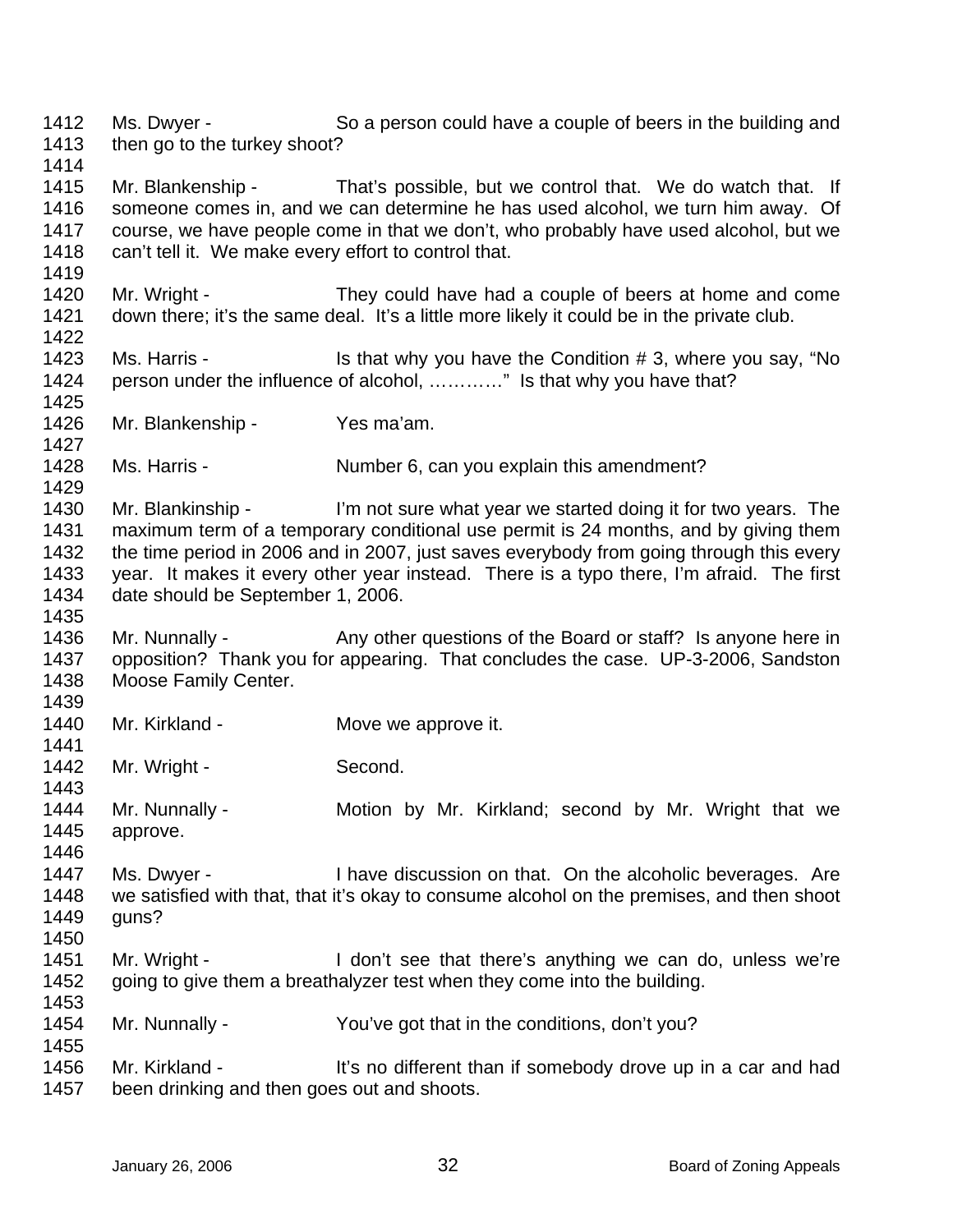Ms. Dwyer - The difference is if you consume alcohol and then come on the premises and you're not detected, we haven't said that's okay. If we say it's okay to consume alcohol on the same premises, to serve and consume alcohol on the same premises where they're shooting, it seems to be that when we say that it's permitted, that we're somehow setting it up for our approval to that. Mr. Wright - That's a separate club from this. Mr. O'Kelly - Wouldn't that put staff in the position of having to enforce that condition? Mr. Kirkland - The You'd have to have a PBT down there and test them every time they walk up to shoot. Ms. Dwyer - We already say that you can't shoot under the influence, so whatever obligations we have under that, seems to me that they wouldn't be, -- it would almost be easier to enforce no alcohol than it would be to take Breathalyzers out there to determine whether somebody's under the influence under Title 82.2. Mr. Nunnally - We had one last month or the month before last, when was it Ben, here on Laburnum, Glen Lea – what did we put in that one? I know Ms. Dwyer brought that up then too. Mr. Blankinship - I believe in that one they didn't serve any alcohol on the premises at all. Mr. Nunnally - That's right, they didn't. Ms. Dwyer - I would suggest no alcoholic beverages may be consumed on the premises. Mr. Kirkland - **During the turkey shoot?** Ms. Dwyer - Yes, during the turkey shoot. Mr. Wright - Do they control that? Ms. Dwyer - They serve it, next door. Mr. Wright - That's their club? I thought it was an independent club. Mr. Kirkland - It's their operation. They're one and the same. Mr. Wright - I thought it was an independent club.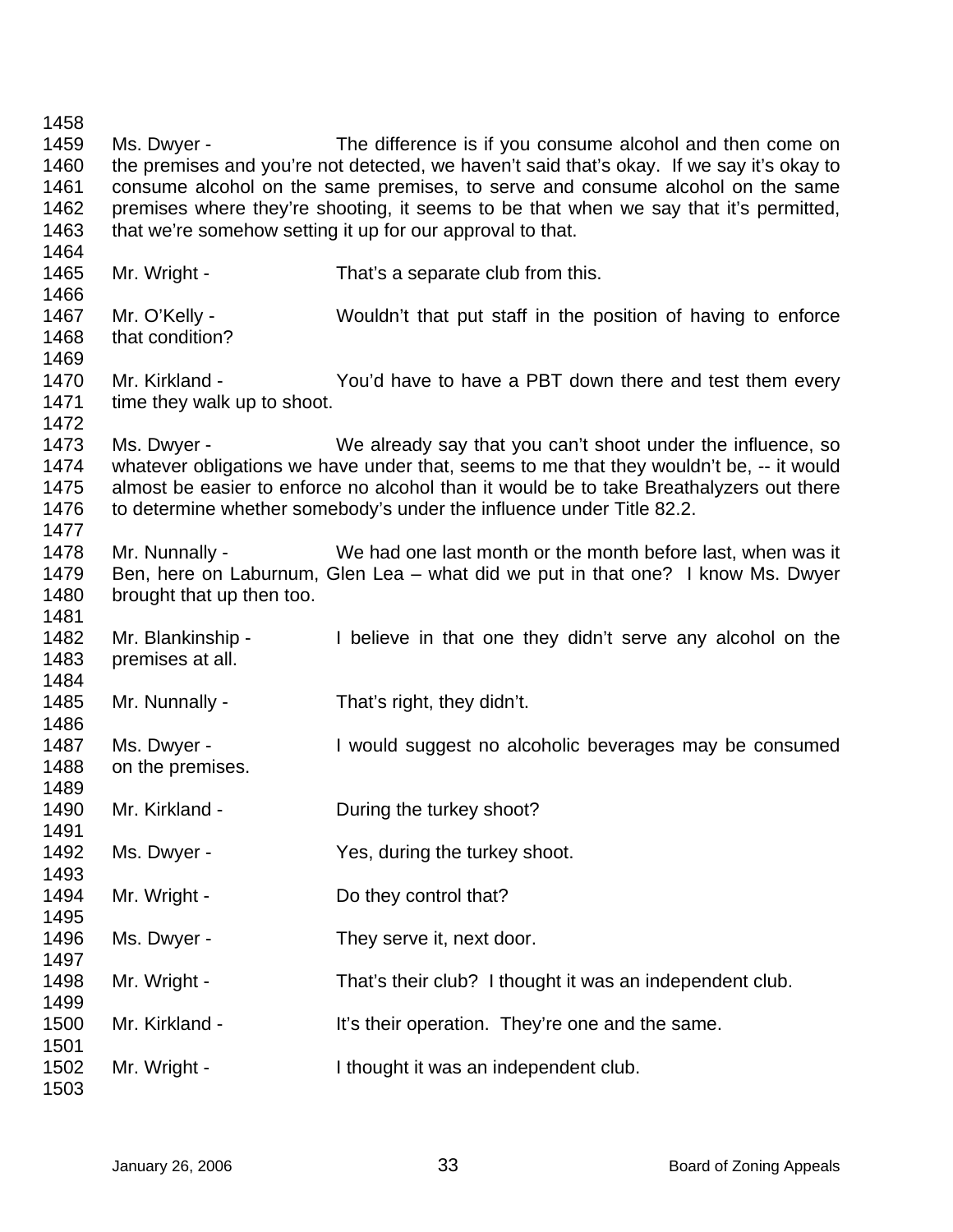1504 1505 1506 1507 1508 1509 1510 1511 1512 1513 1514 1515 1516 1517 1518 1519 1520 1521 1522 1523 1524 1525 1526 1527 1528 1529 1530 1531 1532 1533 1534 1535 1536 1537 1538 1539 1540 1541 1542 1543 1544 1545 1546 1547 1548 1549 Mr. Kirkland - It's their operation. Mr. Nunnally - It's part of the Moose Lodge. They own that and own the turkey shoot. Ms. Harris - Do they have a license to serve alcoholic beverages? Mr. Nunnally - The l'm sure they do. Ms. Harris - The Marris Are we going against the license? Ms. Dwyer - I don't think so, if we limit it. Mr. Wright - This one that says "no alcoholic beverage may be consumed outside the main building. Does that indicate that they can consume them inside the main building? Mr. Kirkland - Yes. There's two separate buildings, and you can drink in one, but not at the other one when they shoot. Mr. Wright - We could just say "no alcoholic beverages may be consumed on the premises." Mr. Blankinship - "During the turkey shoot." Mr. Kirkland - I go along with that Ms. Dwyer. I don't see any problem with that. We'll add that to the condition. Mr. Nunnally - All in favor of that, say aye. Opposed? It's been approved with the condition. After an advertised public hearing and on a motion by Mr. Kirkland, seconded by Mr. Wright, the Board **granted** application **UP-3-2006** for a temporary conditional use permit to hold a turkey shoot at 4505 Oakley's Lane (Parcel 818-719-0377). The Board granted the use permit subject to the following conditions: 1. Hours of firing shall be from 7:00 p.m. to 11:00 p.m. on Friday and Saturday nights. 2. The property shall be clearly posted to show the area in which shooting occurs. 3. [Amended] No alcoholic beverages may be consumed on the premises during the turkey shoot. A sign to this effect must be conspicuously posted in the immediate vicinity of the shooting area. No person under the influence of alcohol, as defined in Section 18.2-266 of the Code of Virginia, may be permitted in the shooting area.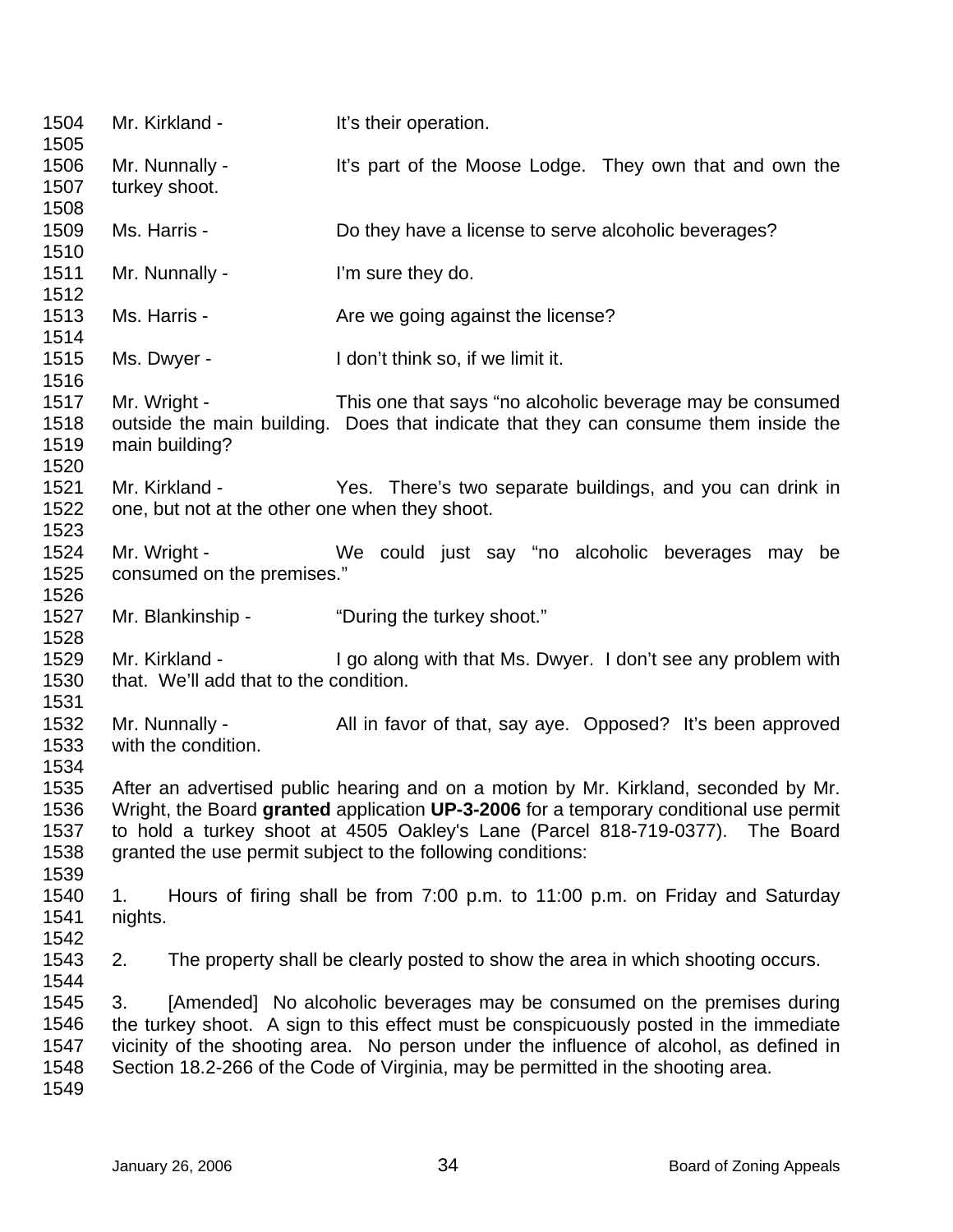- 1550 4. Restrooms shall be provided.
- 1551

1557

1572

1575

1586

1552 1553 1554 5. The turkey shoot shall involve only the use of shotguns no larger than 12 gauge and low powered shells containing No. 8 shot.

1555 1556 6. This permit shall be valid from September 1, 2006 to December 31, 2006 and September 7, 2007 to December 31, 2007.

| 1558 | Affirmative: | Dwyer, Harris, Kirkland, Nunnally, Wright | 5. |
|------|--------------|-------------------------------------------|----|
| 1559 | Negative:    |                                           |    |
| 1560 | Absent:      |                                           |    |
| 1561 |              |                                           |    |

1562 1563 1564 The Board granted the request because it found the proposed use will be in substantial accordance with the general purpose and objectives of Chapter 24 of the County Code.

- 1565 1566 1567 1568 1569 1570 1571 **A-5-2006 DAVID SIMS** requests a variance from Section 24-94 to build an addition at 12153 Glen Gary Circle (Glen Gary) (Parcel 735-757- 8784), zoned R-4C, One-family Residence District (Conditional) (Three Chopt). The rear yard setback is not met. The applicant proposes 30 feet rear yard setback, where the Code requires 35 feet rear yard setback. The applicant requests a variance of 5 feet rear yard setback.
- 1573 1574 Mr. Nunnally - Is anyone else here who desires to speak with reference to this case? If so, would you please stand and raise your right hand?
- 1576 1577 1578 Mr. Blankinship - Do you swear that the testimony you are about to give is the truth, the whole truth, and nothing but the truth, so help you God?
- 1579 1580 1581 1582 1583 1584 1585 Mr. Matze - I do. My name is Craig Matze. I am the general contractor representing Mr. David Sims. We have worked with them for a couple of months on this final draft, and this is what they would like to build, upon approval, and they're requesting a five-foot variance to build a master suite, sitting area combination and bathroom. The Sims are both retired. I think they're both around age 60's or 70's, have an upstairs master now, and would like to relocate downstairs and build for future wheelchair accessibility if possible.
- 1587 1588 Mr. Wright - Che question – this could be built without any violation of the building code, could it not, by taking off five feet?
- 1589 1590 1591 1592 1593 1594 1595 Mr. Matze - It probably could be, yes, but this is just what they would like to build. Mr. Wright - Secondly, there is a residence on the property now, is there not?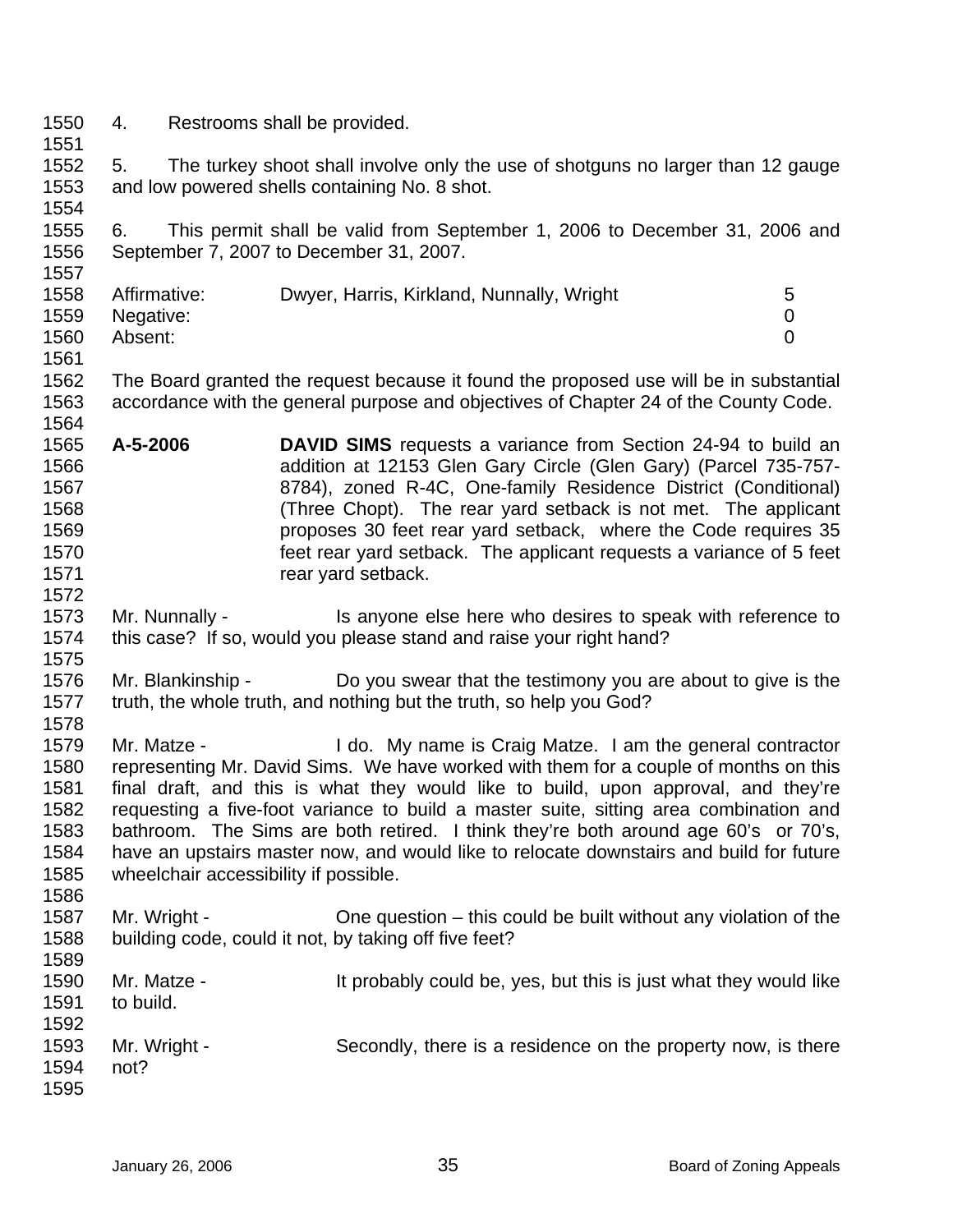1596 1597 1598 1599 1600 1601 1602 1603 1604 1605 1606 1607 1608 1609 1610 1611 1612 1613 1614 1615 1616 1617 1618 1619 1620 1621 1622 1623 1624 1625 1626 1627 1628 1629 1630 1631 1632 1633 1634 1635 1636 1637 1638 1639 1640 1641 Mr. Matze - **Yes sir.** Mr. Wright - **How long has it been there?** Mr. Matze - I would imagine the neighborhood's probably 12 to 15 years old. Mr. Wright - We're faced with this decision of the Supreme Court of Virginia, Cochran vs. Fairfax, which in effect on this type of case, takes the authority away from us to even grant this variance. Under that decision, we don't even get to decide on a hardship or whatever, because the Supreme Court says if you've got a reasonable use of the property before you request a variance, which you do if you have a home on it, we just don't have any authority to rule on it. Mr. Kirkland - It says in the staff report, and I assume the Planning staff explained this to you when you applied for the variance. Mr. Matze - The Yes, they explained it to us, and we've heard from various cases that it's hard to get some of these requests. Mr. Kirkland - It's not hard; it's impossible. Our hands are tied. Mr. Wright - The State of what we would like or what we would want; it's what we're required to do. Ms. Harris - Without scaling your plans here, you could actually build across the back of the present property. Mr. Matze - We didn't want to. We took it up to the bay window, because that's where the existing kitchen is, and we didn't want to get into blocking the kitchen light, etc. Mr. Nunnally - The only thing we can tell you to do is to go talk to your Supervisor, and see if he can help. Mr. Sims - I have one question – what authority can we go to if the Board of Zoning Appeals can't help us in this case? Mr. Nunnally - The You can go to the Circuit Court. Mr. Wright - The Muslim state of the my honest opinion, the court, you wouldn't get anywhere if you wanted to appeal this, you could appeal it to the Circuit Court. You certainly have that right, but that court's going to be affected by this decision, and I don't think you'd get to first base. That would be my humble opinion. The only relief you could have, and I think the basic relief would be to go to your legislator, and the legislature has the authority to enact statutes or legislation which could take care of this.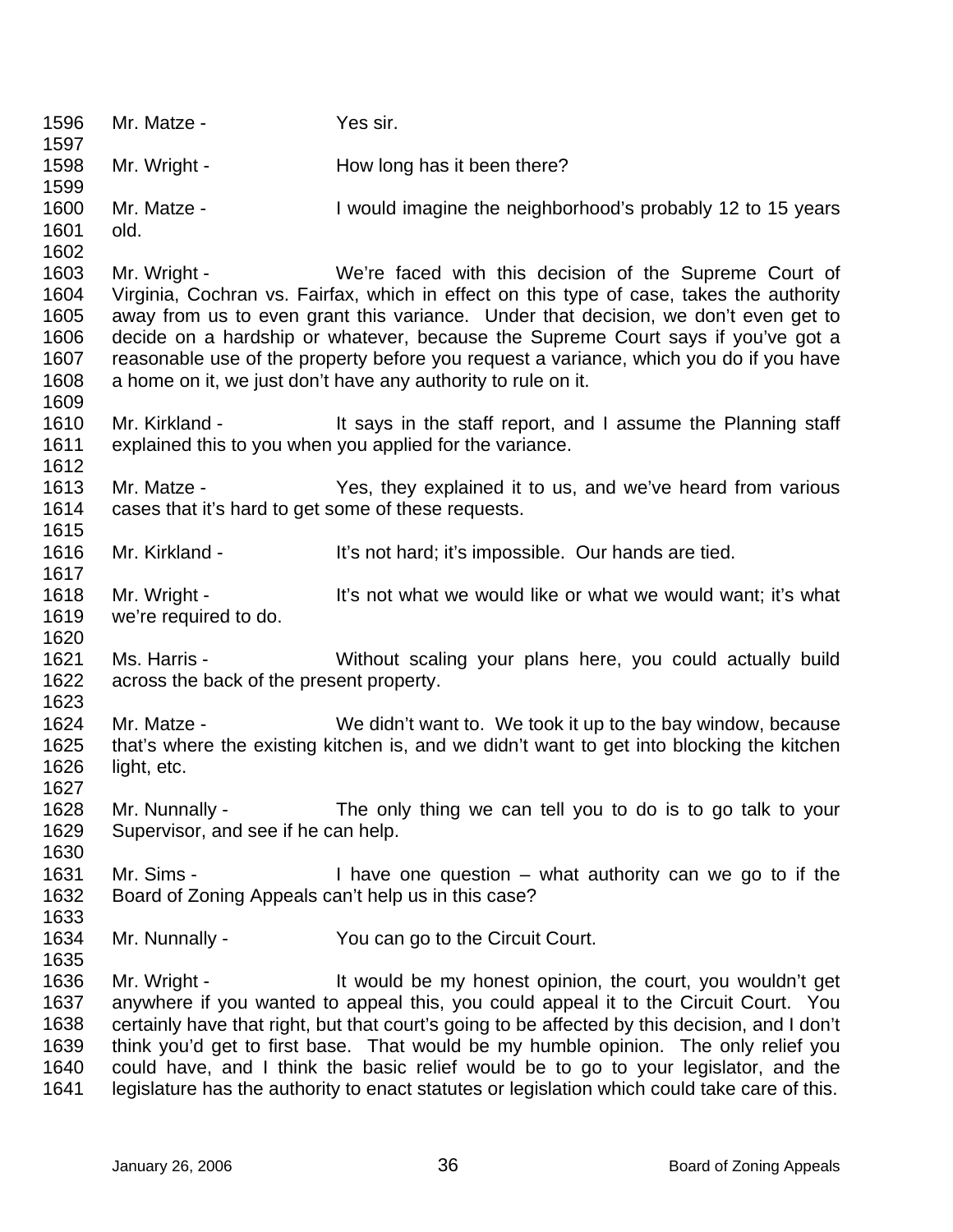1642 1643 1644 1645 1646 1647 1648 1649 1650 1651 1652 1653 1654 1655 1656 1657 1658 1659 1660 1661 1662 1663 1664 1665 1666 1667 1668 1669 1670 1671 1672 1673 1674 1675 1676 1677 1678 1679 1680 1681 1682 1683 Mr. Matze - Being that we're in the remodeling industry, this Cochran vs. whatever is definitely going to affect our business, because you've granted us plenty of variances in the past, so pretty much what you're saying is any variance cases that involve extensions ………………….. Mr. Blankinship - The Additions are very difficult, but particularly where you can build a large addition on the lot without a variance. The relief in this case is just to redesign within the Code. There's no reason you can't do that. Mr. Matze - What about cases where you have a house that wants an extension, and it's backed up to a swamp or common area? Mr. Wright - It wouldn't make any difference. This case, if you read it, is pretty straight, leaves very little wiggle room. Mr. Nunnally - A-5-2006. Mr. Wright - Move we deny it. Basis of denial is the Cochran Case. If we just say that, you know what to put in there. We don't have authority to decide it. Mr. Blankinship - Yes sir. Ms. Dwyer - Second. Mr. Nunnally - Motion by Mr. Wright, second by Ms. Dwyer, that we deny it. All in favor, say aye. It's been denied. After an advertised public hearing and on a motion by Mr. Wright, seconded by Ms. Dwyer, the Board **denied** application **A-5-2006** for a variance to build an addition at 12153 Glen Gary Circle (Glen Gary) (Parcel 735-757-8784). Affirmative: Dwyer, Harris, Kirkland, Nunnally, Wright 5 Negative: 0 Absent: 0 The Board denied your request as it found that the property would retain substantial beneficial uses and substantial value without a variance. The Supreme Court of Virginia has determined that a board of zoning appeals may grant a variance only after finding that the zoning ordinance "interferes with all reasonable beneficial uses of the property, taken as a whole" (Cochran v. Fairfax County BZA, 267 Va. 756 (2004). 1684 *Beginning at 10:00* 1685 1686 1687 Mr. Blankinship - Mr. Chairman, I'm going to call the next two cases together. They're two separate sites, but it will be the same representatives, and I think, mostly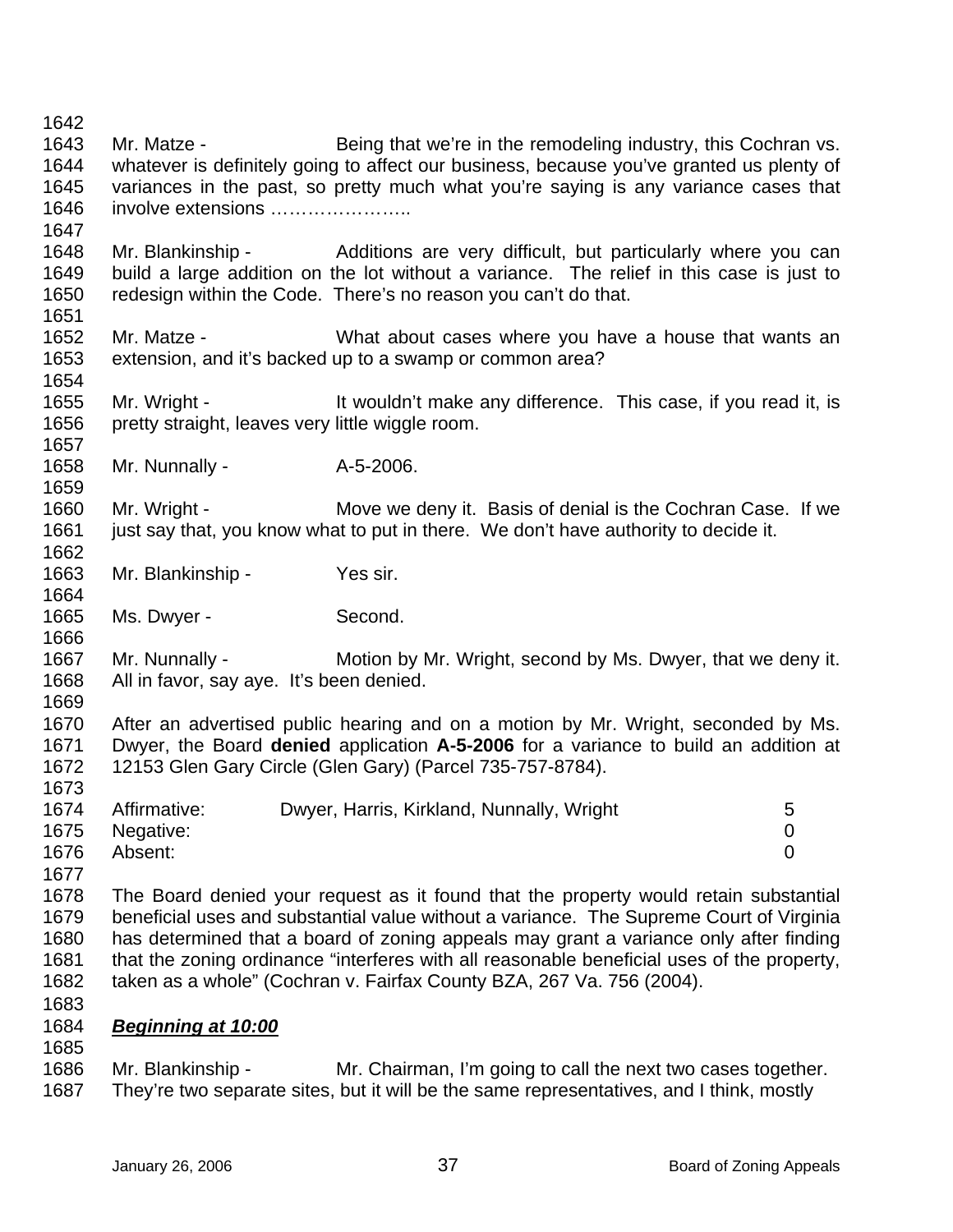1688 the same concerns.

1689

1694

1699

- 1690 1691 1692 1693 **UP-4-2006 W. C. ENGLISH, INC.** requests a conditional use permit pursuant to Sections 24-52(d) and 24-103 to extract materials from the earth at 3501 Britton Road (Parcels 827-696-9825, 827-697-3933 and 826-697-0978), zoned A-1, Agricultural District (Varina).
- 1695 1696 1697 1698 **UP-5-2006 W. C. ENGLISH, INC.** requests a conditional use permit pursuant to Sections 24-52(d) and 24-103 to extract materials from the earth at 6919 Monahan Road (Parcel 823-698-3046), zoned A-1, Agricultural District (Varina).
- 1700 1701 1702 Mr. Nunnally - Is anyone else here who desires to speak in reference to this case? If so, would you please stand and raise your right hand?
- 1703 1704 1705 Mr. Blankinship - Do you swear that the testimony you are about to give is the truth, the whole truth, and nothing but the truth, so help you God?
- 1706 1707 1708 1709 1710 1711 1712 1713 1714 1715 1716 1717 1718 1719 1720 1721 Mr. Hinson - I do. Good morning. My name is Paul Hinson; I'm the Project Manager with Koontz Bryant, which prepared the plans for the extraction efforts on both these two sites. We're here today to request extensions to both what's known as Preston/Wooten Borrow Pit, known as UP-4-2006, and the Spanos Borrow Pit, known as UP-5-2006. Our desire is to keep these two pits active so that we may proceed in the event that the funding is approved for the connector from I-895 to the airport. The intended use of both these pits was for the original construction of I-895, as well as any secondary construction. We do believe that funding may be in place soon for that project, and we'd like to be able to respond in a timely fashion when that does occur. That was the intended uses of both of these pits. We have read the staff reports. There is one clarification/correction I would like to request in Use Permit 4- 2006, under item # 14. The operation date says it will be discontinued on April 30, 2006, and restoration accomplished no later than April 30, 2007. We would like to request an amendment to that condition, to concur with the dates shown in Use Permit 5-2006, for July 31, 2008 for discontinuing operations, and July 31, 2009, for restoration.
- 1723 Mr. Blankinship - That's just an oversight; I apologize.
- 1725 1726 1727 1728 1729 1730 1731 1732 Mr. Hinson - If you have any questions, we'd be glad to answer them for you, and we have representatives from W. C. English here as well, if they can answer any questions that I don't have information on. We have read the staff reports and have no objections to the conditions. We have been operating under these same conditions for the last approximately four years on Use Permit 4-2006, and Use Permit 5-2006 has not been activated. We do have approved erosion control plans on file with the Department of Public Works, and we will implement those plans in the event that the connector road is approved and we need that source for our materials for our project.
- 1733

1722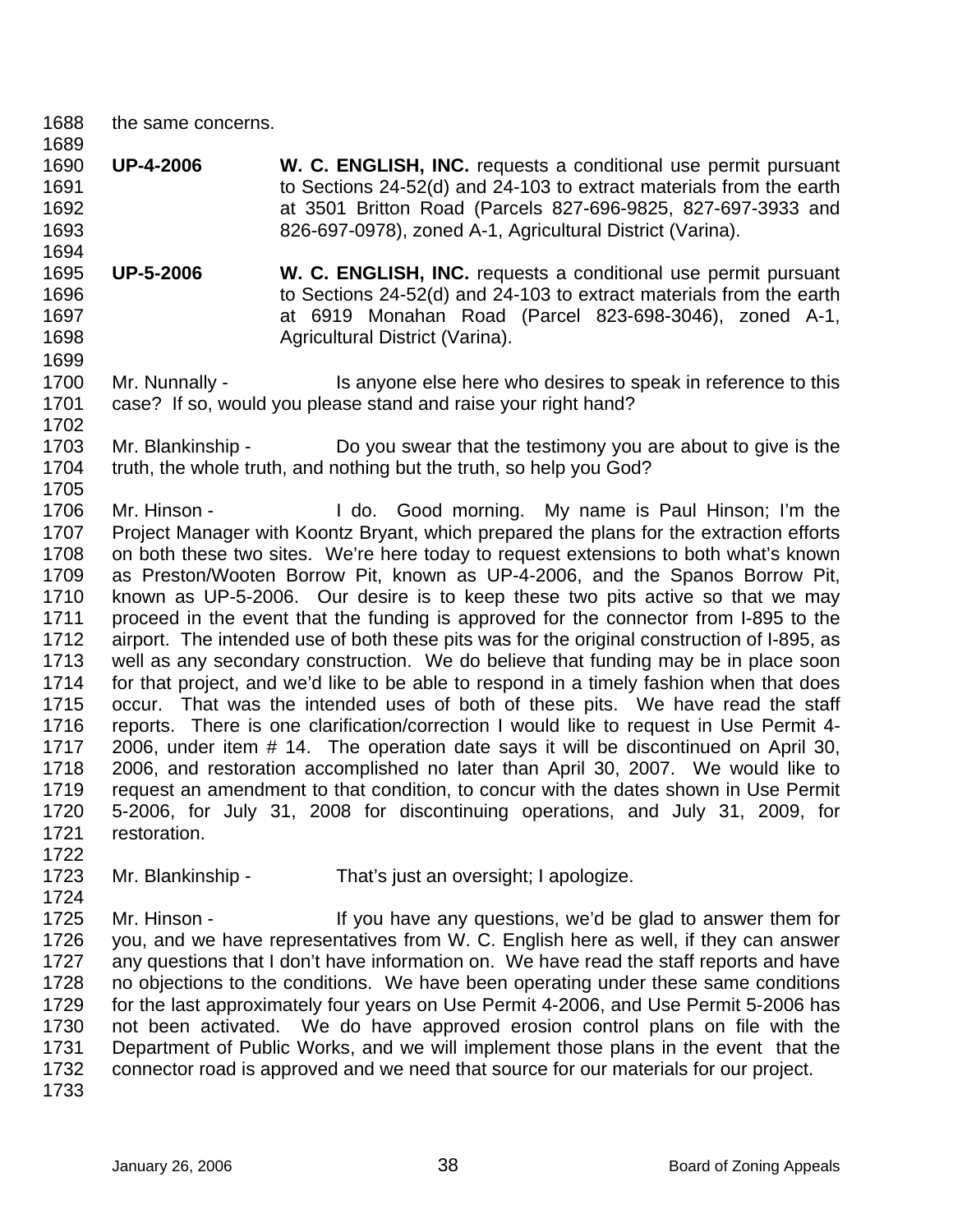1734 1735 1736 1737 1738 1739 1740 1741 1742 1743 1744 1745 1746 1747 1748 1749 1750 1751 1752 1753 1754 1755 1756 1757 1758 1759 1760 1761 1762 1763 1764 1765 1766 1767 1768 1769 1770 1771 1772 1773 1774 1775 1776 1777 1778 1779 Mr. Wright - What you're saying is, these will be used in connection with the extension of I-895, is that correct? Mr. Hinson - Yes sir, that is our intent. Mr. Nunnally - When did you say you would probably be starting on that, or do you have any idea? Mr. Hinson - I'd like to defer that to W. C. English's representatives if I could; I'm not aware of the contract terms. Mr. Booth will respond to that question. Mr. Booth - I'm from W. C. English, Project Coordinator for them. We don't have a specific date for that. It all depends on the revenue projections on I-895 to fund that. We're hoping it's going to be within the next year or two years, but we don't have a commitment on that. Mr. Nunnally - Since you've said that, we've had some conversations with the people in the County, and they're a little concerned with what's going on down there. You haven't used this pit, and you don't know when you're going to start using it, so the County would like to defer this, if it's all right with you. You don't have any idea when you're going to use it, so I don't think it would hurt you any to be deferred for thirty days, so the County can talk about it. Would that be all right? Mr. Booth - That would be fine. Mr. Nunnally - Is thirty days all right, Mr. Blankinship? Mr. Blankinship - Until the February meeting, shall we say? Mr. O'Kelly - The area north of I-895 has not been mined, is that correct? Mr. Booth - Think that's the site, yes sir. Mr. O'Kelly - Criginally, this permit was approved with all access being from the I-895 right-of-way. How do you plan to access the property north of I-895, if this permit were approved? Mr. Booth - I'm personally not that familiar with it, but I'll be glad to get those answers for you by the next meeting. Mr. Hinson - When we renewed the permit in 2004, there was a revision made to the conditions that allowed access from Britton Road for that purpose. The intent would be to access the pit from Britton Road. Mr. O'Kelly - **Aren't there wetlands in that area?**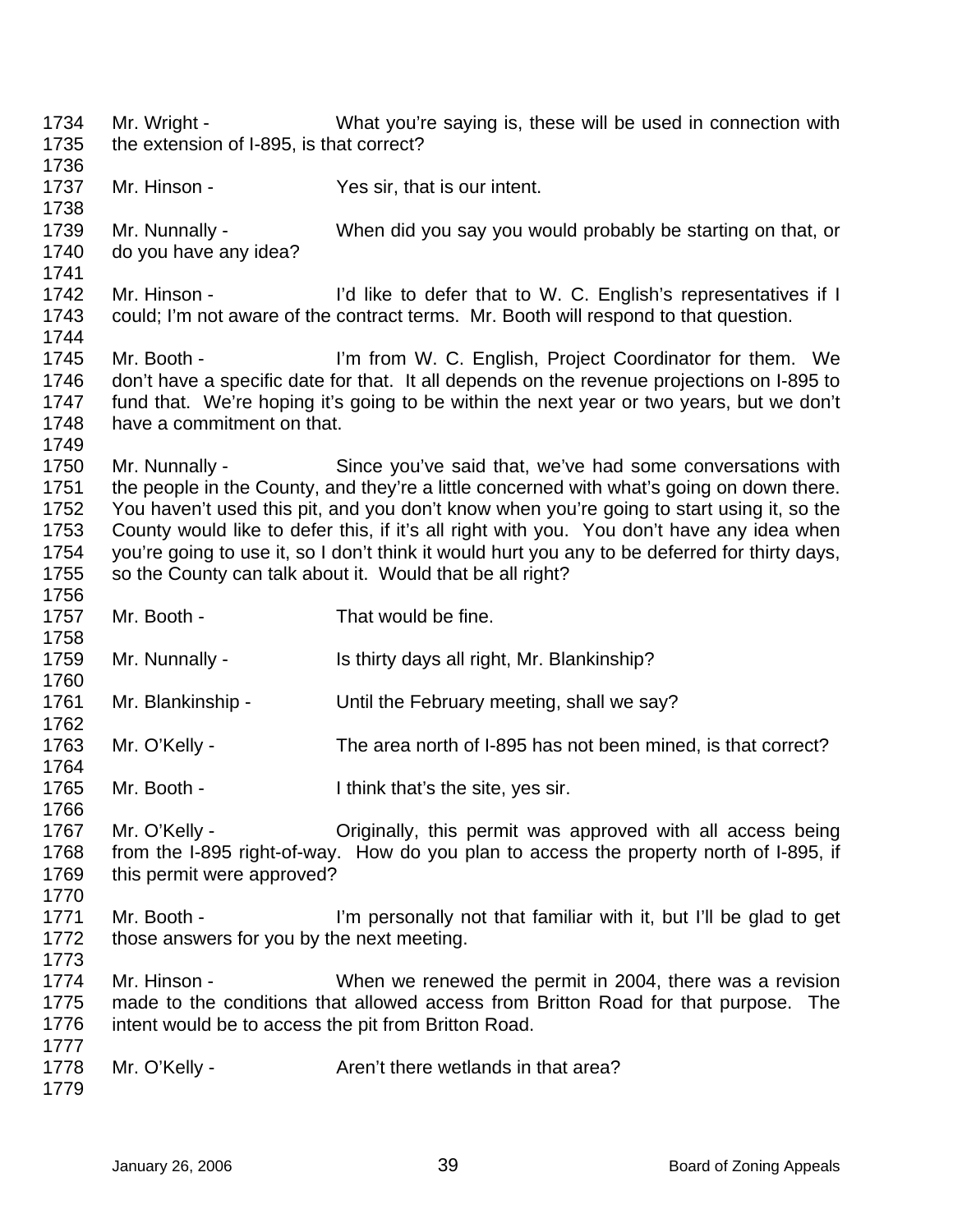1780 1781 1782 1783 Mr. Hinson - Yes sir, but there is sufficient area for us to construct an access road, and it has been shown on the approved erosion control plans as looked at by the Public Works and Environmental Departments.

1784 1785 1786 1787 1788 1789 Ms. Dwyer - I have no problem with deferring it; I just have a general question that doesn't need to be answered today, but next month when it comes before us, I will ask it. I will have some questions relating to the restoration of this land. I look at it as prime development land for the future, being at the intersection of I-895 and I-295, so if that's not part of the County discussions in the ensuing months, that will be one of my concerns next month.

- 1791 1792 Mr. Nunnally - Thank you. Do I have a motion for deferral?
- 1793 1794 Mr. Wright - I move we defer it to the February meeting.
- 1795 Mr. Kirkland - Second, both cases.

1790

1796

1805

1812

1817

1823

1797 1798 1799 Mr. Nunnally - Motion by Mr. Wright; second by Mr. Kirkland. All in favor, say aye. Opposed? UP-4 and UP-5 have been deferred to the February meeting.

1800 1801 1802 1803 1804 Upon a motion by Mr. Wright, seconded by Mr. Kirkland, the Board **deferred** applications **UP-4-2006 and UP-5-2006** for conditional use permits to extract materials from the earth at 3501 Britton Road (Parcels 827-696-9825, 827-697-3933 and 826- 697-0978) and to extract materials from the earth at 6919 Monahan Road (Parcel 823- 698-3046).

| 1806 | Affirmative: | Dwyer, Harris, Kirkland, Nunnally, Wright | 5 |
|------|--------------|-------------------------------------------|---|
| 1807 | Negative:    |                                           |   |
| 1808 | Absent:      |                                           |   |
| 1809 |              |                                           |   |

1810 1811 The cases were deferred to allow additional time to study the requests, from the January 26, until the February 23, 2006, meeting.

- 1813 1814 1815 1816 **UP-6-2006 GILLIES CREEK INDUSTRIAL RECYCLING LLC** requests a conditional use permit pursuant to Sections 24-103 and 24-52(d) to extract materials from the earth at 6650 Hines Road (Parcels 855- 695-8710 and 5768), zoned A-1, Agricultural District (Varina).
- 1818 1819 1820 Mr. Nunnally - This anyone else here interested in this case? If so, would you please stand and raise your right hand?
- 1821 1822 Mr. Blankinship - Do you swear that the testimony you are about to give is the truth, the whole truth, and nothing but the truth, so help you God?

1824 1825 Mr. Bryant - The My name is William L. Bryant; I'm a representative of Gillies Creek Industrial Recycling. We currently have a use permit at 6650 Hines Road,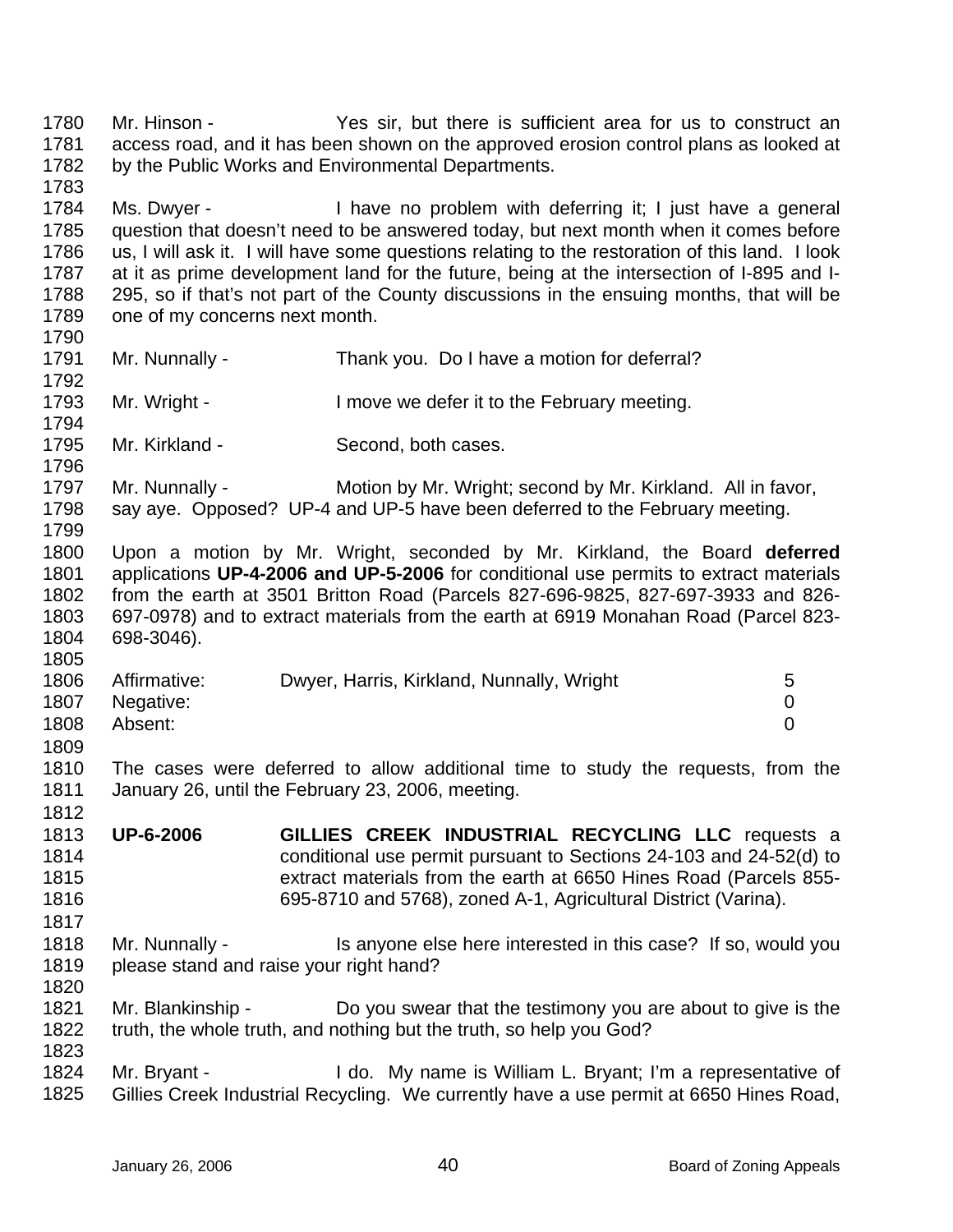1826 1827 1828 1829 1830 to extract material, as well as fill. It was an old sand and gravel pit, previously owned by E. R. Plaster. We want to continue this permit for the next two years, and we feel that with the growth expected in eastern Henrico County, that we will be utilizing this pit very much in the near future, both to supply fill dirt, as well as a depository for excess material.

1832 1833 1834 1835 Ms. Dwyer - Relating to the restoration of the property, regarding the elevation, according to our staff report, the prior reclamation plan approved had a hill with an elevation of 130 feet, but you're proposing with this plan, an elevation of 160 feet, is that correct?

1836

1858

1860

1862

1831

1837 1838 1839 1840 1841 1842 1843 1844 1845 1846 Mr. Bryant - The Yes ma'am, that's correct. The reason we've asked to increase the finished grade or elevation is, we think that there is going to be quite a bit of construction in the eastern part of the County very shortly, and areas to dispose of excess material are at a premium, not only for the building contractors, but for people such as ourselves. The reason we've requested this is to extend the life of this pit as much as we can, to get as much use as possible out of it, so that growth can continue in the County. Henrico County is currently a customer of ours, and uses our disposal facilities quite a bit, so I think it not only benefits the County, but it also benefits the contractors in the County.

1847 1848 1849 Ms. Dwyer - If this were restored to an elevation of 160 feet, it would be so high above the prevailing landscape that it would be unusable for any other purpose.

1850 1851 1852 1853 1854 1855 Mr. Bryant - No necessarily. The slope at 4:1 wouldn't be much more severe than the slope coming from the top of this room down to the bottom here. It is zoned agricultural; it may be put back to agricultural use. It may be a tree farm. Even if it were not used for that purpose, I don't think the slope would be prohibitive for any function that you chose to use on it.

1856 1857 Mr. Kirkland - How much cover do you put over top of the waste that's underneath of there?

1859 Mr. Bryant - All of the waste is just dirt.

1861 Mr. Kirkland - No brick, no nothing …………….

1863 1864 1865 1866 Mr. Bryant - It's straight dirt. The concrete and the brick has a value to us for our recycling operation. It's too valuable for us to just bury, so all that goes in this pit is just dirt.

1867 1868 1869 1870 Mr. Kirkland - I was just looking at Condition # 25, and it said that "material deposited on the site would be limited to imperishable materials such as stone, bricks, tile, sand, gravel, soil ……………."

1871 Mr. Bryant - Yes, that is correct, but just from a business standpoint, I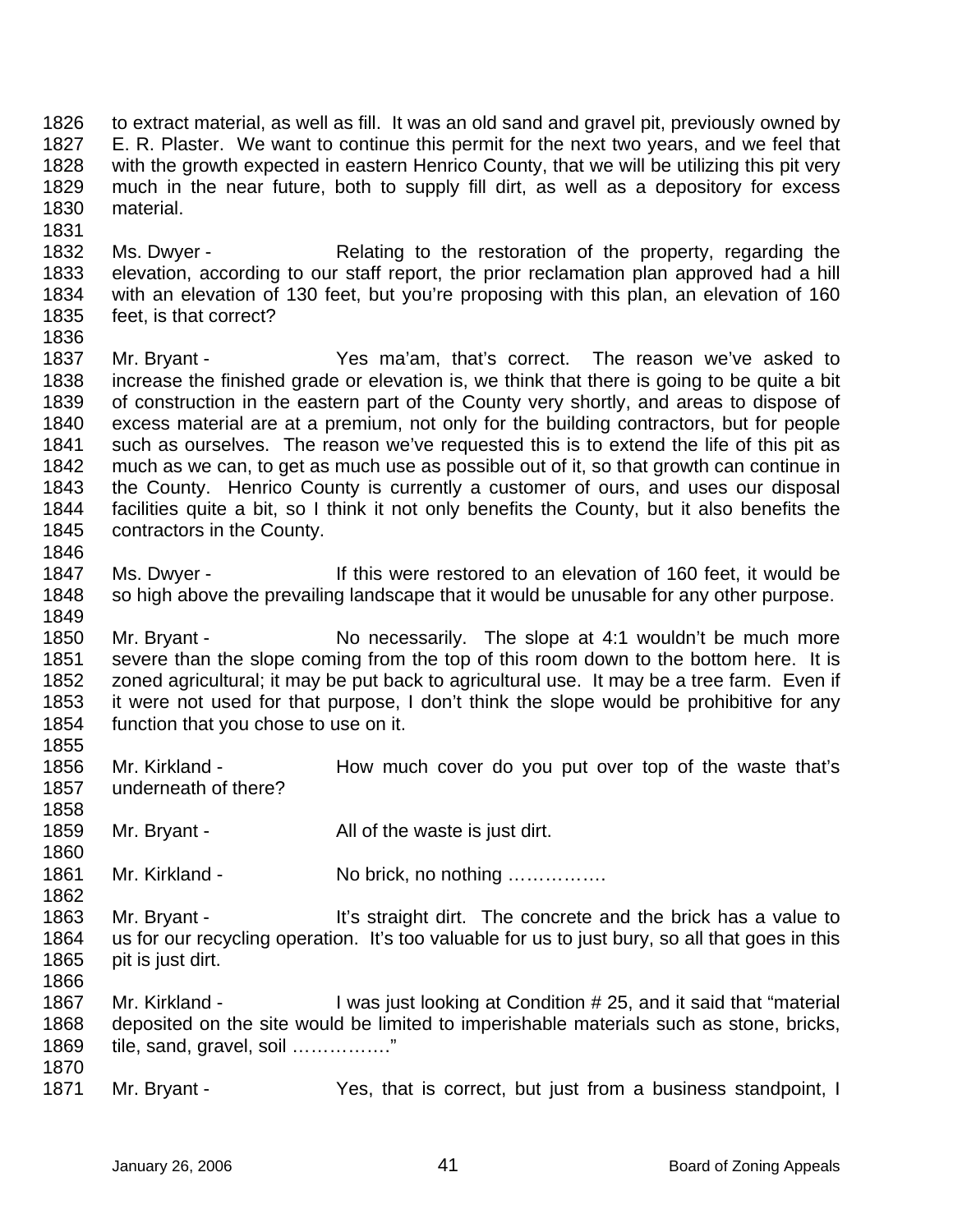1872 1873 1874 1875 1876 1877 1878 1879 1880 1881 1882 1883 1884 1885 1886 1887 1888 1889 1890 1891 1892 1893 1894 1895 1896 1897 1898 1899 1900 1901 1902 1903 1904 1905 1906 1907 1908 1909 1910 1911 1912 1913 1914 1915 1916 1917 wouldn't want to bury that commodity, because it has too much intrinsic value for me. Mr. Kirkland - So you wouldn't mind if we took that out and just said "dirt"? Mr. Blankinship - Change it to "stone and soil" – those are the only two things in that list. Mr. Bryant - I would prefer to leave it in; I wouldn't likely deposit that material there, but it's possible that loads may come in with concrete mixed in the dirt. If that were the case, there probably would be at least two feet of cover over top of anything that's filled in. Mr. Kirkland - Therefore, that hill that had all that mix in it, at that slope, basically if you built homes or any type, you would have to remove and come back and fill again, because two feet isn't much cover over waste like concrete, brick or anything. Mr. Bryant - If we chose to develop it, and I couldn't tell you now if that would be our end use or not. Mr. Kirkland - I'm looking at the future. Ms. Dwyer - It's not just your end use; it's at any point in the future, what are we creating. Mr. Wright - Mr. Blankinship, where would this slope concern be covered in our conditions? Mr. Blankinship - It's not specifically spelled out, except that the conditions relate back to the approved reclamation plan, so when you addressed that on a similar case last month, we added some language to three different conditions, requiring that they amend the reclamation plan that was submitted. You could do it that way, or of course, you could again defer this and ask them to produce a different reclamation plan. Mr. Wright - The question is not so much the elevation, the 25% grade; it's how high you go with it. You could have 4:1 limited to 130 feet, which you have now, I take it, is that correct? Mr. Bryant - That's the highest elevation currently, correct, at the southern line of the property. Also, the adjacent property owner, Mr. Brian Bolen, he's the only house that could possibly see the mound, were it come to pass, and I do have a letter from him here, stating that he has seen the site plan and has no objection to us filling to that degree. Ms. Harris - Can you point out his house? Mr. Bryant - This is the access road coming in here; his house would be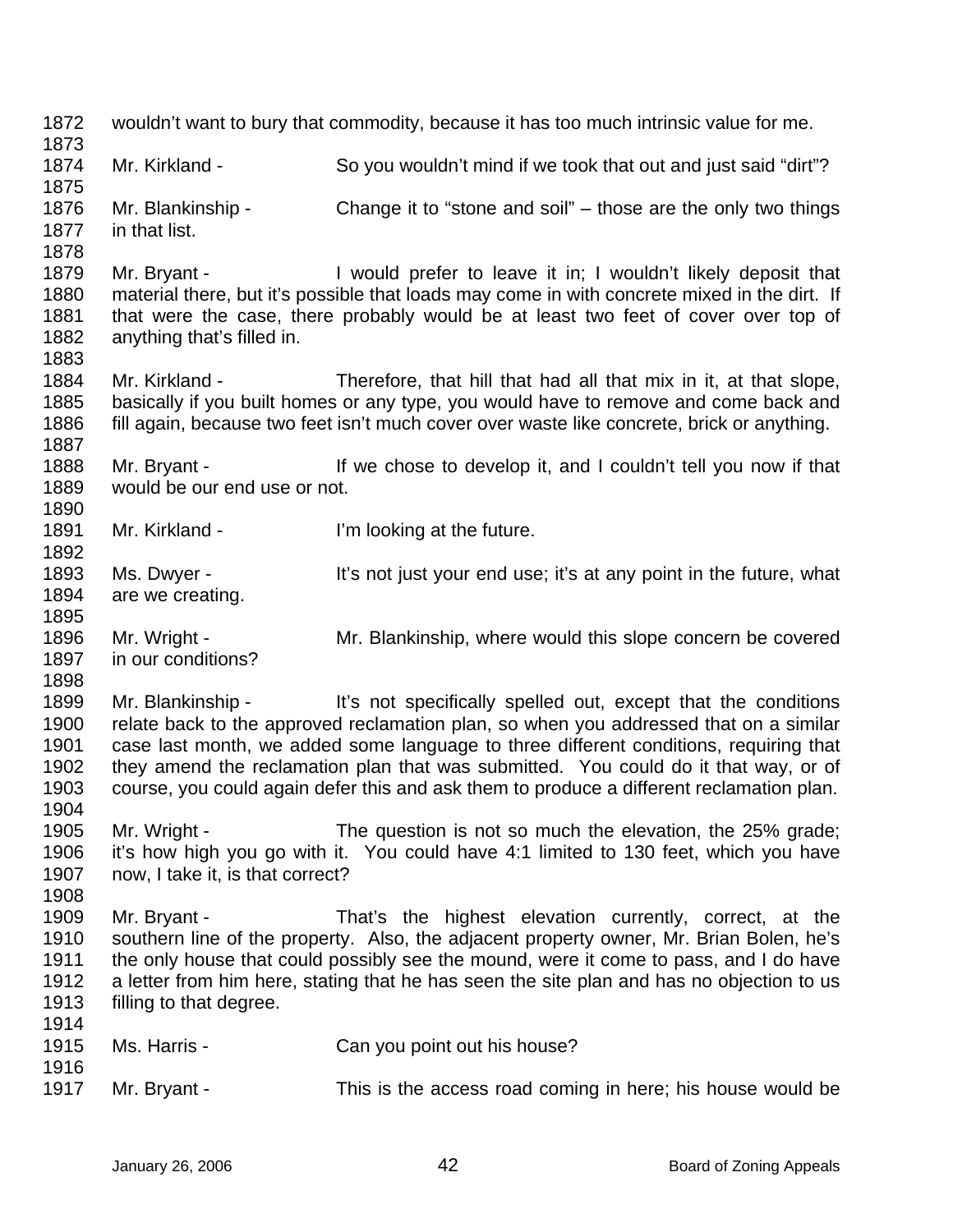| 1918<br>1919 | approximately there.           |                                                                                            |
|--------------|--------------------------------|--------------------------------------------------------------------------------------------|
| 1920         | Ms. Dwyer -                    | What is the acreage for this site?                                                         |
| 1921         |                                |                                                                                            |
| 1922         | Mr. Bryant -                   | The acreage is approximately 16.7 acres, and that includes                                 |
| 1923<br>1924 | acres.                         | the road and a parcel that is not being mined. The mined portion is approximately nine     |
| 1925         |                                |                                                                                            |
| 1926         | Ms. Harris -                   | What are the boundaries for receiving off-site generated                                   |
| 1927         |                                | materials? You get the off-site generated materials from where, just Virginia, or how      |
| 1928         | many miles from whatever?      |                                                                                            |
| 1929         |                                |                                                                                            |
| 1930         | Mr. Bryant -                   | It's all local, metro-Richmond area, probably more than likely                             |
| 1931         |                                | eastern Henrico, western New Kent, the eastern side of the city, as is convenient for the  |
| 1932         | contractor.                    |                                                                                            |
| 1933         |                                |                                                                                            |
| 1934<br>1935 | Mr. Nunnally -                 | Does anyone else want to speak for?                                                        |
| 1936         |                                | Ms. Sharpe - My name is Ann Sharpe, and I just have some questions.                        |
| 1937         |                                | I'm an adjacent landowner. How far from the property line will this 160-foot hill start to |
| 1938         | rise? What is the buffer zone? |                                                                                            |
| 1939         |                                |                                                                                            |
| 1940         | Mr. Blankinship -              | One hundred feet.                                                                          |
| 1941         |                                |                                                                                            |
| 1942         | Ms. Harris -                   | Ms. Sharpe, can you point out your house, from the site                                    |
| 1943         | map.                           |                                                                                            |
| 1944         |                                |                                                                                            |
| 1945         | Ms. Sharpe -                   | My house is not adjacent to this property. We own the land;                                |
| 1946         |                                | it's wooded land now, forest land. I do have a sister who lives on adjacent property. I    |
| 1947         |                                | have a nephew that my mother gave land to, who lives on adjacent property, but they        |
| 1948         |                                | can't see the pit; their homes are not in sight of the pit. We wrap around the property.   |
| 1949         |                                | We go all the way to the swamp, on that swamp line of his property.                        |
| 1950         |                                |                                                                                            |
| 1951         | Ms. Harris -                   | Site map?                                                                                  |
| 1952<br>1953 | Ms. Sharpe -                   | I want to know how high. On this map we go this line, we're                                |
| 1954         |                                | over here; we own this land over here, and my nephew now owns over here, and he            |
| 1955         |                                | doesn't own that entire strip, but we own kind of wrapping around the property.            |
| 1956         |                                |                                                                                            |
| 1957         | Mr. Blankinship -              | You see there the space between the red dashed line and                                    |
| 1958         |                                | that green area - that's 100 feet. The red dashed line is your property line, and the      |
| 1959         | green area is the boundary.    |                                                                                            |
| 1960         |                                |                                                                                            |
| 1961         | Ms. Sharpe -                   | And that will be monitored?                                                                |
| 1962         |                                |                                                                                            |
| 1963         | Mr. Blankinship -              | We inspect every month.                                                                    |
|              |                                |                                                                                            |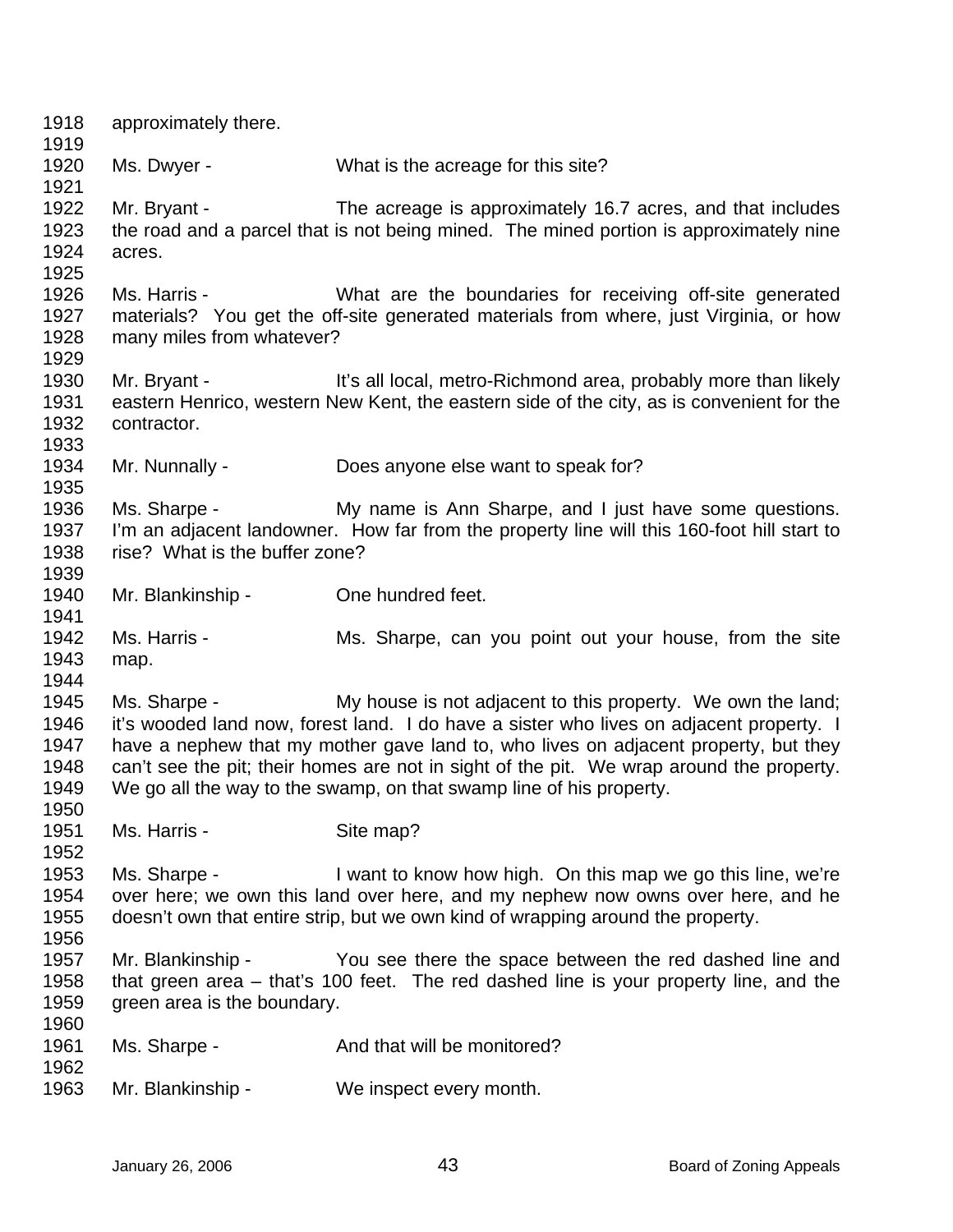1964 1965 1966 1967 1968 1969 1970 1971 1972 1973 1974 Mr. Morrison - My name is Gary Morrison. I live at 6626 Hines Road, which on the plat map should be the third plat on the left going north. My only concern is I know this mine wasn't real active last year, and I had no problem with the mine itself. My only concern is the huge amount of dust that coats my house, inside my house, and my vehicles. Is there any way to control that, whether it be to asphalt that road or to water that road, whenever there is ................. I know that Plaster did not do that, and I was never part of a public hearing about it, so this is really my first contact with you to see if there is anything you can do as a company to limit the amount of dust that comes into the area.

1975 1976 1977 1978 1979 Mr. Bryant - I can respond to that. We have asphalted, as required, 300 feet from the entrance at Hines Road, down the property, and we do, when we use the pit as we do at our other locations, control dust through water. We use our water truck to wet the road down and keep the particular dust from flying. That's always a concern, wherever we are, and we do our best to keep our neighbors happy.

1981 1982 1983 1984 Mr. Blankinship - That is a requirement of the use permit, so any time you have a complaint about that, you can just call us, and we'll get out there the same day usually.

1985 Mr. Morrison - I just wanted to voice that concern.

1987 1988 Mr. Nunnally - Anyone else? Is anyone here in opposition? Anything from the Board or staff? Thank you for appearing. That concludes the case.

1990 1991 1992 1993 1994 1995 Mr. Bryant - The Inderstand that the Board has some concerns about the total elevation at 160 feet. I just would like to point out that from the southern end, the side where any of the adjacent property owners' houses are, that's only an increase of thirty feet over existing grade, so it may seem like an exorbitant number in of itself, the rise is actually not that severe, or the increase is actually not that great.

- 1996 Ms. Harris - The How tall is it now? What is the elevation now?
- 1998 Mr. Bryant - Che hundred thirty feet.

2000 2001 2002 2003 Ms. Harris - It's already 130, so you want to raise it additional to 160. I know those were the requirements, so you're saying that on the site, physically it's 130 feet tall now.

2004 2005 Mr. Bryant - That's correct. The highest elevation of undisturbed land is currently 130 feet above sea level.

2007 2008 2009 Mr. Nunnally - Anything else? That completes the case. UP-6-2006, Gillies Creek. Do I have a motion on that one.

1980

1986

1989

1997

1999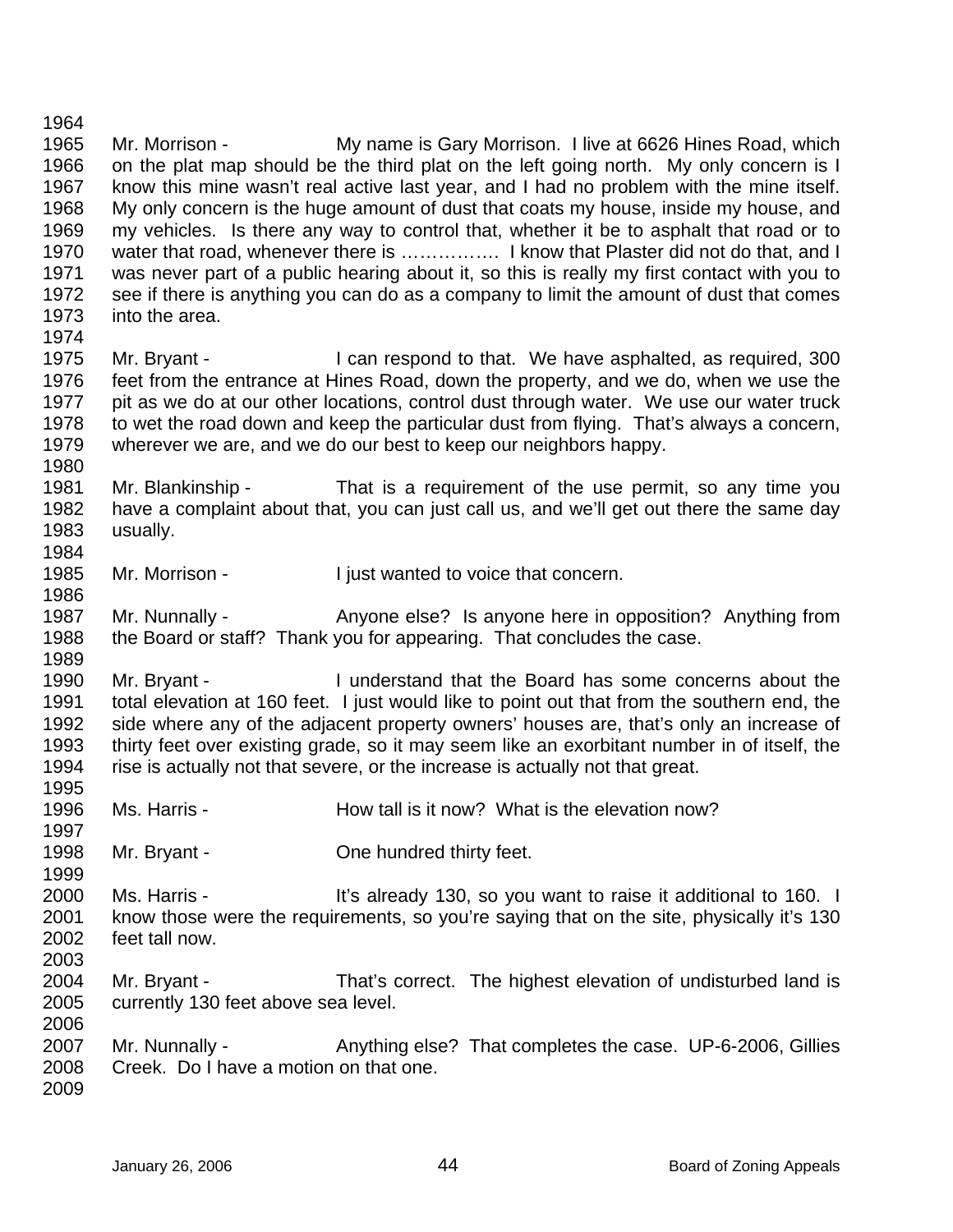| 2010<br>2011                                                         | Mr. Kirkland -                                             | Move we approve it.                                                                                                                                                                                                                                                                                                                                                                                                                                                                                                                                                                                                                 |
|----------------------------------------------------------------------|------------------------------------------------------------|-------------------------------------------------------------------------------------------------------------------------------------------------------------------------------------------------------------------------------------------------------------------------------------------------------------------------------------------------------------------------------------------------------------------------------------------------------------------------------------------------------------------------------------------------------------------------------------------------------------------------------------|
| 2012<br>2013                                                         | Mr. Wright -                                               | Second.                                                                                                                                                                                                                                                                                                                                                                                                                                                                                                                                                                                                                             |
| 2014<br>2015<br>2016                                                 | Mr. Nunnally -<br>approved. All in favor, say aye.         | Motion by Mr. Kirkland; second by Mr. Wright that it be                                                                                                                                                                                                                                                                                                                                                                                                                                                                                                                                                                             |
| 2017<br>2018                                                         | Mr. Blankinship -<br>it as presented?                      | Did you want them to revise that reclamation plan or approve                                                                                                                                                                                                                                                                                                                                                                                                                                                                                                                                                                        |
| 2019<br>2020<br>2021                                                 | Ms. Dwyer -                                                | I'm concerned about the additional height of 160 feet.                                                                                                                                                                                                                                                                                                                                                                                                                                                                                                                                                                              |
| 2022<br>2023<br>2024                                                 | Mr. Wright -                                               | I meant to note that. I think we ought to limit the height to<br>what was already in the plan, not allow them to go to 160 feet.                                                                                                                                                                                                                                                                                                                                                                                                                                                                                                    |
| 2025<br>2026                                                         | Mr. Kirkland -                                             | Where are they at right now?                                                                                                                                                                                                                                                                                                                                                                                                                                                                                                                                                                                                        |
| 2027<br>2028                                                         | Mr. Blankinship -                                          | One hundred and thirty.                                                                                                                                                                                                                                                                                                                                                                                                                                                                                                                                                                                                             |
| 2029<br>2030                                                         | Mr. Kirkland -                                             | So we don't want them to go any further?                                                                                                                                                                                                                                                                                                                                                                                                                                                                                                                                                                                            |
| 2031<br>2032                                                         | Mr. Wright -                                               | They're already at 130?                                                                                                                                                                                                                                                                                                                                                                                                                                                                                                                                                                                                             |
| 2033<br>2034                                                         | Mr. Kirkland -                                             | They're there.                                                                                                                                                                                                                                                                                                                                                                                                                                                                                                                                                                                                                      |
| 2035<br>2036                                                         | Mr. Blankinship -                                          | We have a reclamation plan on file from two years ago                                                                                                                                                                                                                                                                                                                                                                                                                                                                                                                                                                               |
| 2037<br>2038                                                         | Mr. Wright -                                               | That shows 130?                                                                                                                                                                                                                                                                                                                                                                                                                                                                                                                                                                                                                     |
| 2039<br>2040<br>2041                                                 | Mr. Blankinship -<br>previously approved reclamation plan. | You could just say that they have to be consistent with that                                                                                                                                                                                                                                                                                                                                                                                                                                                                                                                                                                        |
| 2042<br>2043<br>2044                                                 | Mr. Wright -<br>feet.                                      | That's what I would like to include. That's good. It's still 130                                                                                                                                                                                                                                                                                                                                                                                                                                                                                                                                                                    |
| 2045<br>2046<br>2047<br>2048<br>2049<br>2050<br>2051<br>2052<br>2053 | Ms. Dwyer -<br>sometime in the future.                     | I also have a general concern about all these, a lot of pits, a<br>lot of mining going on in the east end, and I would like to get some staff input on the<br>reclamation of these, particularly that other one that wasn't before us, looking at that at<br>the intersection of I-895 and I-295. Seems to me that we should be insuring at this point<br>that the people who are earning the money from the excavation and the filling of these,<br>that they reclaim them so that they're in a state where it makes those lots developable<br>in the future, so that we're not left with unusable land in prime development areas |
| 2054<br>2055                                                         | Mr. Kirkland -<br>buildable.                               | The Gillies Creek thing I don't think could ever be used as                                                                                                                                                                                                                                                                                                                                                                                                                                                                                                                                                                         |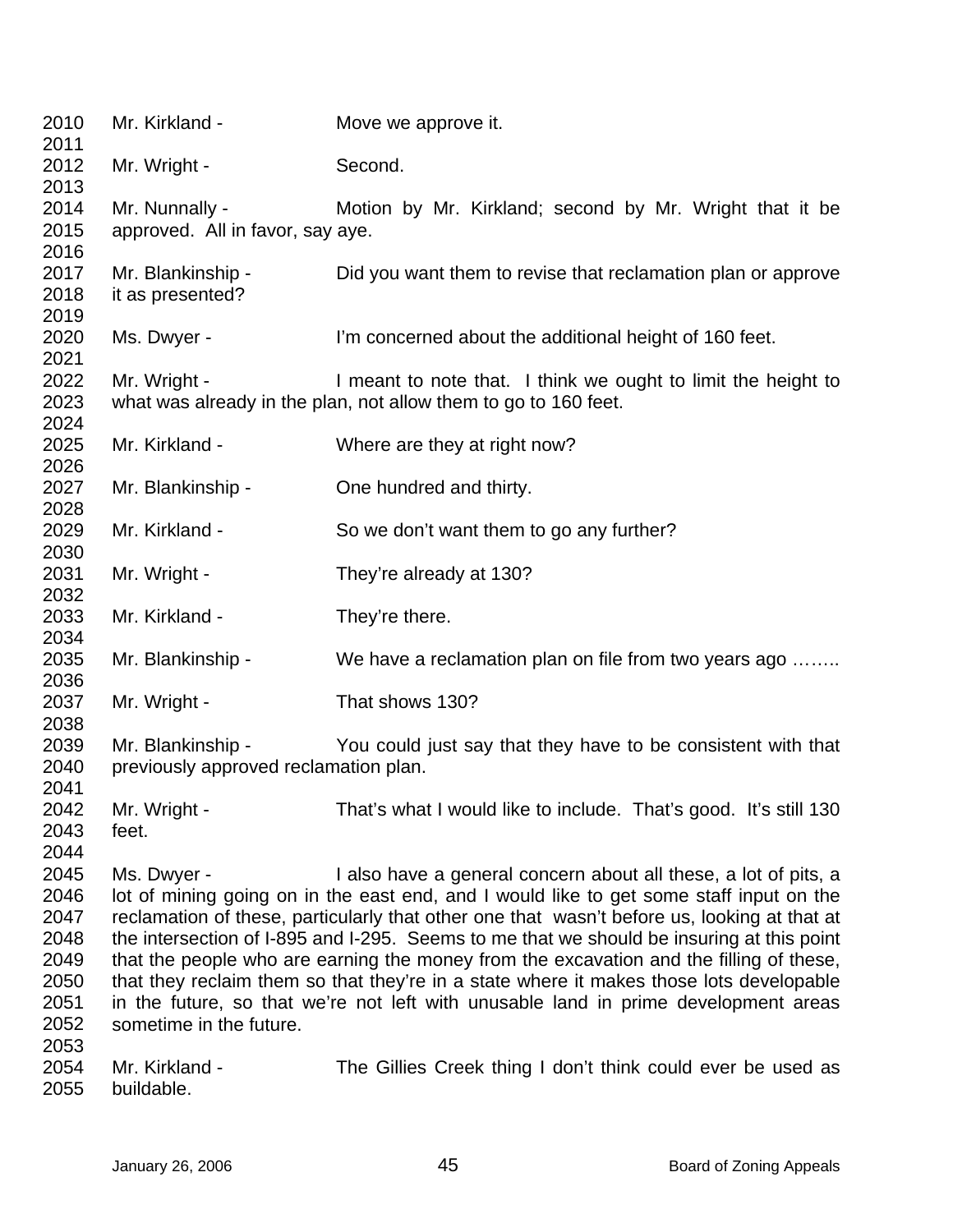| 2056         |                                           |                                                                                                                                                    |
|--------------|-------------------------------------------|----------------------------------------------------------------------------------------------------------------------------------------------------|
| 2057         | Ms. Dwyer -                               | This one? Why is that?                                                                                                                             |
| 2058         |                                           |                                                                                                                                                    |
| 2059         | Mr. Kirkland -                            | Because it's full of bricks, concrete, and other assorted                                                                                          |
| 2060         |                                           | mess, so they would have to go through there and cut a top off and come back and put                                                               |
| 2061         |                                           | real good fill soil and then put topsoil. It wouldn't be useable.                                                                                  |
| 2062         |                                           |                                                                                                                                                    |
| 2063         | Ms. Dwyer -                               | That's my point. I'm concerned with all these being filled at                                                                                      |
| 2064         | this point,                               |                                                                                                                                                    |
| 2065         |                                           |                                                                                                                                                    |
| 2066         | Mr. Kirkland -                            | That's not to say you couldn't plant corn on it.                                                                                                   |
| 2067         |                                           |                                                                                                                                                    |
| 2068         | Ms. Dwyer -                               | Right, but I think it's incumbent on us to look to the future                                                                                      |
| 2069         |                                           | and think about how, because we're talking about a lot of acreage of land when we're                                                               |
| 2070         |                                           | looking at all of these combined. I don't know if Mr. Blankinship or Mr. O'Kelly have any                                                          |
| 2071         |                                           | thoughts about where we could go with this, but I really would like some input from staff                                                          |
| 2072         |                                           | on what our standards should be for reclamation for these sites, so that they can be                                                               |
| 2073         | developed in the future.                  |                                                                                                                                                    |
| 2074         |                                           |                                                                                                                                                    |
| 2075         |                                           | Mr. Blankinship - It sounds to me like something we're going to have to put                                                                        |
| 2076         |                                           | some real study into. In the past, the general assumption has been that they were                                                                  |
| 2077         |                                           | going to be used for pasture and the occasional pond, where appropriate.                                                                           |
| 2078         |                                           |                                                                                                                                                    |
| 2079         | Mr. Wright -                              | But you never know now.                                                                                                                            |
| 2080         |                                           |                                                                                                                                                    |
| 2081         | Mr. Blankinship -                         | Times are changing, and development patterns are changing                                                                                          |
| 2082         | across the County.                        |                                                                                                                                                    |
| 2083         |                                           |                                                                                                                                                    |
| 2084         | Mr. Wright -                              | We're doing things that could be a hundred years, or ten,                                                                                          |
| 2085         |                                           | fifteen, twenty years down the road, maybe fifty years.                                                                                            |
| 2086<br>2087 | Ms. Dwyer -                               |                                                                                                                                                    |
| 2088         |                                           | So do we ask staff to study it this, with the goal of setting<br>some reclamation standards that could be considered with each of these cases when |
| 2089         | they present reclamation plans?           |                                                                                                                                                    |
| 2090         |                                           |                                                                                                                                                    |
| 2091         | Mr. Blankinship -                         | I think we probably should.                                                                                                                        |
| 2092         |                                           |                                                                                                                                                    |
| 2093         | Mr. Wright -                              | I think that's a good idea. That wouldn't be involved with this                                                                                    |
| 2094         | case, but that would be a separate thing. |                                                                                                                                                    |
| 2095         |                                           |                                                                                                                                                    |
| 2096         | Ms. Dwyer -                               | I just thought this was a good moment to bring it up. So                                                                                           |
| 2097         |                                           | maybe I could make a motion to that effect at the end of the meeting – would that be an                                                            |
| 2098         | appropriate request?                      |                                                                                                                                                    |
| 2099         |                                           |                                                                                                                                                    |
| 2100         | Mr. Blankinship -                         | I'm not sure it would even require a motion.                                                                                                       |
| 2101         |                                           |                                                                                                                                                    |
|              |                                           |                                                                                                                                                    |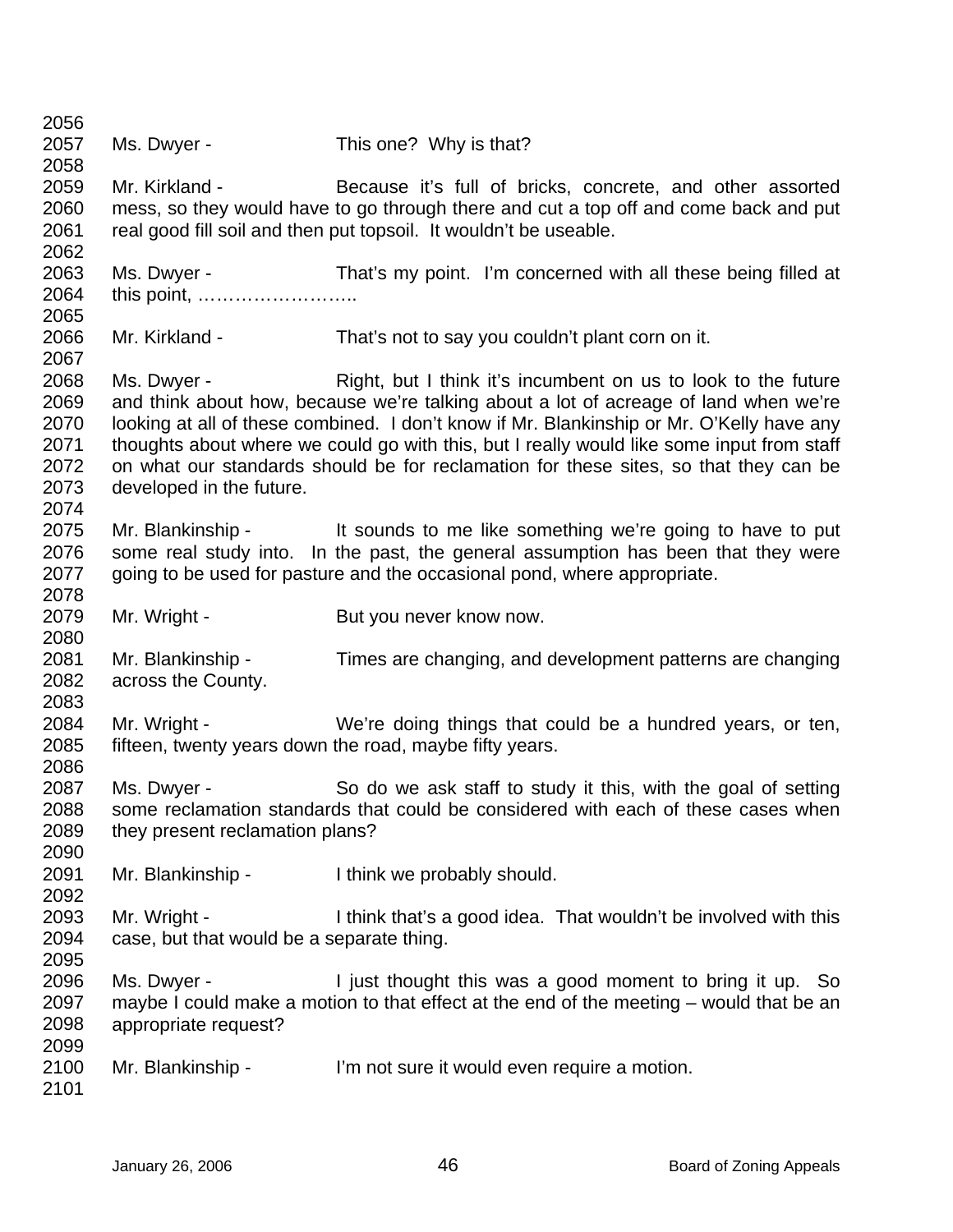| 2102<br>2103         | Mr. Nunnally -                    | All in favor of the request say aye.                        |
|----------------------|-----------------------------------|-------------------------------------------------------------|
| 2104                 | Ms. Harris -                      | Where are we on this case?                                  |
| 2105<br>2106<br>2107 | Mr. Blankinship -<br>voted or not | There was a motion on the floor; I'm not sure whether we    |
| 2108                 |                                   |                                                             |
| 2109<br>2110         | Mr. Wright -                      | It was seconded.                                            |
| 2111<br>2112         | Ms. Dwyer -                       | And the motion includes the 130 elevation.                  |
| 2113                 | Mr. Wright -                      | The motion was that we approve it as the former reclamation |
| 2114                 | plan was, at 130 feet.            |                                                             |
| 2115                 |                                   |                                                             |
| 2116                 | Mr. Nunnally -                    | All in favor say aye. Opposed? It's been approved.          |
| 2117                 |                                   |                                                             |

2118 2119 2120 2121 2122 After an advertised public hearing and on a motion by Mr. Kirkland, seconded by Mr. Wright, the Board **granted** application **UP-6-2006** for a conditional use permit to extract materials from the earth at 6650 Hines Road (Parcels 855-695-8710 and 5768). The Board granted the use permit subject to the following conditions:

2123 2124 2125 1. This use permit is subject to all requirements of Section 24-103 of Chapter 24 of the County Code.

2126 2127 2128 2129 2130 2131 2132 2133 2134 2135 2136 2. Before beginning any work, the applicant shall provide a financial guaranty in an amount of \$2,000 per acre for each acre of land to be disturbed, for a total of \$20,800, guaranteeing that the land will be restored to a reasonably level and drainable condition. This permit does not become valid until the financial guaranty has been approved by the County Attorney. The financial guaranty may provide for termination after 90 days notice in writing to the County. In the event of termination, this permit shall be void, and work incident thereto shall cease. Within the next 90 days the applicant shall restore the land as provided for under the conditions of this use permit. Termination of such financial guaranty shall not relieve the applicant from its obligation to indemnify the County of Henrico for any breach of the conditions of this use permit. If this condition is not satisfied within 90 days of approval, the use permit shall be void.

2138 2139 2140 2141 2142 2143 2144 2145 2146 2147 3. [AMENDED] Before beginning any work, the applicant shall submit erosion control plans to the Department of Public Works (DPW) for review and approval. Throughout the life of the operation, the applicant shall continuously satisfy DPW that erosion control procedures are properly maintained, and shall furnish plans and bonds that DPW deems necessary. The applicant shall provide certification from a licensed professional engineer that dams, embankments and sediment control structures meet the approved design criteria as set forth by the State. If this condition is not satisfied within 90 days of approval, the use permit shall be void. The reclamation plan shall be substantially the same as the reclamation plan approved with UP-3-2004. The maximum elevation of the finished grade shall not exceed 130 feet above MSL.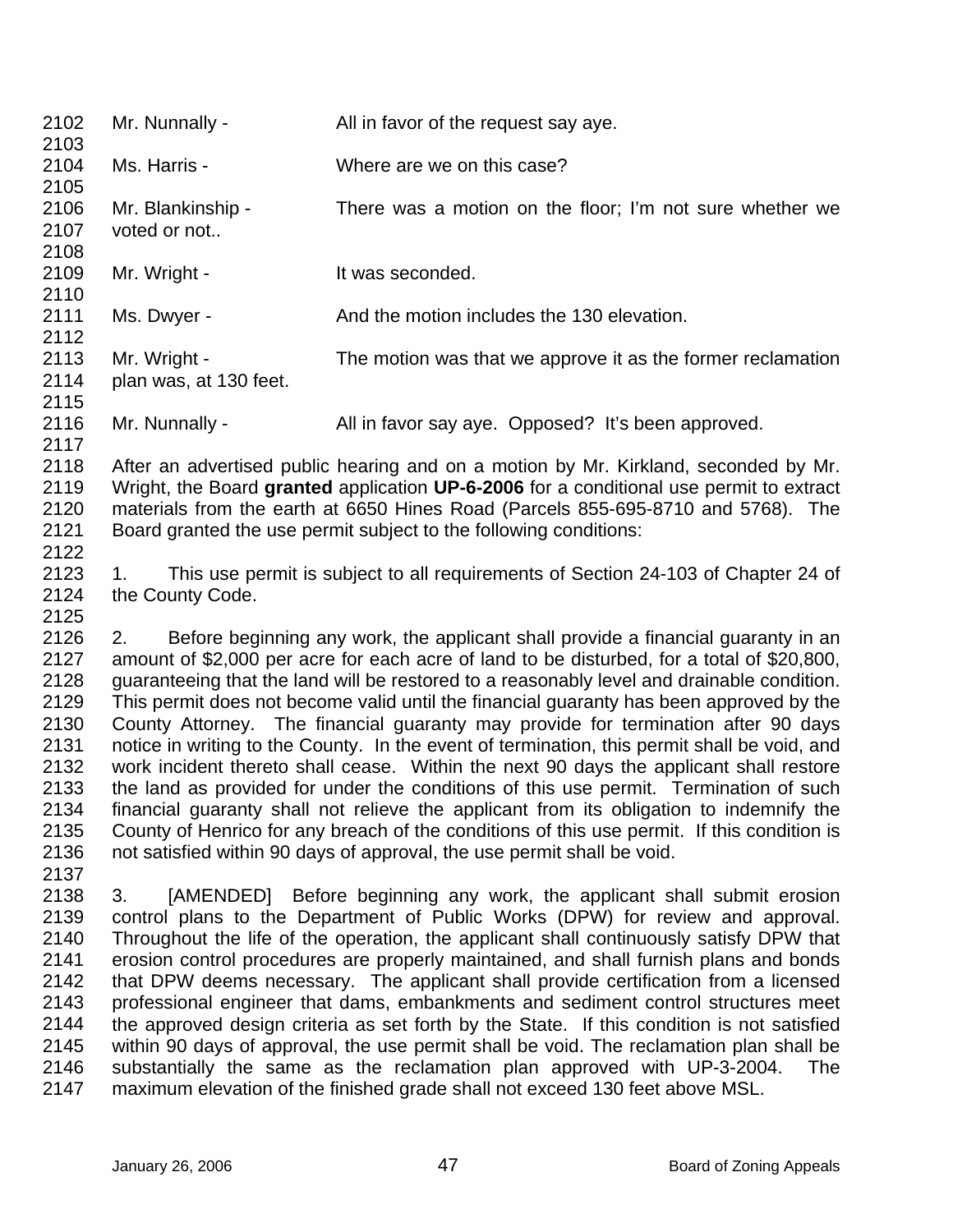2149 2150 2151 2152 4. Before beginning any work, the applicant shall obtain a mine license from the Virginia Department of Mines, Minerals and Energy. If this condition is not satisfied within 90 days of approval, the use permit shall be void.

- 2153 2154 2155 2156 2157 2158 2159 5. Before beginning any work, the areas approved for mining under this permit shall be delineated on the ground by five-foot-high metal posts at least five inches in diameter and painted in alternate one foot stripes of red and white. These posts shall be so located as to clearly define the area in which the mining is permitted. They shall be located, and their location certified, by a certified land surveyor. If this condition is not satisfied within 90 days of approval, the use permit shall be void.
- 2160 2161 2162 2163 6. In the event that the approval of this use permit is appealed, all conditions requiring action within 90 days will be deemed satisfied if the required actions are taken within 90 days of final action on the appeal.

2164 2165 2166 2167 2168 7. The applicant shall comply with the Chesapeake Bay Preservation Act and all state and local regulations administered under such act applicable to the property, and shall furnish to the Planning Department copies of all reports required by such act or regulations.

- 2169 8. Hours of operation shall be from 7:00 a.m. to 5:30 p.m. Monday through Friday.
- 2171 2172 2173 9. No operations of any kind are to be conducted at the site on Saturdays, Sundays, or national holidays.

2174 2175 2176 2177 10. All means of access to the property shall be from the established entrance onto Hines Road and Elko Road. Traffic related to the mining operation shall not travel on Hines Road west of the entrance to the property.

- 2178 2179 2180 2181 11. The applicant shall erect and maintain gates at all entrances to the property. These gates shall be locked at all times, except when authorized representatives of the applicant are on the property.
- 2182 2183 2184 2185 12. The applicant shall post and maintain a sign at the entrance to the mining site stating the name of the operator, the use permit number, the mine license number, and the telephone number of the operator. The sign shall be 12 square feet in area and the letters shall be three inches high.
- 2186

2170

- 2187 2188 2189 2190 2191 13. The applicant shall post and maintain "No Trespassing" signs every 250 feet along the perimeter of the property. The letters shall be three inches high. The applicant shall furnish the Chief of Police a letter authorizing the Division of Police to enforce the "No Trespassing" regulations, and agreeing to send a representative to testify in court as required or requested by the Division of Police.
- 2192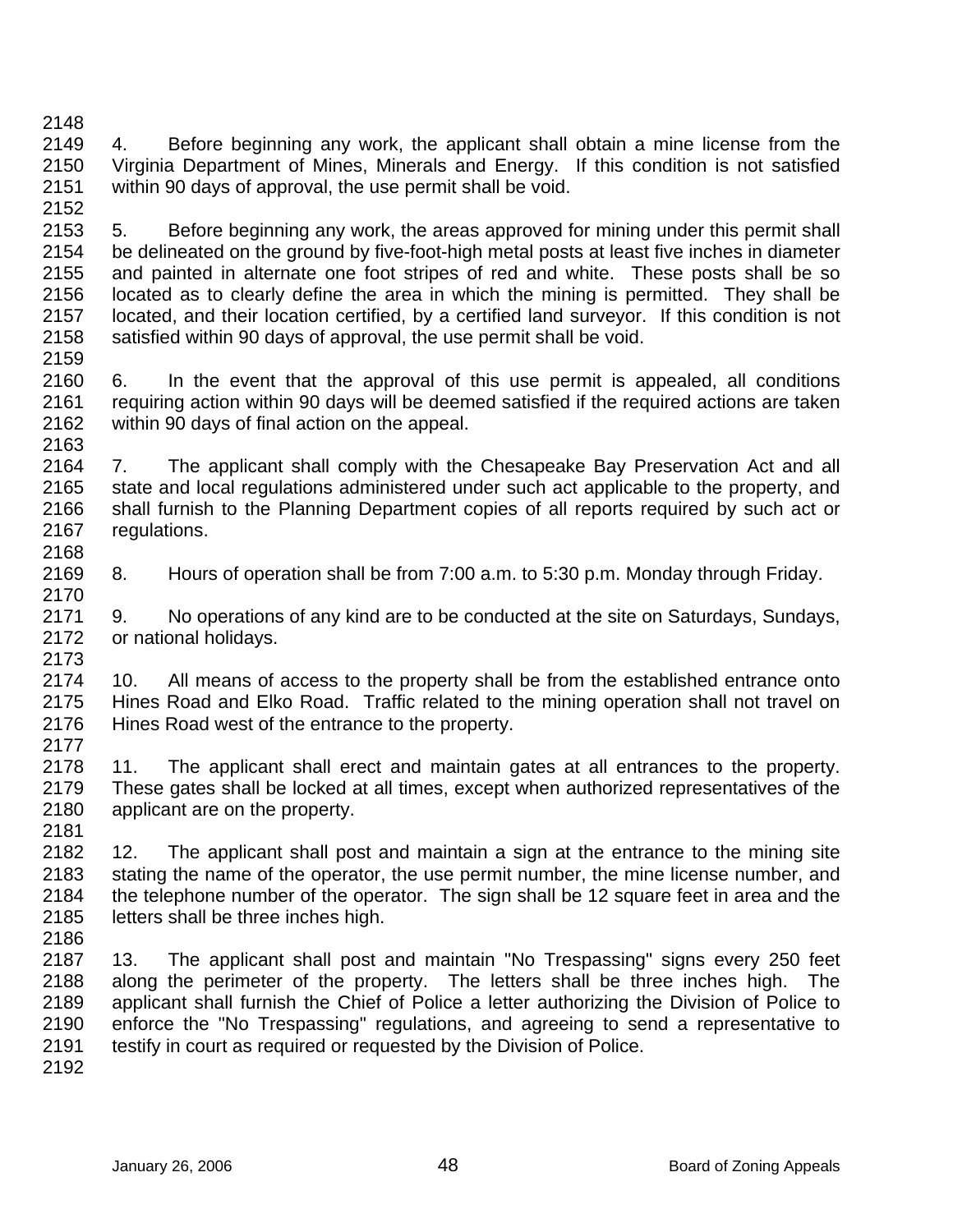2193 2194 2195 2196 14. Standard "Truck Entering Highway" signs shall be erected on Hines Road on each side of the entrances to the property. These signs will be placed by the County, at the applicant's expense.

2197 2198 2199 15. The applicant shall post and maintain a standard stop sign at the entrance to Hines Road.

2200 2201 2202 2203 16. The applicant shall provide a flagman to control traffic from the site onto the public road, with the flagman yielding the right of way to the public road traffic at all times. This flagman will be required whenever the Division of Police deems necessary.

2204 2205 2206 2207 17. The entrance road shall be paved from its intersection with Hines Road for a distance of 300 feet and a width of 24 feet. All roads used in connection with this use permit shall be effectively treated with calcium chloride or other wetting agents to eliminate any dust nuisance.

2209 2210 2211 18. The operation shall be so scheduled that trucks will travel at regular intervals and not in groups of three or more.

2212 2213 2214 19. Trucks shall be loaded in a way to prevent overloading or spilling of materials of any kind on any public road.

2215 2216 2217 20. The applicant shall maintain the property, fences, and roads in a safe and secure condition indefinitely, or convert the property to some other safe use.

2218 2219 2220 2221 2222 21. If, in the course of its preliminary investigation or operations, the applicant discovers evidence of cultural or historical resources, or an endangered species, or a significant habitat, it shall notify appropriate authorities and provide them with an opportunity to investigate the site. The applicant shall report the results of any such investigation to the Planning Department.

2224 2225 2226 2227 2228 2229 22. If water wells located on surrounding properties are adversely affected, and the extraction operations on this site are suspected as the cause, the effected property owners may present to the Board evidence that the extraction operation is a contributing factor. After a hearing by the Board, this use permit may be revoked or suspended, and the operator may be required to correct the problem.

2230 2231 2232 2233 23. Open and vertical excavations having a depth of 10 feet or more, for a period of more than 30 days, shall be effectively sloped to a 2:1 slope or flatter to protect the public safety.

2234 2235 2236 2237 2238 24. Topsoil shall not be removed from any part of the property outside of the area in which mining is authorized. Sufficient topsoil shall be stockpiled on the property for respreading in a layer with five inches of minimum depth. All topsoil shall be stockpiled within the authorized mining area and provided with adequate erosion control protection. If the site does not yield sufficient topsoil, additional topsoil shall be brought

2208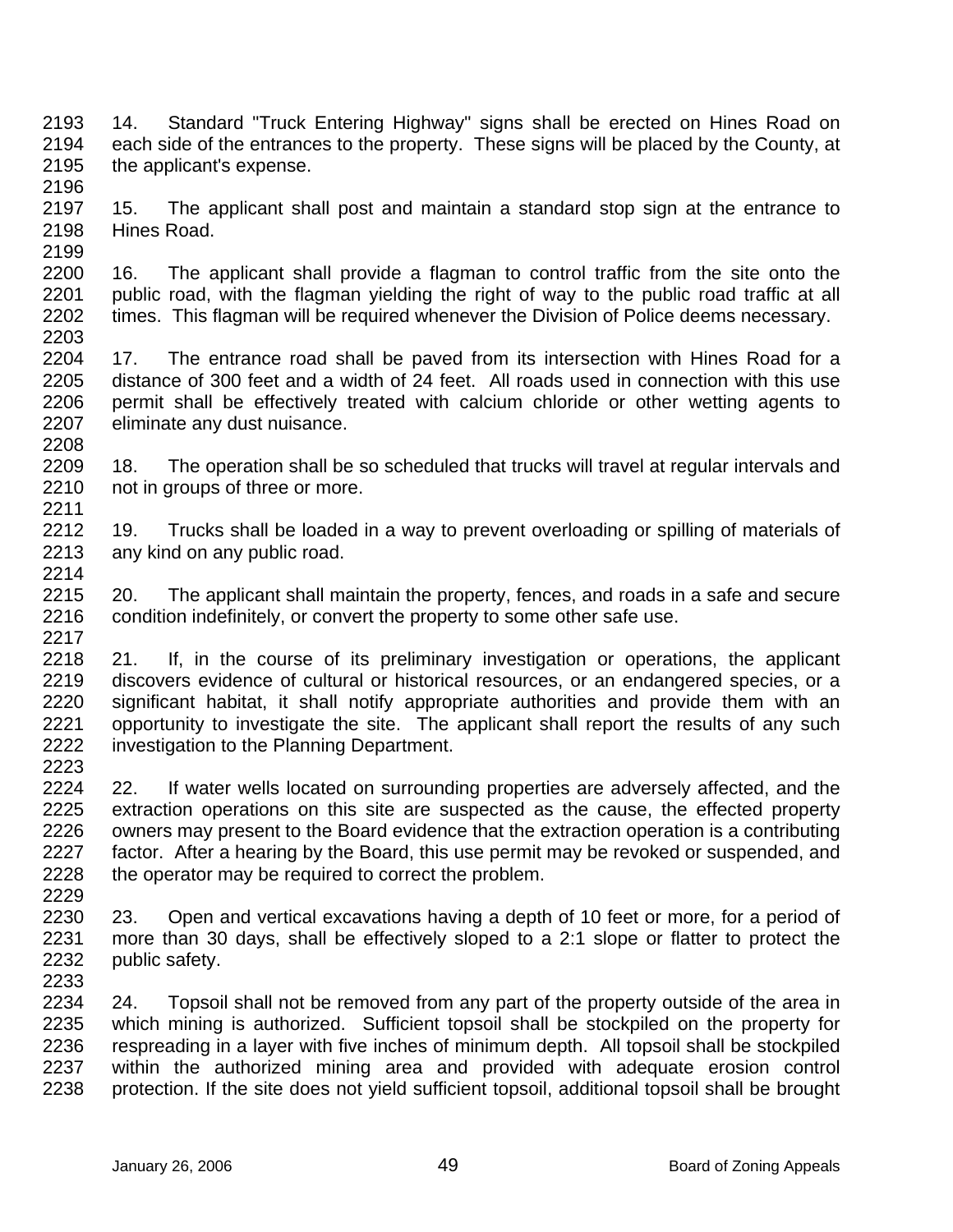2239 2240 2241 to the site to provide the required five-inch layer of cover. All topsoil shall be treated with a mixture of seed, fertilizer, and lime as recommended by the County after soil tests have been provided to the County.

2243 2244 2245 2246 2247 2248 2249 2250 2251 25. No offsite-generated materials shall be deposited on the mining site without prior written approval of the Director of Planning. To obtain such approval, the operator shall submit a request stating the origin, nature and quantity of material to be deposited, and certifying that no contaminated or hazardous material will be included. The material to be deposited on the site shall be limited to imperishable materials such as stone, bricks, tile, sand, gravel, soil, asphalt, concrete and like materials, and shall not include any hazardous materials as defined by the Virginia Hazardous Waste Management Regulations.

2252 2253 2254 2255 2256 2257 26. A superintendent, who shall be personally familiar with all the terms and conditions of Section 24-103 of Chapter 24 of the County Code, as well as the terms and conditions of this use permit, shall be present at the beginning and conclusion of operations each work day to see that all the conditions of the Code and this use permit are observed.

2258 2259 2260 2261 2262 2263 27. A progress report shall be submitted to the Board on January 31, 2007. This progress report must contain information concerning how much property has been mined to date of the report, the amount of land left to be mined, how much rehabilitation has been performed, when and how the remaining amount of land will be rehabilitated, and any other pertinent information about the operation that would be helpful to the Board.

2265 2266 2267 2268 28. Excavation shall be discontinued by January 31, 2008, and restoration accomplished by not later than January 31, 2009, unless a new permit is granted by the Board of Zoning Appeals.

2269 2270 2271 2272 2273 2274 29. [AMENDED] The rehabilitation of the property shall take place simultaneously with the mining process. Rehabilitation shall not be considered completed until the mined area is covered completely with permanent vegetation. The reclamation plan shall be substantially the same as the reclamation plan approved with UP-3-2004. The maximum elevation of the finished grade shall not exceed 130 feet above MSL.

2275 2276 2277 2278 2279 2280 30. All drainage and erosion and sediment control measures shall conform to the standards and specifications of the Mineral Mining Manual Drainage Handbook. Any drainage structures in place prior to October 14, 1992 and which do not conform to the Mineral Mining Manual Drainage Handbook may remain in place until such time as any reconstruction is required at which time said structures shall be brought into conformance with the Mineral Mining Manual Drainage Handbook.

2282 2283 31. Failure to comply with any of the foregoing conditions shall automatically void this permit.

2284

2281

2264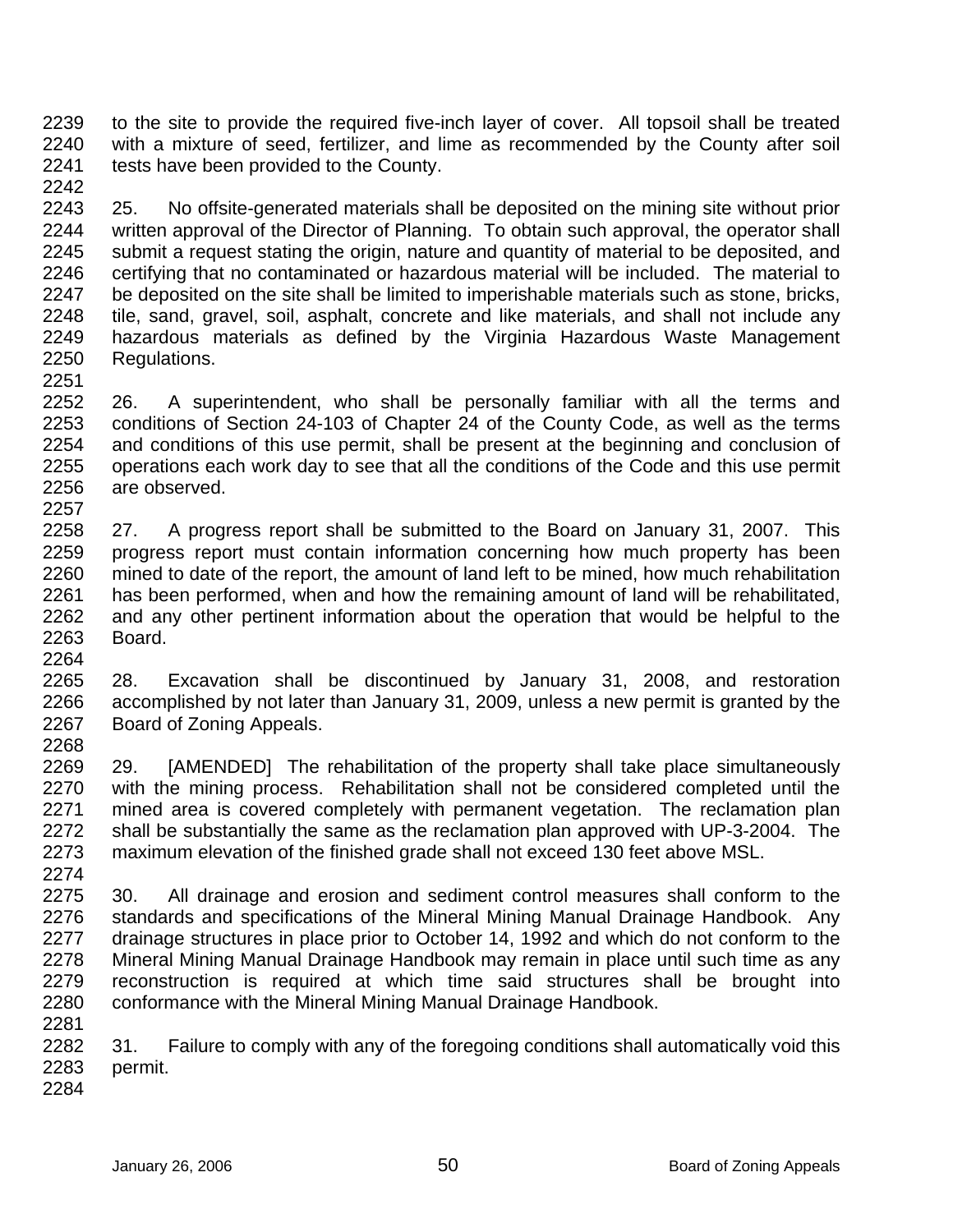| 2285 | Affirmative: |                                           |   |
|------|--------------|-------------------------------------------|---|
|      |              | Dwyer, Harris, Kirkland, Nunnally, Wright | b |
| 2286 | Negative:    |                                           |   |
| 2287 | Absent:      |                                           |   |
| 2288 |              |                                           |   |

2289 2290 The Board granted the request because it found the proposed use will be in substantial accordance with the general purpose and objectives of Chapter 24 of the County Code.

2292 2293 2294 2295 2296 2297 2298 **A-6-2006 WINDSWEPT DEVELOPMENT** requests a variance from Section 24-9 to subdivide property and allow a dwelling to remain at 7690 Harewood Lane (Parcel 845-689-5462), zoned A-1, Agricultural District (Varina). The public street frontage requirement is not met. The applicant proposes 0 feet public street frontage, where the Code requires 50 feet public street frontage. The applicant requests a variance of 50 feet public street frontage.

## 2300 2301 Mr. Nunnally - Is anyone else here interested in this case? If so, would you please stand and raise your right hand?

- 2303 2304 2305 Mr. Blankinship - Do you swear that the testimony you are about to give is the truth, the whole truth, and nothing but the truth, so help you God?
- 2306 2307 2308 2309 2310 2311 2312 2313 2314 2315 2316 2317 2318 Ms. Cauley - The My name is Susan Cauley; I work with Windswept Development. We own the property on Harewood Lane. We're requesting a variance on the property that is on Harewood Lane. There are not going to be any practical changes. The house and access road are already on the property and are not going to be changed. We are going to be putting in a subdivision, and we're going to be dividing that property, which is going to require the variance. We'd like to be able to sell the property before the subdivision is begun. I did find out yesterday this subdivision went through Planning; the tentative was approved for the subdivision, and we will provide the access through this road right here, that will give the required road frontage at that time. However, until then, we would like to be able to sell the property. We can't do that without the variance. The property is sitting vacant; we have already had one break-in. It is a temporary nature that we request this variance so that we will be able to sell the property.
- 2320 2321 2322 Ms. Dwyer - This issumed that once the subdivision was built, access to this house would be from the new subdivision – that's not correct?
- 2323 2324 2325 2326 2327 2328 Ms. Cauley - No, it will not be. The access to the house is a road that comes out on Harewood Lane; that will remain the same. The required road frontage was there because the parcel is 56 acres, and the road frontage was there at the time for that house, when that house was originally sold. Now that we're subdividing, the required road frontage will not be there. However, the access will not change; nothing will change as far as the access goes.
- 2329 2330

2319

2291

2299

2302

Ms. Dwyer - **Out staff report says, "The variance is only necessary**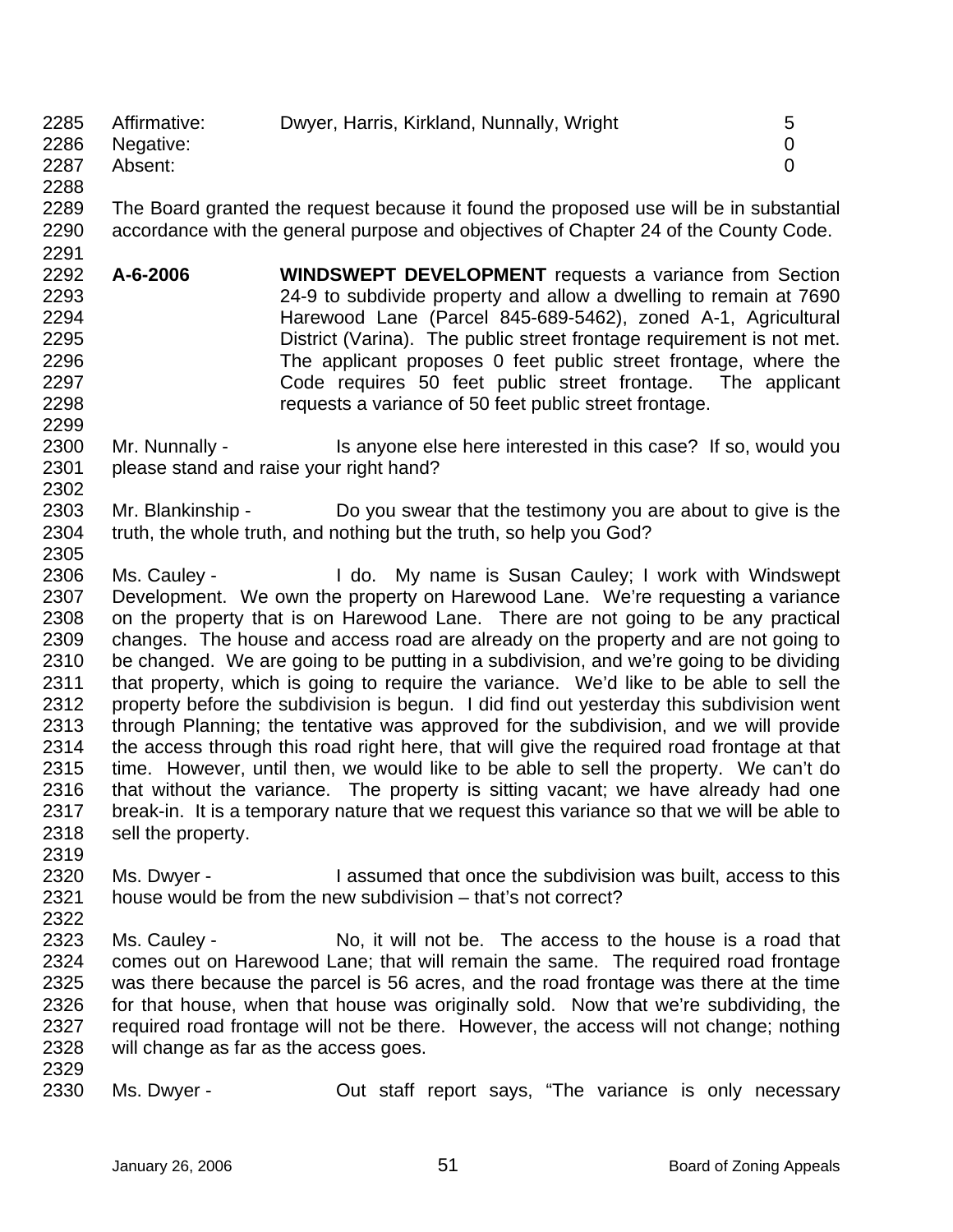2331 2332 2333 because the new owners intend to sell the dwelling before the subdivision is approved. If they were to proceed with the subdivision approval first, the dwelling would have public street frontage (on the subdivision street."

2335 2336 2337 Mr. Blankinship - It would have public street frontage, but that's not how they would plan to actually approach the house, because the house was built facing the other direction.

2339 2340 2341 2342 Mr. Wright - China China the subdivision is approved, they would have access on that cul-de-sac, so they would not have to have a variance, even if they went out the other way.

2343 Ms. Cauley - Exactly.

2334

2338

2344

2346

2359

2361

2363

2370

2372

2345 Mr. Blankinship - Yes sir, that's correct.

2347 2348 2349 2350 2351 2352 2353 2354 2355 2356 2357 Ms. Cauley - It's just temporary, and one thing I want to point out is that this will be a private road that will just fulfill the requirement for us for the road frontage at that time. This will be right here, a private road. There will not be through access for the subdivision homeowners to come through and drive down the driveway. That would be trespassing on private property. This will be just like a home that is going to be on that cul-de-sac; this will be their access to their home alone, and no one in the subdivision will be allowed to come down that driveway. They will be trespassing, so there won't be any issues. If there are any concerns about that becoming a through road; that will not become a through road for the future. That road will simply provide access to the home on Harewood to fulfill the road frontage requirements.

- 2358 Mr. Wright - Who will own that road?
- 2360 Ms. Cauley - The owners of the home.
- 2362 Mr. Wright - They will own the road? How wide is the road?

2364 2365 2366 2367 2368 Mr. Smith - Jake Smith. It's actually just proposed to be a driveway. It's not going to be a road; it's a standard 25 feet. It's also important to note that the property beside it actually has an easement onto that parcel that allows it to access their property from our property. The adjacent parcel does not have street frontage.

- 2369 Ms. Dwyer - Which adjacent parcel?
- 2371 Mr. Smith - The property to the left. It's owned by the Bannings.
- 2373 2374 2375 Mr. Kirkland - **Do** you have a maintenance contract agreement between the two of you when someone else buys this?
- 2376 Mr. Smith - No, there's no agreement; they only have an easement with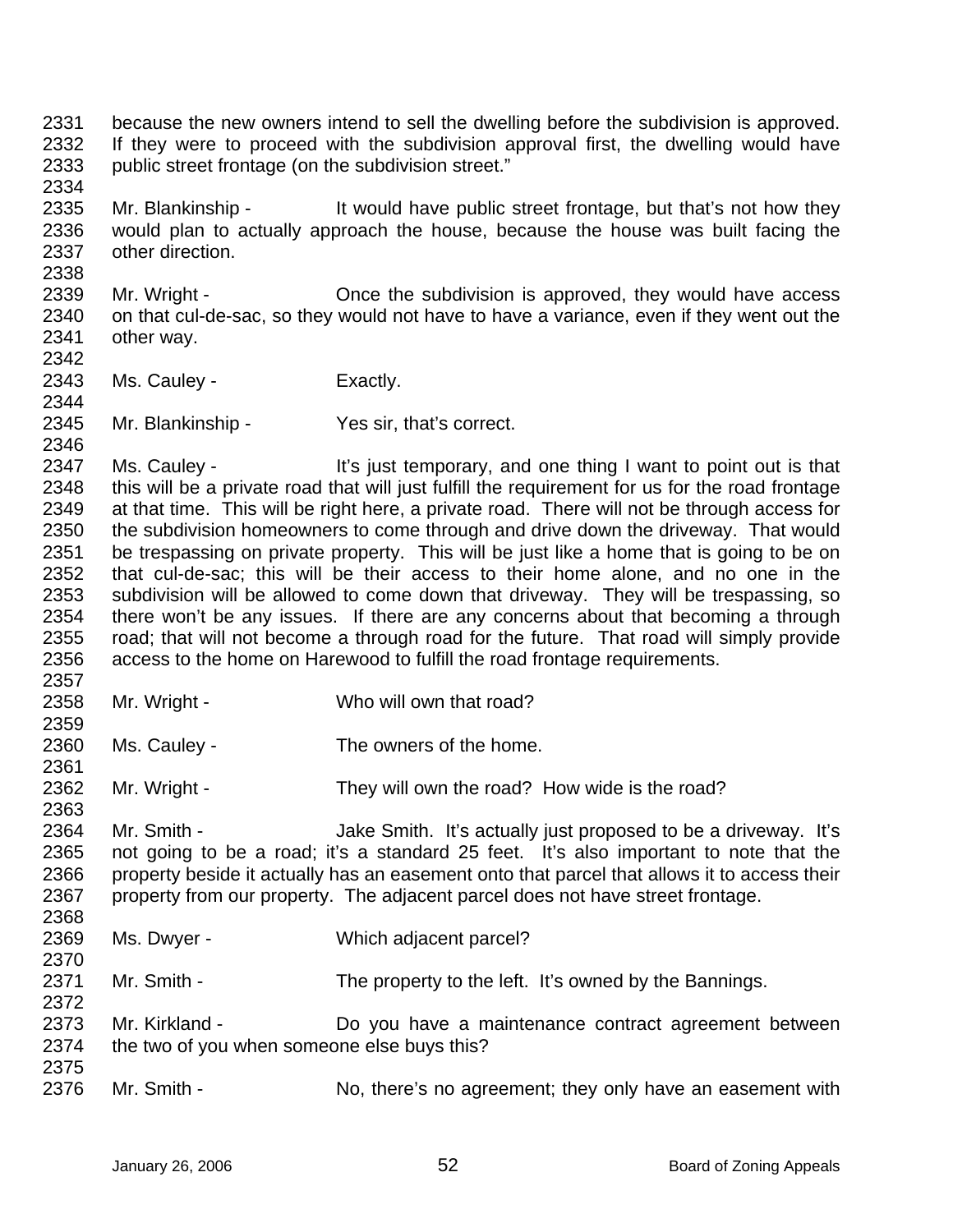| 2377 | us.                         |                                                                                                |
|------|-----------------------------|------------------------------------------------------------------------------------------------|
| 2378 |                             |                                                                                                |
| 2379 | Mr. Kirkland -              | Who will maintain the road?                                                                    |
| 2380 |                             |                                                                                                |
| 2381 | Mr. Smith -                 | It will be the property owner's responsibility.                                                |
| 2382 |                             |                                                                                                |
| 2383 | Ms. Dwyer -                 | This is a little confusing, because usually when we have                                       |
| 2384 |                             | something like this, the easement is part of the lot, but this is clearly not part of the lot; |
| 2385 |                             | it's not shaded in green, for example, so this is an easement that this house now has, to      |
| 2386 | give access to Harewood?    |                                                                                                |
| 2387 |                             |                                                                                                |
| 2388 | Ms. Cauley -                | You mean this right here?                                                                      |
| 2389 |                             |                                                                                                |
| 2390 | Ms. Dwyer -                 | Yes. Who owns that, and what legal access?                                                     |
| 2391 |                             |                                                                                                |
| 2392 | Ms. Cauley -                | We own that, Windswept Development.                                                            |
| 2393 |                             |                                                                                                |
| 2394 | Mr. Wright -                | She just said that. Are you going to convey that to the                                        |
| 2395 | person who owns that house? |                                                                                                |
| 2396 |                             |                                                                                                |
| 2397 | Ms. Cauley -                | Yes, so that will be their driveway.                                                           |
| 2398 |                             |                                                                                                |
| 2399 | Ms. Dwyer -                 | They will own that property.                                                                   |
| 2400 |                             |                                                                                                |
| 2401 | Mr. Wright -                | That's what she just said.                                                                     |
| 2402 |                             |                                                                                                |
| 2403 | Mr. Blankinship -           | All the way from the end of Harewood, out to the existing                                      |
| 2404 | house?                      |                                                                                                |
| 2405 |                             |                                                                                                |
| 2406 | Ms. Dwyer -                 | It doesn't appear to be. My question is, from the materials                                    |
| 2407 |                             | that we've been given, so I want to clarify for the record, what the status of that access     |
| 2408 | is. You own that section?   |                                                                                                |
| 2409 |                             |                                                                                                |
| 2410 | Mr. Smith -                 | Our plat map actually shows that we own to Harewood Lane.                                      |
| 2411 |                             |                                                                                                |
| 2412 | Ms. Dwyer -                 | Including this section?                                                                        |
| 2413 |                             |                                                                                                |
| 2414 | Mr. Smith -                 | The section that's not shaded? Yes.                                                            |
| 2415 |                             |                                                                                                |
| 2416 | Ms. Dwyer -                 | And that will be a 20-foot access drive to this parcel?                                        |
| 2417 |                             |                                                                                                |
| 2418 | Ms. Cauley -                | Right.                                                                                         |
| 2419 |                             |                                                                                                |
| 2420 | Mr. Wright -                | That's what they're using now, have been using?                                                |
| 2421 |                             |                                                                                                |
| 2422 | Ms. Cauley -                | They have been, yes.                                                                           |
|      |                             |                                                                                                |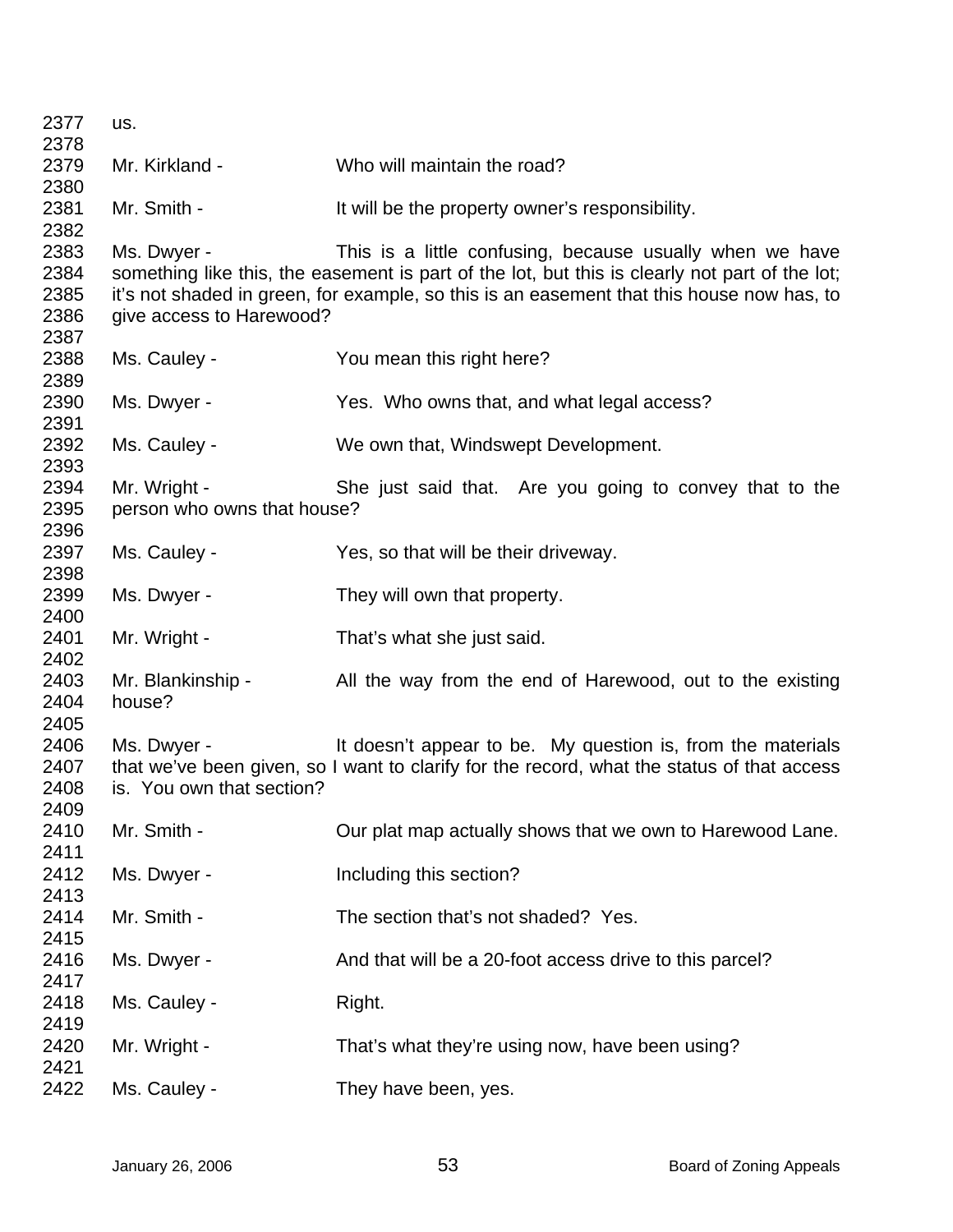| 2423         |                                                      |                                                                                                                                                 |
|--------------|------------------------------------------------------|-------------------------------------------------------------------------------------------------------------------------------------------------|
| 2424         | Mr. Wright -                                         | For how long?                                                                                                                                   |
| 2425         |                                                      |                                                                                                                                                 |
| 2426         | Ms. Cauley -                                         | Since the home was built in 2000.                                                                                                               |
| 2427         |                                                      |                                                                                                                                                 |
| 2428         | Mr. Wright -                                         | Since 2000 they've been using that access, and your                                                                                             |
| 2429         |                                                      | testimony is that nothing will change; they will continue to use it.                                                                            |
| 2430         |                                                      |                                                                                                                                                 |
| 2431         | Mr. Nunnally -                                       | Anybody else want to speak for it?                                                                                                              |
| 2432         |                                                      |                                                                                                                                                 |
| 2433         |                                                      | <b>(Male voice from audience)</b> - I'm neither for it or against it. I just want to verify                                                     |
| 2434         | some concerns.                                       |                                                                                                                                                 |
| 2435         |                                                      |                                                                                                                                                 |
| 2436         | Mr. Nunnally -                                       | Come up to the microphone, sir.                                                                                                                 |
| 2437         |                                                      |                                                                                                                                                 |
| 2438         | Mr. Wood -                                           | Mr. Chairman, my name is Richard Wood, and my residence                                                                                         |
| 2439         |                                                      | is at 7689 Harewood Lane. I don't know if I can get this in position. On the map you                                                            |
| 2440         |                                                      | have up there, I live in the cul-de-sac at the end of the public maintained road, and that                                                      |
| 2441         |                                                      | community on Harewood Lane is pretty sparsely developed. My concern is, like the                                                                |
| 2442         |                                                      | majority of the neighbors I've spoken to, is that the consequences won't be sometime in                                                         |
| 2443         |                                                      | the future that the access will be made where traffic will come from the Windswept                                                              |
| 2444         |                                                      | Development through Harewood Lane, that it won't be any use. I was wondering if                                                                 |
| 2445         | there could be some stipulation made to that effect. |                                                                                                                                                 |
| 2446         |                                                      |                                                                                                                                                 |
| 2447         | Mr. Wright -                                         | That could be handled in the Plan of Development, when                                                                                          |
| 2448<br>2449 |                                                      | they approve the Plan of Development. Access would have to be from Darbytown.                                                                   |
| 2450         | Mr. O'Kelly -                                        |                                                                                                                                                 |
| 2451         |                                                      | Mr. Chairman, the Planning Commission in its approval of<br>the subdivision, which was approved just yesterday, required stub roads to adjacent |
| 2452         |                                                      | properties. There's a layout that was shown to the Board this morning. It's not exactly                                                         |
| 2453         |                                                      | what was approved by the Planning Commission. So future development in this area                                                                |
| 2454         |                                                      | would be served by access from this proposed subdivision.                                                                                       |
| 2455         |                                                      |                                                                                                                                                 |
| 2456         | Mr. Blankinship -                                    | From Darbytown.                                                                                                                                 |
| 2457         |                                                      |                                                                                                                                                 |
| 2458         | Mr. O'Kelly -                                        | Right.                                                                                                                                          |
| 2459         |                                                      |                                                                                                                                                 |
| 2460         | Ms. Dwyer -                                          | So does that mean all the cul-de-sacs will be stub roads?                                                                                       |
| 2461         |                                                      |                                                                                                                                                 |
| 2462         | Mr. O'Kelly -                                        | Not all of them. The one to the east, closest to Darbytown                                                                                      |
| 2463         |                                                      | Road, and the one to the west, furthest from Darbytown Road.                                                                                    |
| 2464         |                                                      |                                                                                                                                                 |
| 2465         | Ms. Dwyer -                                          | But not the one that leads to this house?                                                                                                       |
| 2466         |                                                      |                                                                                                                                                 |
| 2467         | Mr. Wright -                                         | There would be no road across the property to Harewood                                                                                          |
| 2468         |                                                      | Lane, so there's no way they could go. They'd have to go out the other way.                                                                     |
|              |                                                      |                                                                                                                                                 |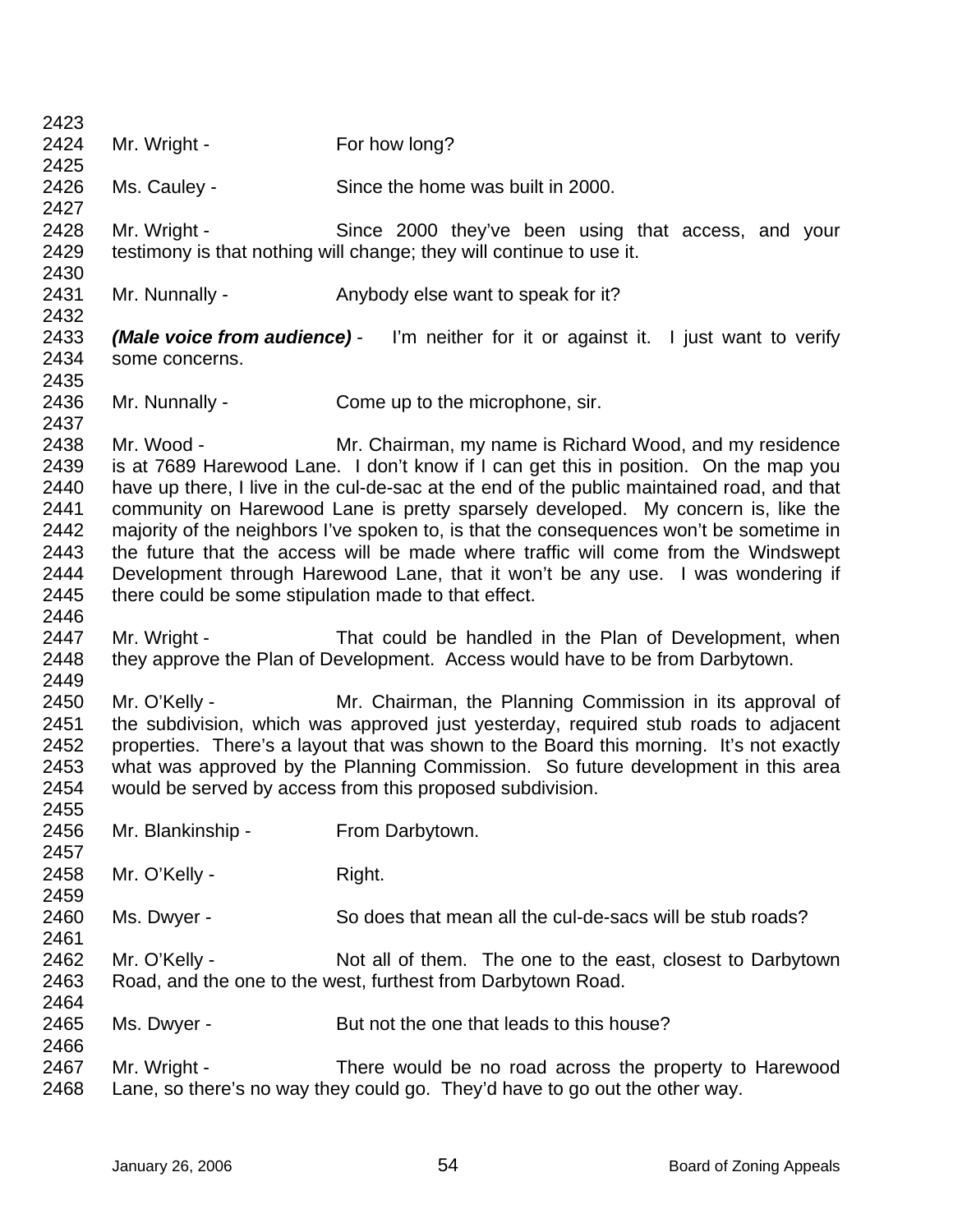2469 2470 2471 2472 2473 2474 2475 2476 2477 2478 2479 2480 2481 2482 2483 2484 2485 2486 2487 2488 2489 2490 2491 2492 2493 2494 2495 2496 2497 2498 2499 2500 2501 2502 2503 2504 2505 2506 2507 2508 2509 2510 2511 2512 2513 2514 Mr. Wood - When the development is complete, sir, that property will be right on the cul-de-sac, and I assume that there wouldn't be anything to prevent them from putting a road into that cul-de-sac from leaving their property, if they chose to do so. Mr. Wright - This house is not included in the subdivision. Ms. Dwyer - No, but it would have access to that cul-de-sac. Mr. Wood - This property runs right to the cul-de-sac. Mr. O'Kelly - I believe that it was included in the subdivision. Mr. Wright - This house? Mr. Wood - If I understood the first materials that I read, it said in the end result, it would be included, or it would have its 50 feet of access through the new community. As it is, and as it's stated, I don't really have an objection, but my question is just like some you brought up in a previous issue. I'm looking towards the future – will something happen at some point in time, where all of this traffic, or maybe when they start building, all of this traffic can use Harewood Lane. I wouldn't want to see that happen; I wouldn't think it would be appropriate. I don't have anything else to say, unless you have some questions for me, but I do live right at the cul-de-sac, approximately 4 ½ acres at the end of the maintained road on Harewood Lane. Mr. Wright - We could put something in here that there would be no access from this house to that cul-de-sac through that subdivision. We could put something to that effect, so there wouldn't be a road to go over. You'd have to go over somebody's yard to do it. Mr. Kirkland - The other words, close the cul-de-sac. Mr. Wright - We have the authority to do that, and I think we should do that. In other words, if somebody wanted to go from that subdivision, they'd have to drive over somebody's yard to do it. There wouldn't be a road. Ms. Cauley - That is currently how it's proposed. They would be trespassing on private property in order to come through. Mr. Wright - So you have no objection to our putting something in, if this is approved, that there would be no road from that house to the end of that cul-de-sac in the subdivision. Ms. Cauley - I have no objection to that. I do have this, it shows the subdivision.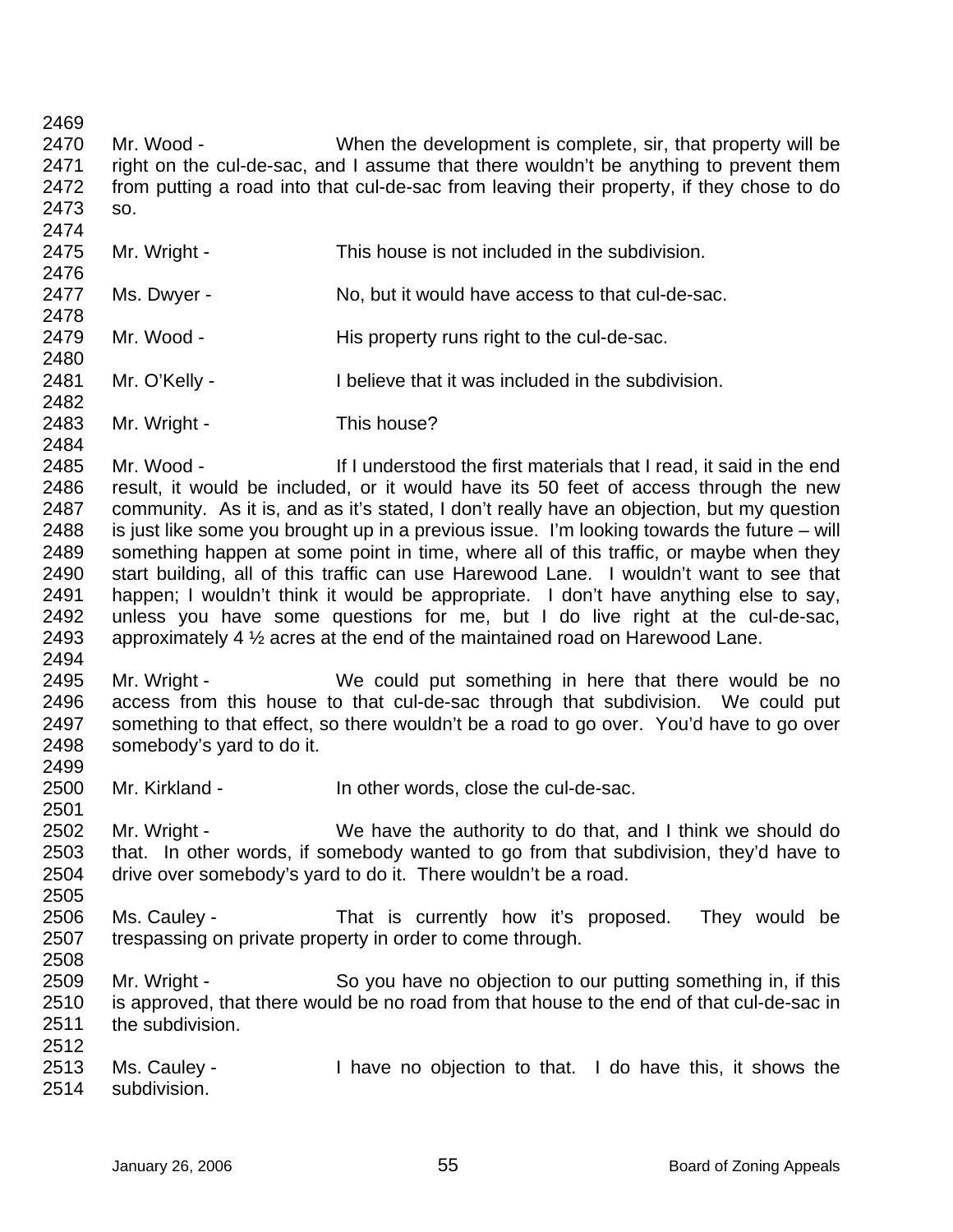2515 2516 2517 2518 2519 2520 2521 2522 2523 2524 2525 2526 2527 2528 2529 2530 2531 2532 2533 2534 2535 2536 2537 2538 2539 2540 2541 2542 2543 2544 2545 2546 2547 2548 2549 2550 2551 2552 2553 2554 2555 2556 2557 2558 2559 2560 Mr. Nunnally - Excuse me just a moment – any more opposition? Have a seat, ma'am; I'll call you back up. Ms. Washington - My name is Ida Atkins Washington, and I live on Darbytown Road. I'm concerned because they're going to build where I'm living, and I want to know where they are going to get this 50 feet frontage from. How are they going to get that? Mr. Wright - This has nothing to do with Darbytown Road. Ms. Washington - But the signs are there, that's where they're going to be building it. Mr. Wright - The County has already approved the subdivision to come out on Darbytown Road, but this property will not access Darbytown Road, what we have in mind. Ms. Washington - Where does the 50 feet frontage come from? Mr. Wright - This house will goes the other way, to Harewood Lane. This house will have no access to Darbytown Road. Mr. Blankinship - The new subdivision will come in off of Darbytown Road, and that's on the other part of this property where they're developing that new subdivision. But this hearing this morning isn't about the subdivision; it's just about the existing house. Ms. Washington - I got a letter for it. Mr. Blankinship - Yes, because your property adjoins it. Ms. Washington - Right. It had on it about the frontage  $-$  it doesn't have anything to do with that? The ones they're going to build, how are they going to get that? Mr. Blankinship - The houses that they're going to build are going to come off of Darbytown, yes they're going to put in a new road on this property that comes out to Darbytown. They're going to build a new street. Ms. Washington - Why did they send me a letter if it wasn't for this one? Mr. Blankinship - This hearing – it's on that same property, the existing house that's on that property. The Code requires that that house have 50 feet of public street frontage, and it does now, but it won't if they divide it off. The purpose of this hearing is to decide whether to waive that requirement.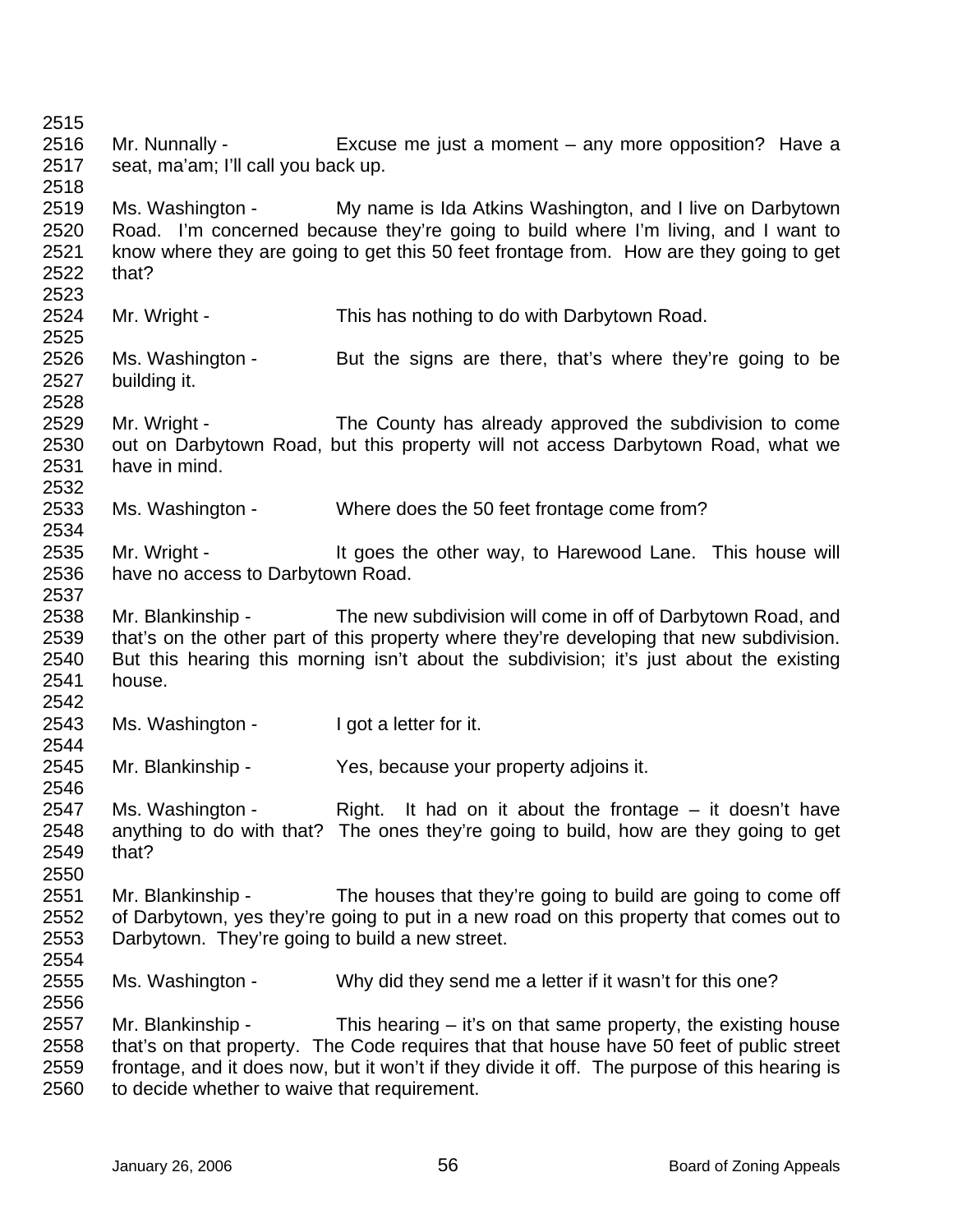2561 2562 2563 2564 2565 2566 2567 2568 2569 2570 2571 2572 2573 2574 2575 2576 2577 2578 2579 2580 2581 2582 2583 2584 2585 2586 2587 2588 2589 2590 2591 2592 2593 2594 2595 2596 2597 2598 2599 2600 2601 2602 2603 2604 2605 2606 Ms. Washington - I wasted my time to come. They sent me a letter, and I thought I was supposed to be here. Ms. Harris - The Ms. Washington, where do you live? Ms. Washington - 5601 Darbytown Road. Ms. Harris - So you don't have any dealings with Harewood Lane at all? Ms. Washington - I don't know where it is, but when they sent me a letter, I thought, and I talked to Donati, and he was telling me what was going on, and I'm concerned because I live there. Mr. Wright - That's what this is concerned with. You were required to be notified by the Code, because this property was part of the overall parcel that is now going to be the subdivision, but it's separate. Ms. Washington - Are they going to have another meeting on that? Mr. Wright - That's before the Planning Commission; that was approved last night I understand, is that right? Mr. O'Kelly - Yesterday morning. Mr. Wright - Yesterday morning, but that doesn't come before this Board. All we're concerned with is the access from this house to Harewood Lane. If this is approved, we're going to have language to insure that they would not come out to Darbytown Road. Ms. Harris - Is that the concern of the people who were sworn in? Ms. Washington - Yes, because we were thinking, a lot of us were thinking about me getting it, and I talked to Donati, and he said that they needed more frontage, and I'm concerned about where they were going to get it from. I pay my taxes, and I just want to know what I'm paying for. I and my family have land there too. Mr. Blankinship - We're required by State law to send a notice to everybody whose property adjoins theirs. Mr. Nunnally - Anybody else in opposition? She hasn't been sworn, I don't think. Mr. Blankinship - Ma'am, were you sworn in at the beginning of the meeting? Ms. Mawyer - My name's Juanita Mawyer, and we own the farm there at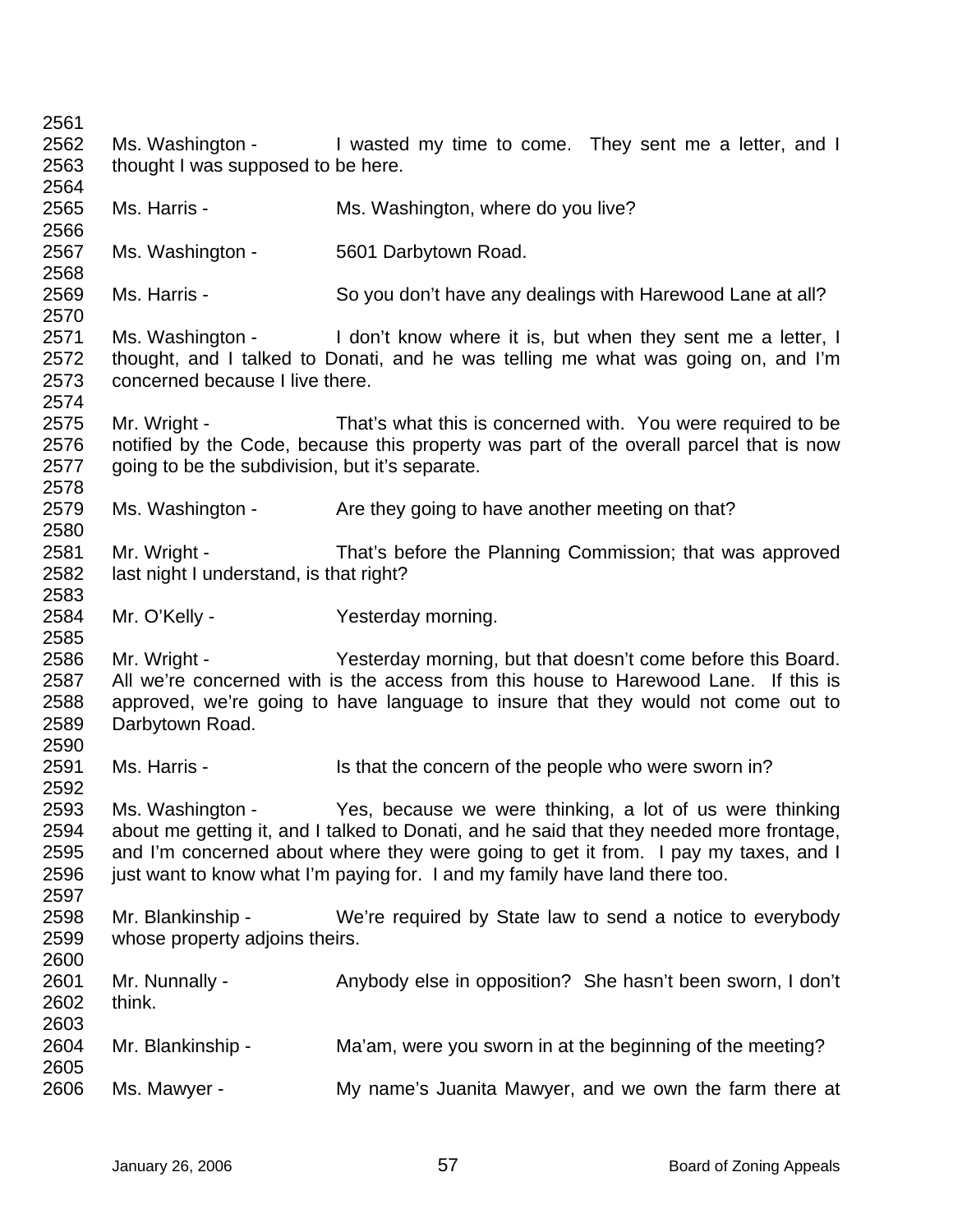2607 2608 2609 2610 2611 2612 2613 2614 2615 2616 2617 2618 2619 2620 2621 2622 2623 2624 2625 2626 2627 2628 2629 2630 2631 2632 2633 2634 2635 2636 2637 2638 2639 2640 2641 2642 2643 2644 2645 2646 2647 2648 2649 2650 2651 2652 the corner of the square. My question is, the other map where it was green, that they were wanting access to, were they trying to build more homes in that green are, or is it just that one tract, and it's going to be left that way? Mr. Wright - That's now before us. All we're considering now is one house on that property. Ms. Mawyer - That's all I wanted to know we were afraid that they were going to try to bring a road behind our farm. Mr. Wright - If there were anything else, it would have to come back to us later on. It's a separate matter. Ms. Mawyer - That's what I was just asking, because that's like a buffer between our property, and if it's staying that way, that's cool. Mr. Nunnally - Ms. Cauley, do you want to rebut? Ms. Cauley - The At this time, there is no plan to put houses in that green area. That will be solely for that home. Ms. Dwyer - I understand that the house now uses access to Harewood, but once the subdivision is built, might it allay everyone's concern if that access to Harewood were closed off and the house only had access to the cul-de-sac? Ms. Cauley - We could do that. The only problem is, the house is facing Harewood, so by bringing that access road in, it would be entering through the back of the property. I don't know if it would be a concern of future homeowners to have the entrance to the property coming in to the back of the house, as opposed to the front. Ms. Dwyer - Since the contact with the cul-de-sac would be permanent, and if we closed off the access to Harewood, that would allay the concerns of the people on Harewood, and it would effectively prevent any kind of cut-through at any time in the future. My only concern, like I said, would be that a future homeowner would oppose having a driveway coming to the back of their property. Mr. Kirkland - The drive is already in, because the house is already built, so it's coming off of Harewood right now? Mr. O'Kelly - Ms. Cauley, this was included as Lot 12 in the subdivision approval? Mr. Ligons' former home on Lot  $12 - it$  sounds like you plan to sell this property before the plat is recorded. Ms. Cauley - Correct. That's why we would like the variance .............. Mr. O'Kelly - But it's included in the subdivision, so the new owner would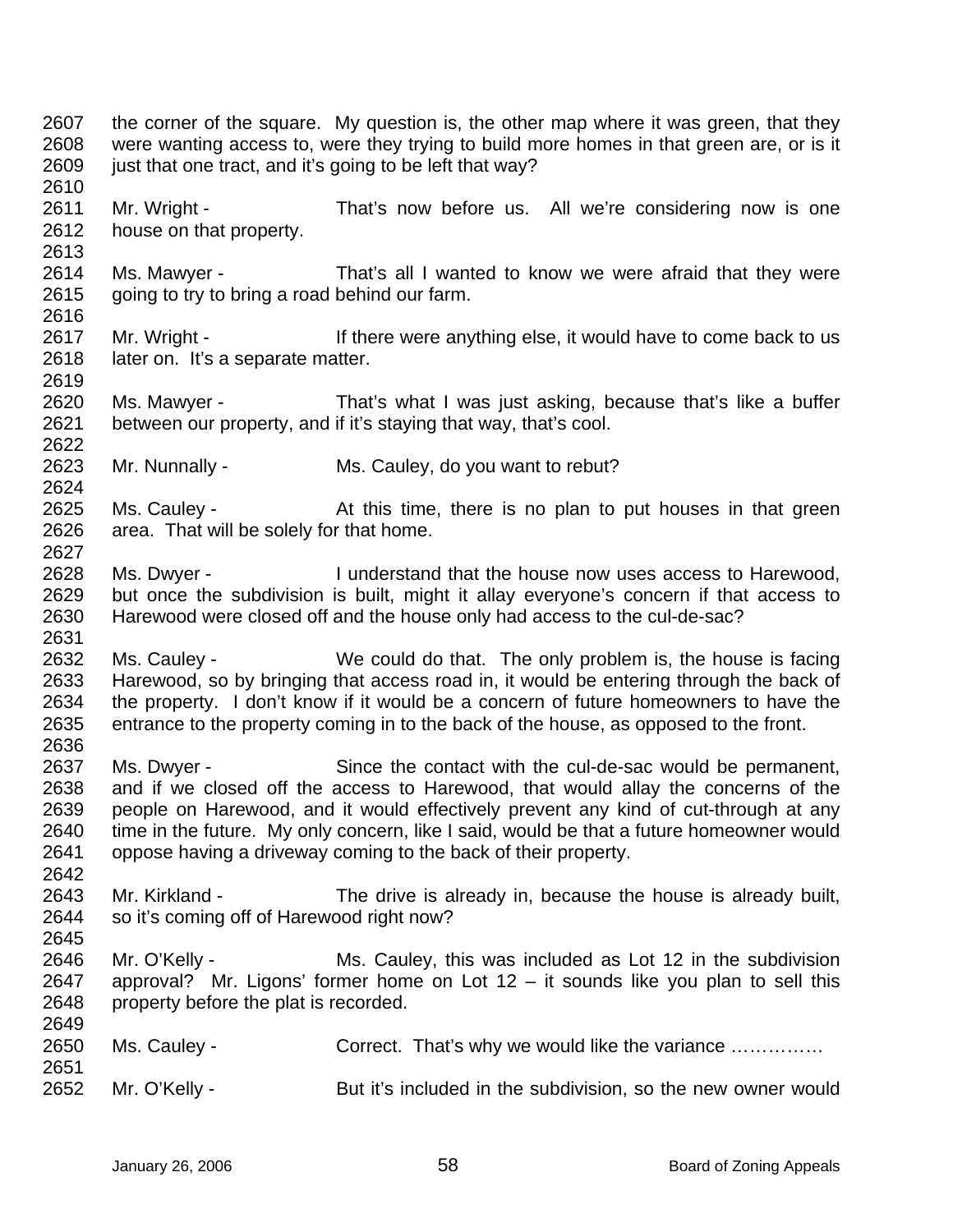2653 2654 2655 2656 2657 2658 2659 2660 2661 2662 2663 2664 2665 2666 2667 2668 2669 2670 2671 2672 2673 2674 2675 2676 2677 2678 2679 2680 2681 2682 2683 2684 2685 2686 2687 2688 2689 2690 2691 2692 2693 2694 2695 2696 2697 2698 have to be a party to that subdivision plat. Ms. Cauley - It's my understanding that it's not a part of the subdivision. Mr. Smith - The As it stands now, we have no intention of making that homeowner enter into a homeowner's association document. It should by no means affect them at all. It would not be considered part of what is tentatively called Ligon Estates? Mr. Kirkland - So the case that was heard yesterday morning, this parcel was not included in that case? Mr. Smith - The Must only included because in our future development, we're going to show that 50 feet, so we're only asking for a temporary variance. Mr. O'Kelly - I believe it was shown as Lot 12 on the plat that was approved yesterday. Ms. Cauley - And what are you asking? You're asking if it is included in part of the subdivision, if that home is included in part of the new subdivision? Mr. O'Kelly - My concern is that if it is sold before the plat is recorded, then the new owner should be a part of the subdivision. They would have to sign a subdivision plat as well. The Planning Commission did put a condition on the subdivision to make sure that the other property owners who access from Harewood Lane continue to have that access so if this home were sold, that their access wouldn't be taken away. Ms. Cauley - Right. Ms. Dwyer - So the Planning Commission requires access to Harewood. Mr. O'Kelly - Right. Ms. Harris - So the statement that was made a few minutes ago about the easement crossing property – what affect does it have on the Planning Commission's requirement, that those houses that had access to Harewood Road would continue to have access? Ms. Cauley - The Yes, they still would be able to have access to Harewood Road through an easement. Mr. Wright - But to protect these other homeowners, I would put some provision in here that there would be no access to the subdivision over that cul-de-sac from this property.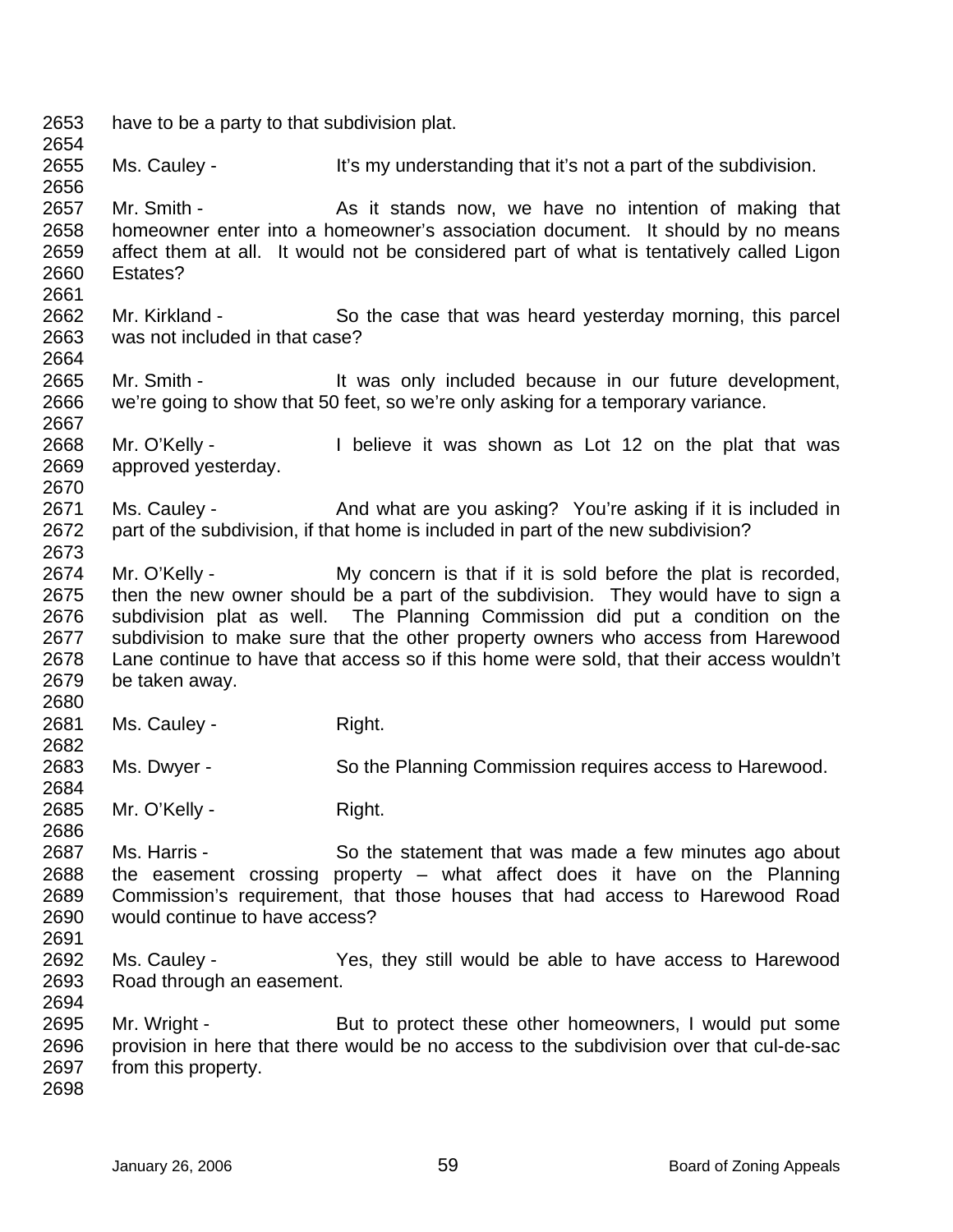2699 2700 2701 2702 2703 2704 2705 2706 2707 2708 2709 2710 2711 2712 2713 2714 2715 2716 2717 2718 2719 2720 2721 2722 2723 2724 2725 2726 2727 2728 2729 2730 2731 2732 2733 2734 2735 2736 2737 2738 2739 2740 2741 2742 2743 2744 Ms. Dwyer - Maybe the thing to do would be to amend the subdivision – would that make things more consistent, Mr. O'Kelly, to amend, to exclude this lot so that it's no longer Lot 12 of the subdivision; it's a separate parcel. Mr. O'Kelly - It's part of the overall 56 acres at the current time, so it had to be included in the subdivision. Mr. Wright - All he's saying is that the new homeowner would have to sign the subdivision plat. Ms. Cauley - If that was a requirement, that would be okay; we would be able to do that. Mr. Trevillian - My name is John Trevillian, and I live at 7649 Harewood Lane. I'm speaking in behalf of two of my neighbors who do use the access road, and they're not here today, and they are the Daniels and also the Royal family. I'd just like to make sure that there are stipulations left in there that they can continue using access to Harewood Lane. Mr. Blankinship - You said that was done yesterday with the Planning Commission? Mr. O'Kelly - Yes. I know it was done for at least one property owner. Mr. Trevillian - Because they'd be locked in, wouldn't be able to get in or out of that. Mr. Wright - How did they get approval to build a house, if they didn't have access to a public road? It had to come before this Board. Mr. O'Kelly - **Mr. Wright, the property owner owned 56 acres with frontage** on Darbytown Road, where the subdivision's been approved. Mr. Kirkland - So how did they get to those two houses before? Did they always use Harewood Lane? Mr. O'Kelly - They always used Harewood Lane. This was Jerry Ligon's home place. His address was Harewood Lane, but the property fronted on Darbytown Road. Mr. Kirkland - So they didn't need a variance for the road frontage because they faced Darbytown Road, or their road frontage counted on Darbytown Road? Mr. O'Kelly - That's correct. Mr. Wright - What we've done would have no impact on that. That would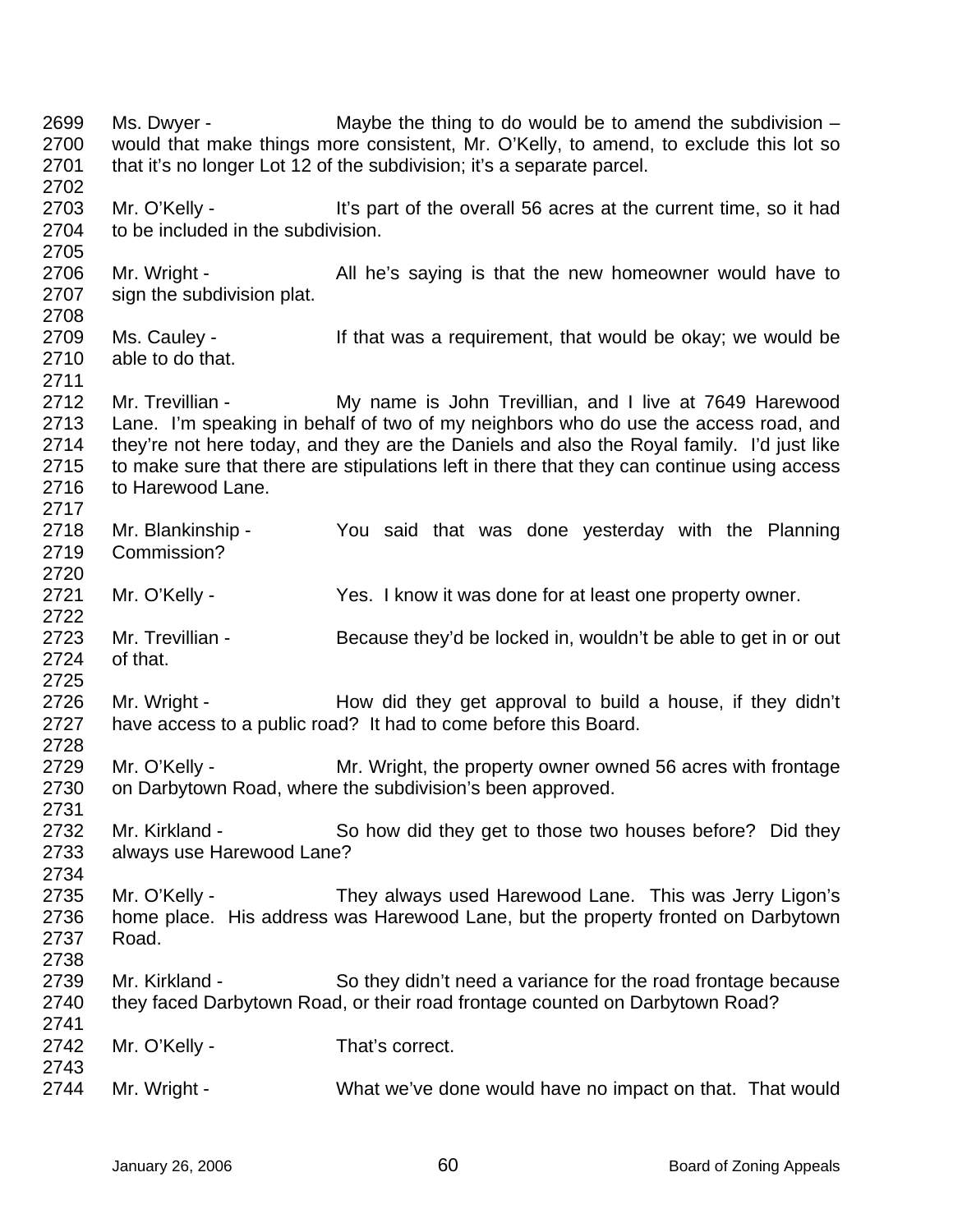| 2745<br>2746                                 | be a separate issue.                                         |                                                                                                                                                                                                                                                                                                                                               |
|----------------------------------------------|--------------------------------------------------------------|-----------------------------------------------------------------------------------------------------------------------------------------------------------------------------------------------------------------------------------------------------------------------------------------------------------------------------------------------|
| 2747<br>2748                                 | Mr. Kirkland -                                               | They'd have to come back and get a variance.                                                                                                                                                                                                                                                                                                  |
| 2749<br>2750<br>2751                         | Mr. Wright -                                                 | No, they'd have to get together with the owner of that house<br>to work out something for use of that road, but that's not before us.                                                                                                                                                                                                         |
| 2752<br>2753                                 | Mr. Blankinship -                                            | Right, right.                                                                                                                                                                                                                                                                                                                                 |
| 2754<br>2755<br>2756                         | Ms. Dwyer -                                                  | These neighbors that you're concerned about, do they have<br>some kind of easement or legal access to this driveway? This shouldn't affect them.                                                                                                                                                                                              |
| 2757<br>2758                                 | Mr. O'Kelly -                                                | That's correct.                                                                                                                                                                                                                                                                                                                               |
| 2759<br>2760                                 | Mr. Wright -                                                 | This shouldn't affect it at all.                                                                                                                                                                                                                                                                                                              |
| 2761<br>2762                                 | Ms. Cauley -                                                 | I don't know for sure.                                                                                                                                                                                                                                                                                                                        |
| 2763<br>2764<br>2765                         | Mr. Blankinship -<br>Commission.                             | That would have been handled yesterday at the Planning                                                                                                                                                                                                                                                                                        |
| 2766<br>2767<br>2768<br>2769                 | Mr. O'Kelly -<br>going to add that condition.                | Only for one property owner, and adding the condition was a<br>surprise to the staff. We weren't aware that the Commission member from Varina was                                                                                                                                                                                             |
| 2770<br>2771<br>2772<br>2773<br>2774<br>2775 | Ms. Dwyer -<br>what kind of access they have.                | That's why I was asking the applicant what the status of that<br>connection was; I'm still not as clear on that, although it's clear that this house that's<br>before us today will have access to Harewood. That's before us, but we can't really say<br>about these other houses, because I don't know what kind of agreement they have and |
| 2776<br>2777                                 | Mr. Kirkland -                                               | We'll see them again someday.                                                                                                                                                                                                                                                                                                                 |
| 2778<br>2779<br>2780                         | Mr. Nunnally -<br>Windswept Development.                     | Any other questions? That concludes the case. A-6-2006,                                                                                                                                                                                                                                                                                       |
| 2781<br>2782                                 | Mr. Wright -                                                 | I move we approve it, but add a new condition.                                                                                                                                                                                                                                                                                                |
| 2783<br>2784                                 | Mr. Nunnally -                                               | We've got quite a few conditions on that one, haven't we?                                                                                                                                                                                                                                                                                     |
| 2785<br>2786<br>2787                         | Mr. Wright -<br>driving through and going out Harewood Lane. | What I wanted to add was that there would be no access to<br>the cul-de-sac in the subdivision, from this house, so that would prohibit people from                                                                                                                                                                                           |
| 2788<br>2789<br>2790                         | Mr. Kirkland -<br>something in effect to that?               | Do we need another condition about the subdivision plat,                                                                                                                                                                                                                                                                                      |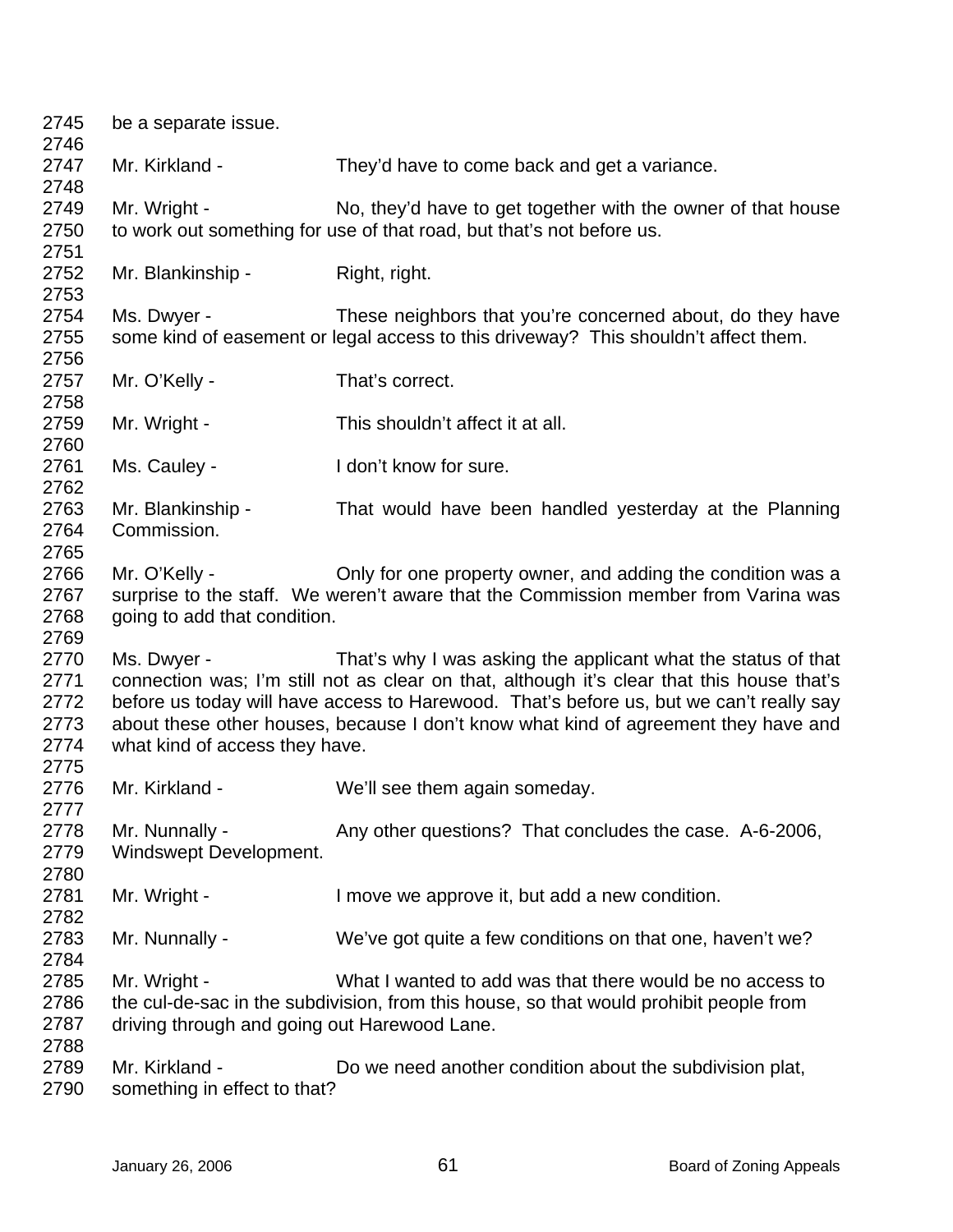| 2791         |                                                       |                                                                                            |                |
|--------------|-------------------------------------------------------|--------------------------------------------------------------------------------------------|----------------|
| 2792         | Mr. Wright -                                          | That's up to them; I don't think that's our concern.                                       |                |
| 2793         |                                                       |                                                                                            |                |
| 2794         | Mr. Kirkland -                                        | Mr. O'Kelly, do we need anything?                                                          |                |
| 2795         |                                                       |                                                                                            |                |
| 2796         | Mr. O'Kelly -                                         | If Ms. Cauley agreed to a condition to require the new owner                               |                |
| 2797         | to sign the subdivision plat at the appropriate time. |                                                                                            |                |
| 2798         |                                                       |                                                                                            |                |
| 2799         | Mr. Kirkland -                                        | I think we should put that in there too.                                                   |                |
| 2800         |                                                       |                                                                                            |                |
| 2801         | Mr. Wright -                                          | That's fine with me.                                                                       |                |
| 2802         |                                                       |                                                                                            |                |
| 2803         | Mr. Kirkland -                                        | Then I'll second it after those two things.                                                |                |
| 2804         |                                                       |                                                                                            |                |
| 2805         | Mr. Nunnally -                                        | Did you get those two, Mr. Blankinship?                                                    |                |
| 2806         |                                                       |                                                                                            |                |
| 2807         | Mr. Blankinship -                                     | Yes sir.                                                                                   |                |
| 2808         |                                                       |                                                                                            |                |
| 2809         | Mr. Nunnally -                                        | Motion by Mr. Wright; second by Mr. Kirkland that it be                                    |                |
| 2810<br>2811 |                                                       | approved. All in favor, say aye. Opposed? It's been approved.                              |                |
| 2812         |                                                       | After an advertised public hearing and on a motion by Mr. Wright, seconded by Mr.          |                |
| 2813         |                                                       | Kirkland, the Board granted application A-6-2006 for a variance to subdivide property      |                |
| 2814         |                                                       | and allow a dwelling to remain at 7690 Harewood Lane (Parcel 845-689-5462). The            |                |
| 2815         |                                                       | Board granted the variance subject to the following conditions:                            |                |
| 2816         |                                                       |                                                                                            |                |
| 2817         | 1.                                                    | This variance applies only to the public street frontage requirement. All other            |                |
| 2818         |                                                       | applicable regulations of the County Code shall remain in force.                           |                |
| 2819         |                                                       |                                                                                            |                |
| 2820         | 2.                                                    | The owners of the property, and their heirs or assigns, shall accept responsibility        |                |
| 2821         |                                                       | for maintaining access to the property until such a time as the access is improved to      |                |
| 2822         |                                                       | County standards and accepted into the County road system for maintenance.                 |                |
| 2823         |                                                       |                                                                                            |                |
| 2824         | 3.                                                    | [ADDED] There shall be no access from the proposed subdivision cul-de-sac to               |                |
| 2825         | Harewood Lane.                                        |                                                                                            |                |
| 2826         |                                                       |                                                                                            |                |
| 2827         | [ADDED]<br>4.                                         | If the property is conveyed prior to the recordation of the final                          |                |
| 2828         |                                                       | subdivision plat for the proposed subdivision, the new owner shall agree to sign the final |                |
| 2829         | subdivision plat.                                     |                                                                                            |                |
| 2830         |                                                       |                                                                                            |                |
| 2831         | Affirmative:                                          | Dwyer, Harris, Kirkland, Nunnally, Wright                                                  | 5              |
| 2832         | Negative:                                             |                                                                                            | 0              |
| 2833         | Absent:                                               |                                                                                            | $\overline{0}$ |
| 2834         |                                                       |                                                                                            |                |
| 2835         |                                                       | The Board granted this request, as it found from the evidence presented that, due to the   |                |
| 2836         |                                                       | unique circumstances of the subject property, strict application of the County Code        |                |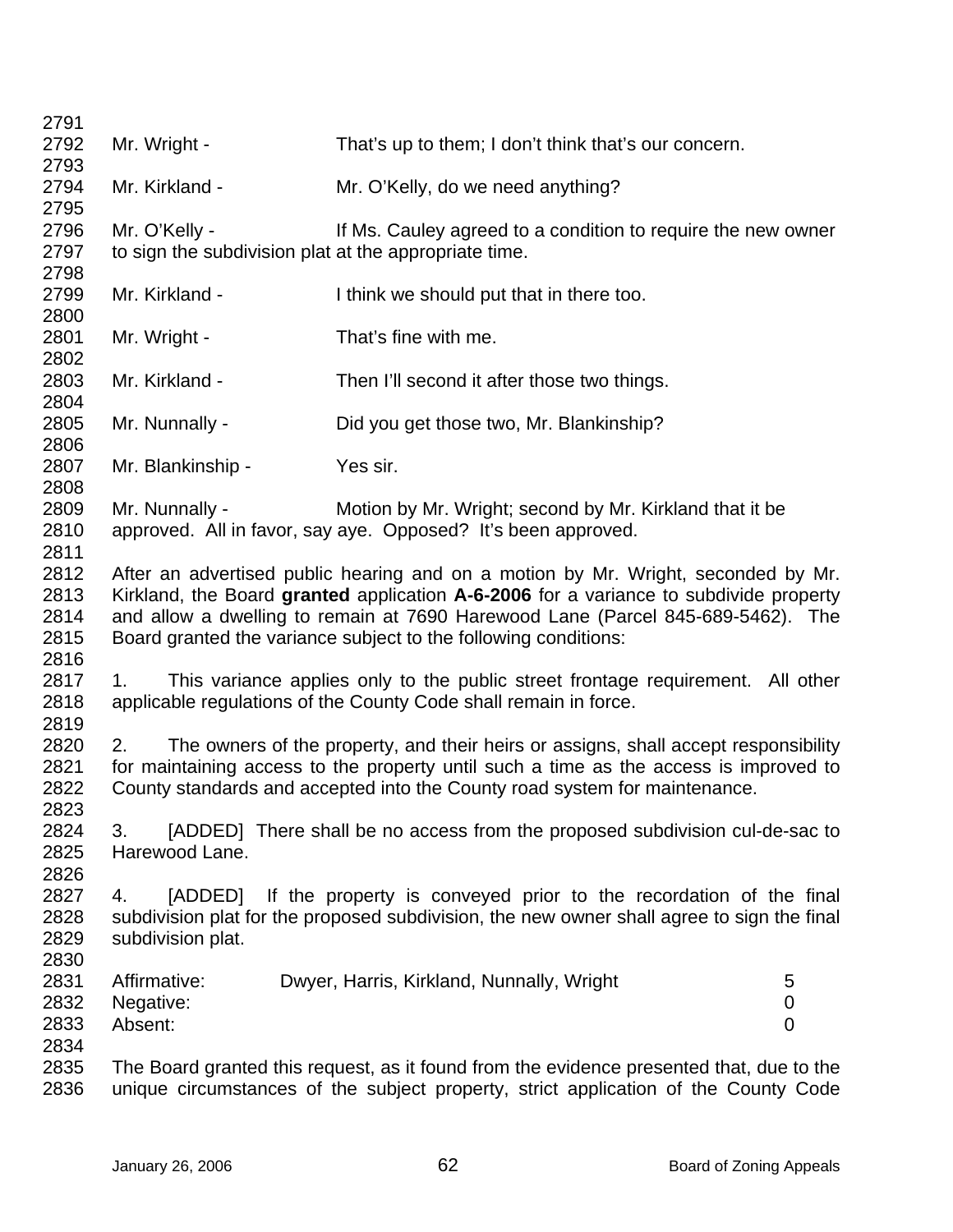2837 2838 2839 2840 would produce undue hardship not generally shared by other properties in the area, and authorizing this variance will neither cause a substantial detriment to adjacent property nor materially impair the purpose of the zoning regulations.

2841 2842 2843 2844 2845 2846 2847 2848 **A-7-2006 WAYNE R. TOWNS** requests a variance from Sections 24-95(d)(1) and 24-9 to build a one-family dwelling at 5809 Nine Mile Road (Parcel 817-725-7455), zoned R-2A, One-family Residence District (Varina). The lot width requirement and public street frontage requirement are not met. The applicant has 99 feet lot width and 0 feet public street frontage, where the Code requires 150 feet lot width and 50 feet public street frontage. The applicant requests a variance of 51 feet lot width and 50 feet public street frontage.

2850 2851 Mr. Nunnally - Is anyone else here interested in this case? If so, would you please stand and raise your right hand?

2853 2854 2855 Mr. Blankinship - Do you swear that the testimony you are about to give is the truth, the whole truth, and nothing but the truth, so help you God?

2856 2857 2858 2859 2860 2861 Mr. Towns - I do. My name is Wayne R. Towns, and what I'm requesting is, at 5809 Nine Mile Road, I have an existing structure. The house is in need of right much repair. From a cost benefit, it would be more efficient for me to remove that house and build new, but I'm not meeting the road frontage requirement, and I'm asking the Board today, to grant the variance so I can build a new structure.

- 2862 2863 Mr. Wright - How do you access your property?
- 2864 Mr. Towns - I have a deeded easement in from Nine Mile Road.
- 2866 Mr. Nunnally - You're right behind Newbridge Baptist Church?
- 2868 Mr. Towns - Yes sir.

2849

2852

2865

2867

2869

2871

- 2870 Mr. Nunnally - Do you live there now?
- 2872 Mr. Towns - No sir, I don't.
- 2874 2875 2876 Mr. Nunnally - Are you going to live there when you build the new house, or are you going to rent it or what?
- 2877 2878 2879 2880 Mr. Towns - The house that I'm building, I'm not quite sure yet, but I know I'm going to own the house. I'm not going to sell it. It's not going to be "for sale" property.
- 2881 2882 Mr. Blankinship - So you're going to own it, but you're not planning on occupying it?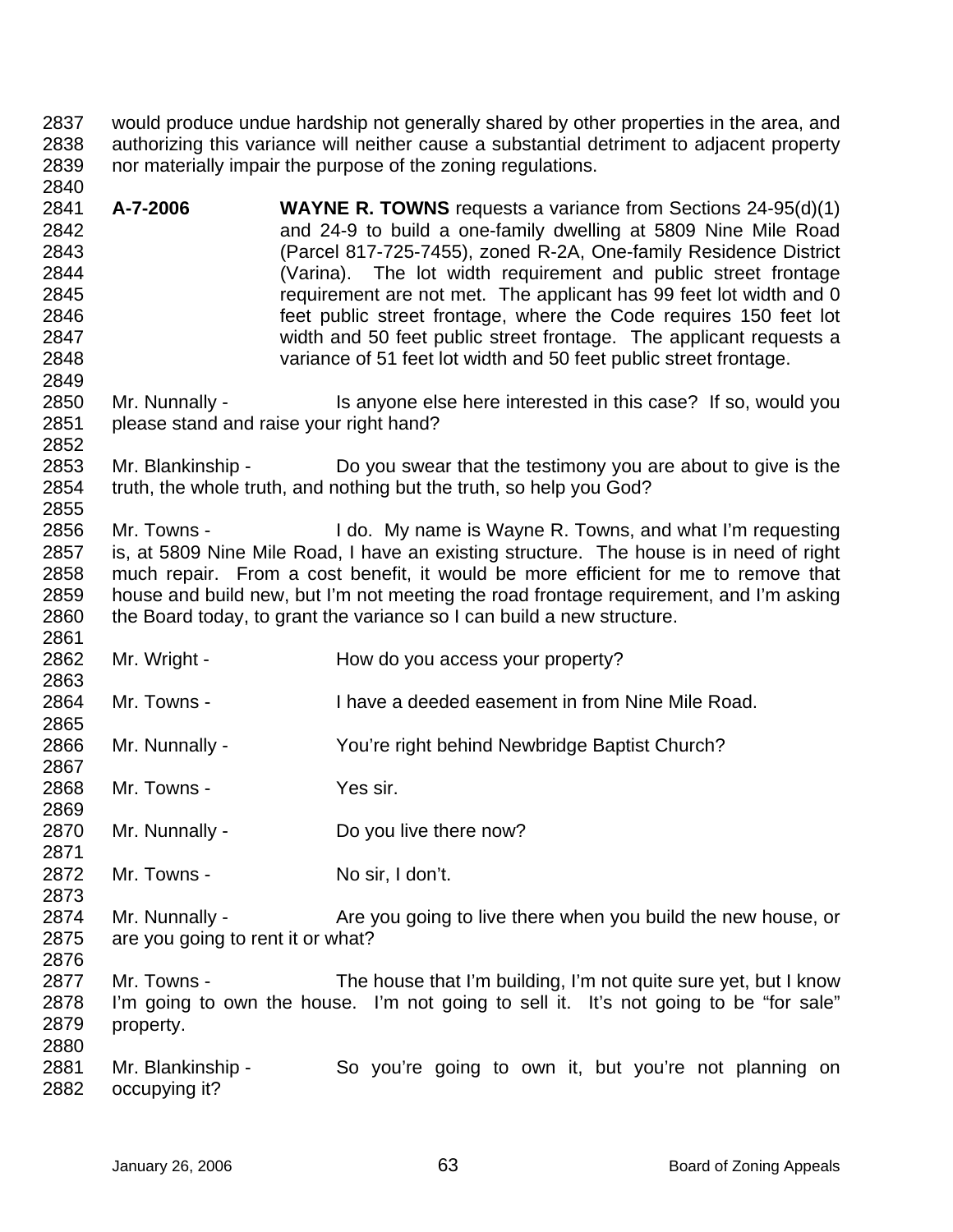2883 2884 2885 2886 2887 2888 2889 2890 2891 2892 2893 2894 2895 2896 2897 2898 2899 2900 2901 2902 2903 2904 2905 2906 2907 2908 2909 2910 2911 2912 2913 2914 2915 2916 2917 2918 2919 2920 2921 2922 2923 2924 2925 2926 2927 2928 Mr. Towns - I haven't really reached that decision yet. Ms. Harris - The Newbridge Baptist Church – is this the church that's closer to Highland Springs, or the Newbridge that's closer to Richmond? Mr. Towns - This is the small Newbridge, not the one that the County bought and turned into a school. There's two distinct lots there. From my information, from Newbridge Baptist Church, is that they've been there for a while. There used to actually be two houses there. There were two brothers who lived there. The existing house now belonged to one brother, and the other house at some point earlier had been torn down. There were two separate houses there. Ms. Dwyer - **On the back section of this parcel, there are two parcels** without road frontage – is that what you're saying? Mr. Blankinship - And you plan to combine the two? Mr. Towns - That really wasn't my intention, but I guess that's an option. What I wanted to do was, since there is an existing house there now that fits the lot, I wanted to build a new house on that same lot. I was under the understanding that the other lot isn't in compliance also, but that was something I would leave to the future, if we decide to develop that. Ms. Dwyer - The How much acreage? Mr. Towns - The lot that has the existing house now is 1.1 acre. The house just needs work. It has it's own existing well and septic tank now. The only option I have right now, talking to the people in Zoning, is I can remodel it, but that would be at substantial cost vs. building anew. Ms. Harris - About the requirement, 150 feet width, is that for zoning R-2A, or is that for A-1 zoning? Mr. Blankinship - The applies here because the lots are not served by public water and sewer. If they had public water and sewer, it would be 80 feet, but because they don't, it's 150 feet? Mr. Wright - The How wide is this lot? Mr. Blankinship - Just under 100, I believe. Ms. Dwyer - Ninety-nine feet. Mr. Kirkland - Who owns the adjacent property to the west, the little rectangle adjacent to your land?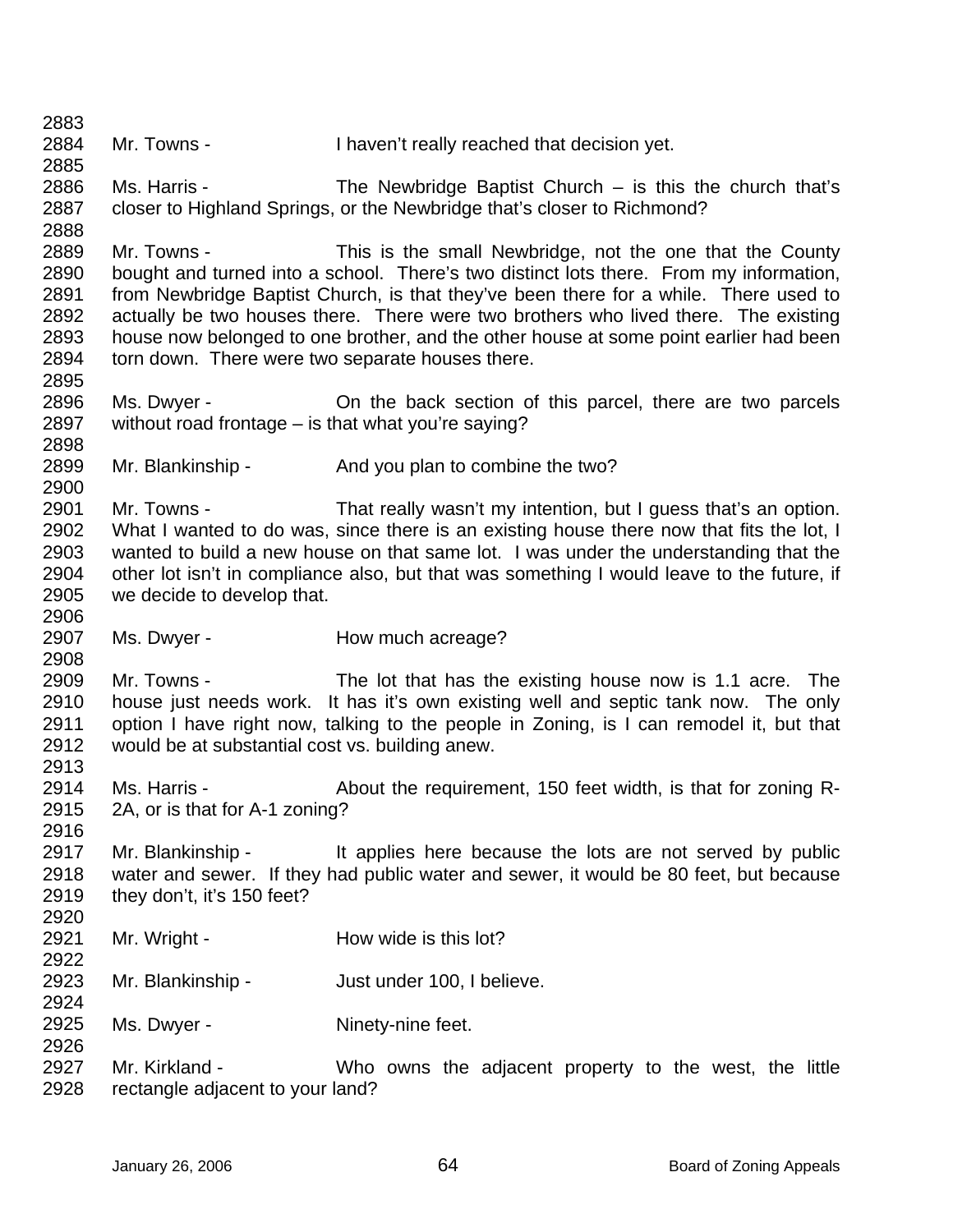| 2929 |                                                  |                                                                                         |
|------|--------------------------------------------------|-----------------------------------------------------------------------------------------|
| 2930 | Mr. Blankinship -                                | That's the other lot.                                                                   |
| 2931 |                                                  |                                                                                         |
| 2932 | Mr. Towns -                                      | That's the other lot that I was explaining that at some point                           |
| 2933 |                                                  | had another house. It was two brothers who bought.                                      |
| 2934 |                                                  |                                                                                         |
| 2935 | Mr. Kirkland -                                   | So there's no house on that lot?                                                        |
| 2936 |                                                  |                                                                                         |
| 2937 | Mr. Towns -                                      | There's no house there now.                                                             |
| 2938 |                                                  |                                                                                         |
| 2939 | Mr. Blankinship -                                | And you own them both.                                                                  |
| 2940 |                                                  |                                                                                         |
| 2941 | Mr. Kirkland -                                   | Why don't you just combine them?                                                        |
| 2942 |                                                  |                                                                                         |
| 2943 | Mr. Towns -                                      | To be honest with you, I just planned in the future, maybe                              |
| 2944 |                                                  | having a neighbor. There were two houses there before. I didn't see a reason why        |
| 2945 |                                                  |                                                                                         |
| 2946 | Mr. Kirkland -                                   | How would that neighbor get on that lot?                                                |
| 2947 |                                                  |                                                                                         |
| 2948 | Mr. Towns -                                      | Using the same easement. Those two lots use the same                                    |
| 2949 |                                                  | easement to get back there, and it's a deeded easement from the church. It's actually   |
| 2950 | included in my deed that the easement is there.  |                                                                                         |
| 2951 |                                                  |                                                                                         |
| 2952 | Ms. Dwyer -                                      | So it runs from Nine Mile Road, along side of the church to                             |
| 2953 | get to your lot, is that how that easement goes? |                                                                                         |
| 2954 |                                                  |                                                                                         |
| 2955 | Mr. Towns -                                      | Yes, it follows the church property line, and it comes down                             |
| 2956 | and it turns right about here.                   |                                                                                         |
| 2957 |                                                  |                                                                                         |
| 2958 | Mr. Kirkland -                                   | So you would put a driveway in front of the new house, and                              |
| 2959 |                                                  | go over to the other lot if you ever were to build a home on that, is that what you're  |
| 2960 | saying?                                          |                                                                                         |
| 2961 |                                                  |                                                                                         |
| 2962 | Mr. Towns -                                      | In actuality, the driveway is there. The road is there; it was                          |
| 2963 |                                                  | overgrown, and this summer I had it cleaned out, and you can see where it was from      |
| 2964 | the beginning. The road is actually there.       |                                                                                         |
| 2965 |                                                  |                                                                                         |
| 2966 | Mr. Nunnally -                                   | What size home are you planning on putting there sir?                                   |
| 2967 |                                                  |                                                                                         |
| 2968 | Mr. Towns -                                      | It's going to be a single-family house. I use the dimensions                            |
| 2969 |                                                  | 50 by 30; that gave me 1500 square feet, but in reality, it's probably going to be more |
| 2970 |                                                  | like 42 by 30, and I would meet all the other setback requirements.                     |
| 2971 |                                                  |                                                                                         |
| 2972 | Mr. Nunnally -                                   | Vinyl siding or brick or what?                                                          |
| 2973 |                                                  |                                                                                         |
| 2974 | Mr. Towns -                                      | It's going to probably be vinyl siding.                                                 |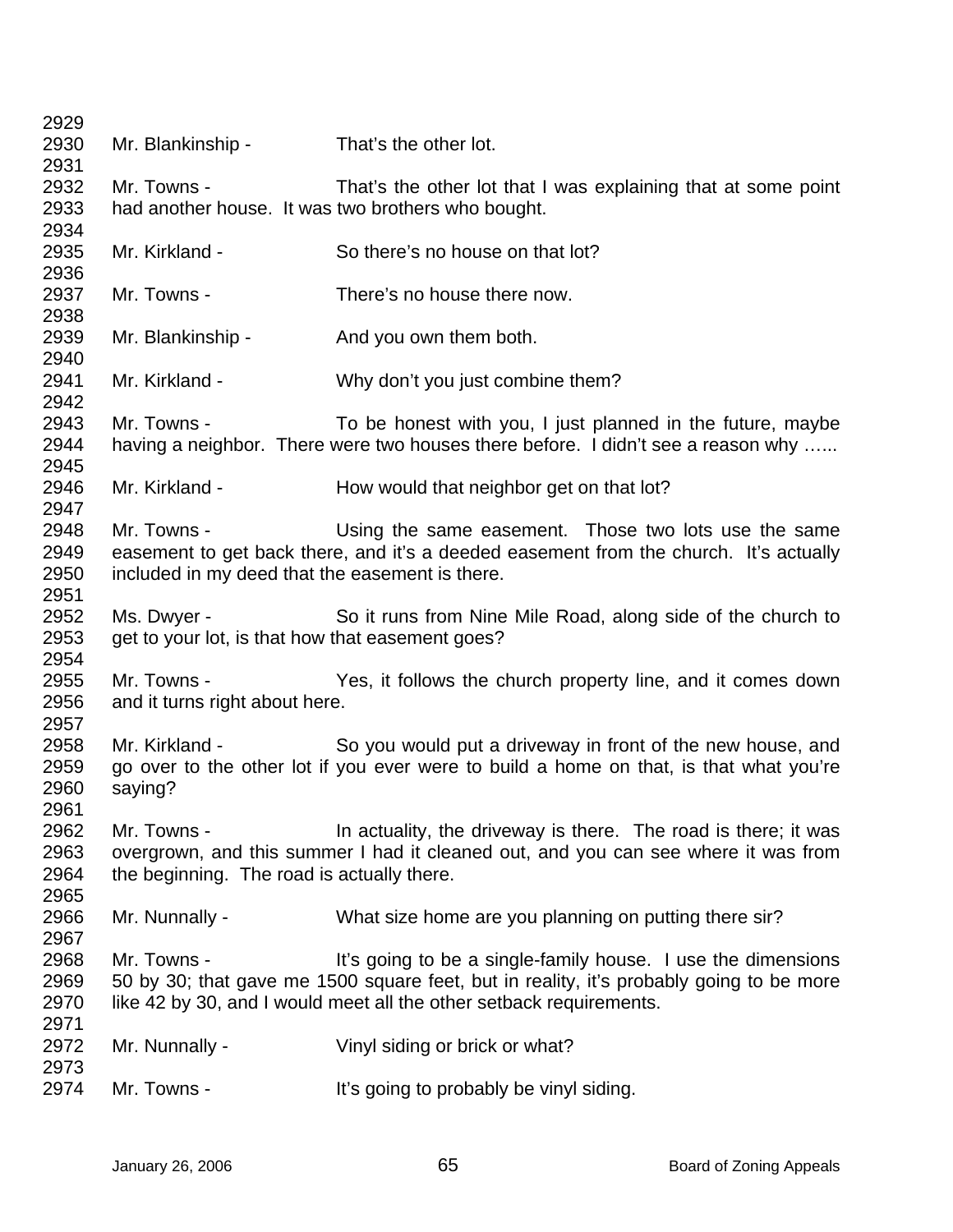2975 2976 2977 2978 2979 2980 2981 2982 2983 2984 2985 2986 2987 2988 2989 2990 2991 2992 2993 2994 2995 2996 2997 2998 2999 3000 3001 3002 3003 3004 3005 3006 3007 3008 3009 3010 3011 3012 3013 3014 3015 3016 3017 3018 3019 3020 Ms. Dwyer - Che of the reasons why this lot width is required, is because you've got a septic tank, and the concern is that we have a lot of small lots with a lot of septic systems, that would cause those systems to fail. What's the width of your adjacent lot? Mr. Towns - It too is close to 100 feet, but they're really deep lots, and the existing house already has a septic tank. I would have to get the Health Department to check it, because I plan on increasing the bedroom sizes, but it has an existing septic tank now. Mr. Nunnally - Any other questions from the Board or staff? Is anyone here in opposition? Thank you for appearing. That concludes the case. A-7-2006, Wayne R. Towns. Do I have a motion? Mr. Wright - The Music Contract is a lower we approve it. Ms. Harris - Second the motion. Mr. Blankinship - Let me clarify that the applicant requested both the street frontage and the width. Your motion is to approve both? We'll amend that condition. Mr. O'Kelly - Mr. Blankinship, would it be appropriate to maybe add a condition to this that requires the existing house to be removed? Mr. Wright - I'm sure he would have no problem with it. Mr. Towns - I have no problem with that. Mr. Wright - That's the whole purpose of this thing. Mr. Nunnally - Motion by Mr. Wright; second by Ms. Harris, that we approve. All in favor say aye. Opposed? It's been approved. After an advertised public hearing and on a motion by Mr. Wright, seconded by Ms. Harris, the Board **granted** application **A-7-2006** for a variance to build a one-family dwelling at 5809 Nine Mile Road (Parcel 817-725-7455). The Board granted the variance subject to the following conditions: 1. [AMENDED] This variance applies only to the lot width and public road frontage requirements. All other applicable regulations of the County Code shall remain in force. 2. Approval of this request does not imply that a building permit will be issued. Building permit approval is contingent on Health Department requirements, including, but not limited to, soil evaluation for a septic drainfield and reserve area, and approval of a well location.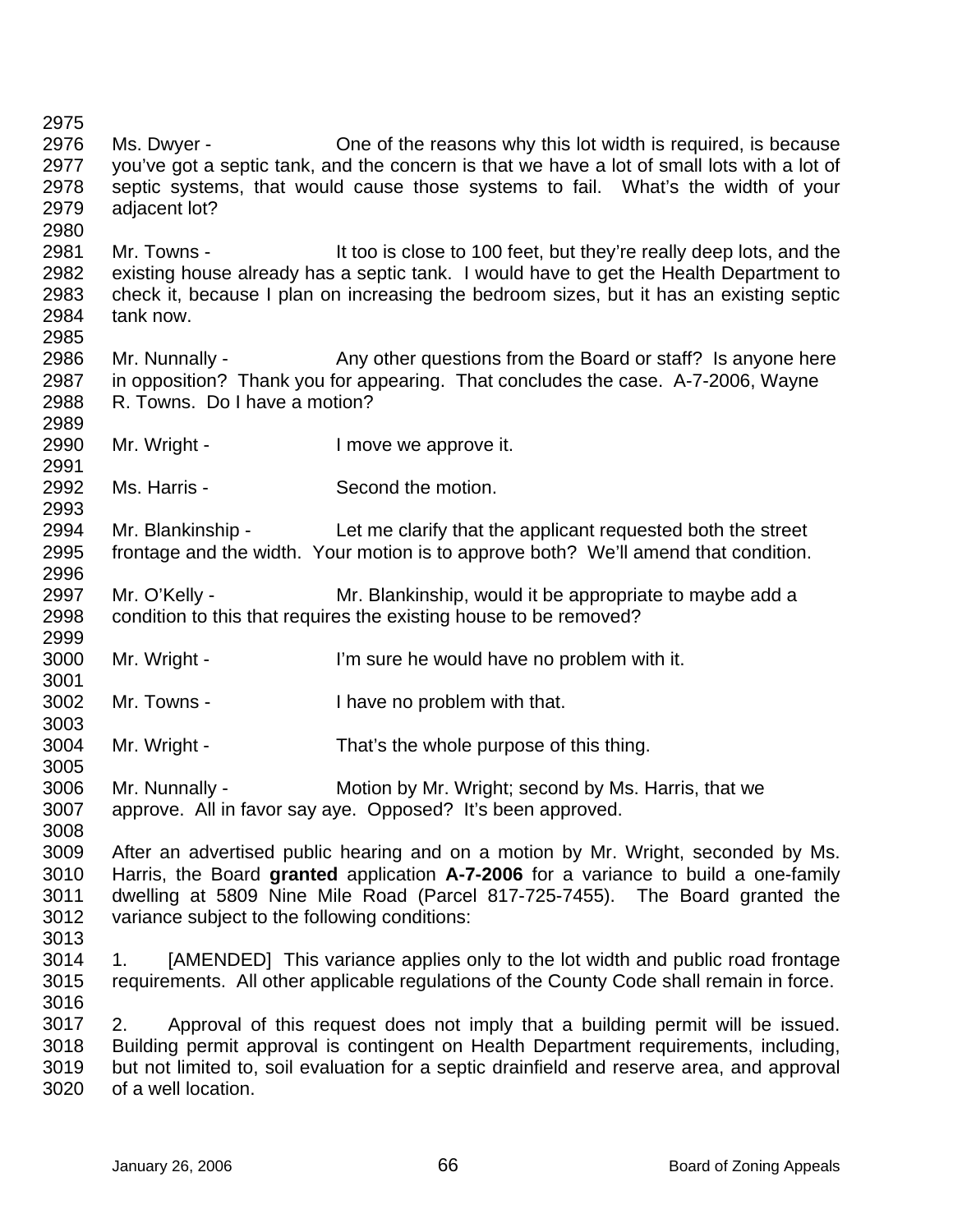3021 3022 3023 3024 3025 3026 3027 3. At the time of building permit application, the applicant shall submit the necessary information to the Department of Public Works to ensure compliance with the requirements of the Chesapeake Bay Preservation Act and the code requirements for water quality standards.

3028 4. The applicant shall present proof with the building permit application that a legal access to the property has been obtained.

3029

3030 3031 3032 3033 5. The owners of the property, and their heirs or assigns, shall accept responsibility for maintaining access to the property until such a time as the access is improved to County standards and accepted into the County road system for maintenance.

3034 3035 3036 6. [ADDED] The existing building shall be demolished and removed from the property prior to issuance of a certificate of occupancy for the proposed dwelling.

| 3037 | Affirmative: | Dwyer, Harris, Kirkland, Nunnally, Wright | 5. |
|------|--------------|-------------------------------------------|----|
| 3038 | Negative:    |                                           |    |
| 3039 | Absent:      |                                           |    |
| 3040 |              |                                           |    |

3041 3042 3043 3044 3045 3046 The Board granted this request, as it found from the evidence presented that, due to the unique circumstances of the subject property, strict application of the County Code would produce undue hardship not generally shared by other properties in the area, and authorizing this variance will neither cause a substantial detriment to adjacent property nor materially impair the purpose of the zoning regulations.

- 3047 3048 3049 3050 3051 3052 **A-8-2006 KIMERLY H. CARTER** requests a variance from Section 24-94 to allow a one-family dwelling to remain at 7258 Willson Road (Parcel 812-695-6236), zoned A-1, Agricultural District (Varina). The rear yard setback is not met. The applicant has 49 feet rear yard setback, where the Code requires 50 feet rear yard setback. The applicant requests a variance of 1 foot rear yard setback.
- 3053 3054 3055 3056 Mr. Nunnally - Is anyone else here interested in this case? If so, would you please stand and raise your right hand?
- 3057 3058 Mr. Blankinship - Do you swear that the testimony you are about to give is the truth, the whole truth, and nothing but the truth, so help you God?
- 3059 3060 3061 3062 3063 3064 3065 3066 Ms. Seelmann - I do. I'm Sandra Seelmann; I'm her real estate agent. I'm here on behalf of Kimerly Carter, here, because she needs a variance. Her manufactured home was put there in 2000 or 2001, completed, and it required a 50-foot rear yard setback, and as per the plat that you should have, it shows it's 49.50, so we're lacking a foot, and a CO was never issued back four, five, six years ago, to the previous owner. Ms. Carter has owned this place for two years, and now this is prohibiting the sale of her home. We need a CO.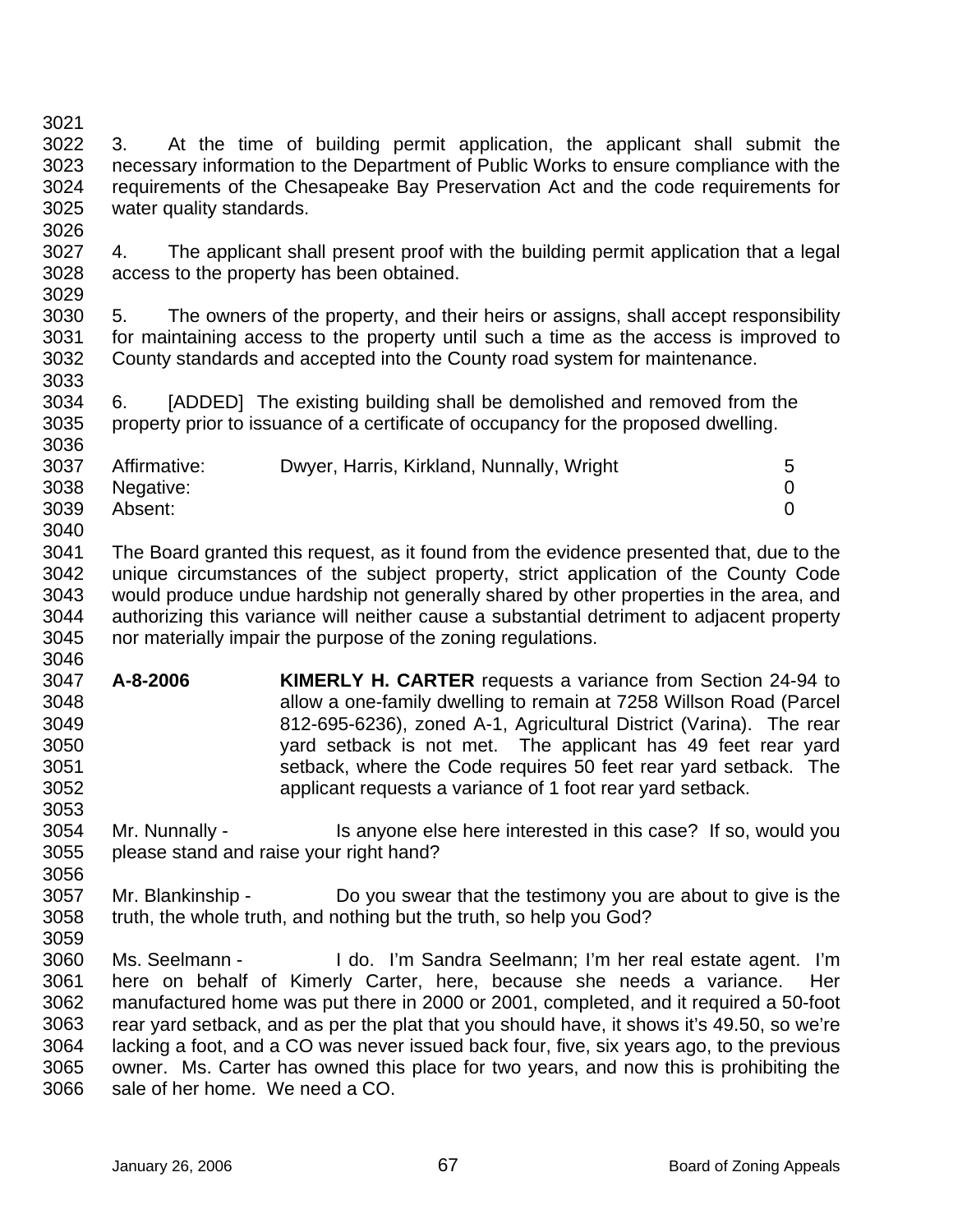3067 3068 3069 3070 3071 3072 3073 3074 3075 3076 3077 3078 3079 3080 3081 3082 3083 3084 3085 3086 3087 3088 3089 3090 3091 3092 3093 3094 3095 3096 3097 3098 3099 3100 3101 3102 3103 3104 3105 3106 3107 3108 3109 3110 3111 3112 Mr. Nunnally - The question came up when you had a contract on the house? Ms. Seelmann - Thes. We found out we were supposed to close in December, and the mortgage company -- we met all the guidelines; we showed them a copy of the building permit, and where it said March 2001, it said "as per Vickie D, everything was okay; issue a CO," and we were told that it was Oakwood Homes mistake. I've contacted them, which they don't want to talk to us, so it's made quite a mess, and we've got some good buyers that want the house. Mr. Wright - Mr. Blankinship, how could this happen? How could this not be detected at the time the CO was supposed to be issued? Mr. Blankinship - They called, to get their final building inspection, and to get their CO, and our inspector made a note in the computer, where he told them in 2000 or 2001, told them that he needed them to provide the "as built" survey, so that we could do the plat, and that was the last we ever heard of them. Mr. Wright - So he didn't follow up on them? Mr. Blankinship - Right. I presume they got an "as built," found out that they'd put it in the wrong place. Mr. Wright - But isn't it the County's responsibility, before issuing a CO, to see that the house conforms? Mr. Blankinship - Right. We could not issue the CO until we determined that, so that's why it was not issued, and when they went to sell the property, they said, "Oh, you forgot to issue the CO on this house," and we said, "Okay, well send us a plat, and we'll straighten it out." Mr. Wright - But if you don't issue a CO, and somebody moves in, don't we have some responsibility to follow up to see that they have one before they do that? Mr. Blankinship - It is a violation of the Building Code to occupy a house before you get the CO. Mr. Wright - We don't have to follow up on that. Mr. Blankinship - Right. Mr. Wright - People could do that all the time. They could just go ahead and move in without a CO. I'm surprised that the sale was closed, if a loan was involved, without a CO.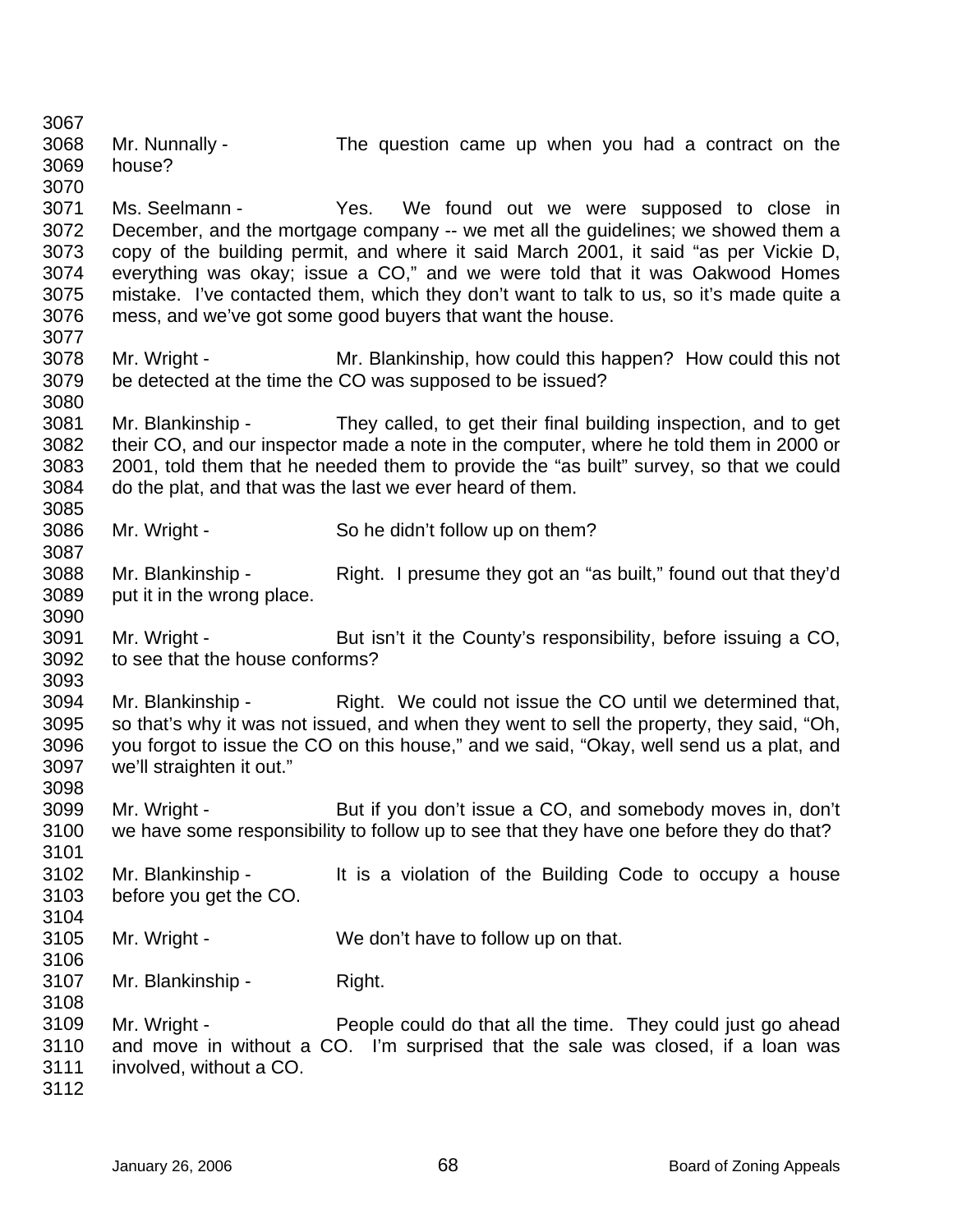3113 3114 3115 3116 3117 3118 3119 3120 3121 3122 3123 3124 3125 3126 3127 3128 3129 3130 3131 3132 3133 3134 3135 3136 3137 3138 3139 3140 3141 3142 3143 3144 3145 3146 3147 3148 3149 3150 3151 3152 3153 3154 3155 3156 3157 3158 Mr. Blankinship - That's normally where it gets caught. Mr. Wright - The lending institution requires a CO before they will close a deal. I'm surprised that it would happen. Mr. Blankinship - Ms. Carter, you were not the original owner of the home? Ms. Carter - No sir. Mr. Blankinship - I didn't understand that. Ms. Seelmann - She's owned it for two years. Mr. Wright - It goes back to the original owner. Ms. Seelmann - I contacted them; the girl has since moved to Wyoming. She moved two years ago. I contacted her, of course, to maybe reimburse us for this fee today, and they don't want to talk to us either, but she said she never knew about it, so I was told by the County, that it should have fallen back on Oakwood Homes. I contacted Oakwood Homes; they said that they had been sold two or three years ago, etc., etc., and again, nobody wants to take responsibility, so it's prohibiting the sale. To move the place, it's on a permanent brick foundation. We can't do that. This girl does not have the money to do that. Mr. Nunnally - Any other questions from the Board or staff? Is anyone here in opposition? Thank you for appearing. That concludes the case. A-8-2006, Kimerly H. Carter. Do I hear a motion? Mr. Wright - The Muslim Cove we approve it. Mr. Kirkland - Second. Mr. Nunnally - Motion by Mr. Wright; seconded by Mr. Kirkland, that it be approved. All in favor, say aye. It's been approved. Ms. Harris - The Certificate of Occupancy, will we say nothing about this in our motion? They can't get it at this point, can they? Mr. Wright - I don't know what we can say. Mr. Blankinship - Yes, with a variance, they can get it. Mr. Kirkland - Now we've given them the variance, they can go get a Certificate of Occupancy. Mr. Wright - With a variance, they'll get a CO, right?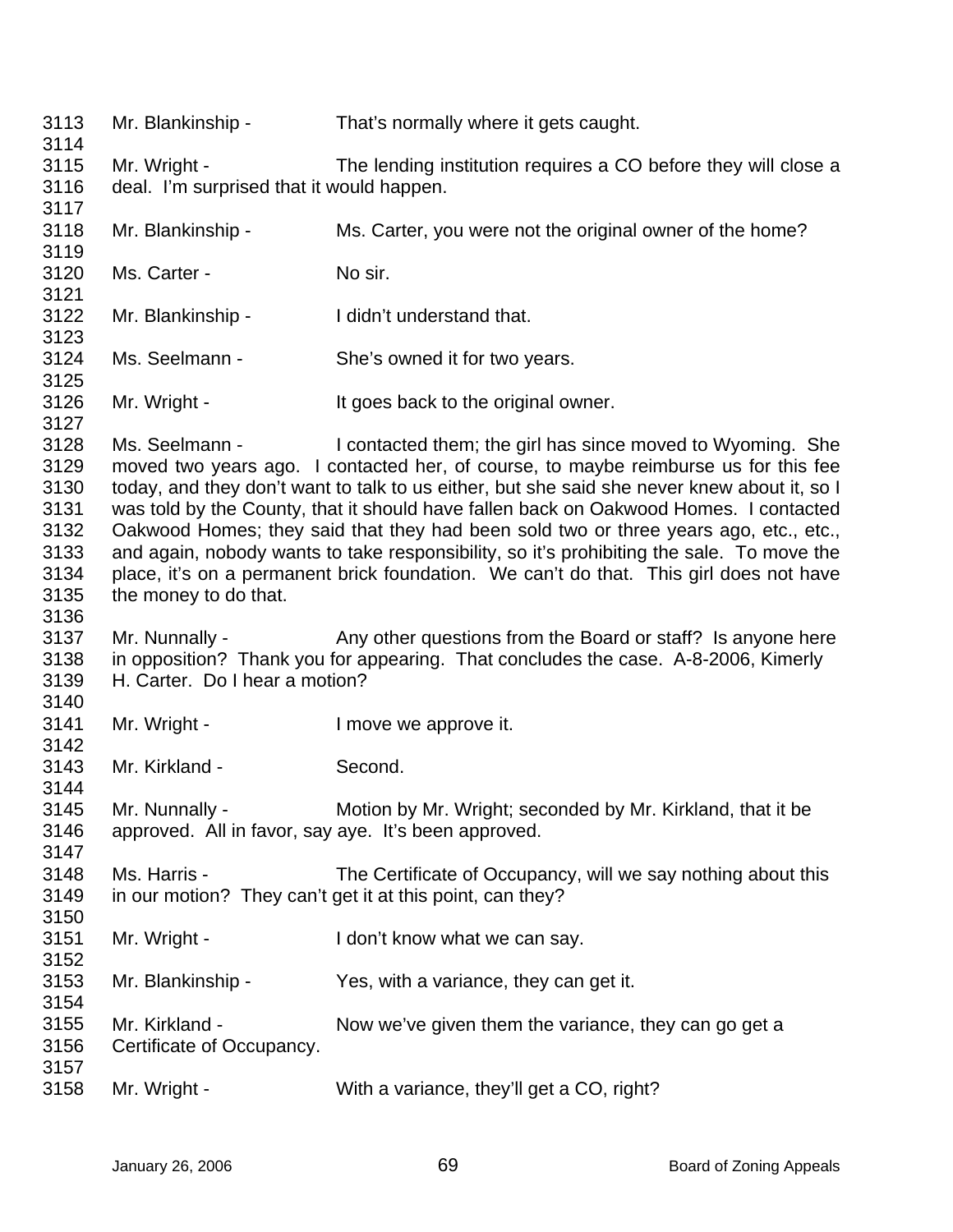3159 3160 3161 3162 3163 3164 3165 3166 3167 3168 3169 3170 3171 3172 3173 3174 3175 3176 3177 3178 3179 3180 3181 3182 3183 3184 3185 3186 3187 3188 3189 3190 3191 3192 3193 3194 3195 3196 3197 3198 3199 3200 3201 3202 3203 3204 3205 Mr. Blankinship - Yes, it's the only thing holding them up. After an advertised public hearing and on a motion by Mr. Wright, seconded by Mr. Kirkland, the Board **granted** application **A-8-2006** for a variance to allow a one-family dwelling to remain at 7258 Willson Road (Parcel 812-695-6236). The Board granted the variance subject to the following conditions: 1. This approval applies only to the improvements shown on the plan filed with the application. Any additional improvements shall comply with the applicable regulations of the County Code. Any substantial changes or additions may require a new variance. Affirmative: Dwyer, Harris, Kirkland, Nunnally, Wright 5 Negative: 0 Absent: 0 The Board granted this request, as it found from the evidence presented that, due to the unique circumstances of the subject property, strict application of the County Code would produce undue hardship not generally shared by other properties in the area, and authorizing this variance will neither cause a substantial detriment to adjacent property nor materially impair the purpose of the zoning regulations. Mr. Nunnally - Let's start at the rear. Mr. Kirkland - Ms. Dwyer, is this where you'd like to add your little say about the hills? Ms. Dwyer - I'd be happy to. I'd like to move that the Planning Office study the issue of reclaiming these sites that are being excavated for sand, gravel, or whatever, and being refilled, and that we examine the reclamation proposals for these sites for the purpose of determining what kinds of conditions we would want to impose on the reclamation to make sure that the sites are reusable for development in the future. Ms. Harris - Second the motion. Mr. Nunnally - Motion by Ms. Dwyer; second by Ms. Harris. All in favor? Opposed? Mr. Blankinship - You didn't put a time limit on us, did you? Ms. Dwyer - The a timely manner. Mr. Kirkland - I'd like to make an amendment. Mr. Nunnally - We've got one set of minutes, and I left mine at home.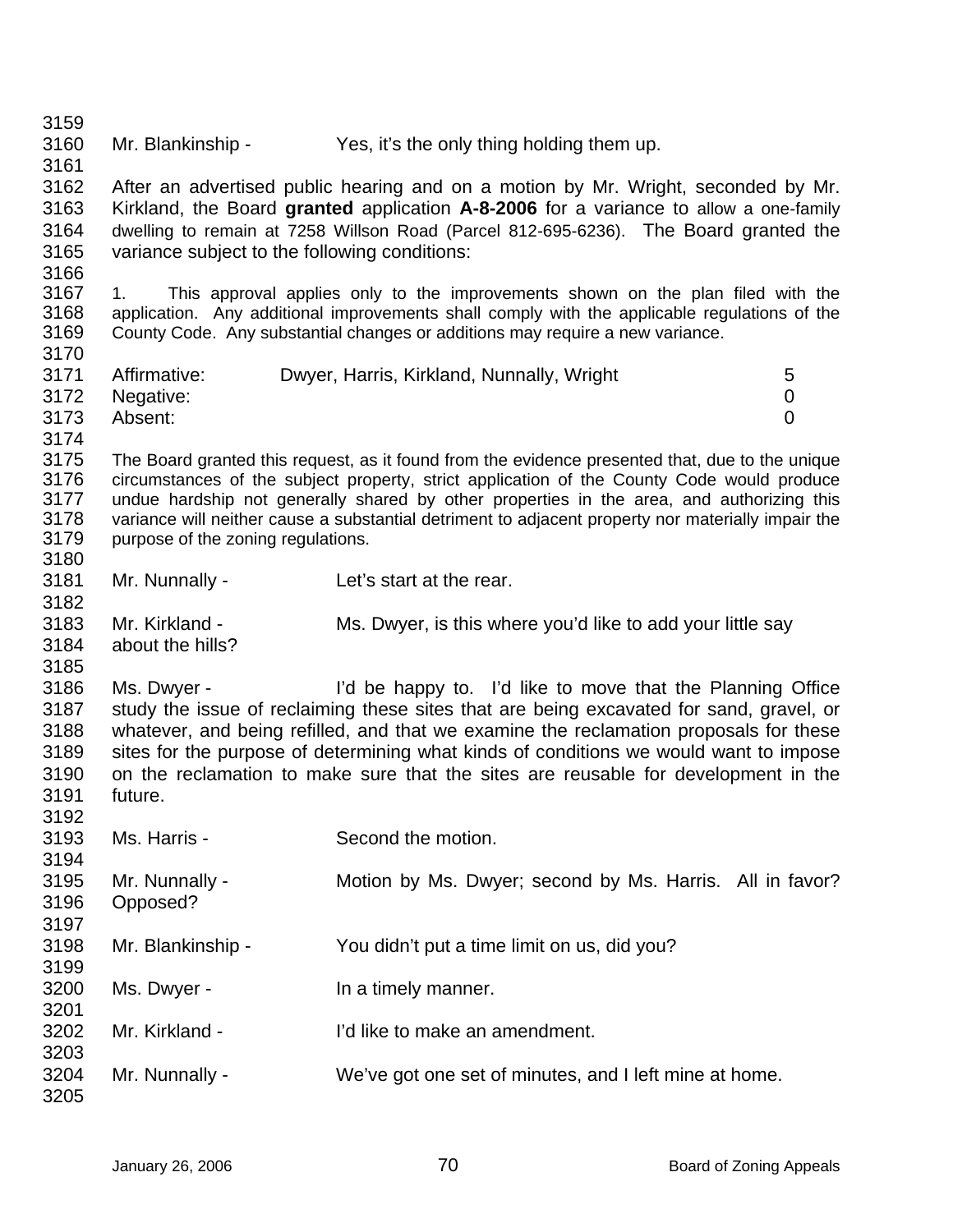| 3206<br>3207                         | Ms. Dwyer -                                              | I didn't have any changes.                                                                                                                                                                                                                                                                                                                                                                                                   |
|--------------------------------------|----------------------------------------------------------|------------------------------------------------------------------------------------------------------------------------------------------------------------------------------------------------------------------------------------------------------------------------------------------------------------------------------------------------------------------------------------------------------------------------------|
| 3208<br>3209                         | Ms. Harris -                                             | I didn't have any changes.                                                                                                                                                                                                                                                                                                                                                                                                   |
| 3210<br>3211                         | Mr. Kirkland -                                           | I have one change.                                                                                                                                                                                                                                                                                                                                                                                                           |
| 3212<br>3213<br>3214                 | Mr. Wright -<br>to some changes.                         | To discuss it, I need to move that we approve them, subject                                                                                                                                                                                                                                                                                                                                                                  |
| 3215<br>3216                         | Ms. Dwyer -                                              | Second.                                                                                                                                                                                                                                                                                                                                                                                                                      |
| 3217<br>3218<br>3219<br>3220<br>3221 | Mr. Wright -                                             | What concerns me is the, like on page 11, I guess it's 102-<br>2005, the reason, I guess it spills over to page 12. It says "The Board denied your<br>request as it did not find from the evidence that there was any hardship." My concern<br>was that was not a hardship case; we never got to that. That was a Cochran case. In<br>other words, they have a reasonable use of the land. I think that's the basis of that. |
| 3222<br>3223<br>3224<br>3225         | Mr. Kirkland -                                           | In line 476, next page up, it says "because the case does not<br>meet the standard of the Cochran case." That basically should go at the end                                                                                                                                                                                                                                                                                 |
| 3226<br>3227                         | Mr. Blankinship -                                        | So you'd rather have it stated that way than                                                                                                                                                                                                                                                                                                                                                                                 |
| 3228<br>3229                         | Mr. Kirkland -                                           | We never got to hardship.                                                                                                                                                                                                                                                                                                                                                                                                    |
| 3230<br>3231                         | Mr. Wright -                                             | We never got to hardship.                                                                                                                                                                                                                                                                                                                                                                                                    |
| 3232<br>3233                         | Mr. Blankinship -                                        | That is the Cochran case, if there's no hardship                                                                                                                                                                                                                                                                                                                                                                             |
| 3234<br>3235<br>3236<br>3237<br>3238 | Mr. Wright -                                             | No, the Cochran case says that if there's a reasonable use<br>of the land, we don't get to determine whether there's a hardship. We don't have the<br>authority to go forward. So I would think that the reason I stated was that because of<br>the Cochran case, they had a reasonable use of the land.                                                                                                                     |
| 3239<br>3240                         | Mr. Blankinship -                                        | Yes, that's just kind of stating the same thing in other terms.                                                                                                                                                                                                                                                                                                                                                              |
| 3241<br>3242<br>3243<br>3244         | Mr. Wright -<br>was                                      | I think there are about three or four cases like this in here, if<br>we could get them all. On page 12, the end of that line 503, and page 13, whatever that                                                                                                                                                                                                                                                                 |
| 3245<br>3246                         | Mr. Nunnally -                                           | Page 57.                                                                                                                                                                                                                                                                                                                                                                                                                     |
| 3247<br>3248<br>3249                 | Mr. Wright -<br>that if that's the basis for the reason. | I think on page 32, the same thing for A-102-2005 was a<br>Cochran case, line 1451, begins a Cochran case. Looks to me like we ought to stick to                                                                                                                                                                                                                                                                             |
| 3250<br>3251                         | Mr. Nunnally -                                           | Anyone else? I've got one on the last page, and I didn't                                                                                                                                                                                                                                                                                                                                                                     |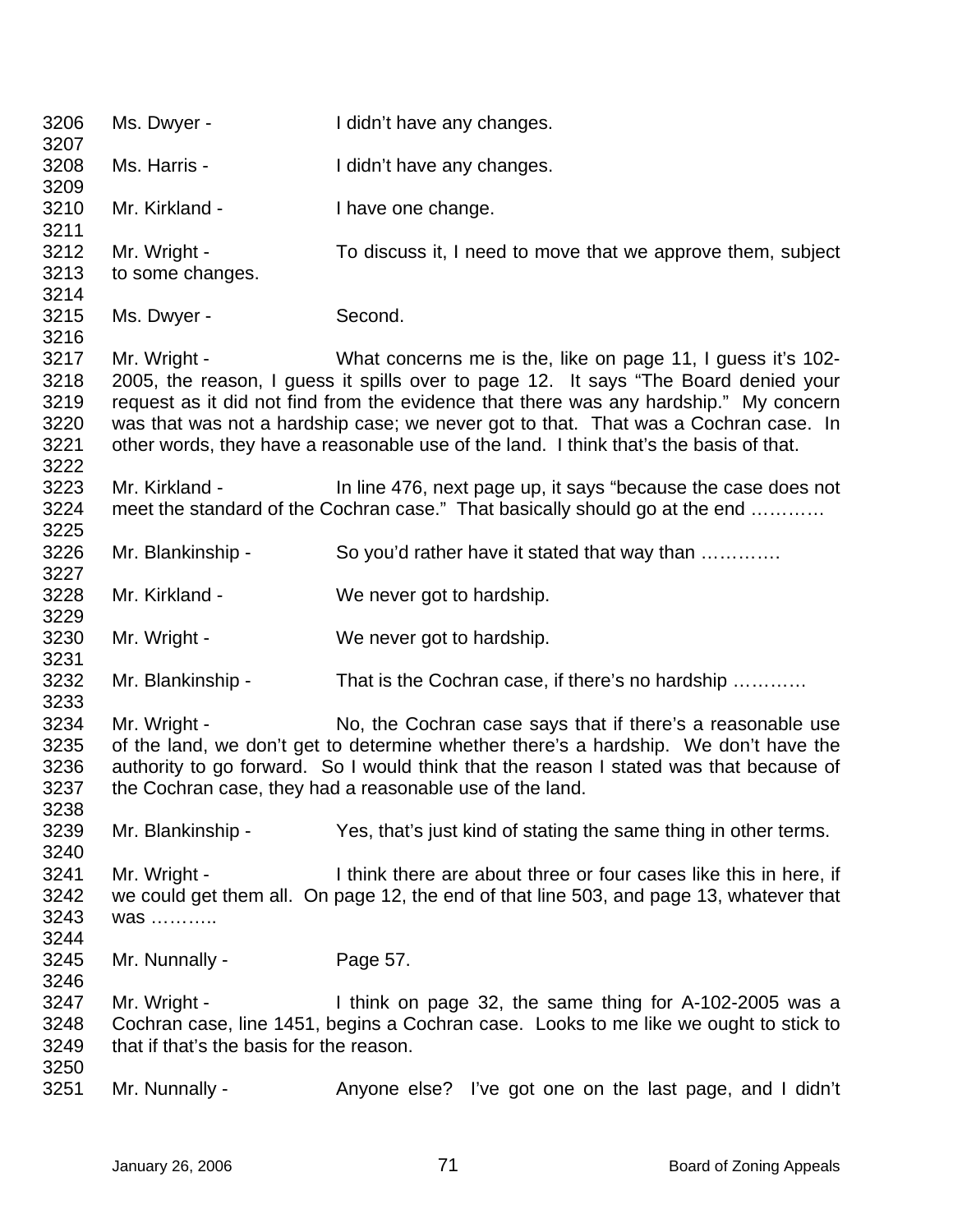3252 3253 3254 3255 3256 3257 3258 3259 3260 3261 3262 3263 3264 3265 3266 3267 3268 3269 3270 3271 3272 3273 3274 3275 3276 3277 3278 3279 3280 3281 3282 3283 3284 3285 3286 3287 3288 3289 3290 3291 3292 3293 3294 3295 3296 3297 know I'd been promoted, but James W. Nunnally, Esq. Mr. Kirkland - I think that's Honorary – put Hon. in front of it. Mr. Wright - That goes with the Chairmanship. Mr. Wright - Did we vote? Mr. Nunnally - Nobody made a motion on the minutes. Mr. Wright - The Music Contract and Music Contract Interved. Mr. Kirkland - **I** second them. Mr. Nunnally - Second them with changes. All in favor, say aye. On a motion by Mr. Wright, seconded by Mr. Kirkland, the Board **approved** as corrected, the Minutes of the **November 17, 2005**, Henrico County Board of Zoning Appeals meeting. Affirmative: Dwyer, Harris, Kirkland, Nunnally, Wright 5 Negative: 0 Absent: 0 Mr. Kirkland - Mr. Chairman, before we go out of here, the other afternoon, the Board of Supervisors had a Work Session regarding a new amendment that will affect us, and if Mr. O'Kelly could give us a real brief overview of what it was, I would really appreciate it. I was there, but some of the other members weren't, so it will really change our cases in the future. Mr. Wright - The Did I understand that actually was enacted, that it passed, and it's effective now? Mr. O'Kelly - Yes sir, we had a Work Session first to brief the Board on the proposed Ordinance change, and then, later that afternoon, at a public hearing, the Board did approve an Ordinance which, in effect, would permit, in the side or front yard of a one-family, two-family, or semi-attached dwelling, accessory buildings or structures, including swimming pools, may be approved by Conditional Use Permit. We have one application that's already been filed for your February meeting, and another that will probably be filed today, from Mrs. Skelley in Westham. I think we have one in Westview Subdivision that has been filed, and I believe that Mrs. Cauley, South Gaskins Road. Ms. Dwyer -  $\blacksquare$  Are they all swimming pools  $-1$  know two of them are. Mr. O'Kelly - So far they will all be swimming pools.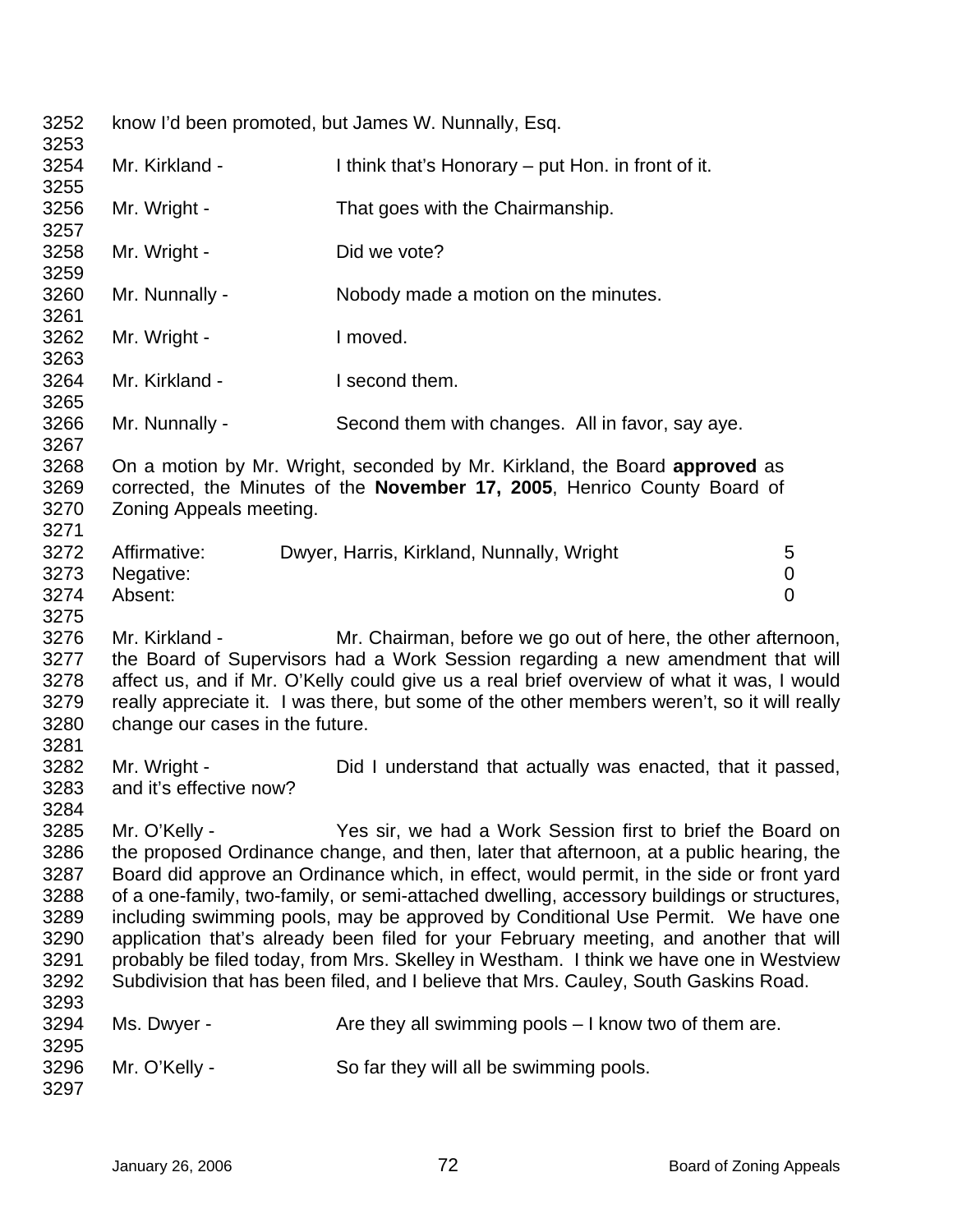Mr. Wright - When did we deny that – when was that before us? Mr. O'Kelly - Which case? Mr. Wright - Whichever one you said has been filed. Mr. O'Kelly - The case that's been filed has not been before the Board. Mr. Wright - But we denied one of them, I think. Mr. O'Kelly - Two others were denied. Mr. Wright - Has it been a year – that's my point? Mr. Blankinship - Mo, but they were applied for as variances, so it is a substantial change. Mr. Wright - So now they're going to come back as a Conditional Use Permit. Mr. O'Kelly - Yes sir, special exception. Mr. Kirkland - Mr. Wright, they did state that they would like us to look at putting some good conditions in these situations, screening, etc., not just to approve them without some really hard conditions. Mr. O'Kelly - That's pretty much already a requirement of the Code. Mr. Wright - We would do it anyhow. Mr. Kirkland - With recommendations of the staff. All right, I appreciate that. Mr. O'Kelly - It was a unanimous vote to approve it too. Mr. Wright - Are they going to give any further consideration to, like if it's a one-foot variance on the rear to build a room, and there's a common area behind, couldn't impact anybody? Have they thought about that? Mr. O'Kelly - I think they have, Mr. Wright, but at this time, they're waiting for, perhaps some guidance from the General Assembly. Currently those types of things can be approved administratively by the Director of Planning, with an Ordinance Amendment, but we're not in favor of doing that. We're hoping that the General Assembly will come up with another way to tackle that problem. Mr. Nunnally - That way you wouldn't find out anything from that until July,